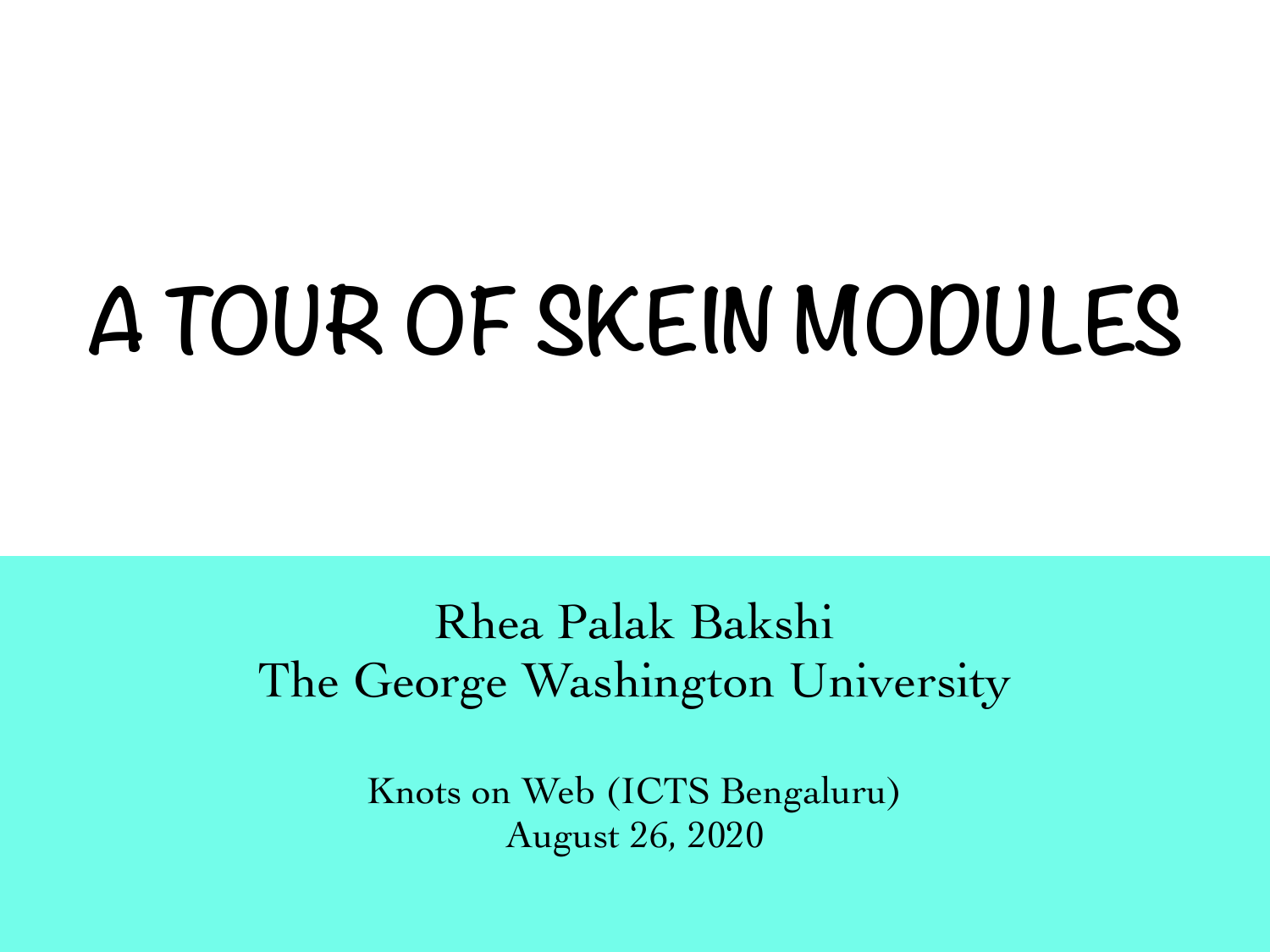## What is a skein module?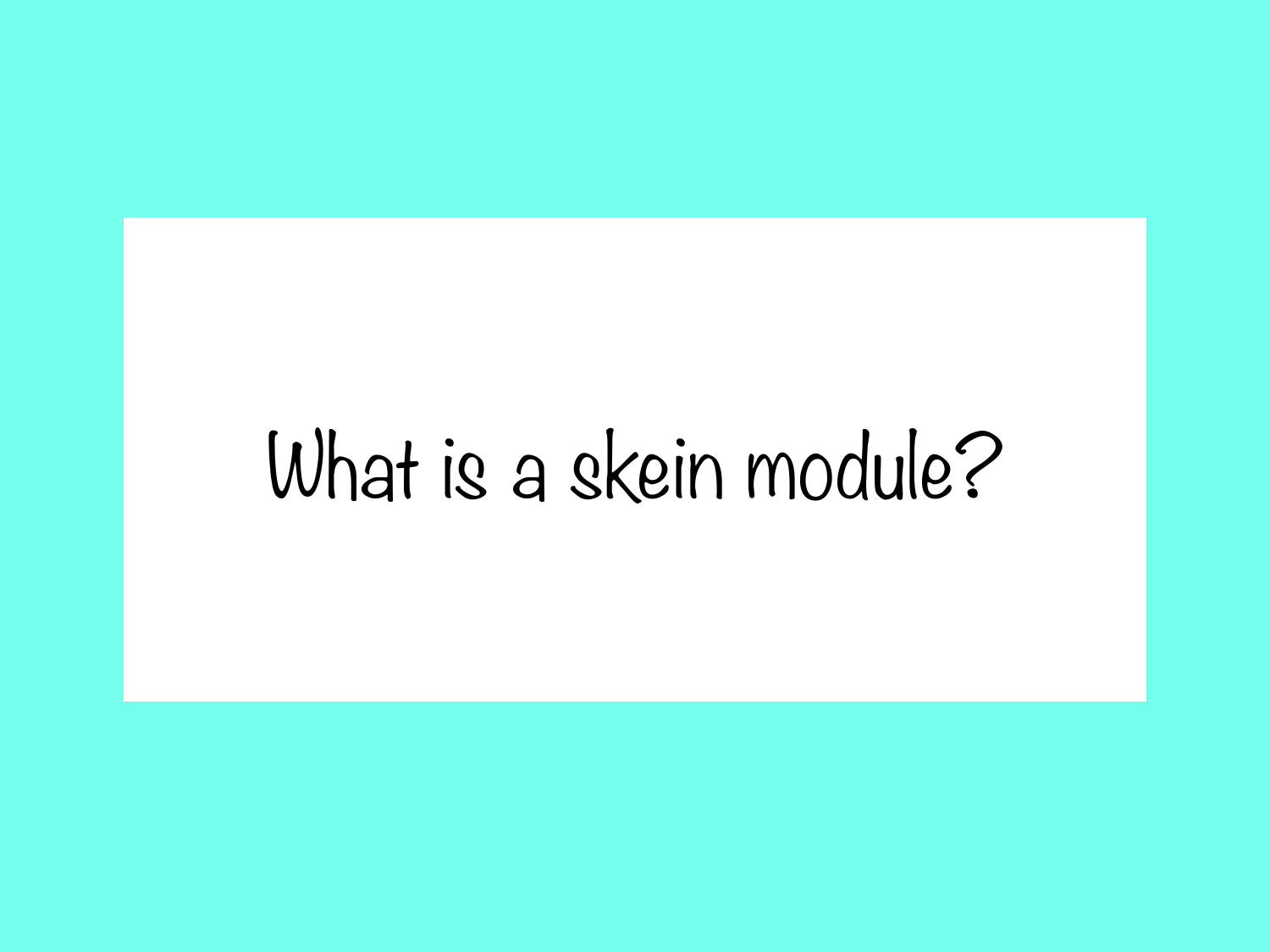Alexander polynomial (1928)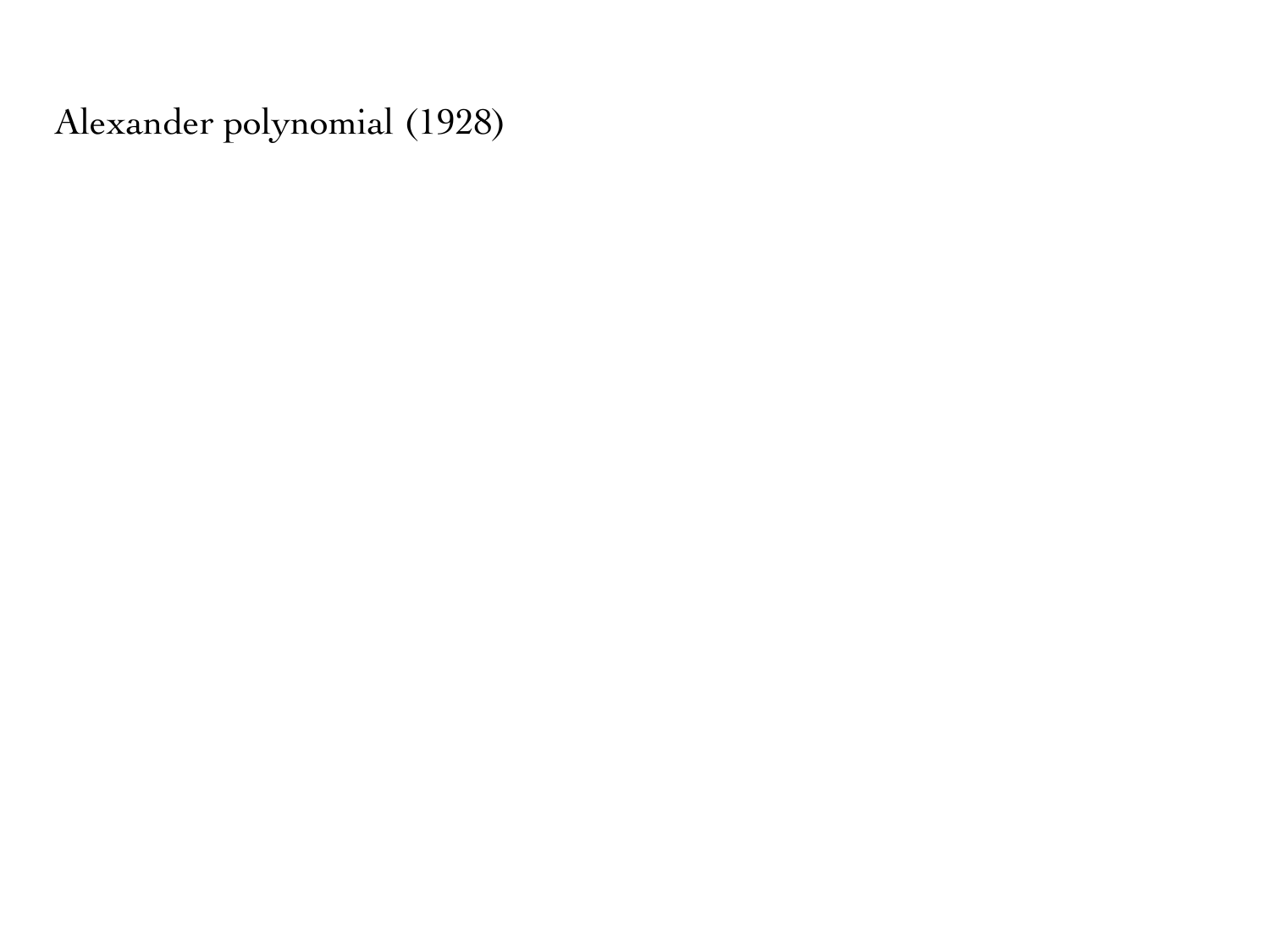Alexander - Conway polynomial (1969)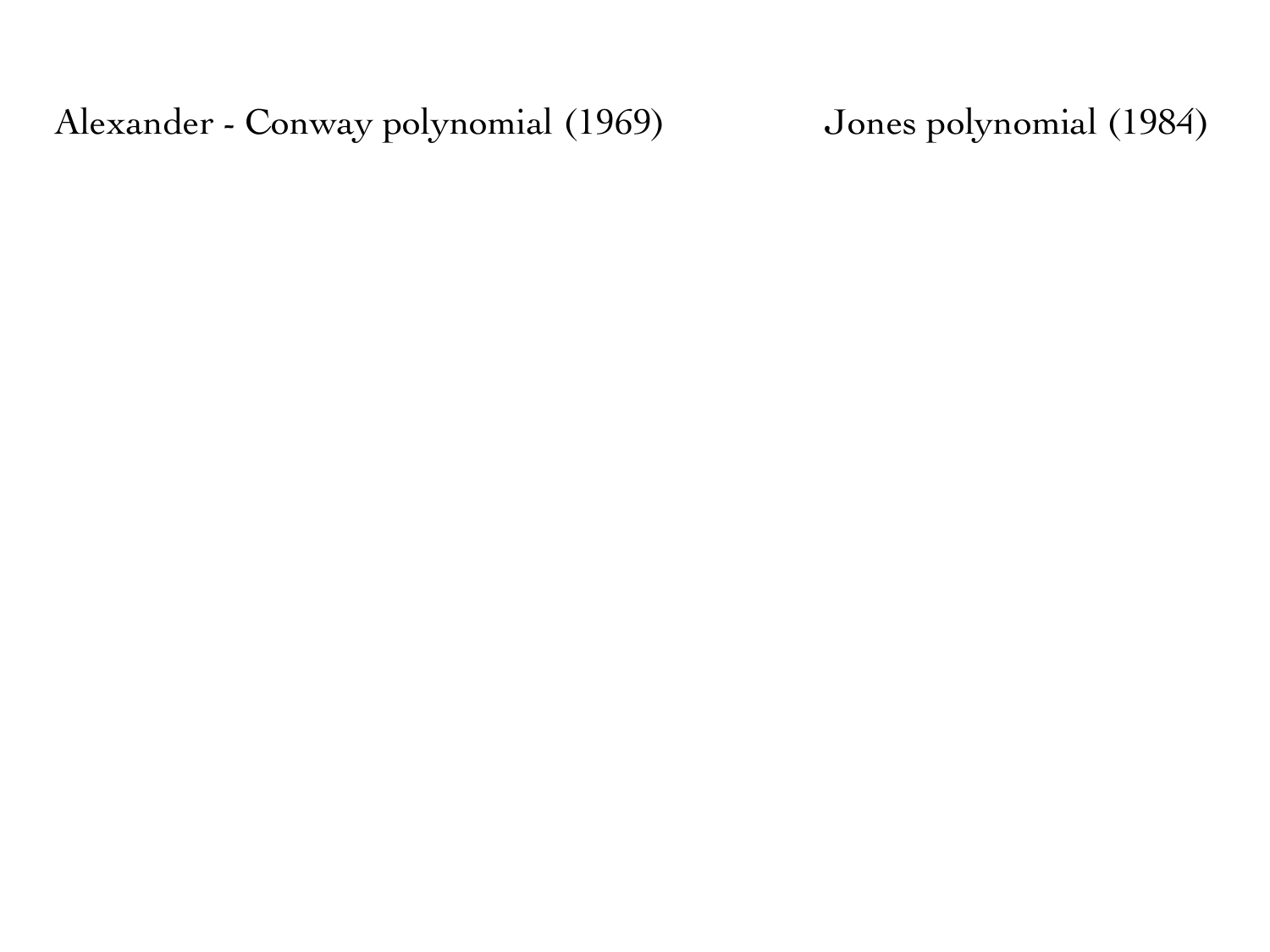HOMFLYPT polynomial (1984)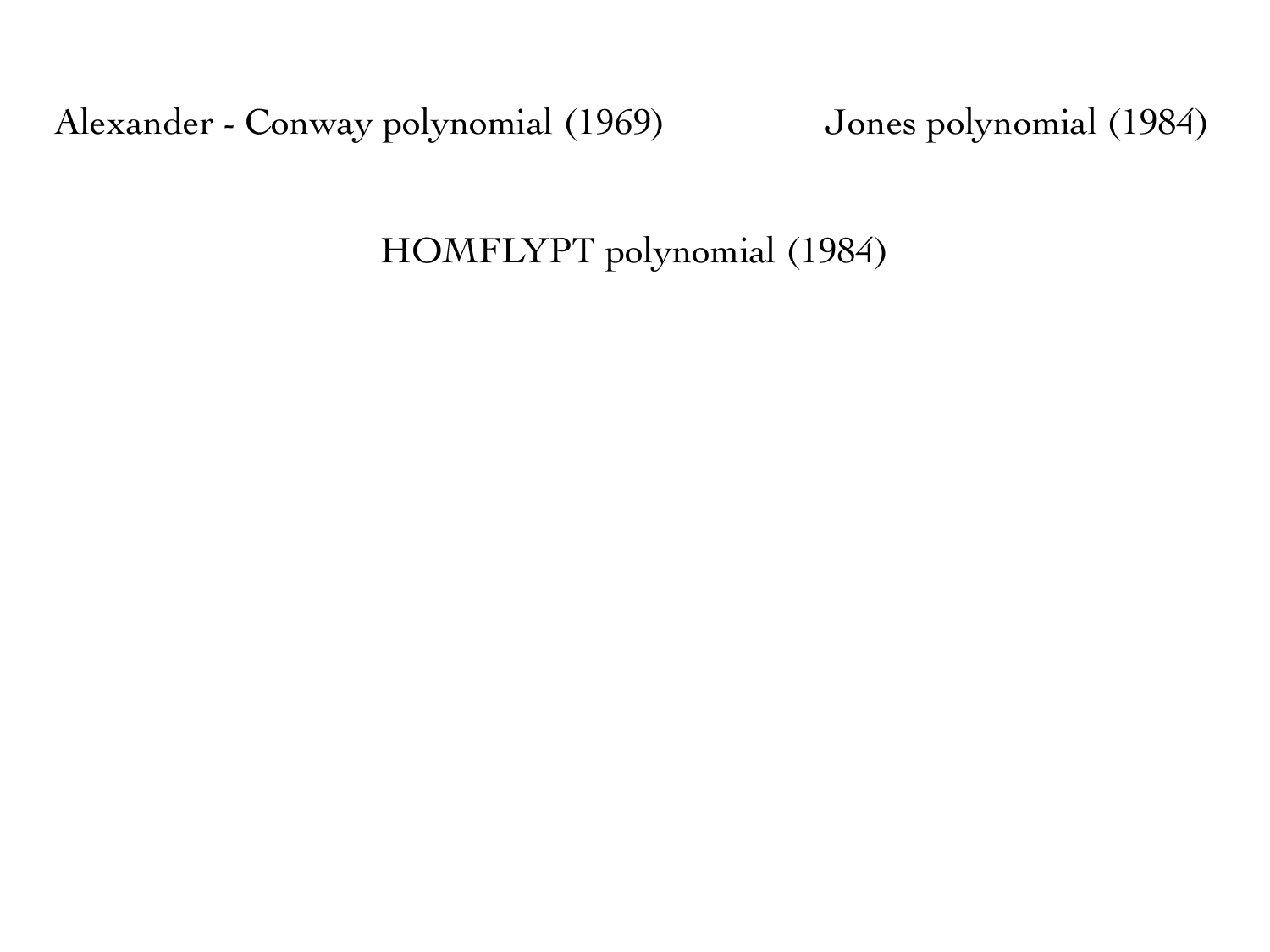### HOMFLYPT polynomial (1984)

Kauffman polynomial (1985)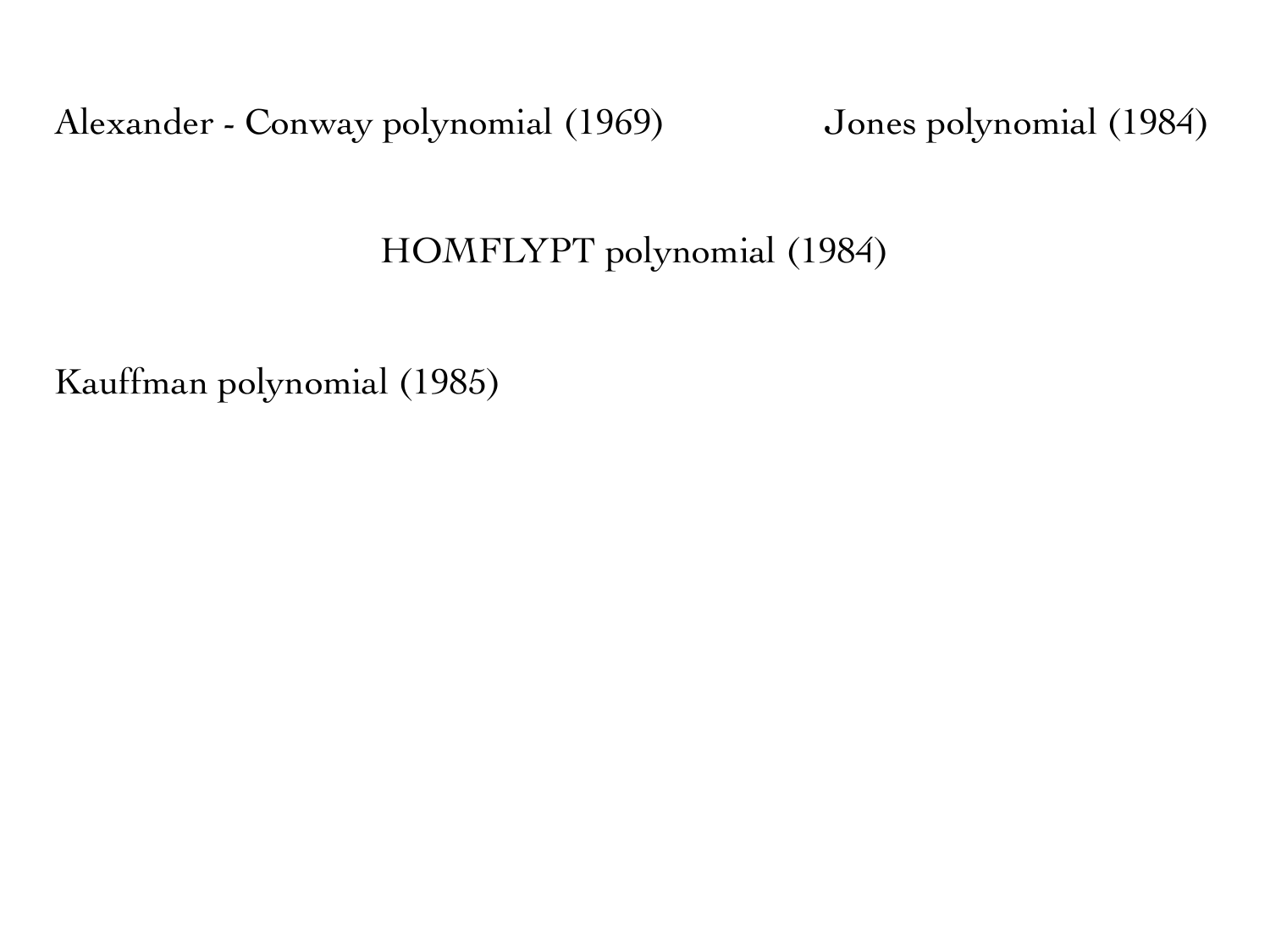#### HOMFLYPT polynomial (1984)

Kauffman polynomial (1985) Kauffman bracket polynomial (1985)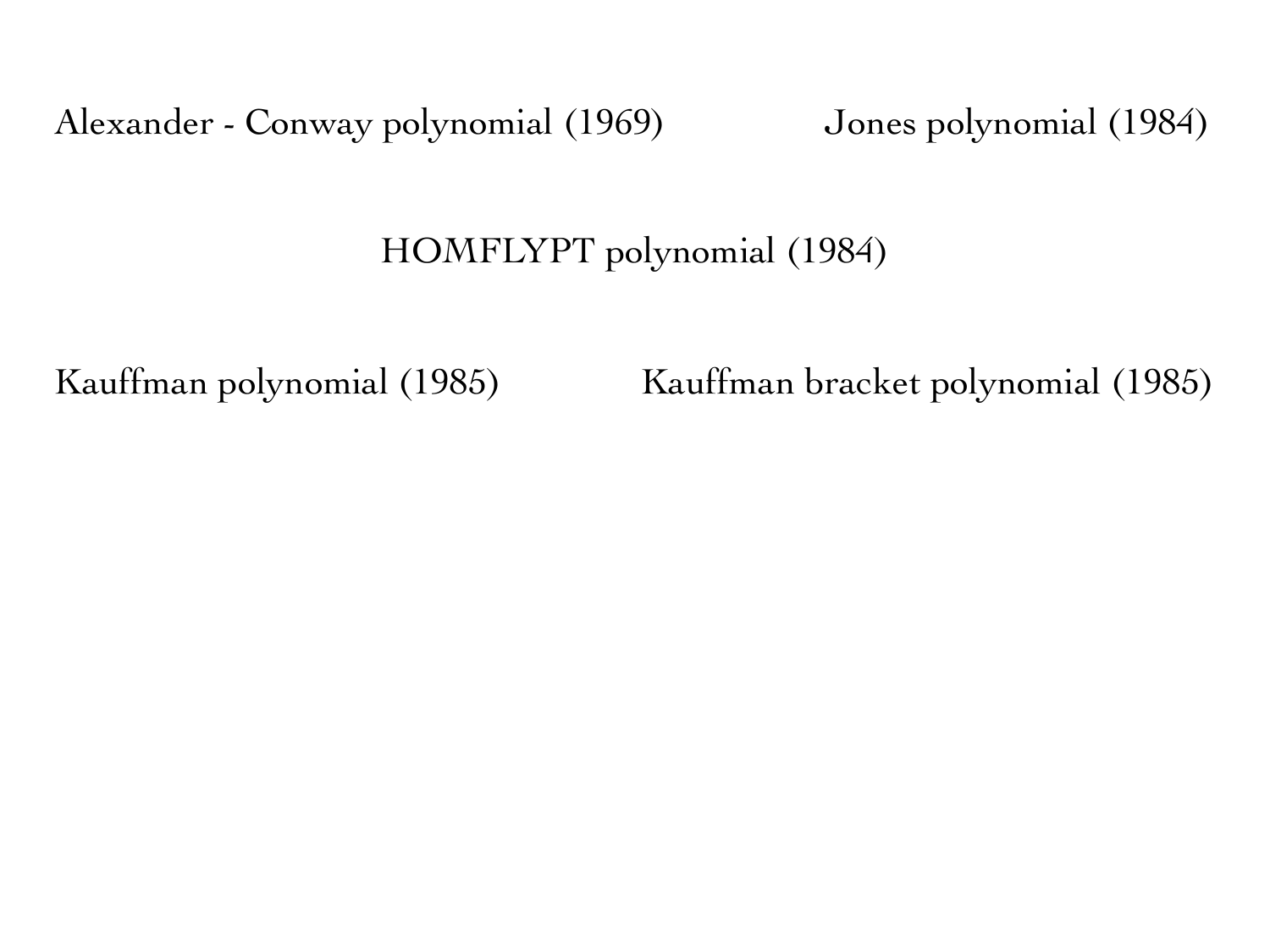### HOMFLYPT polynomial (1984)

Kauffman polynomial (1985) Kauffman bracket polynomial (1985)

Dubrovnik polynomial (1985)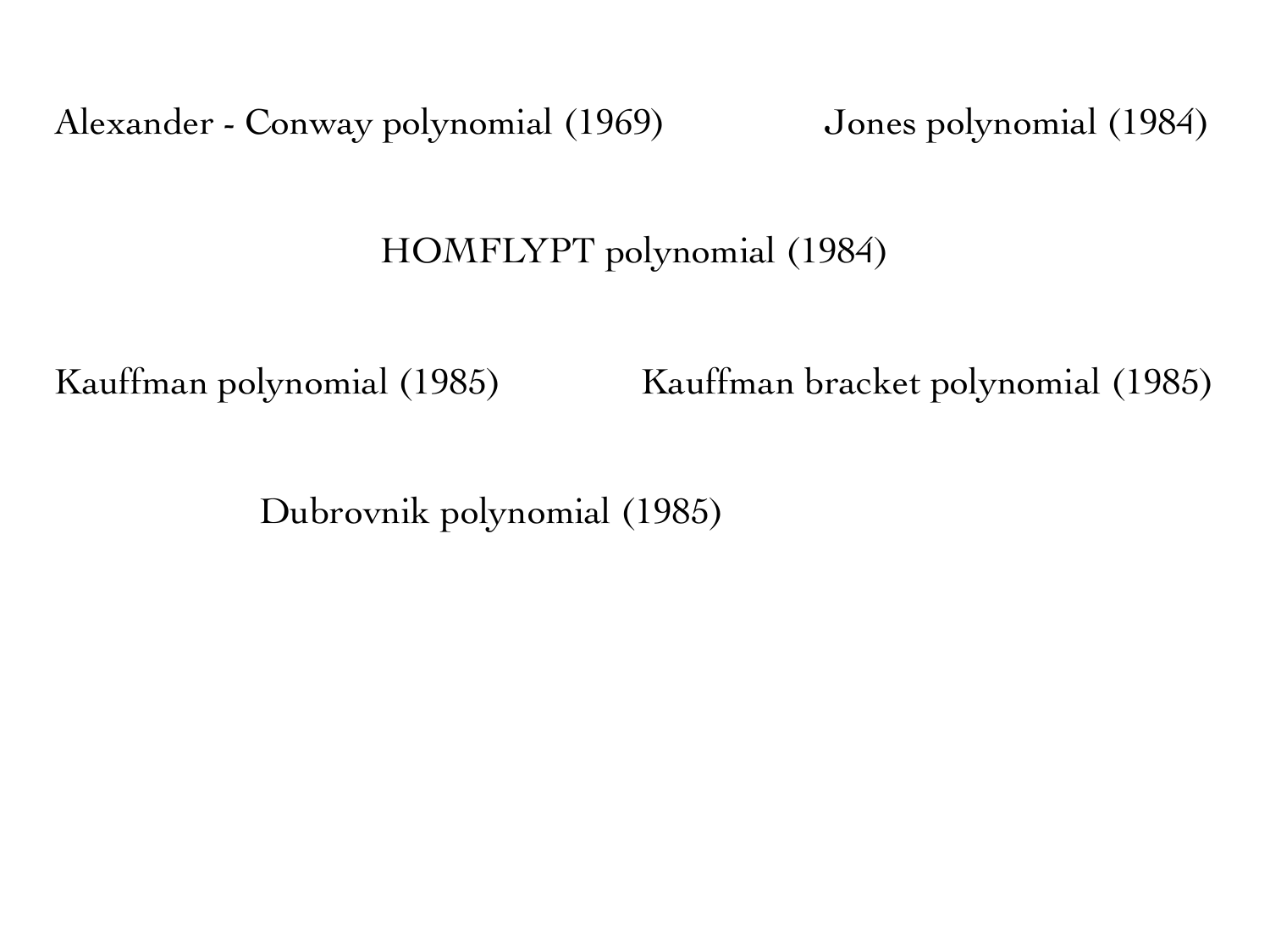#### HOMFLYPT polynomial (1984)

Kauffman polynomial (1985) Kauffman bracket polynomial (1985)

Dubrovnik polynomial (1985)

Vassiliev - Gusarov invariant (1989)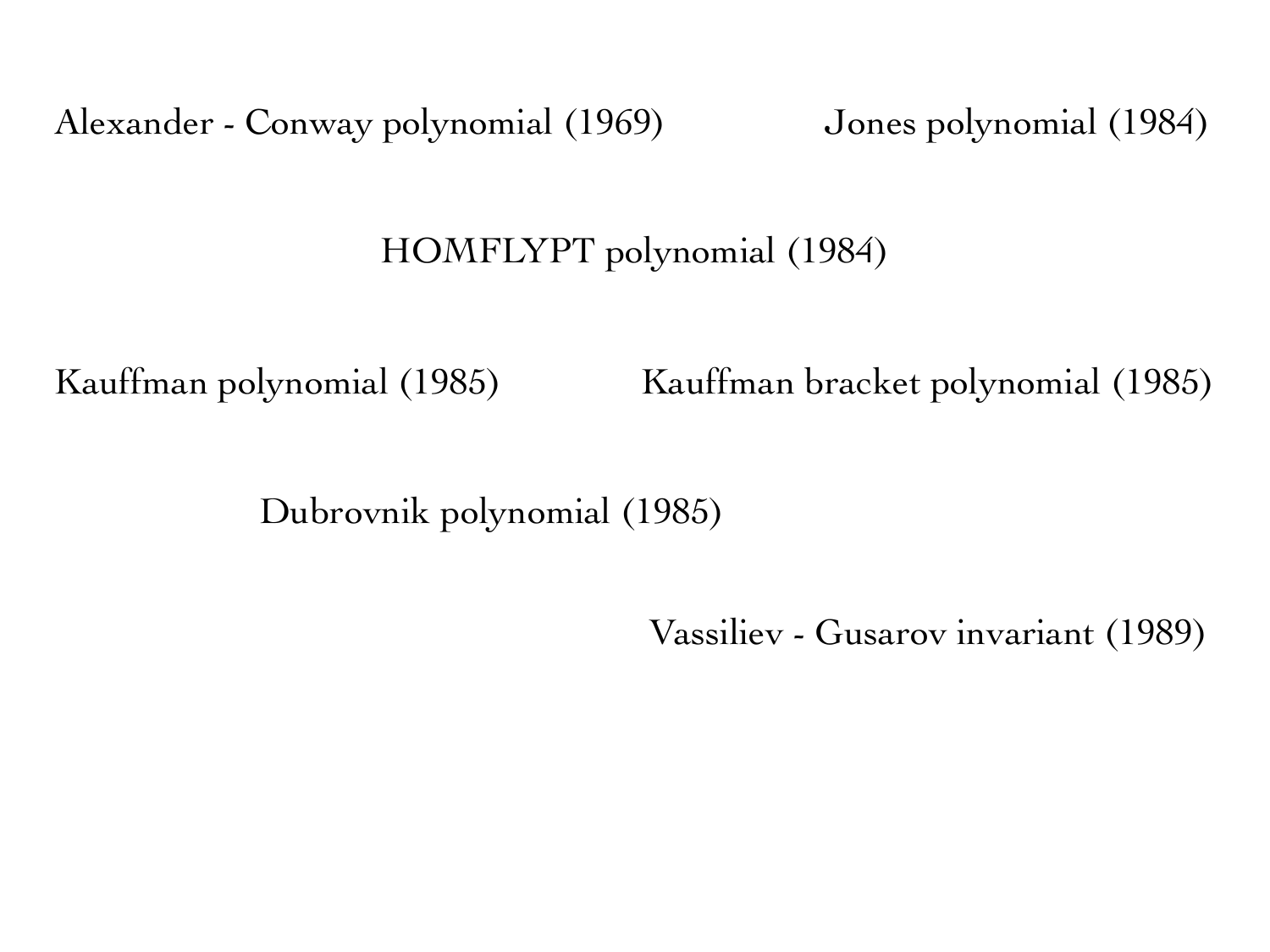### HOMFLYPT polynomial (1984)

Kauffman polynomial (1985) Kauffman bracket polynomial (1985)

Dubrovnik polynomial (1985)

Vassiliev - Gusarov invariant (1989)

### **Invariants of links in S3 and Skein Relations**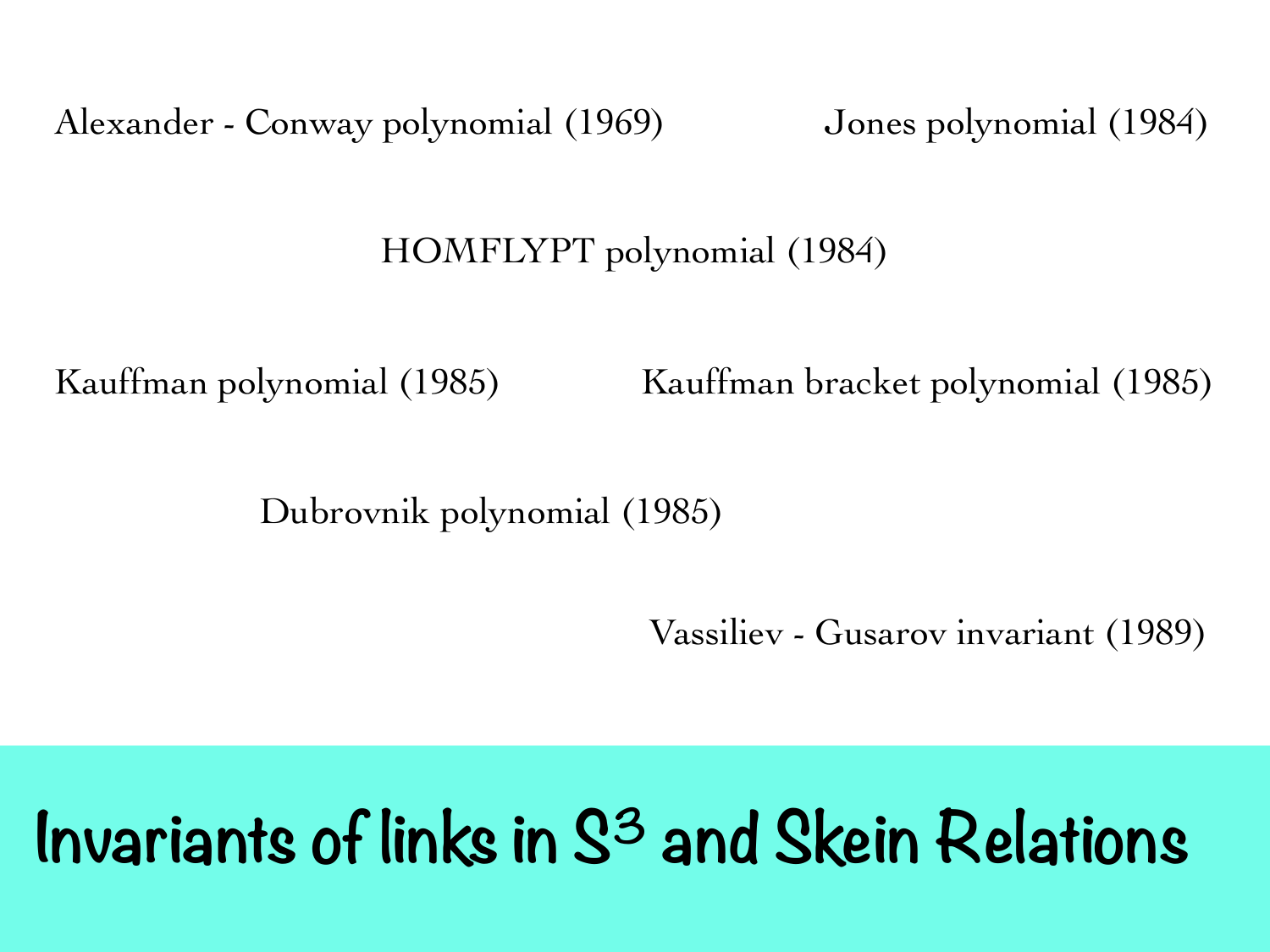- Skein modules are generalisations of the various polynomial link invariants in  $S<sup>3</sup>$  to arbitrary  $3$ manifolds.
- They are 3-manifold invariants.
- They were introduced by Józef H. Przytycki in 1987 (independently by Vladimir Turaev in 1988)
- There are many different skein modules!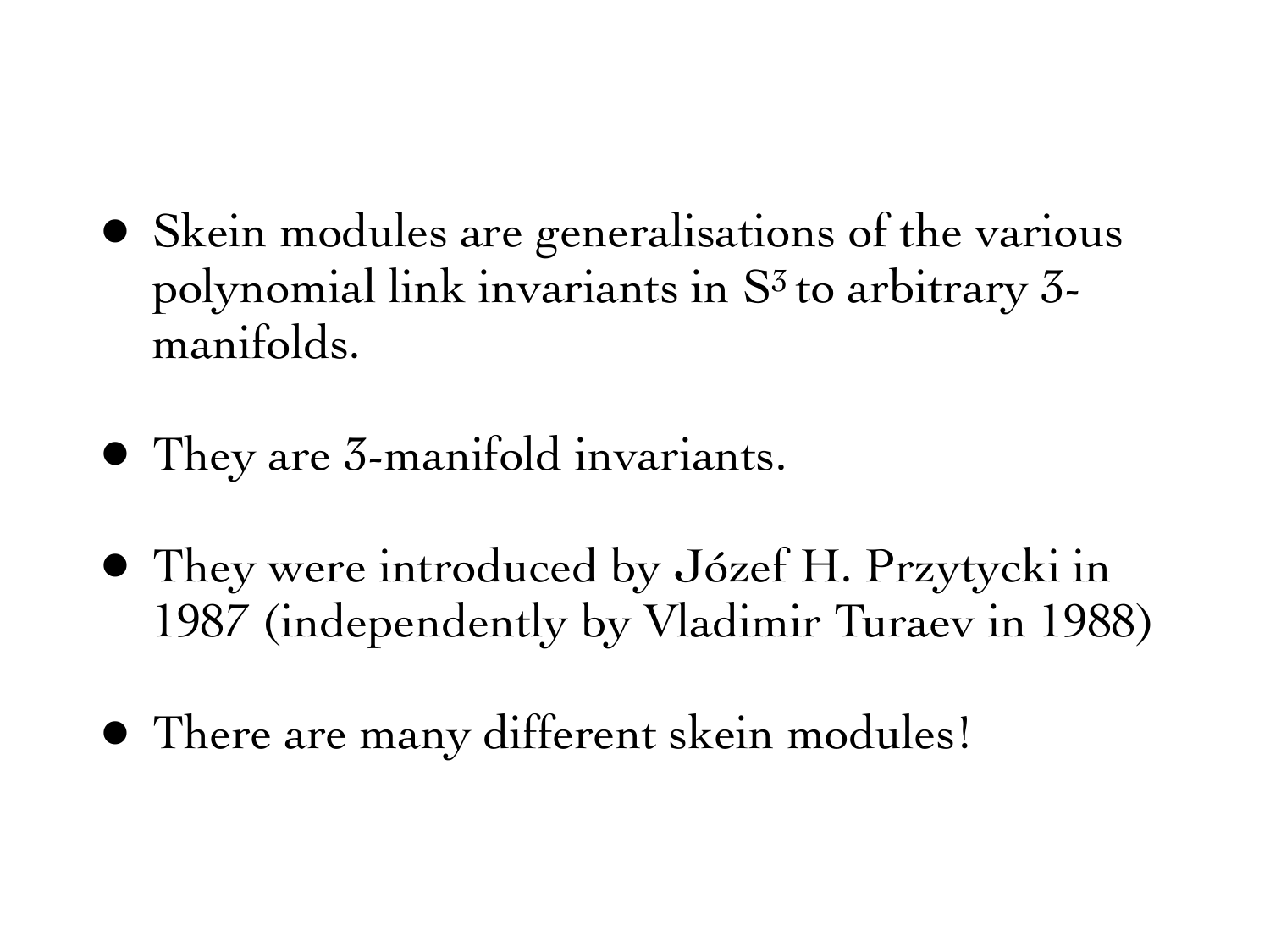# Why are skein modules important?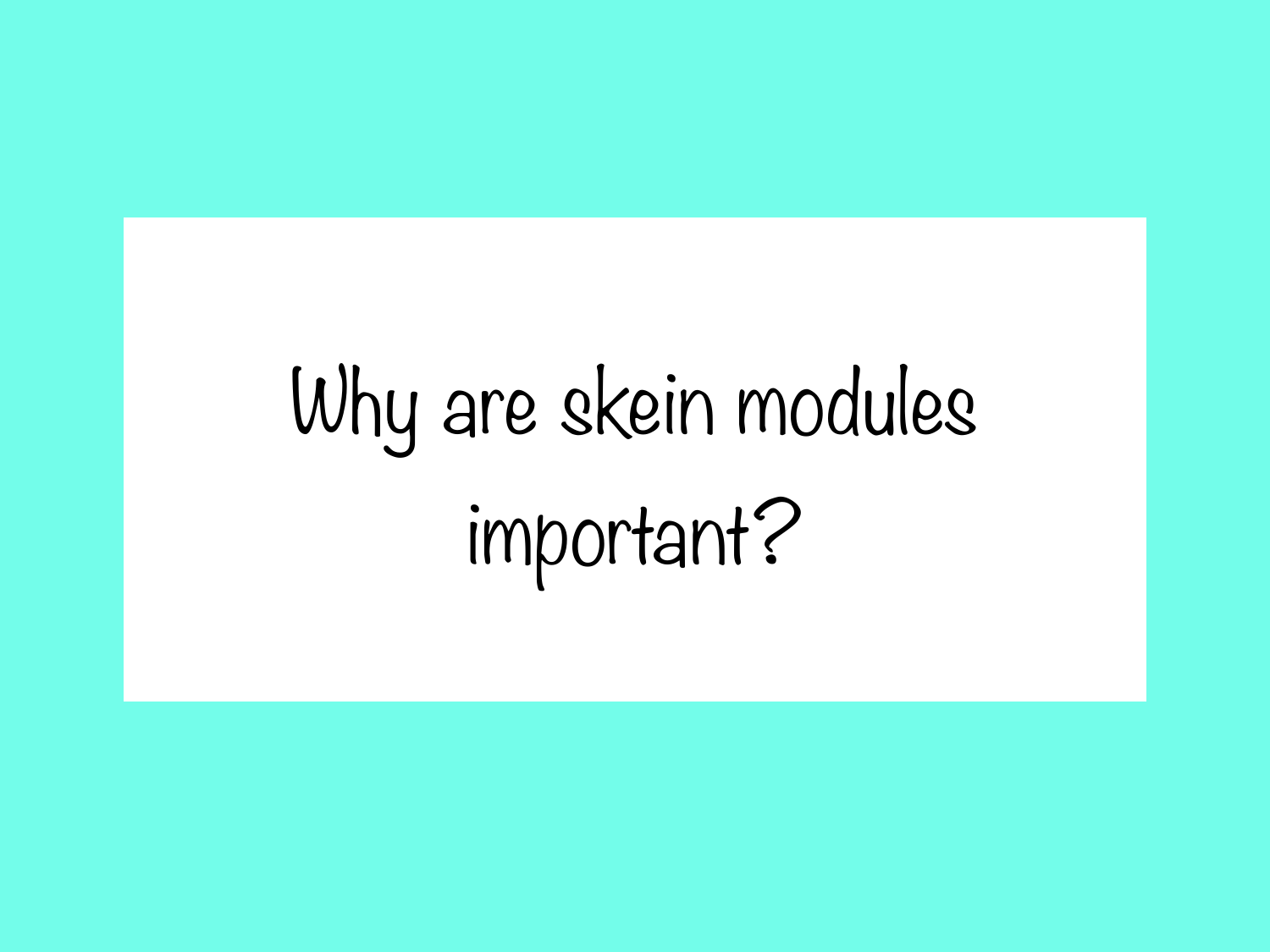#### Skein Modules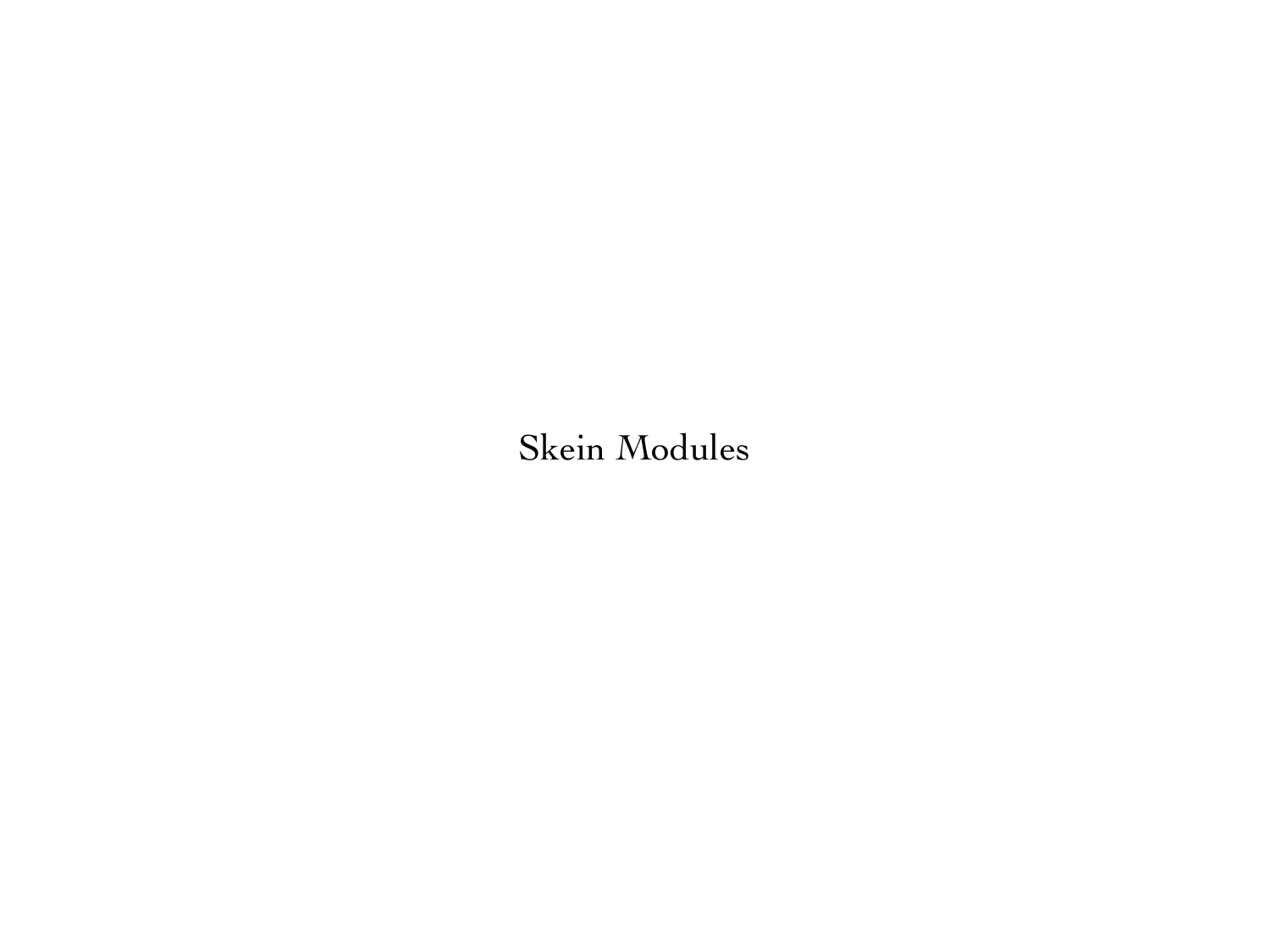### Algebraic Geometry

#### Skein Modules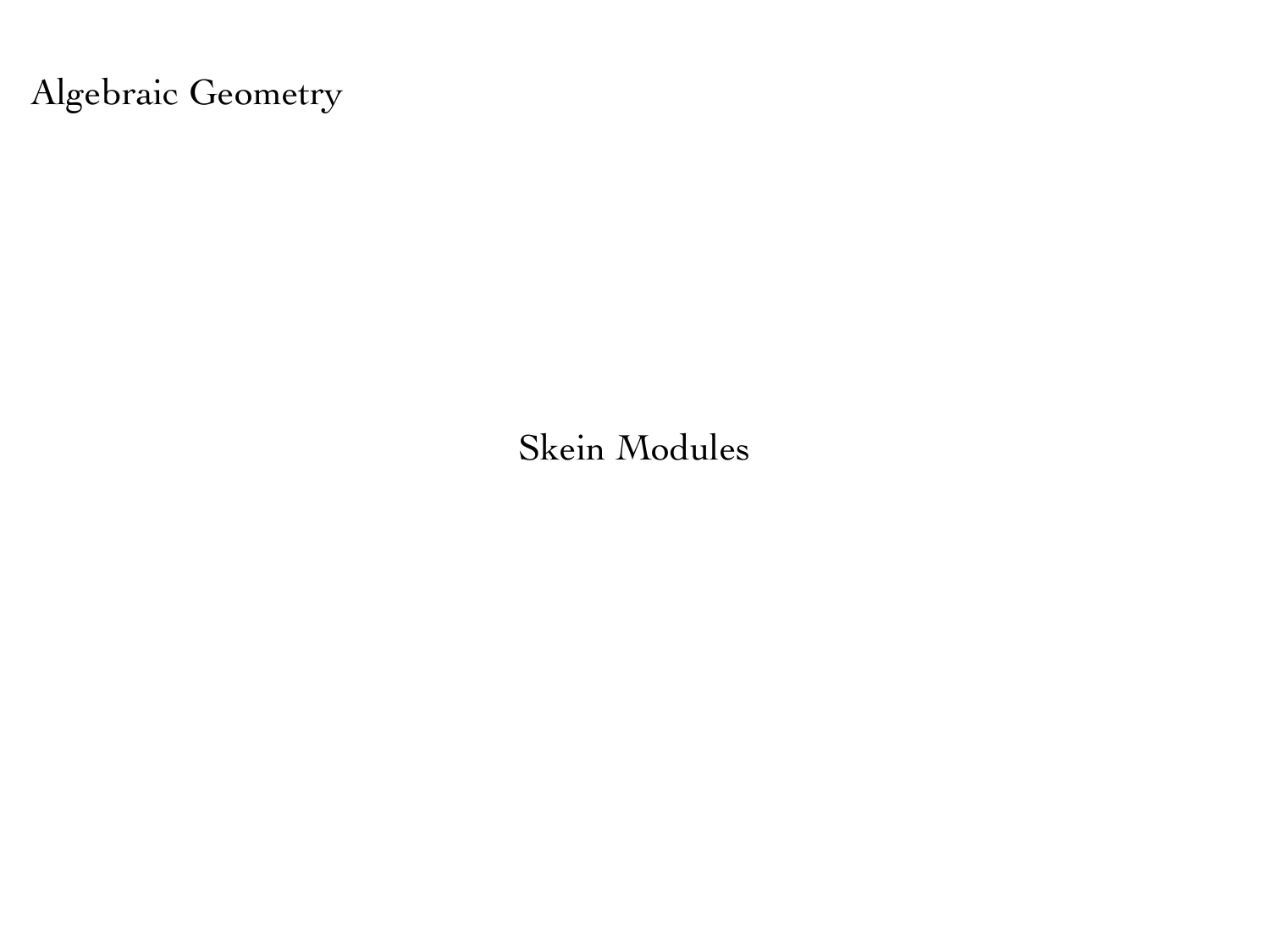#### Skein Modules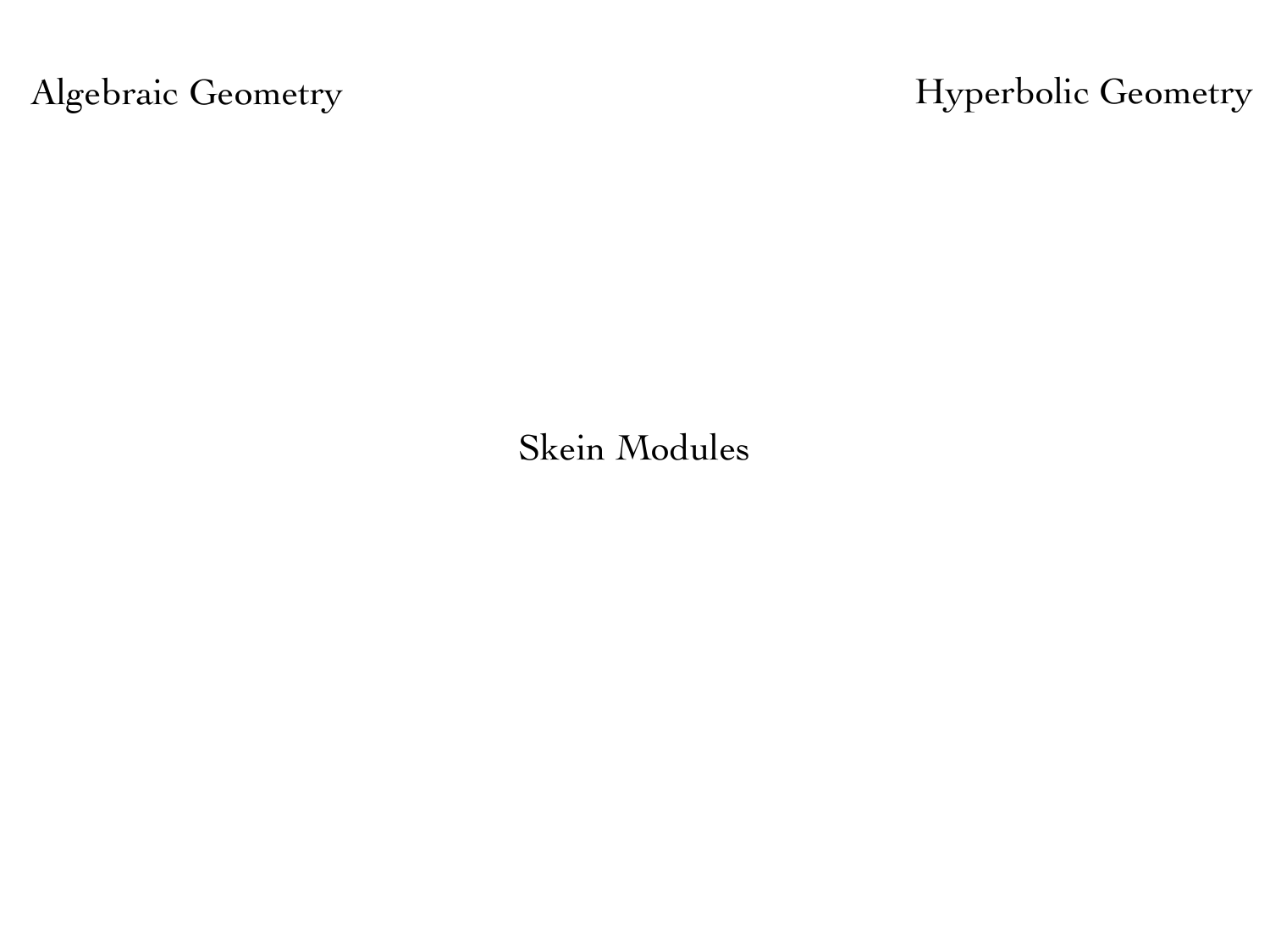#### Skein Modules

#### Witten - Reshetikhin - Turaev Invariants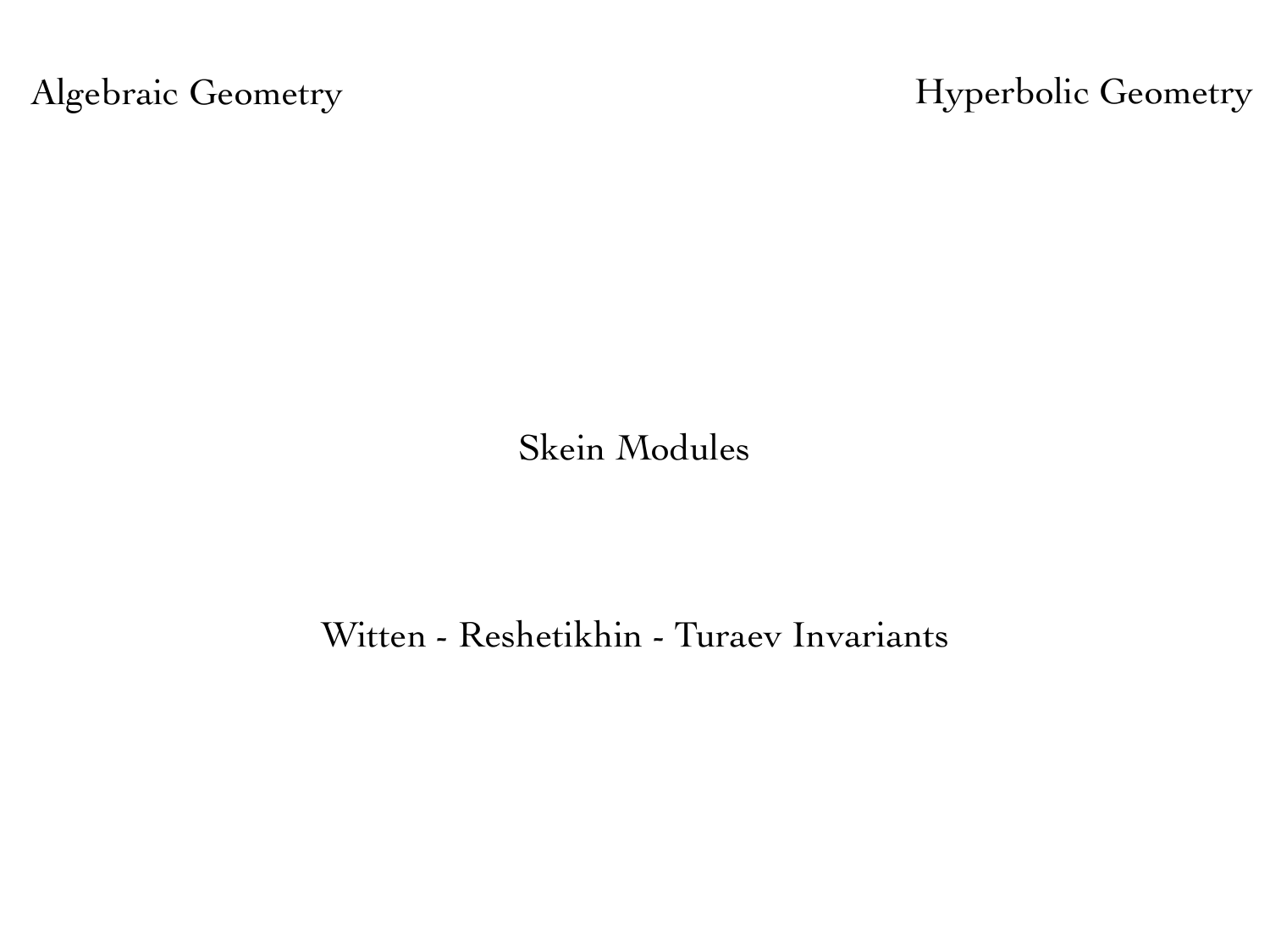#### Topological Quantum Field Theories

Skein Modules

Witten - Reshetikhin - Turaev Invariants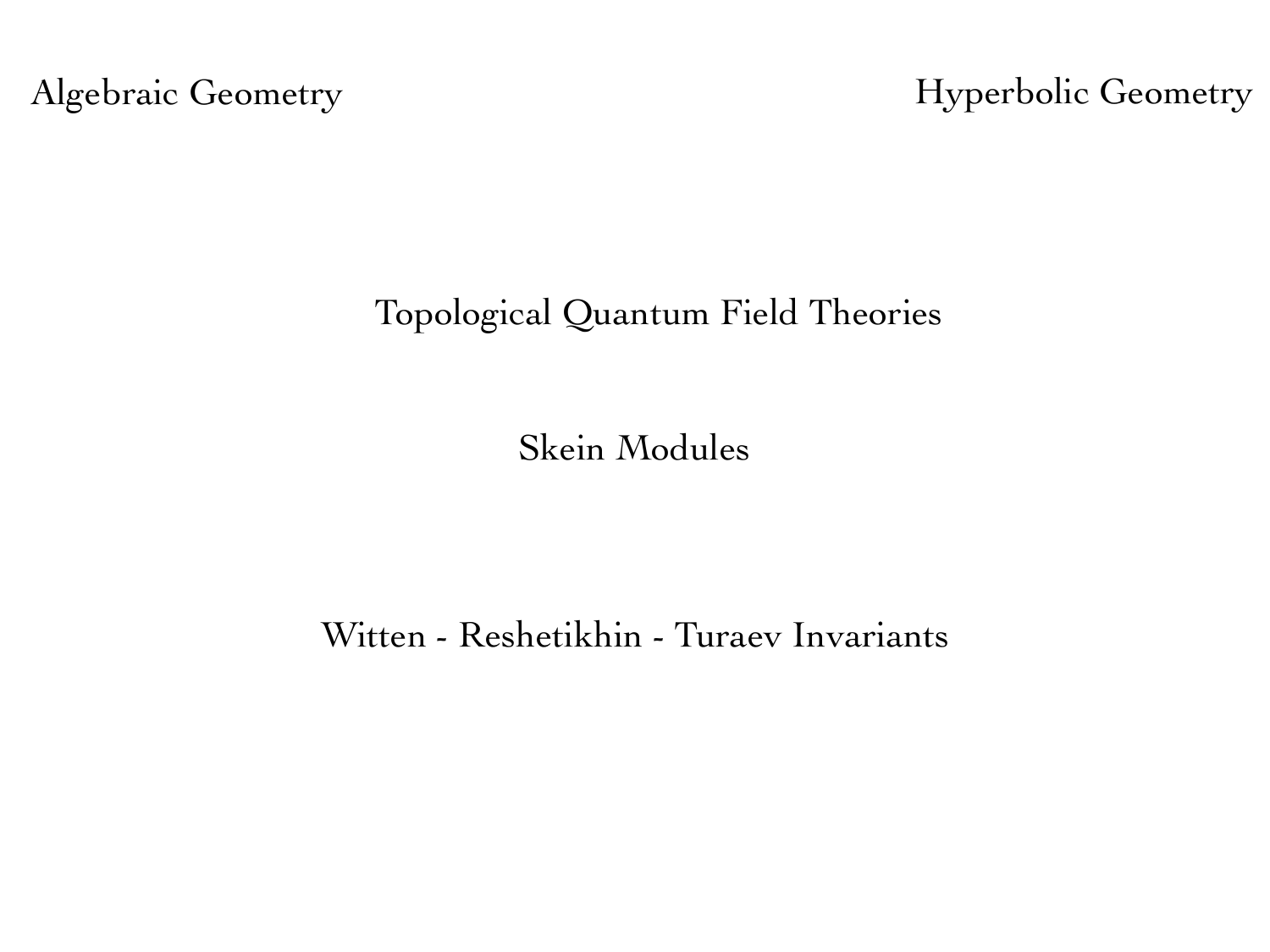#### Topological Quantum Field Theories

Skein Modules

#### Witten - Reshetikhin - Turaev Invariants

Homological invariants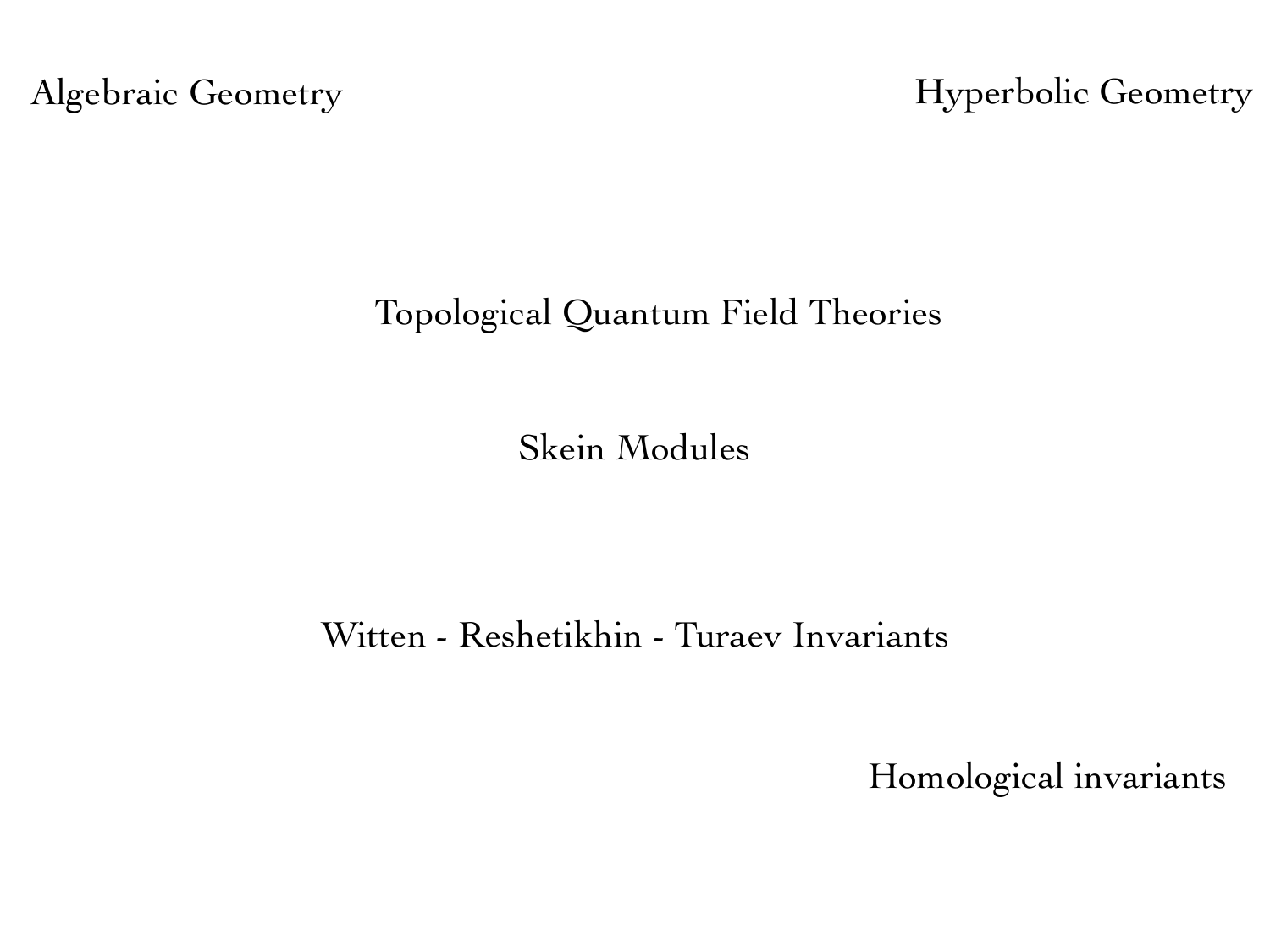#### Topological Quantum Field Theories

Skein Modules

#### Witten - Reshetikhin - Turaev Invariants

Representation Theory **Homological invariants**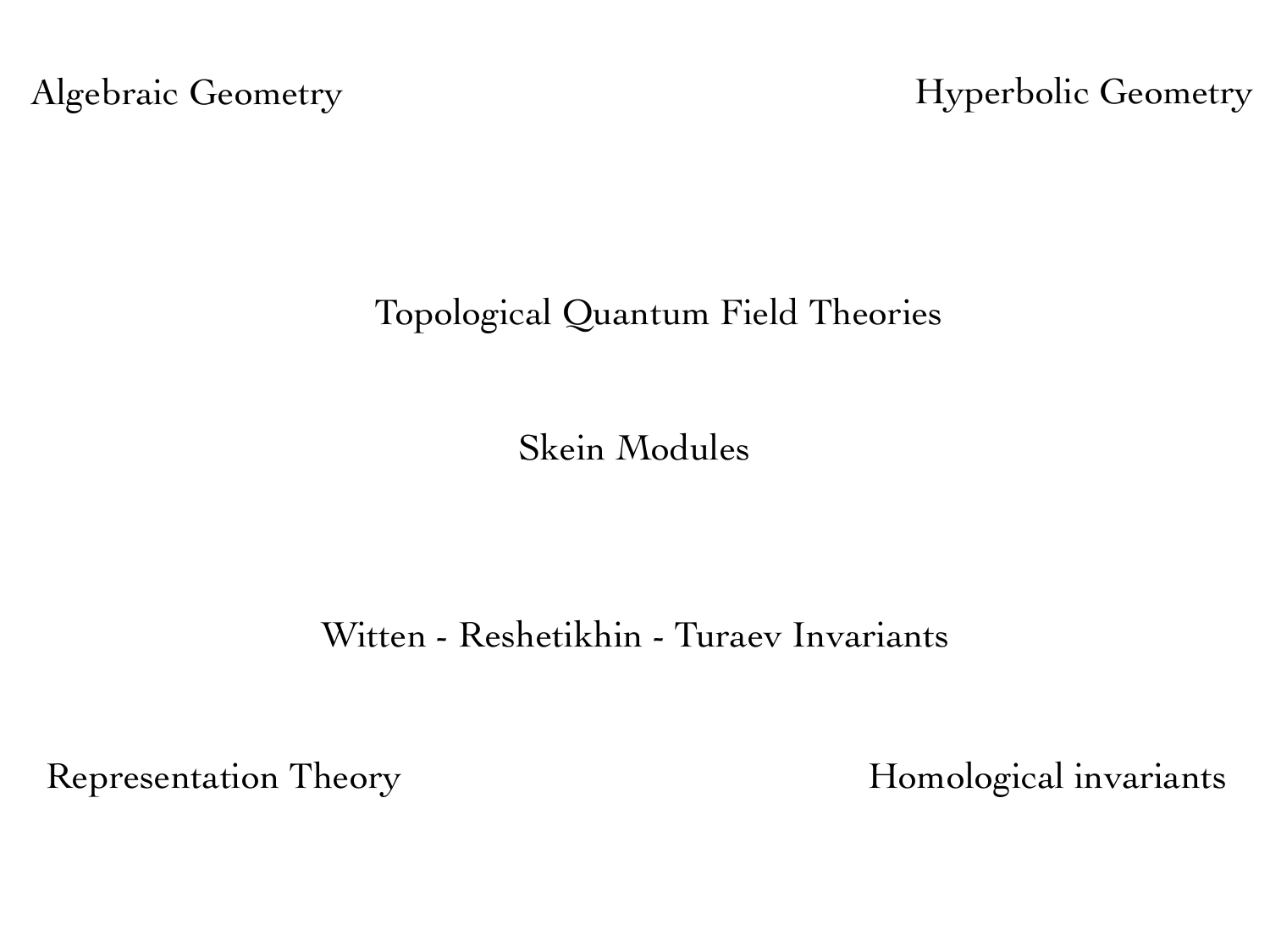Quantum Cluster algebras

#### Topological Quantum Field Theories

Skein Modules

Witten - Reshetikhin - Turaev Invariants

Representation Theory **Homological invariants**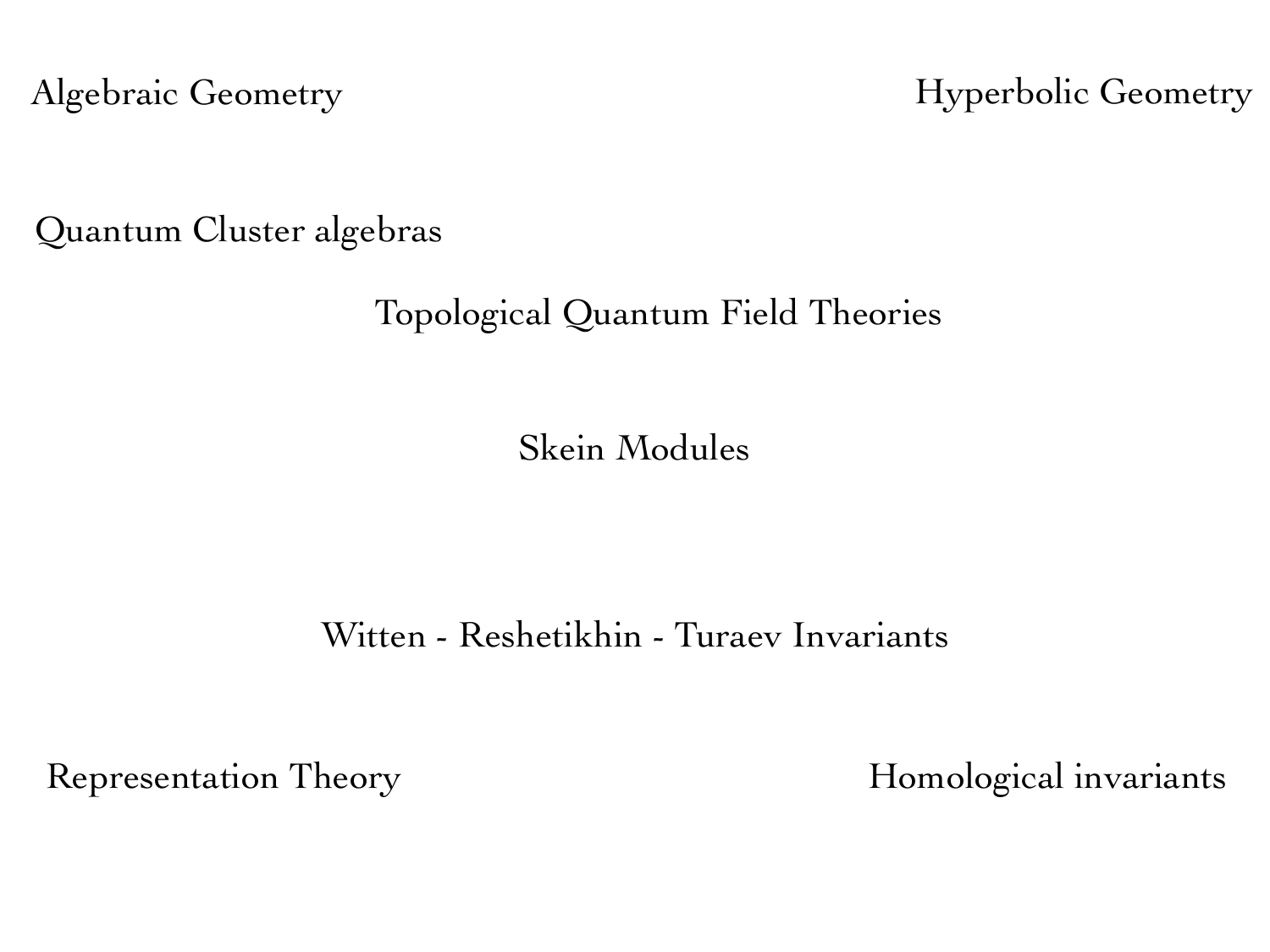Quantum Cluster algebras

Temperley - Lieb algebras

#### Topological Quantum Field Theories

Skein Modules

Witten - Reshetikhin - Turaev Invariants

Representation Theory **Homological invariants**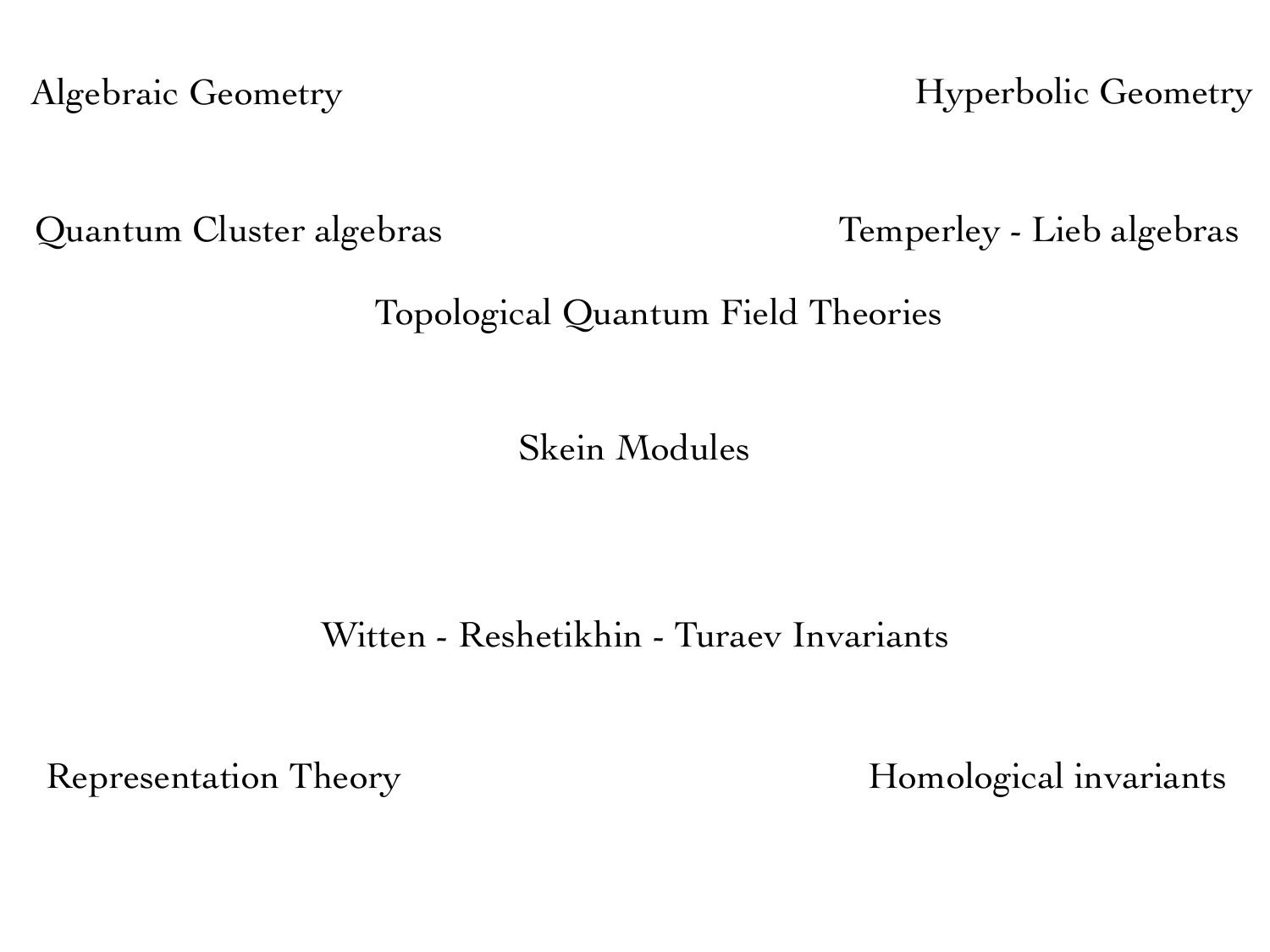Quantum Cluster algebras

Temperley - Lieb algebras

#### Topological Quantum Field Theories

Skein Modules

Hopf algebras

Witten - Reshetikhin - Turaev Invariants

Representation Theory

Homological invariants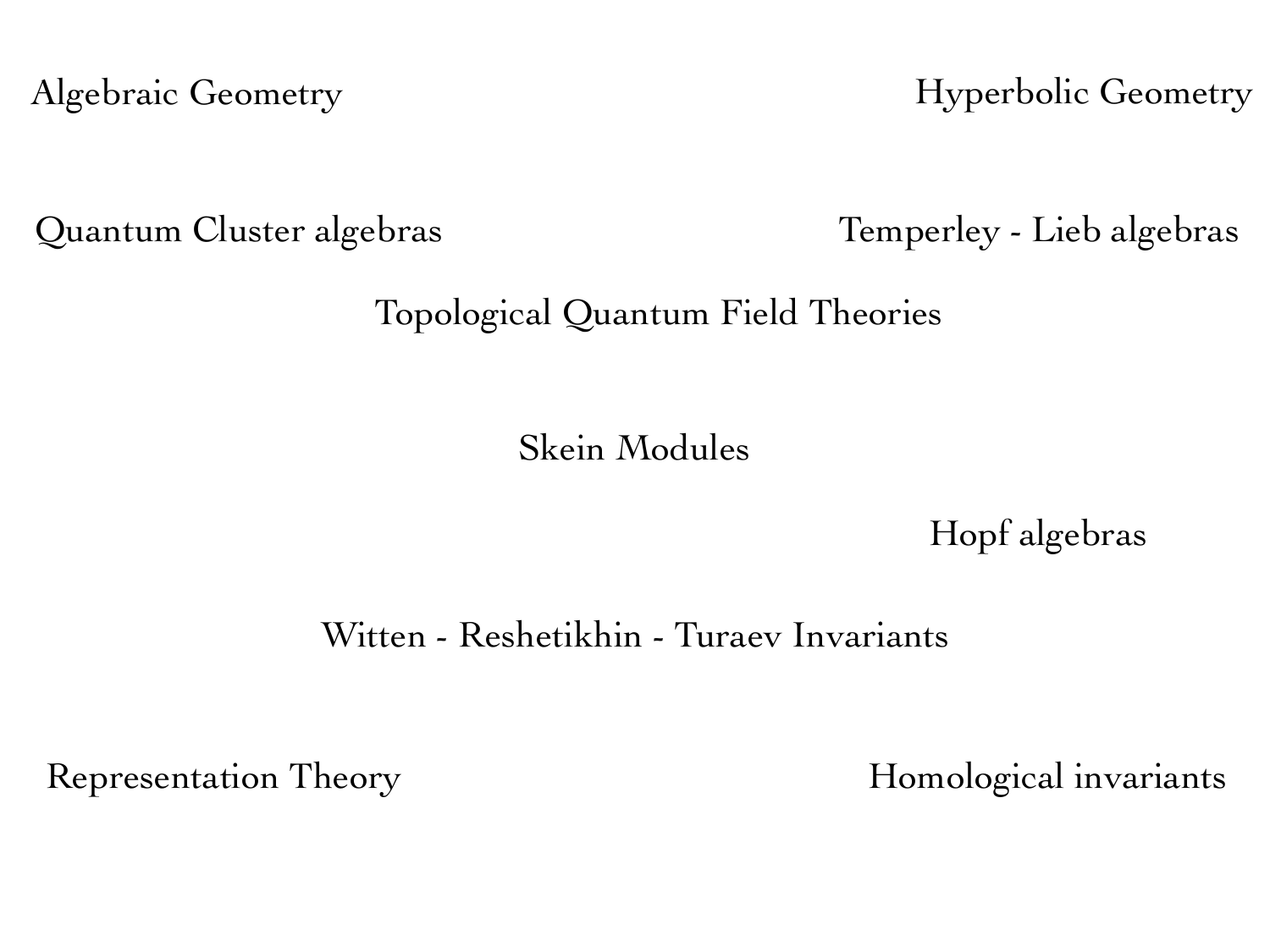Quantum Cluster algebras

Temperley - Lieb algebras

#### Topological Quantum Field Theories

Skein Modules

Hecke algebras Hopf algebras

Witten - Reshetikhin - Turaev Invariants

Representation Theory

Homological invariants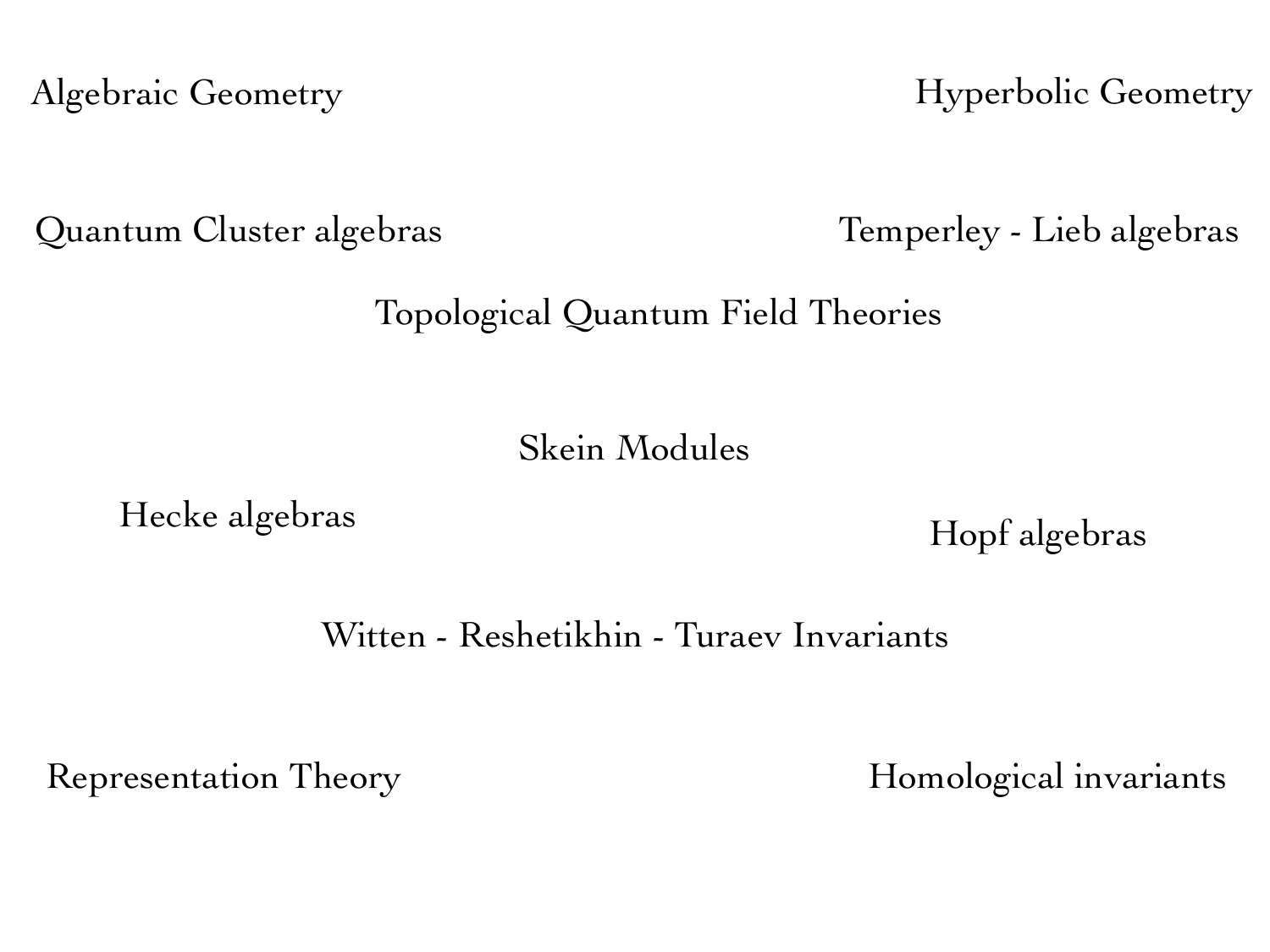### OUTLINE

- Examples of skein modules and results
- The Kauffman bracket skein module
- Properties of Kauffman bracket skein modules
- Kauffman bracket skein modules of some 3-manifolds
- Witten's finiteness conjecture
- Kauffman bracket skein algebras
- Kauffman bracket skein algebras of some 3-manifolds
- The positivity conjecture
- Properties of Kauffman bracket skein algebras
- Connection to the  $SL(2,\mathbb{C})$  character variety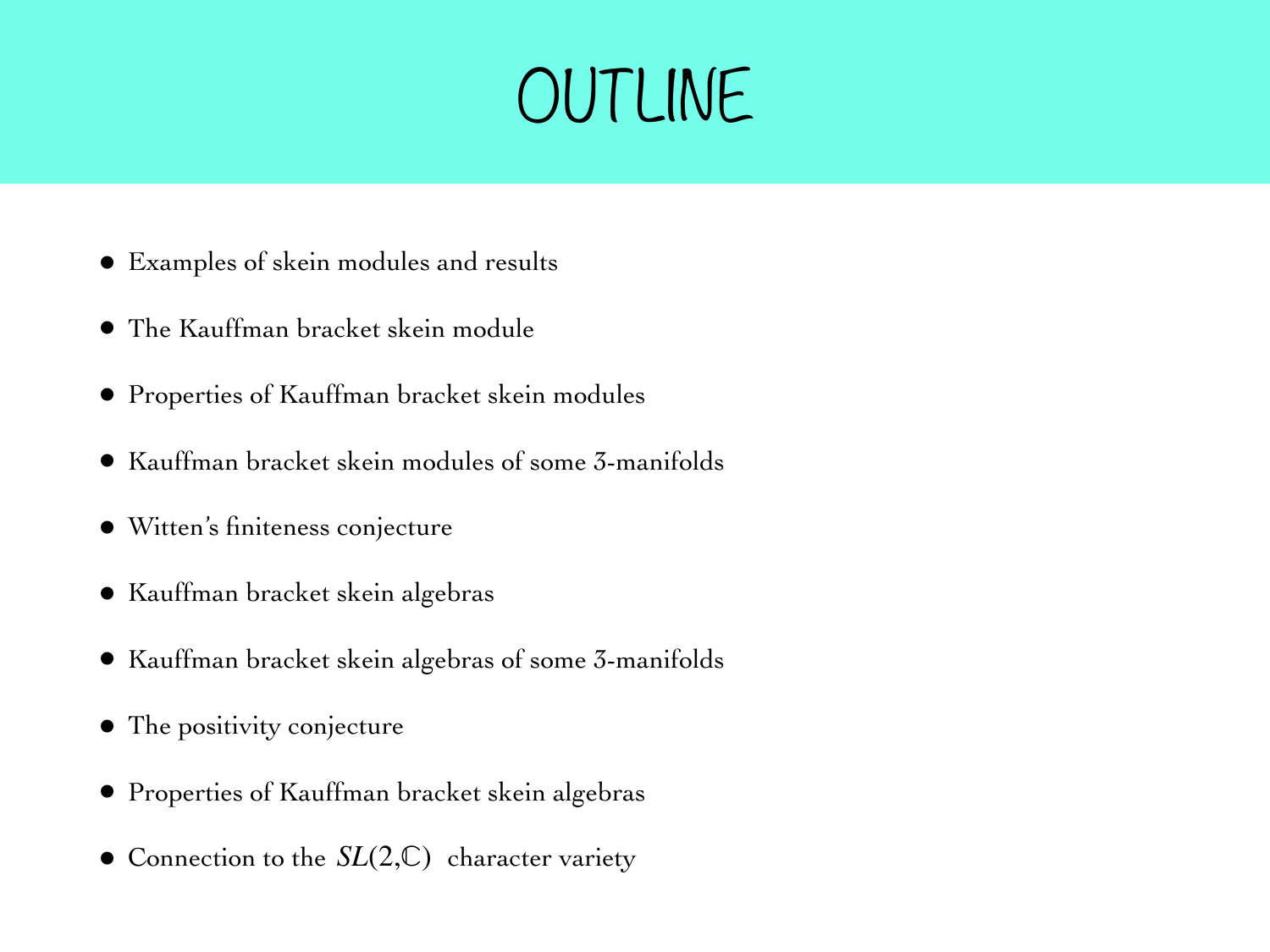### **Notation**

- $\bullet$  *M*<sup>3</sup> oriented 3-manifold
- $\bullet$   $\overrightarrow{\mathscr{L}}$ : set of ambient isotopy classes of oriented links
- $\bullet$   $\mathcal{L}^{fr}$ : set of ambient isotopy classes of unoriented framed links
- $\bullet$   $\overrightarrow{\mathcal{L}}$ *fr*: set of ambient isotopy classes of oriented framed links
- These may have the empty link Ø
- $\bullet$   $R$ : a commutative ring with unity and/or a fixed invertible element  $A$ or *q*
- $\bullet$   $F_{g,b}$  coriented genus  $g$  surface with  $b$  boundary components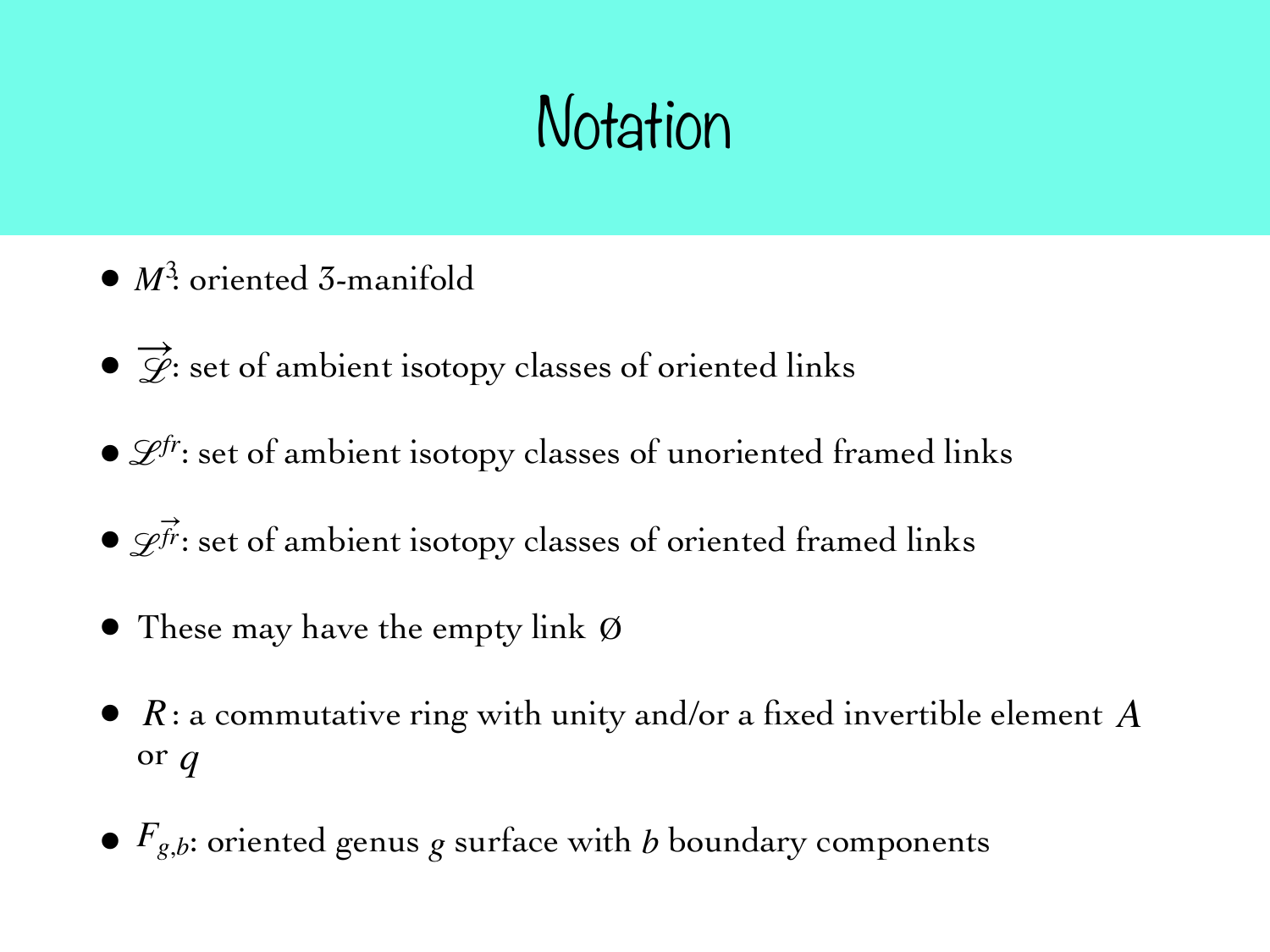## The Signed Skein Module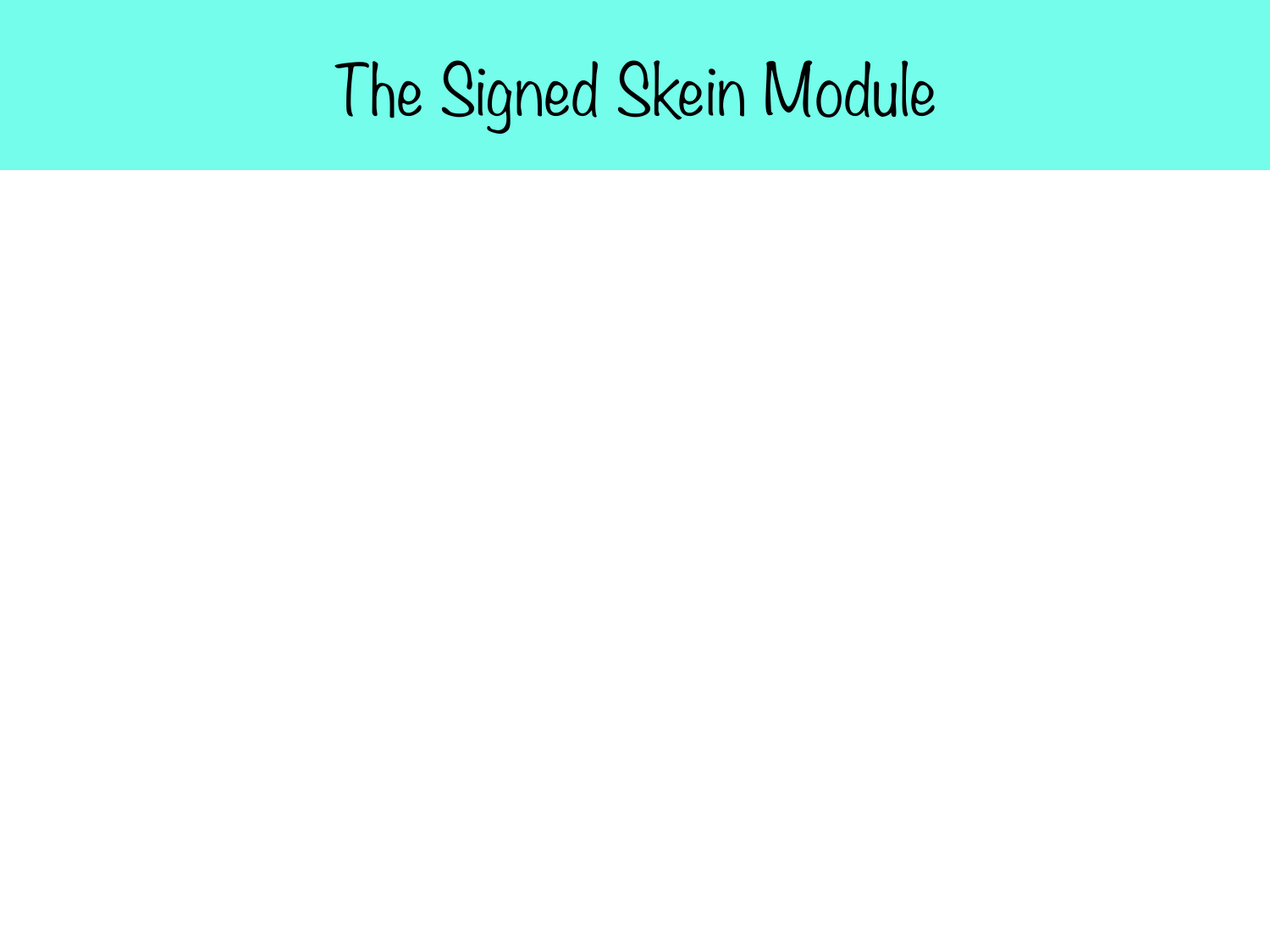### The Signed Skein Module

Let S be the submodule of  $R\mathcal{L}$  generated by the following skein expression:



#### Skein Relation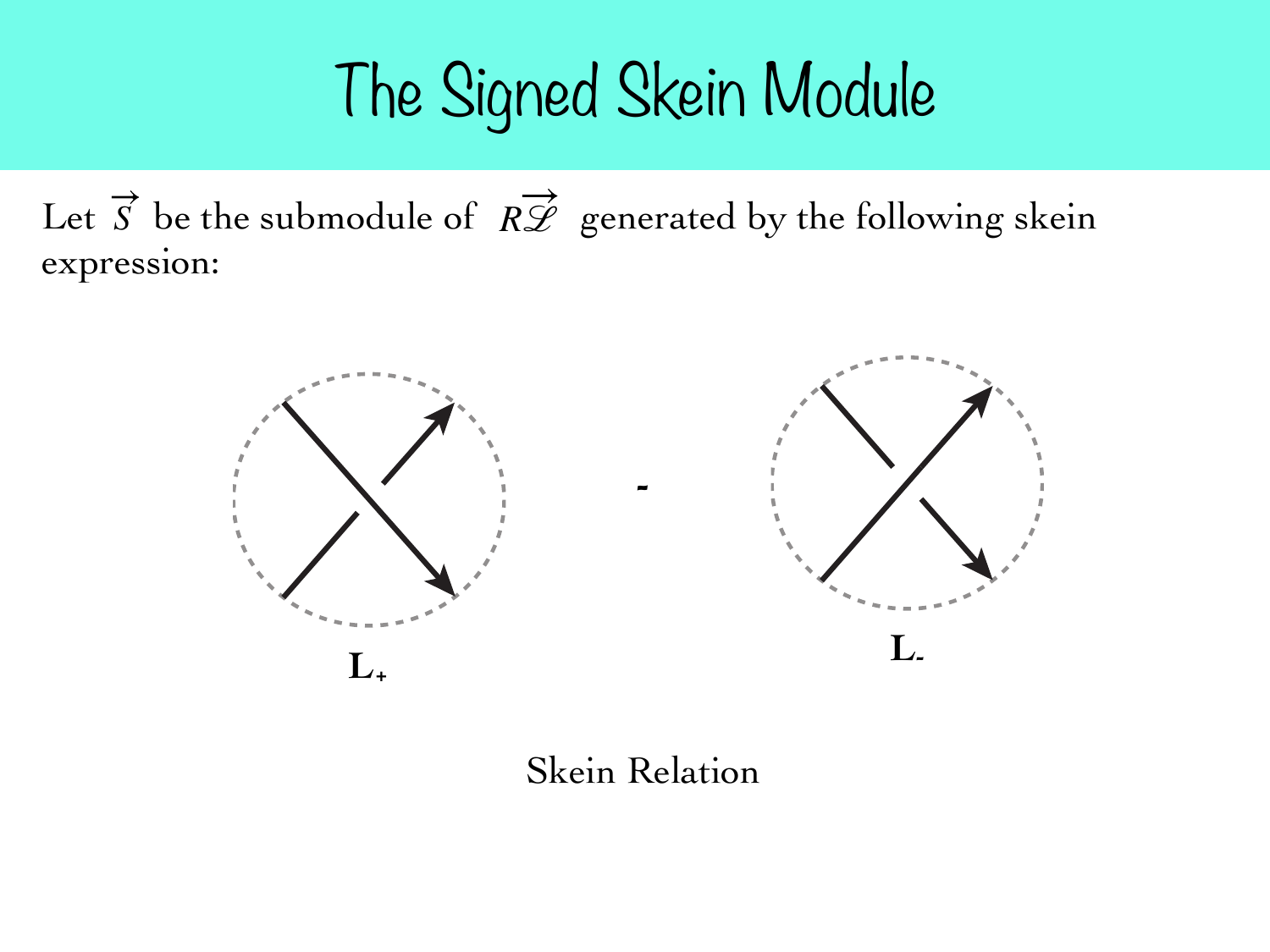$S_{\pm}(M^3; R, L_{+} - L_{-}) = S_{\pm}(M^3) = R\hat{\mathscr{L}}/S$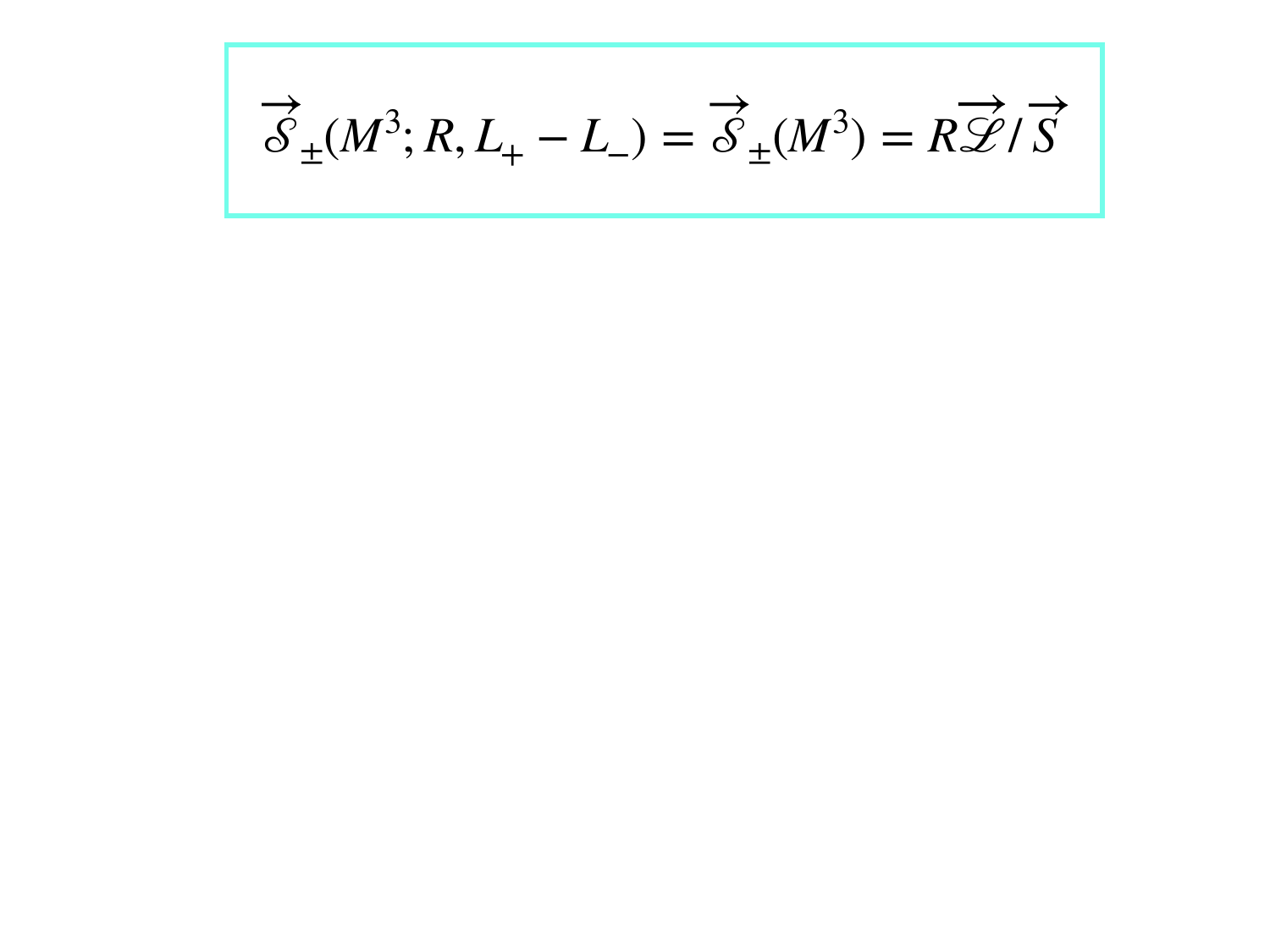$S_{\pm}(M^3; R, L_{+} - L_{-}) = S_{\pm}(M^3) = R\hat{\mathscr{L}}/S$ 

- $\vec{\delta}_{\pm}(M^3)$  is a free module over the homotopy classes of links in  $M^3$ .
- $\overrightarrow{\delta}_{\pm}(M^3)$  admits a natural algebra structure:  $L_1 \cdot L_2 = L_1 \sqcup L_2$  and  $\emptyset$ is the multiplicative identity.
- $\delta^A_{\pm}(M^3)$  is a commutative algebra isomorphic to the polynomial algebra with coefficients in  $R$  and the set of variables is the set of conjugacy classes of  $\pi_1(M^3)$ .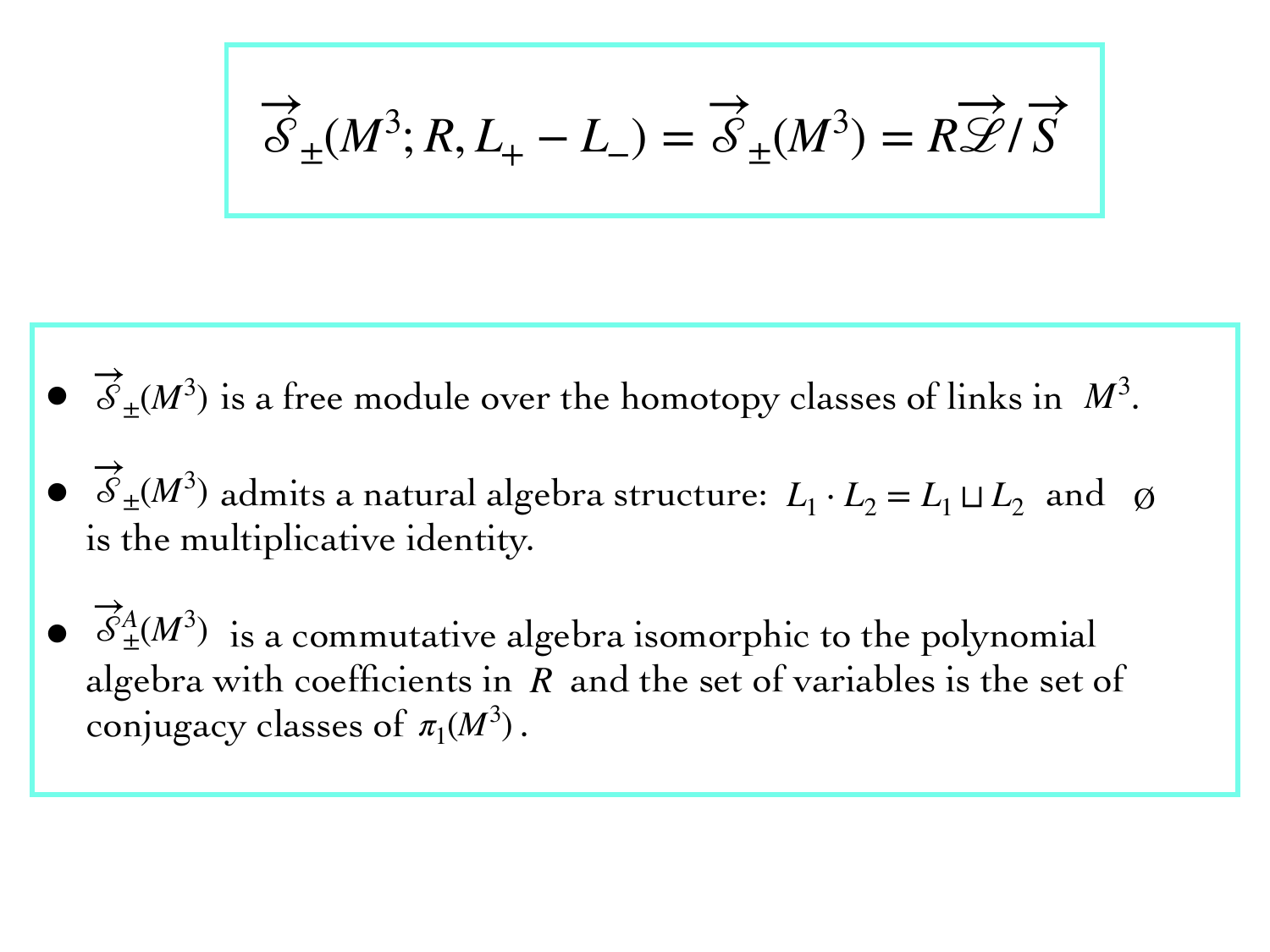### Framing Version of the Signed Skein Module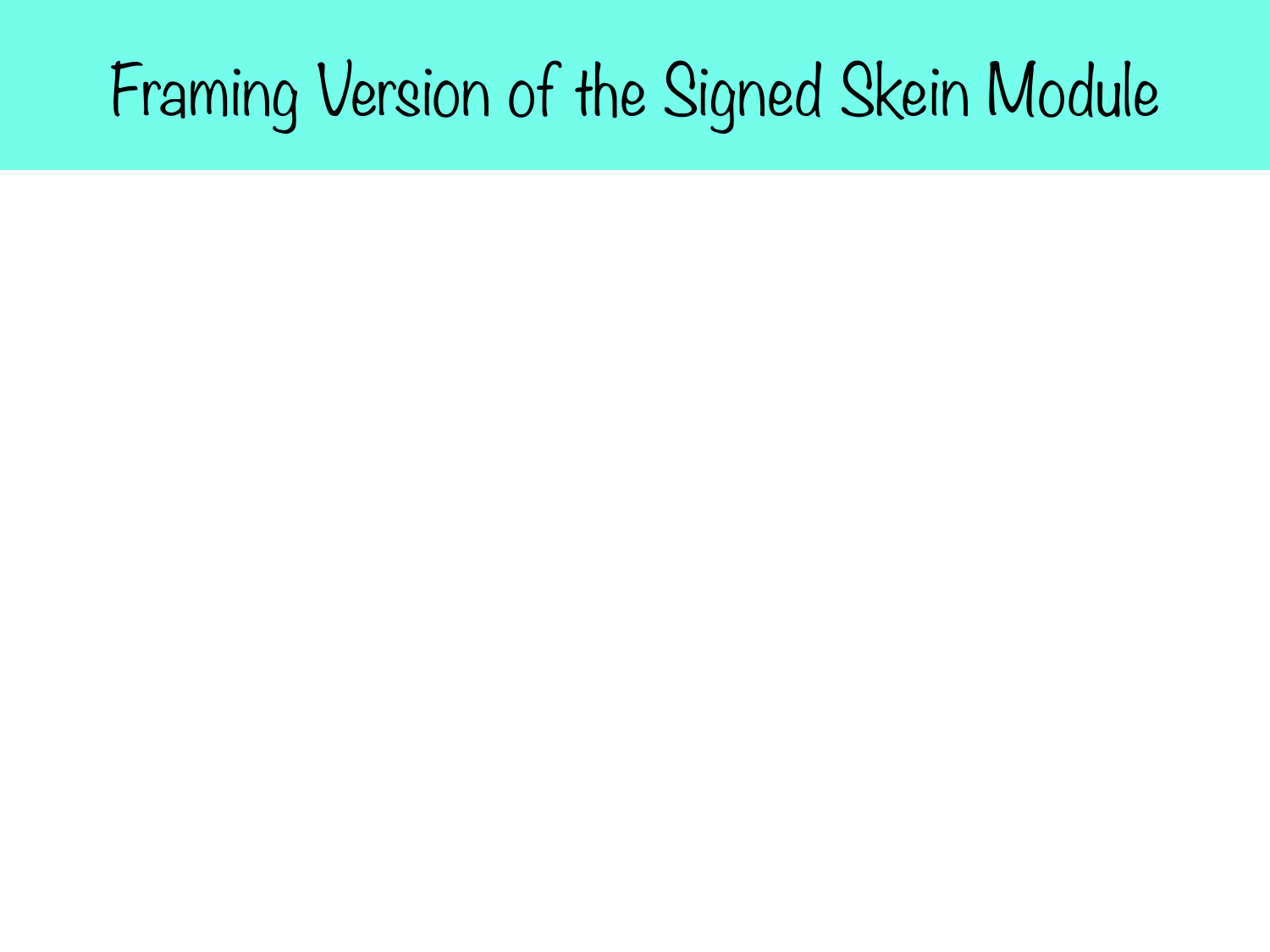### Framing Version of the Signed Skein Module

Let  $R = \mathbb{Z}[q^{\pm 1}]$  and  $S^{fr}$  be the submodule of  $R\mathcal{L}^{fr}$  generated by the following skein expressions:

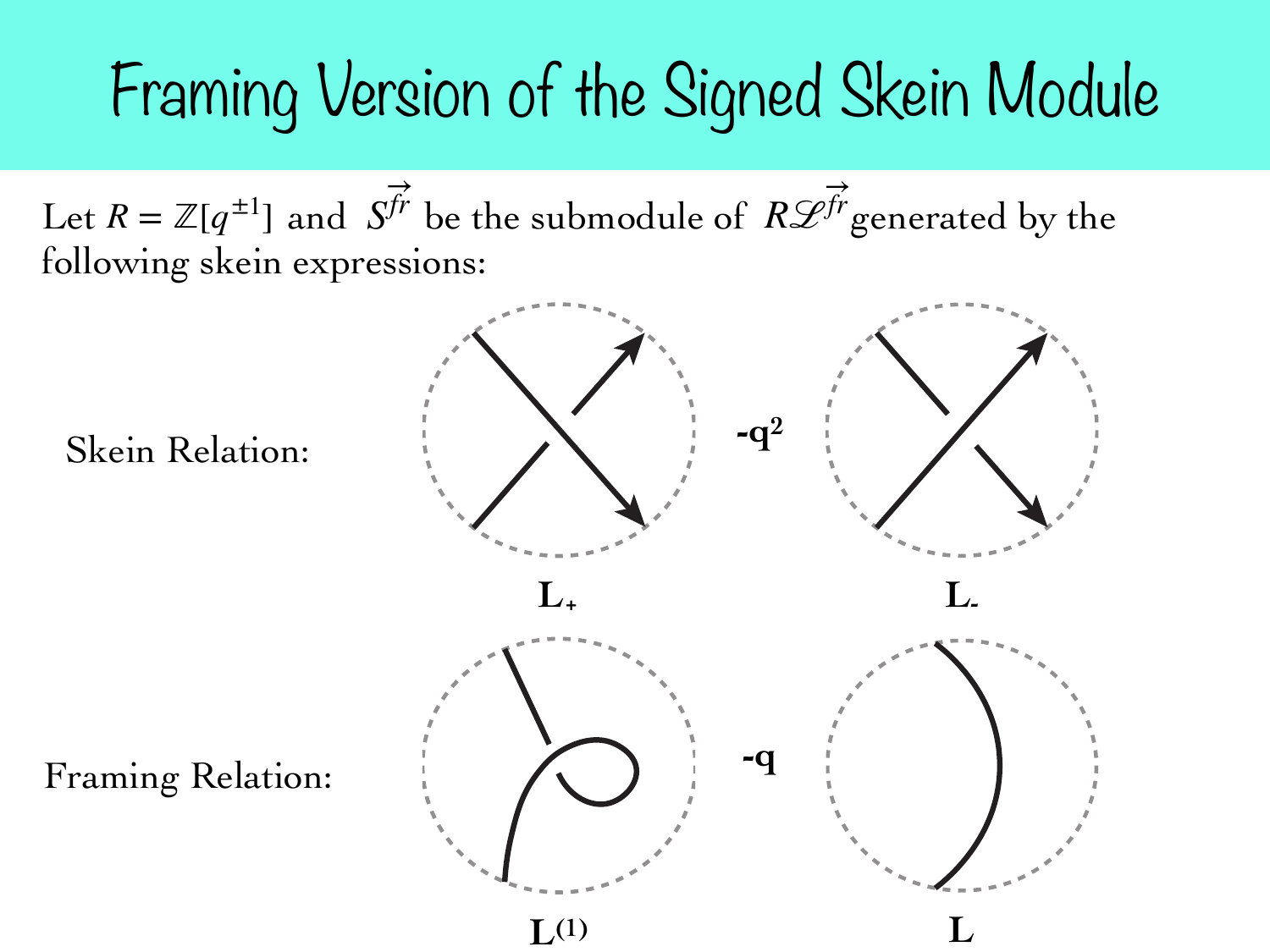$S_{\pm}^{fr}(M^3) = R\mathcal{L}^{fr}/S^{fr}$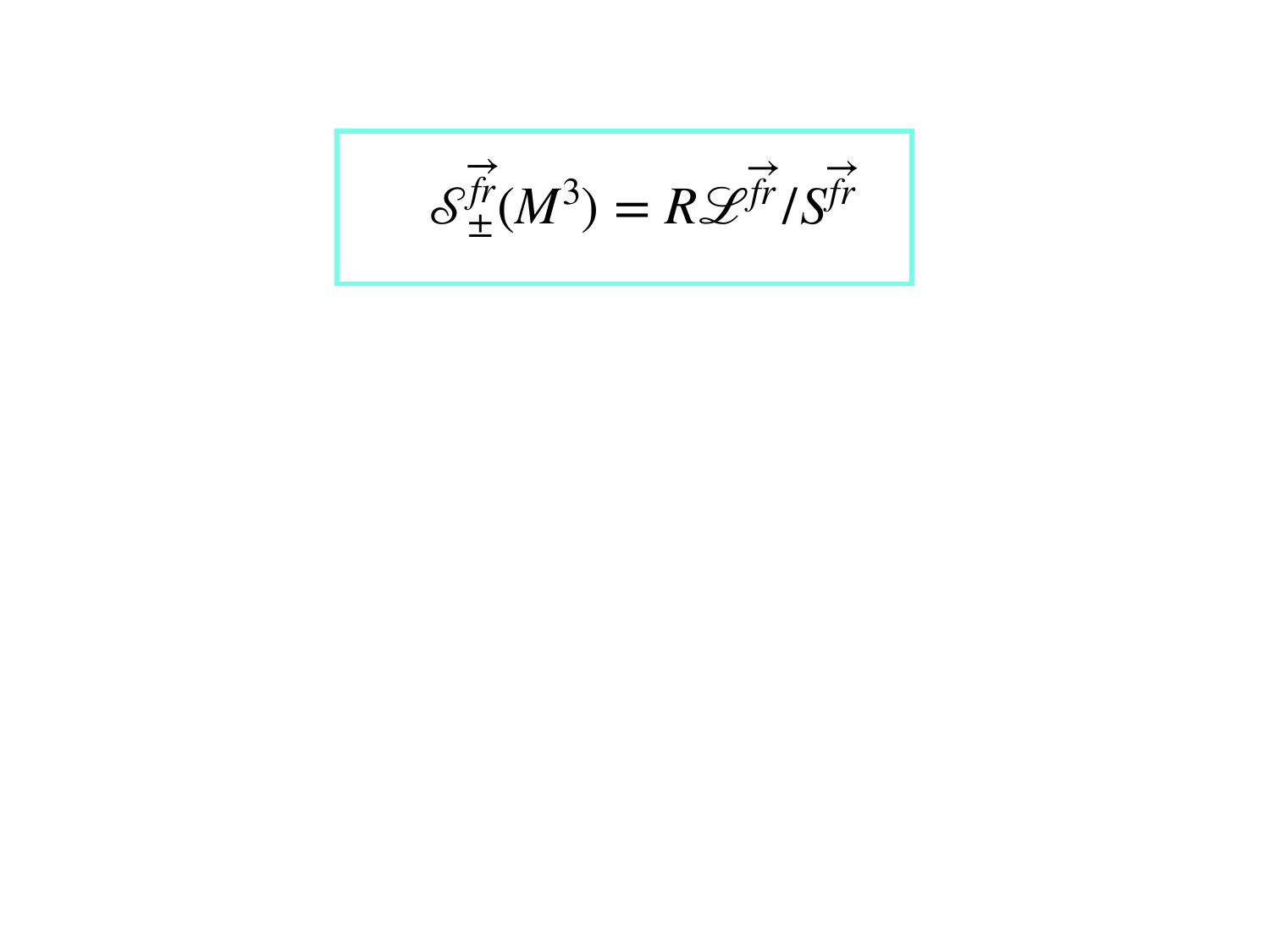$$
\overrightarrow{\mathcal{S}_{\pm}^{fr}}(M^3) = R\overrightarrow{\mathcal{L}^{fr}}/S^{\overrightarrow{fr}}
$$

Przytycki (1997) showed that if  $M^3$  contains a non-separating 2sphere or torus then  ${\mathcal S}_{\pm}^{fr}(M^3)$  has torsion and Kaiser (1997)

showed that torsion occurs only in these cases.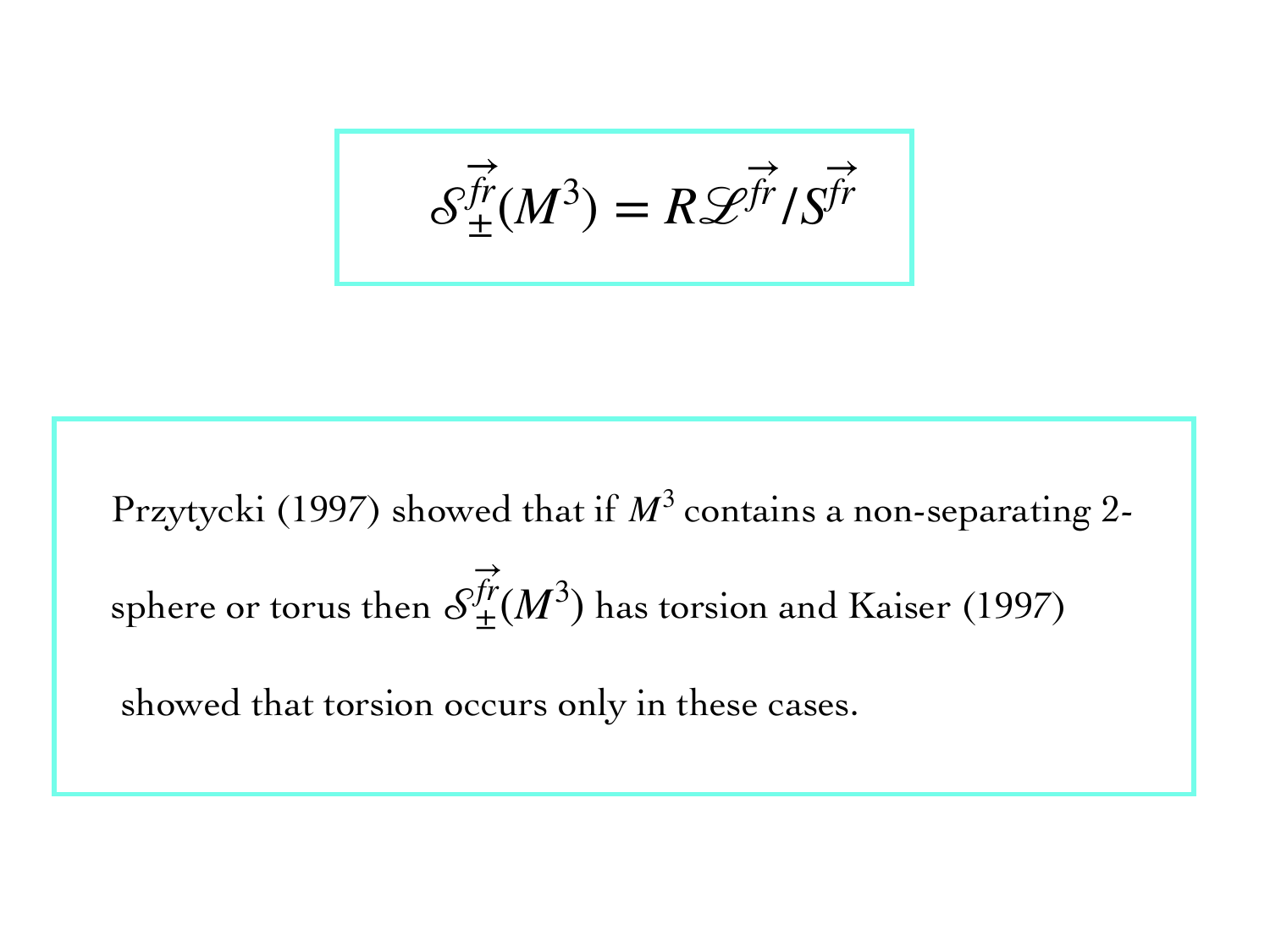### The Framing Skein Module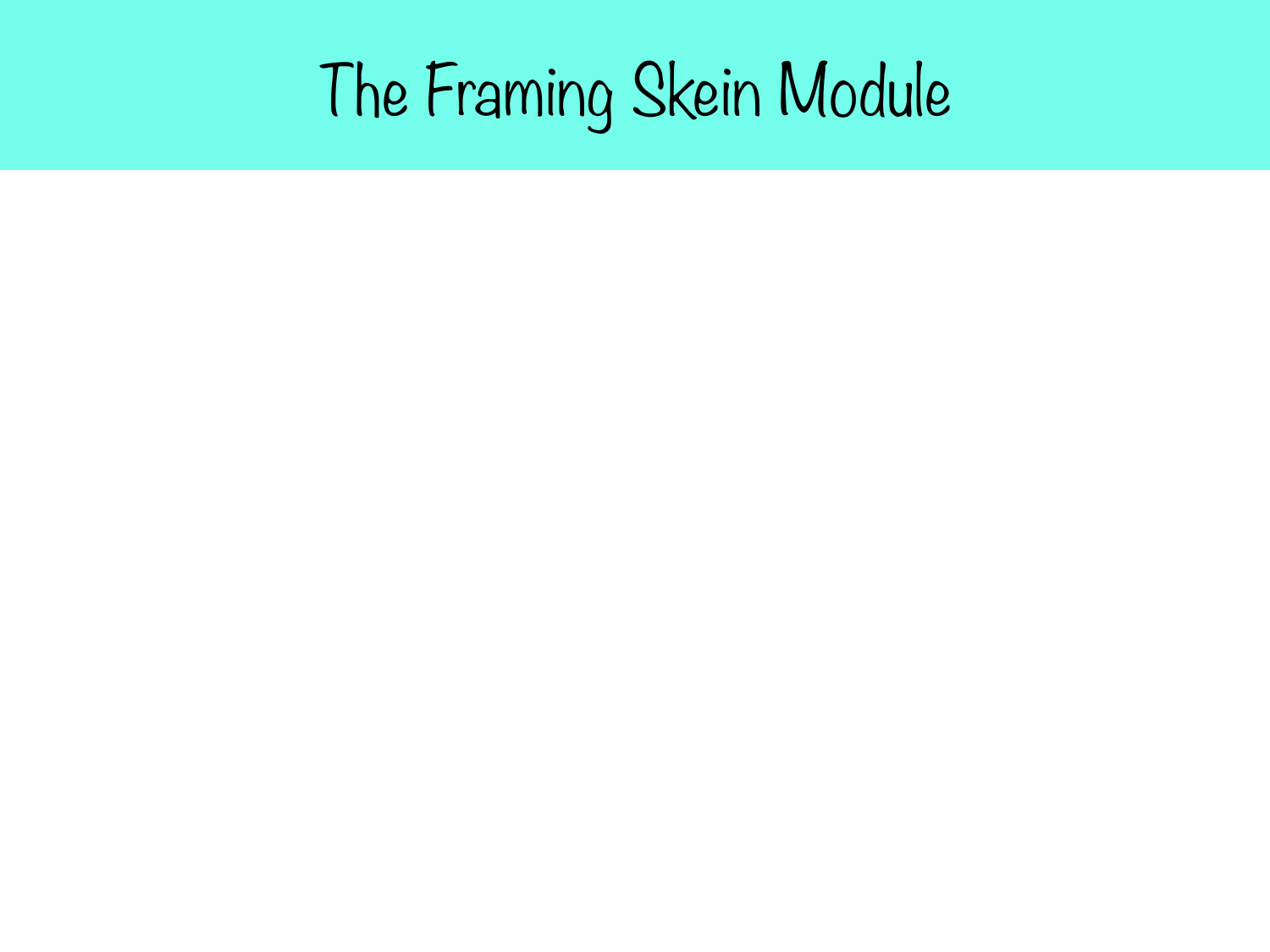### The Framing Skein Module

Let  $S^{fr}$  be the submodule of the module  $\mathbb{Z}[q^{\pm 1}]\mathscr{L}^{fr}$  generated by:



Framing Relation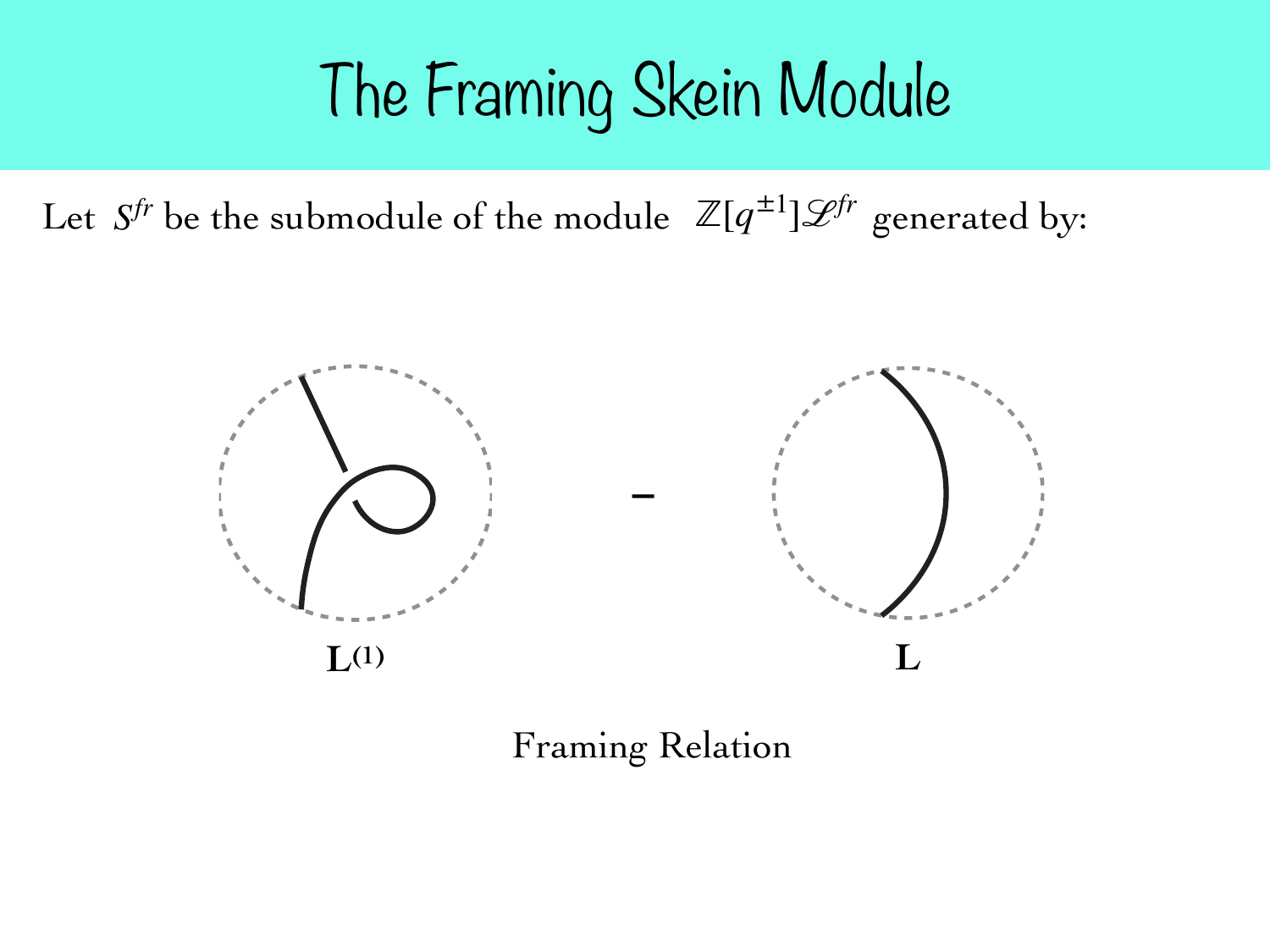$\mathcal{S}_0(M^3,q)=\mathbb{Z}[q^{\pm 1}]\mathcal{L}^{fr}/S^{fr}$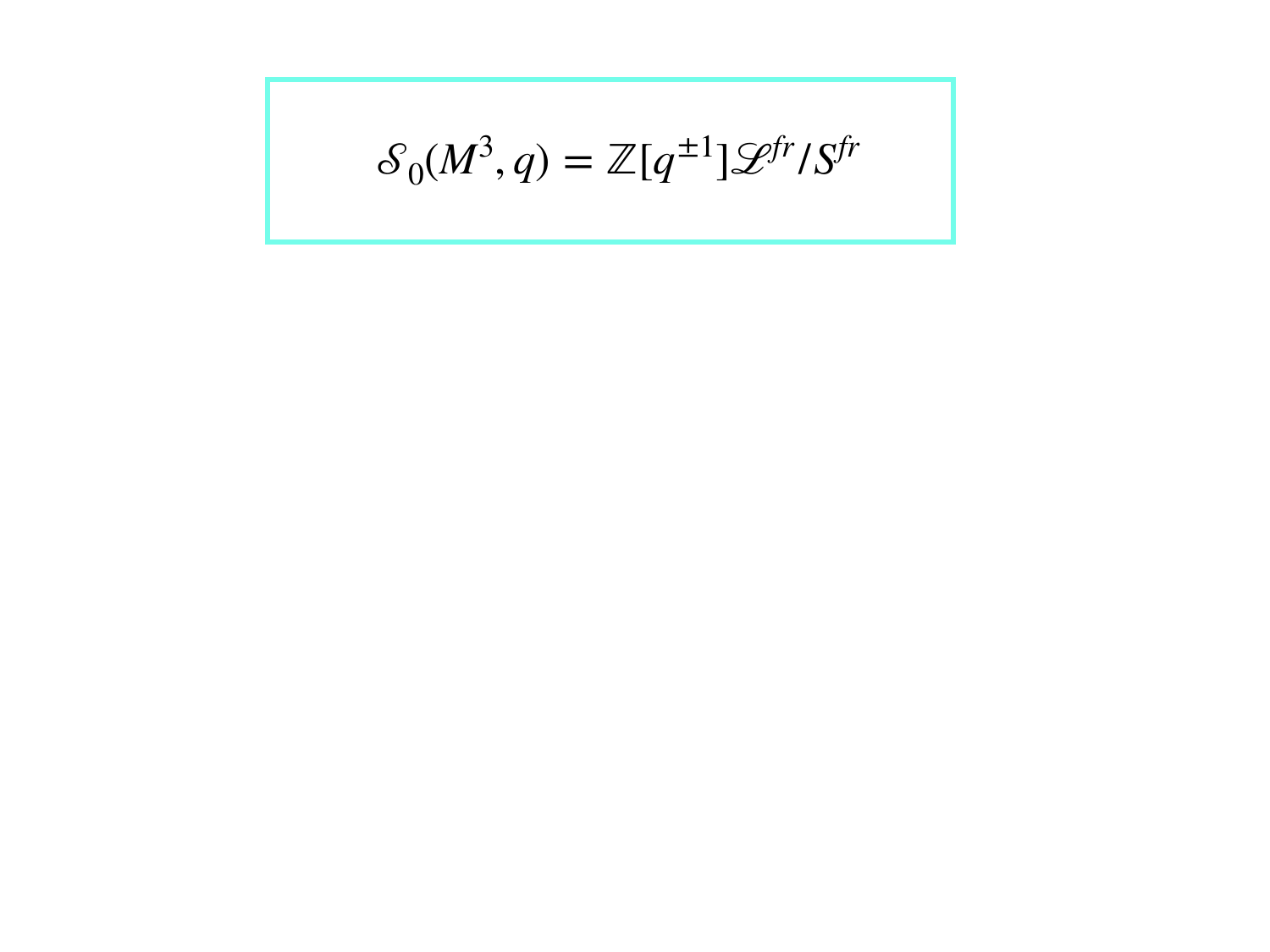$$
\mathcal{S}_0(M^3,q)=\mathbb{Z}[q^{\pm 1}]\mathcal{L}^{fr}/S^{fr}
$$

spheres in  $M^3$ . The framing skein module detects the presence of non-separating 2-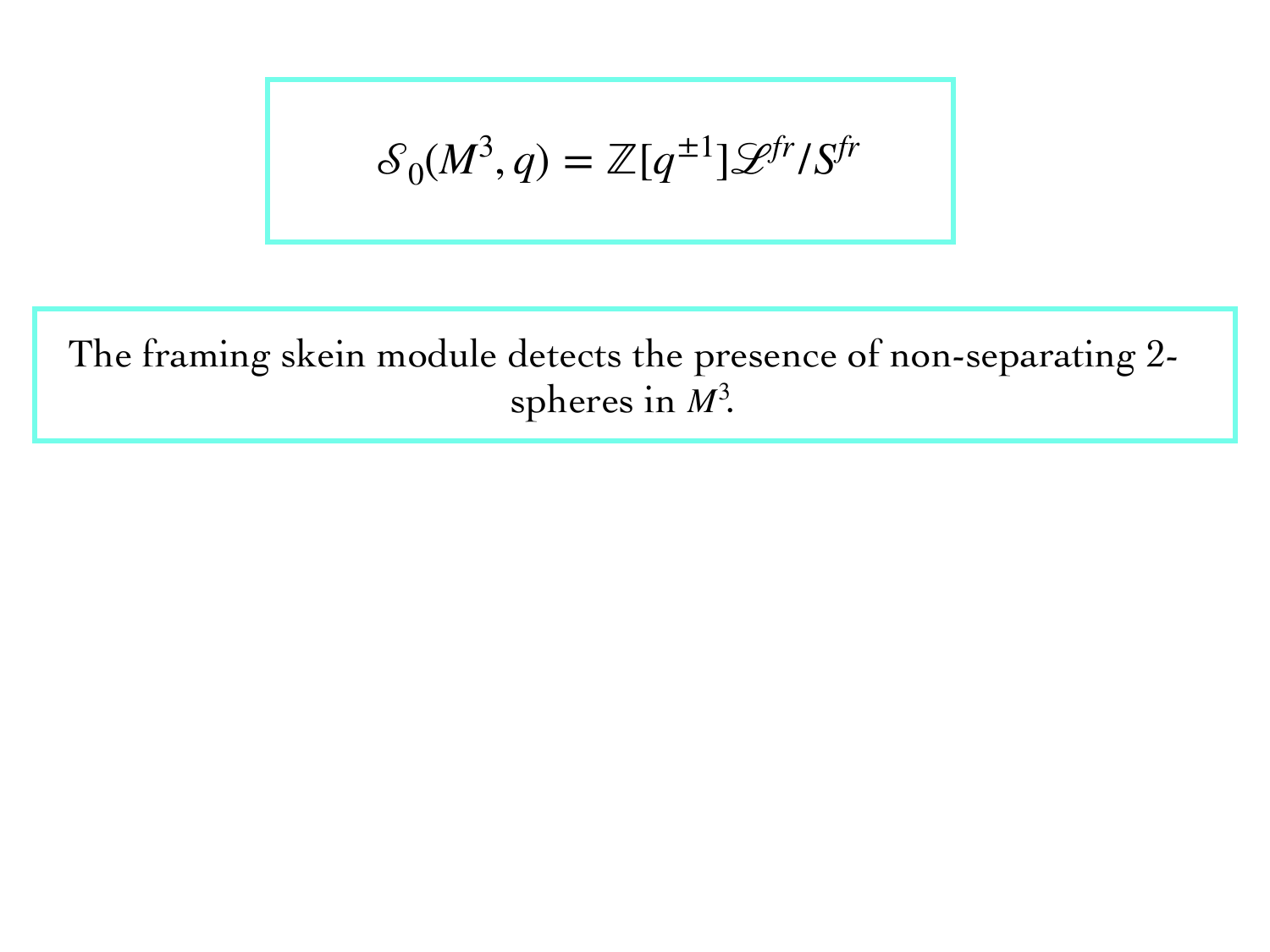$$
\mathcal{S}_0(M^3, q) = \mathbb{Z}[q^{\pm 1}] \mathcal{L}^{fr}/S^{fr}
$$

spheres in  $M^3$ . The framing skein module detects the presence of non-separating 2-

Theorem (B. - Ibarra - Montoya-Vega - Przytycki - Weeks, 2019)

ambient isotopy of  $M^3$  can change the framing of that link only by an If  $M^3$  contains a non-separating 2-sphere which a framed link intersects either once or twice (once each by a different component), then an even number.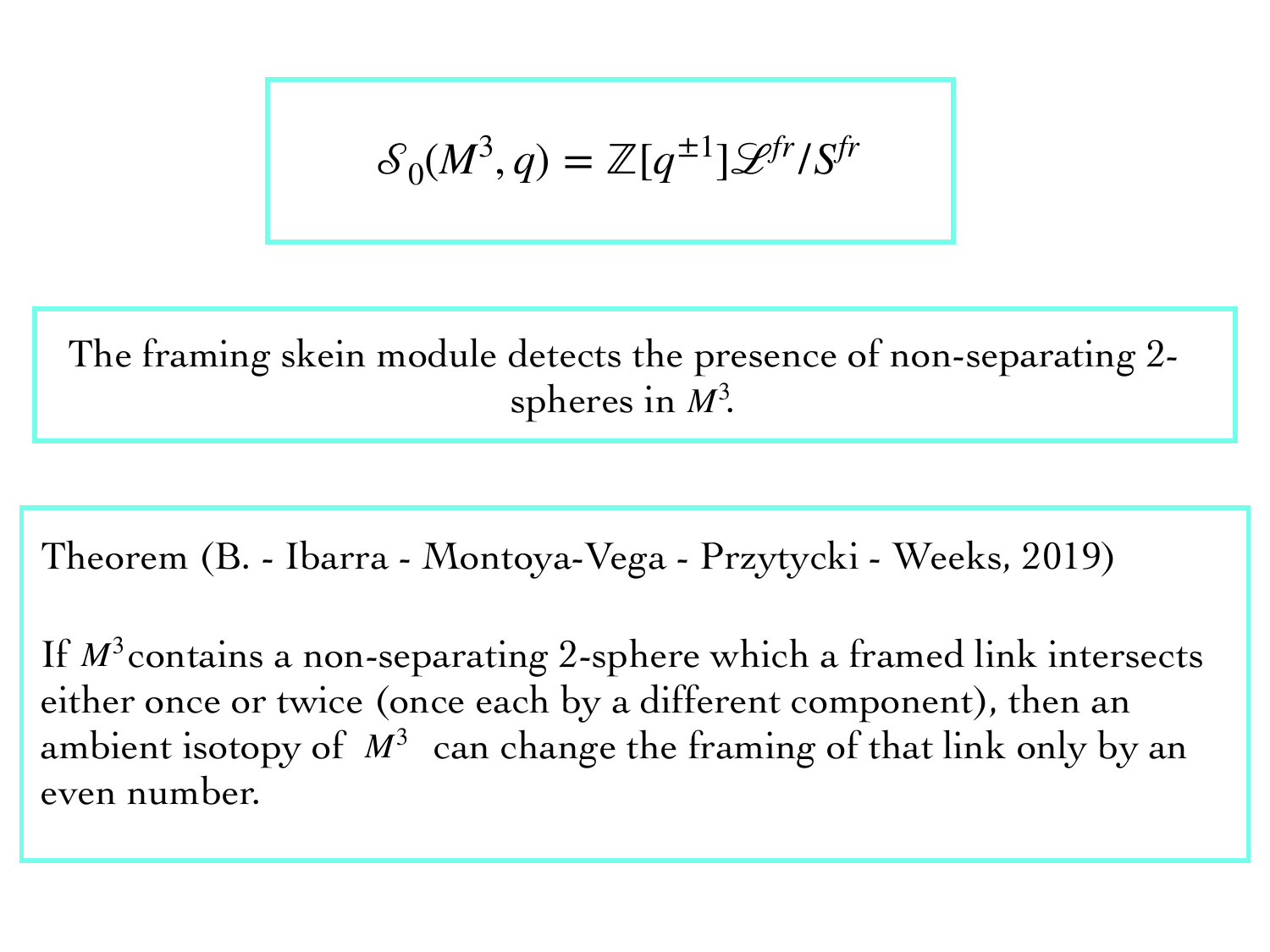

Dirac trick for a knot illustrated using a light bulb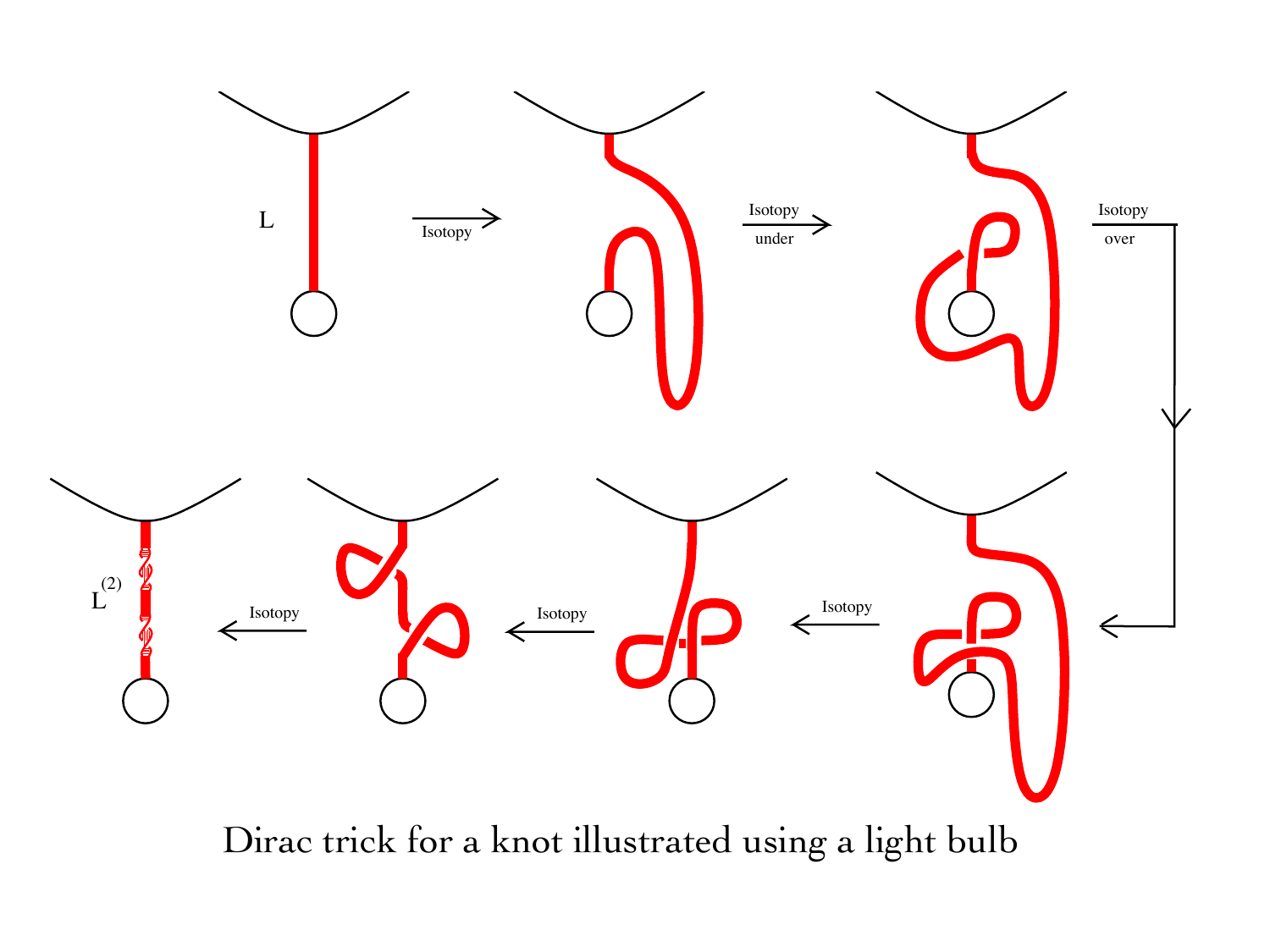

Light bulb trick for a link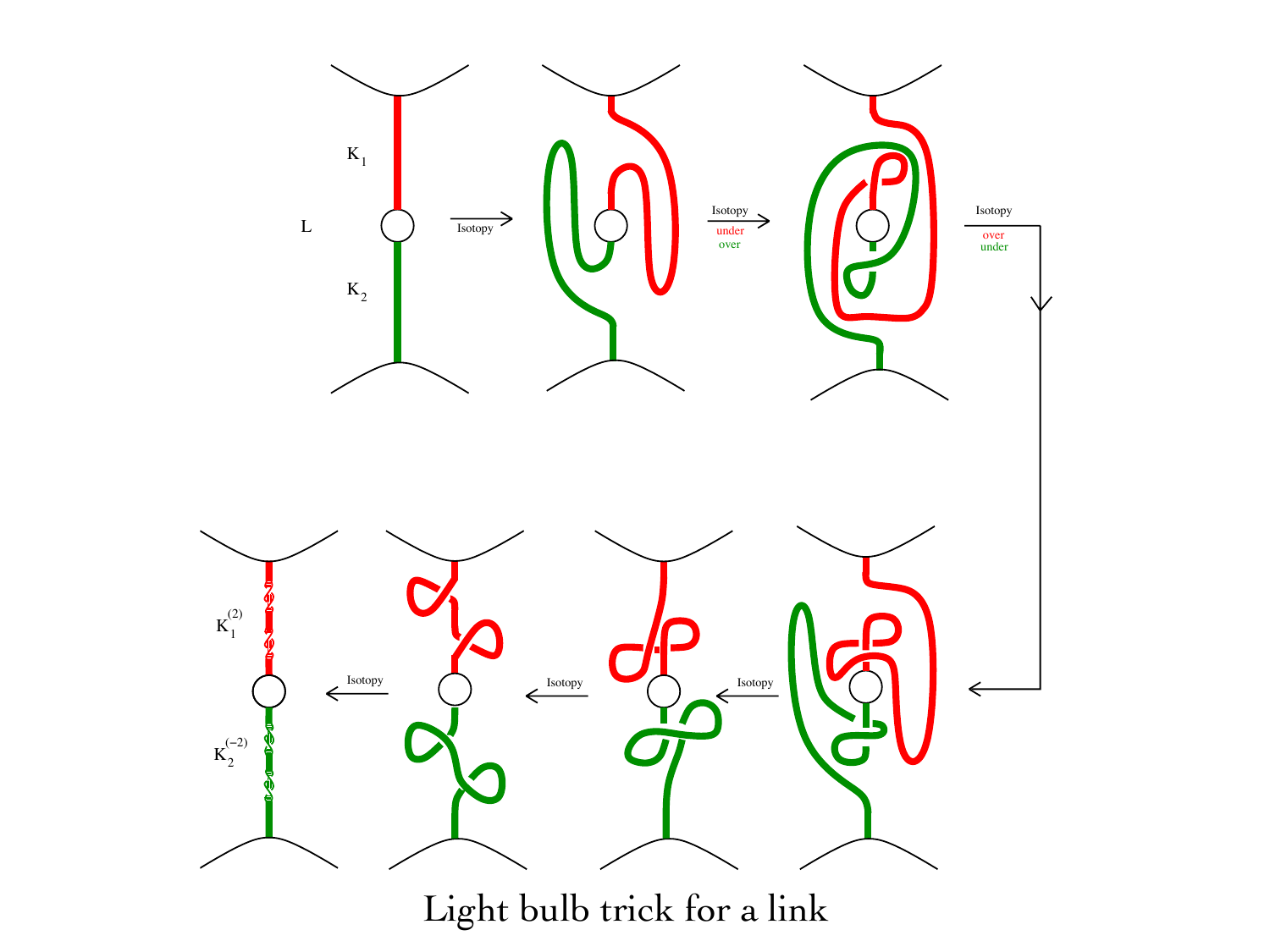Theorem (B. - Ibarra - Montoya-Vega - Przytycki - Weeks, 2019)

$$
\mathcal{S}_0(M^3, q) = \mathbb{Z}[q^{\pm 1}](\mathscr{L}^{fr} \setminus \mathscr{L}^f) \oplus \bigoplus_{L \in \mathscr{L}^f} \frac{\mathbb{Z}[q]}{q^2 - 1},
$$

where  $\,\mathscr{L}^f\,$  is the set of ambient isotopy classes of unoriented framed links which intersect any 2-sphere in  $M^3$  transversely at exactly one point.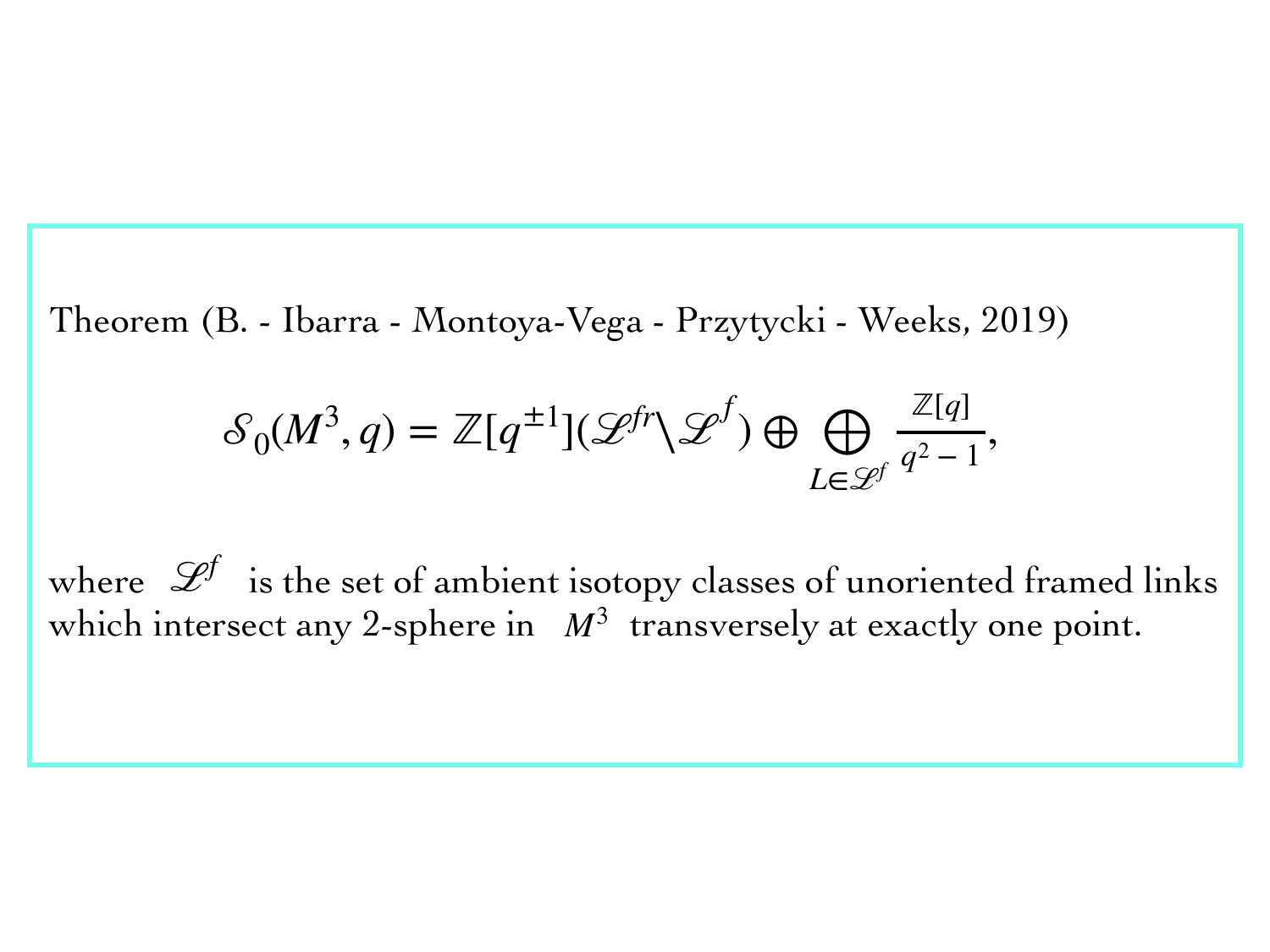## The q-homology Skein Module

Let  $R = \mathbb{Z}[q^{\pm 1}]$  and  $S_2^{fr}$  be the submodule of  $R\mathcal{L}^{fr}$  generated by the following skein expressions:

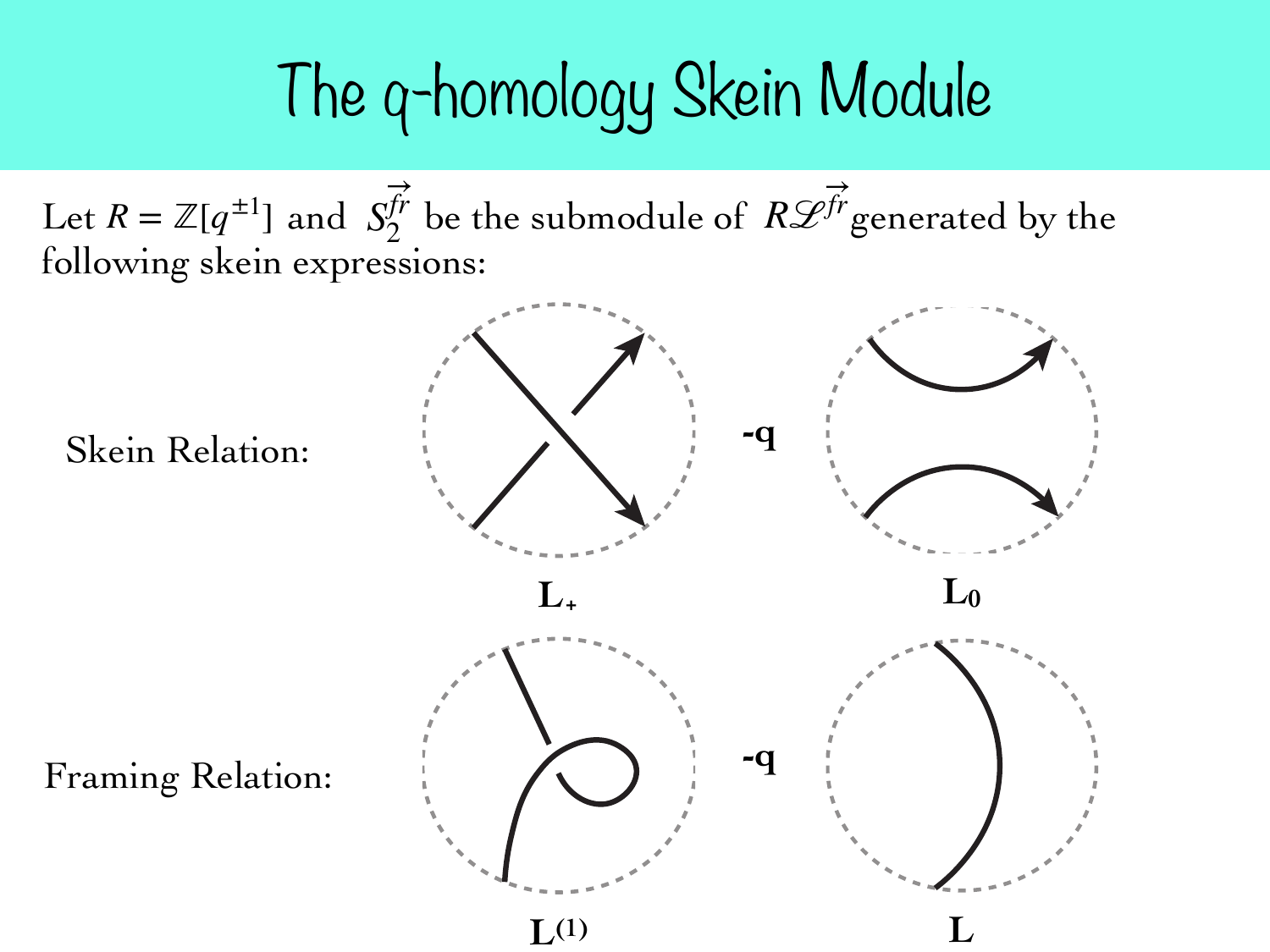$\overrightarrow{\mathcal{S}_2^{fr}}(M^3, q) = R\overrightarrow{\mathcal{L}^{fr}}/S_2^{\overrightarrow{fr}}$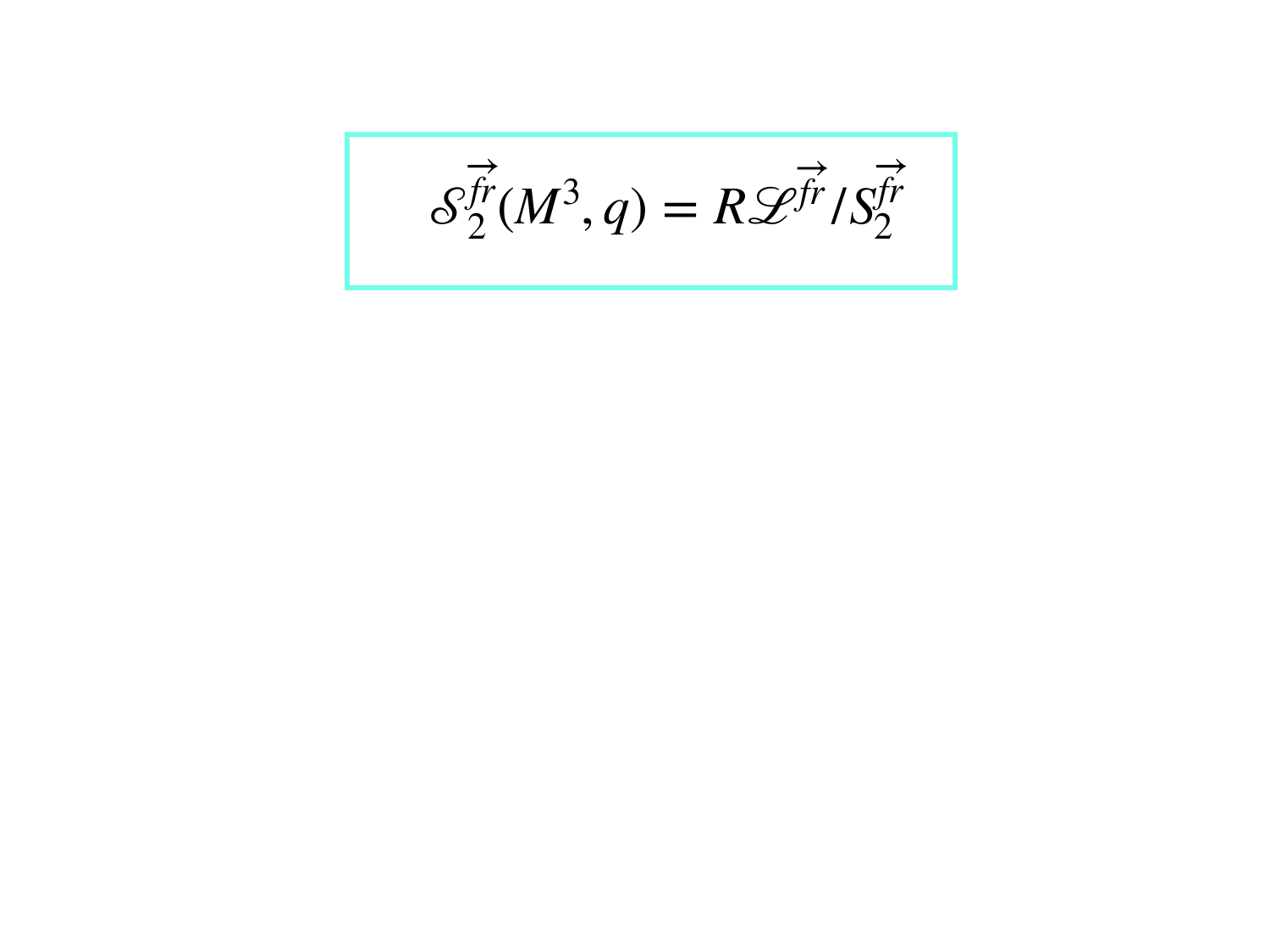$S_2^{fr}(M^3, q) = R\mathcal{L}^{fr}/S_2^{fr}$ 2

Theorem (Przytycki, 1998)

- $S_2^{\overrightarrow{fr}}(M^3, q)$  is a free  $\mathbb{Z}[q^{\pm 1}]$ -module if  $M^3$  is a rational homology sphere or its compact submanifold.
- The presence of non-separating closed surfaces in  $M^3$  yields torsion in  ${\mathcal S}_2^{fr}(M^3,q)$  .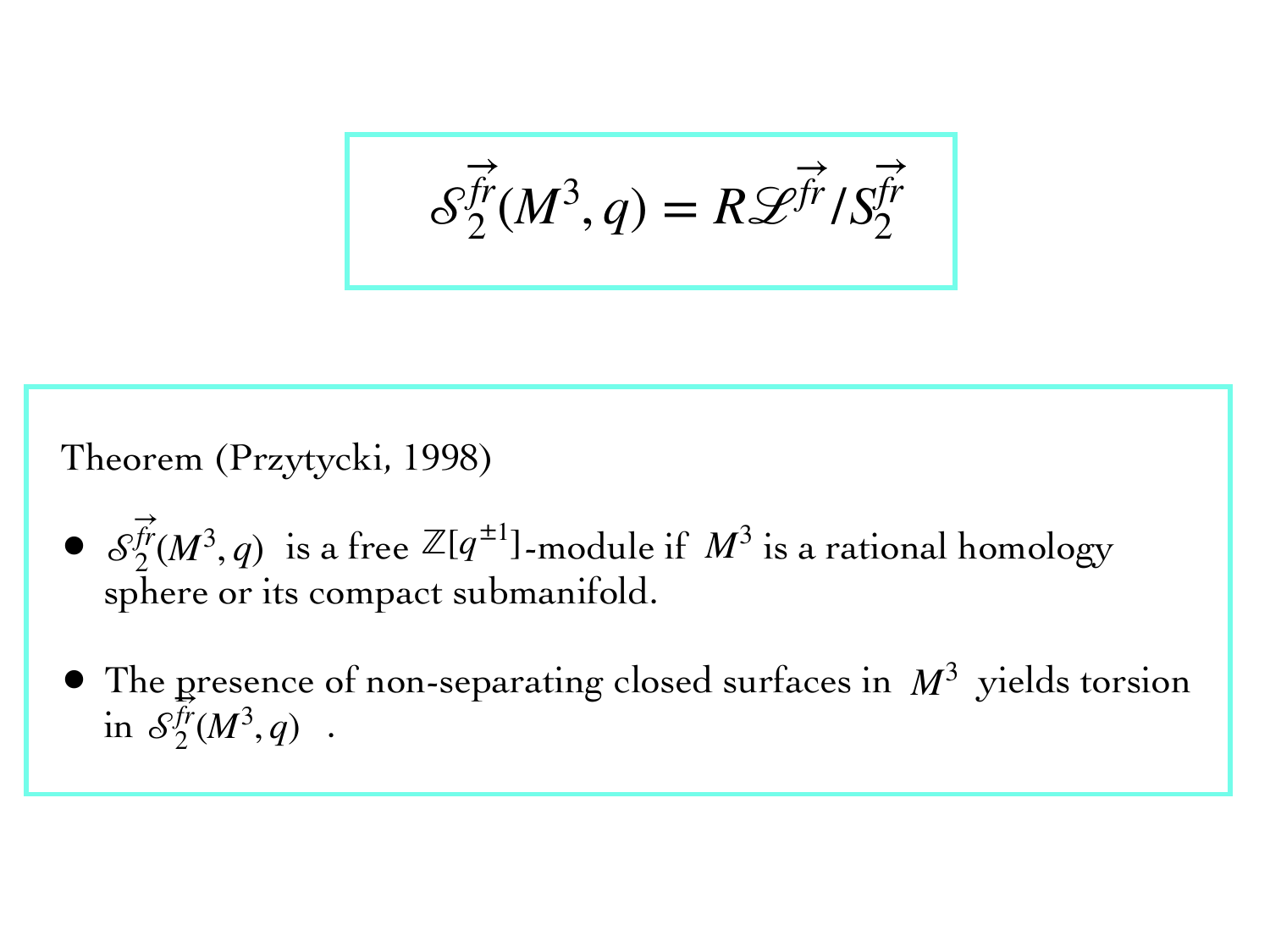#### The Third Skein Module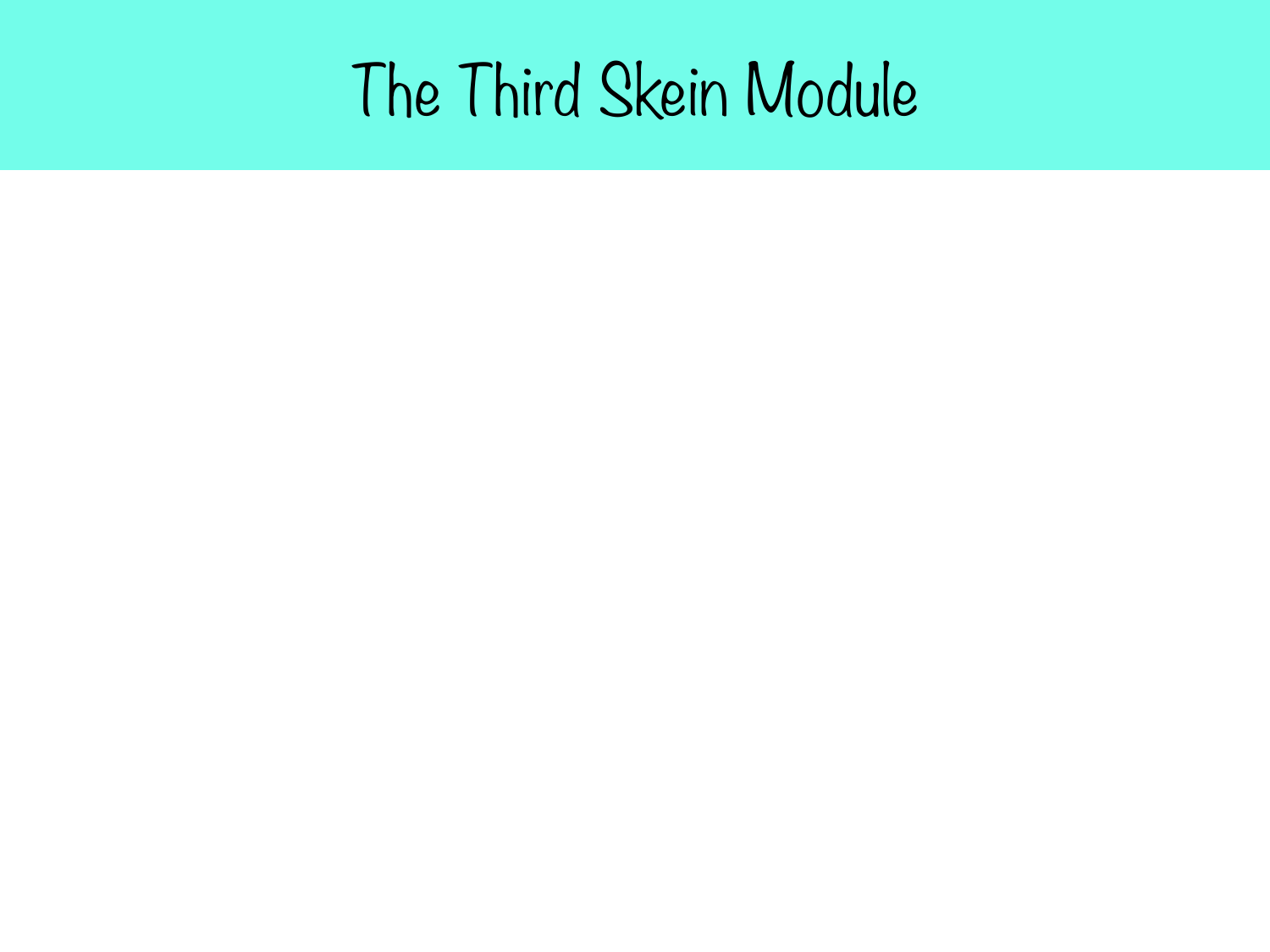### The Third Skein Module

Let  $R = \mathbb{Z}[v^{\pm 1}, z^{\pm 1}]$  and  $S_3$  be the submodule of  $R\mathcal{L}$  generated by the following skein expression:



Skein Relation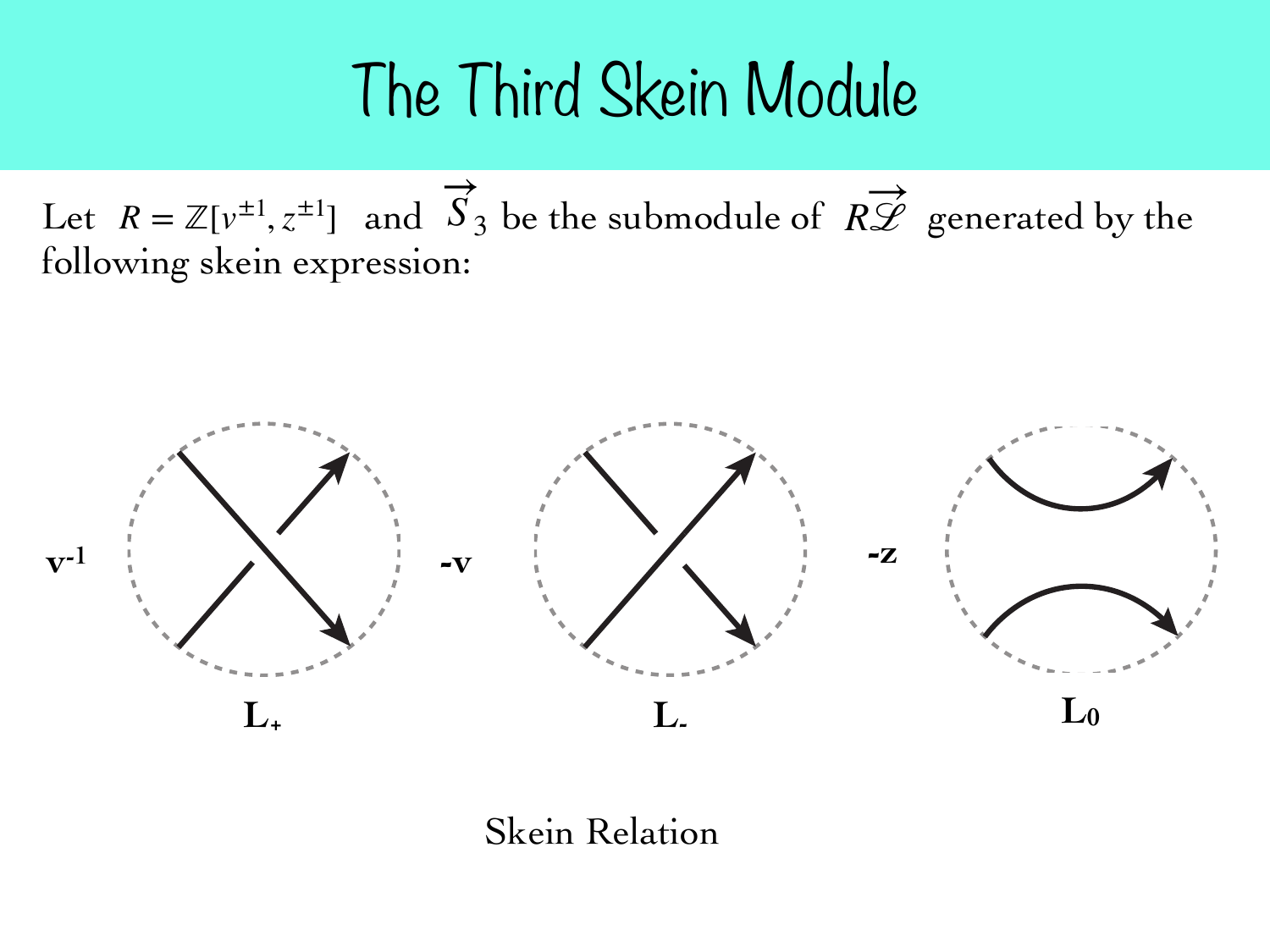$$
\overrightarrow{S_3}(M^3) = \overrightarrow{S_3}(M^3; \mathbb{Z}[v^{\pm 1}, z^{\pm 1}]; v^{-1}L_+ - vL_- - zL_0) = R\overrightarrow{\mathcal{L}}/\overrightarrow{S_3}
$$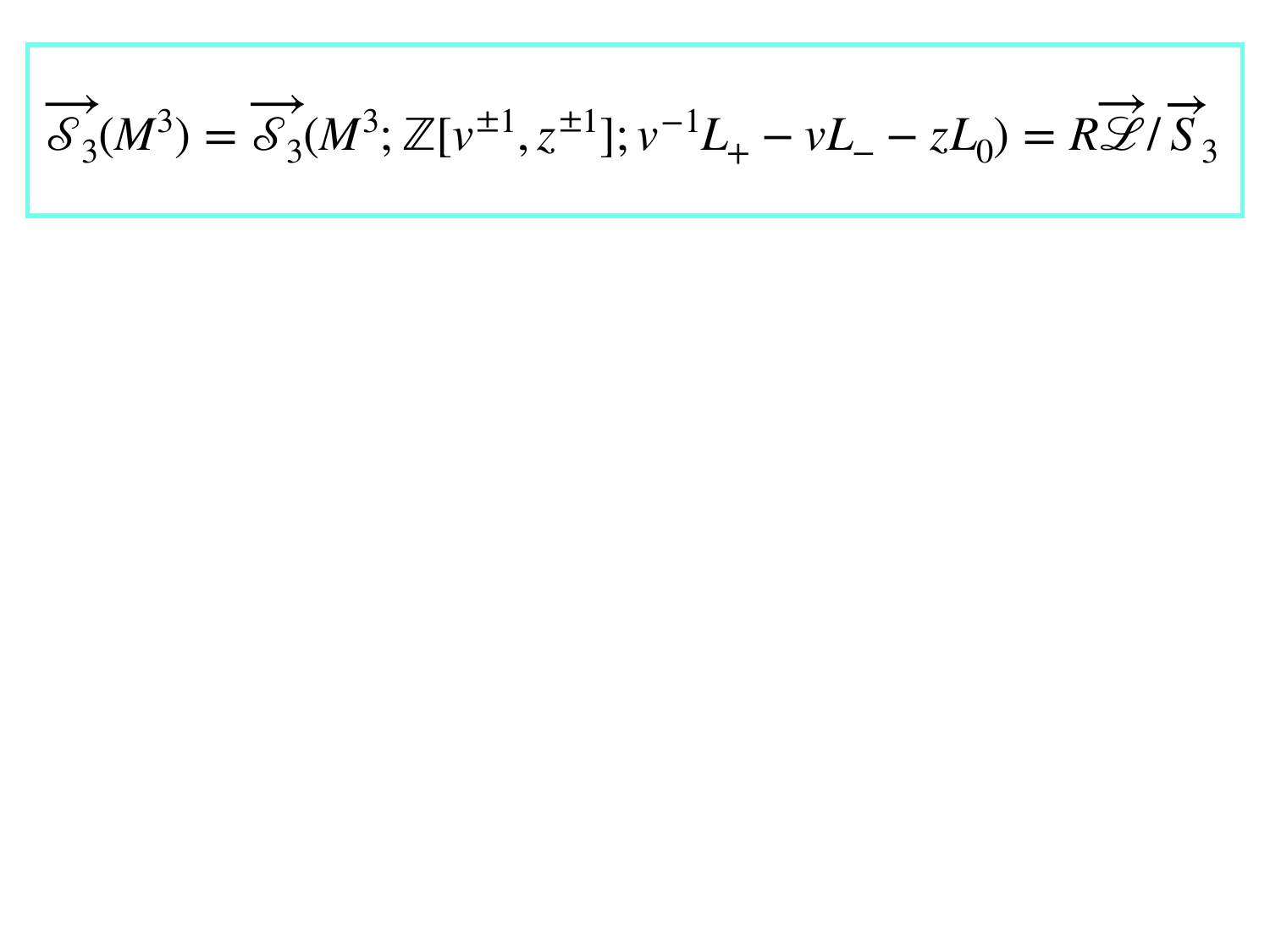$$
\overrightarrow{S_3}(M^3) = \overrightarrow{S_3}(M^3; \mathbb{Z}[v^{\pm 1}, z^{\pm 1}]; v^{-1}L_+ - vL_- - zL_0) = R\overrightarrow{\mathcal{L}}/\overrightarrow{S_3}
$$

- This skein module is also known as the HOMFLYPT skein module.
- The third skein module of a solid torus was computed by Hoste and Kidwell in 1987 and independently in 1988 by Turaev.
- $\overline{\mathcal{S}_3}(S^3) = \mathbb{Z}[v^{\pm 1}, z^{\pm 1}]$  and  $\emptyset$  is a generator of the module.
- (Przytycki, 1992):  $\overline{S_3}(F \times I)$  has an algebra structure and it is isomorphic to the symmetric tensor algebra over conjugacy classes of nontrivial elements of  $\pi_1(F)$  .
- (Przytycki, 1992):  $\overline{\mathcal{S}_3}(F \times I)$  is an involutory Hopf algebra. Turaev conjectured this in 1991.
- (Sikora, 2001):  $\overline{\mathcal{S}_3}(M^3)$  is related to the algebraic set of  $SL(n, \mathbb{C})$  representations of the fundamental group of  $M^3$ .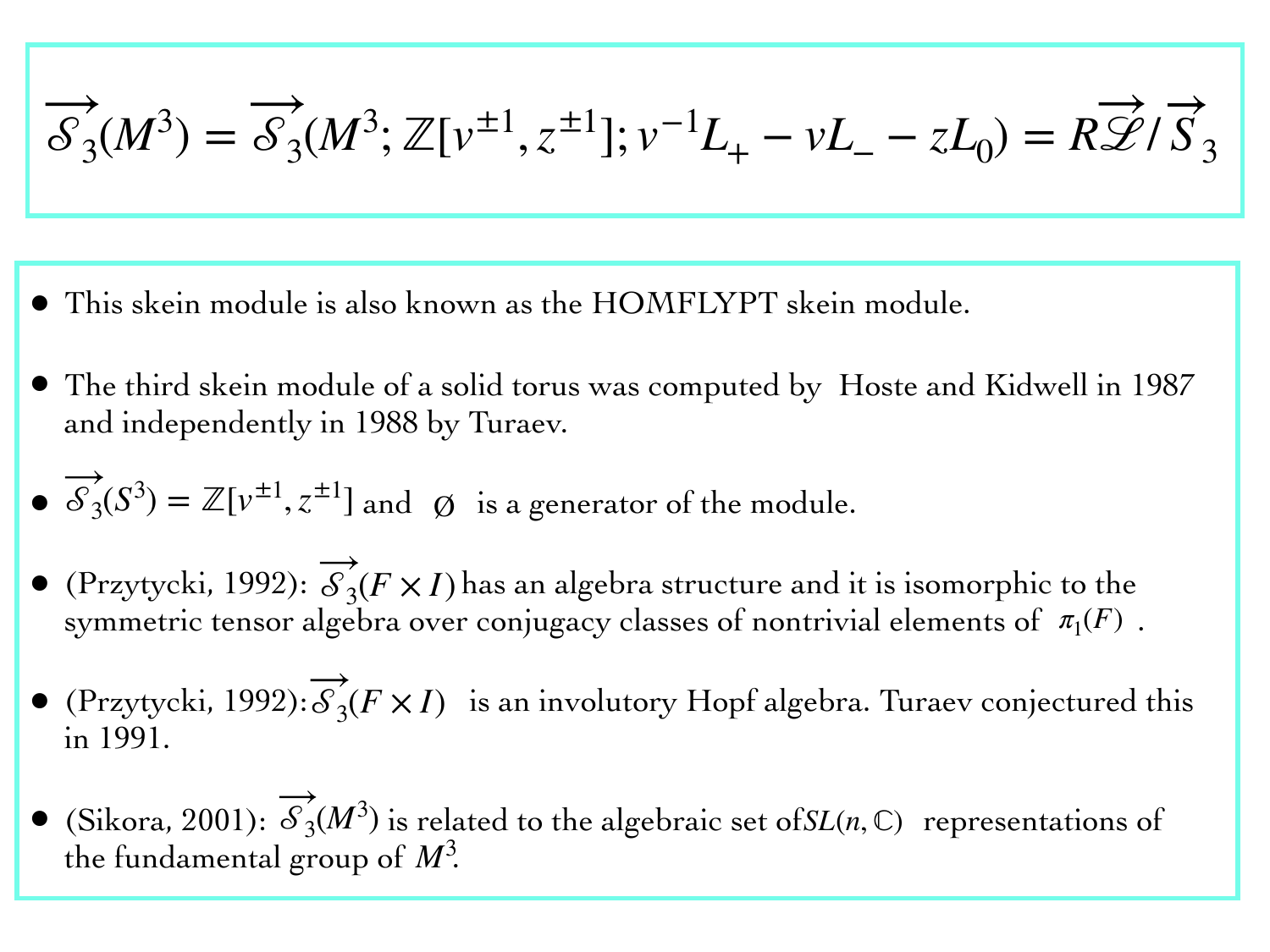### The k<sup>th</sup> Skein Module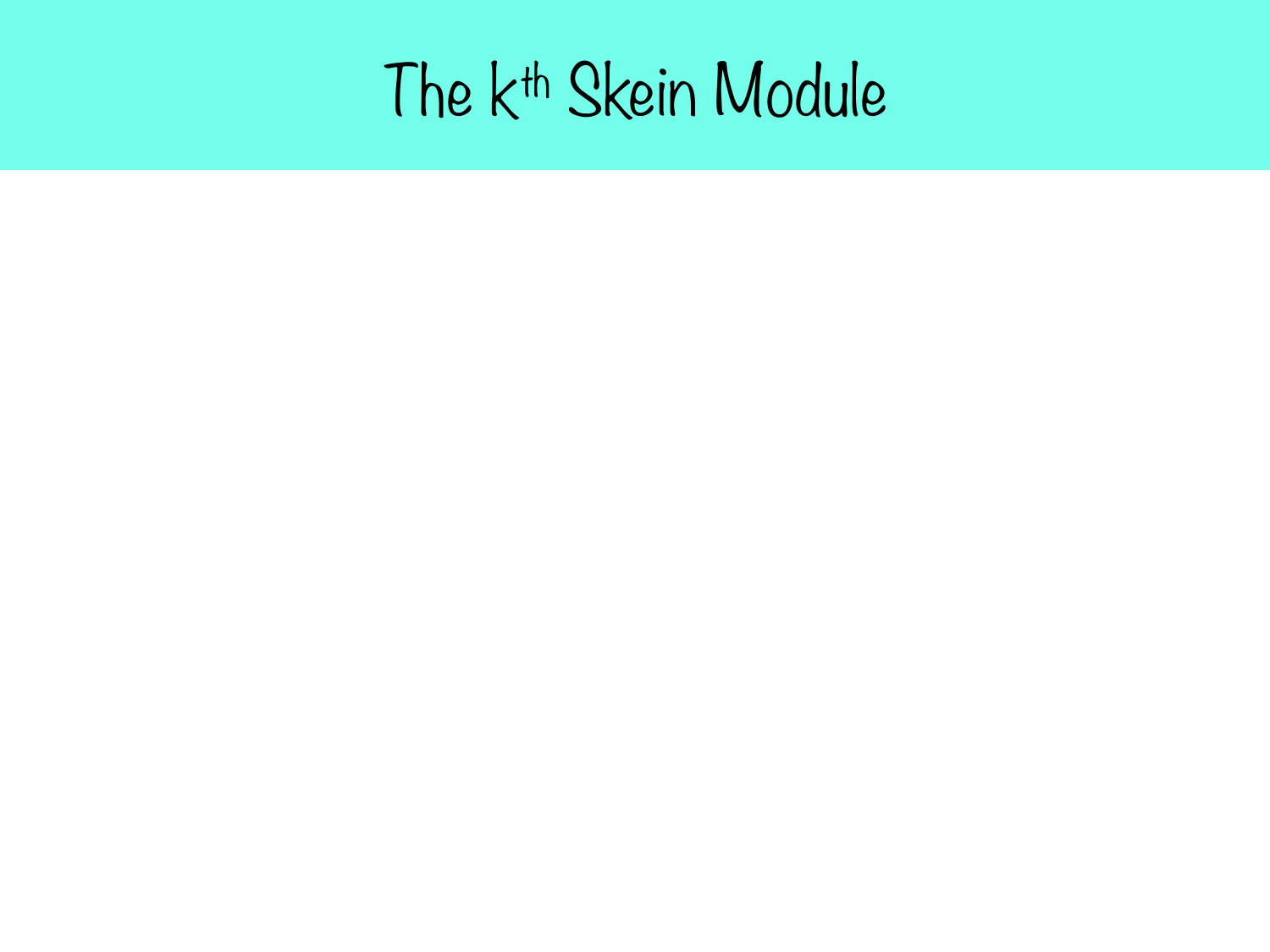#### The k<sup>th</sup> Skein Module

Let  $S$  be the submodule of  $R\mathcal{L}$  generated by the skein expression of the form  $r_0L_0 + r_1L_1 + ... + r_{k-1}L_{k-1}$ , for  $r_0, r_1, ... + r_{k-1} \in R$ .



$$
\overrightarrow{\mathcal{S}_k}(M^3;R)(r_0,r_1,\ldots,r_{k-1})=\overrightarrow{R\mathcal{L}}/\overrightarrow{S}
$$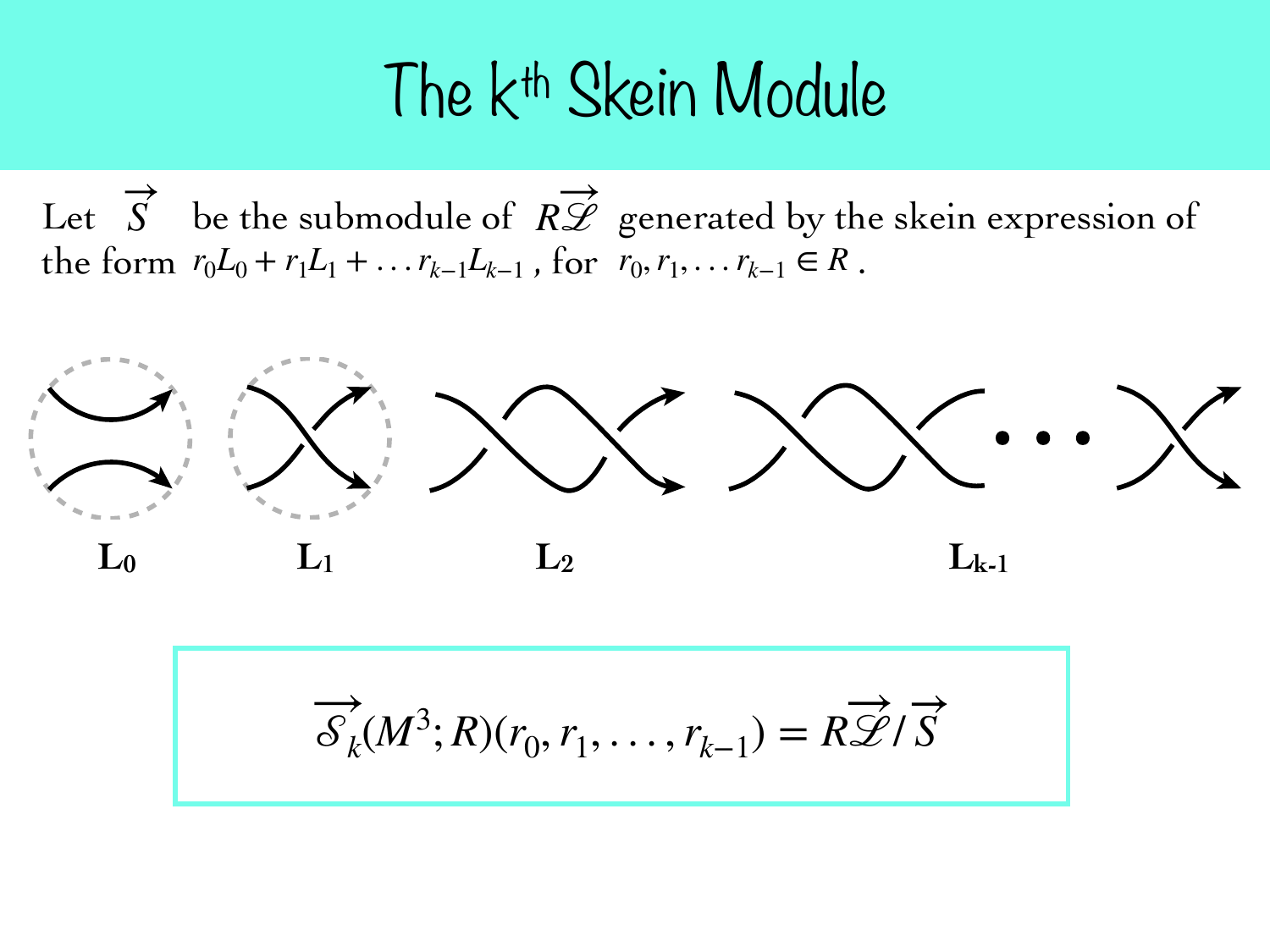## OTHER SKEIN MODULES

- The Second Skein module
- The homotopy skein module
- The q-homotopy skein module
- The Fourth, Unoriented Skein Module
- The Vassiliev-Gusarov Skein Module
- The Kauffman skein module
- The Dubrovnik skein module
- The Bar-Natan skein module
- There is also an approach to 4-dimensional skein modules using approaches by Kamada and Kawauchi.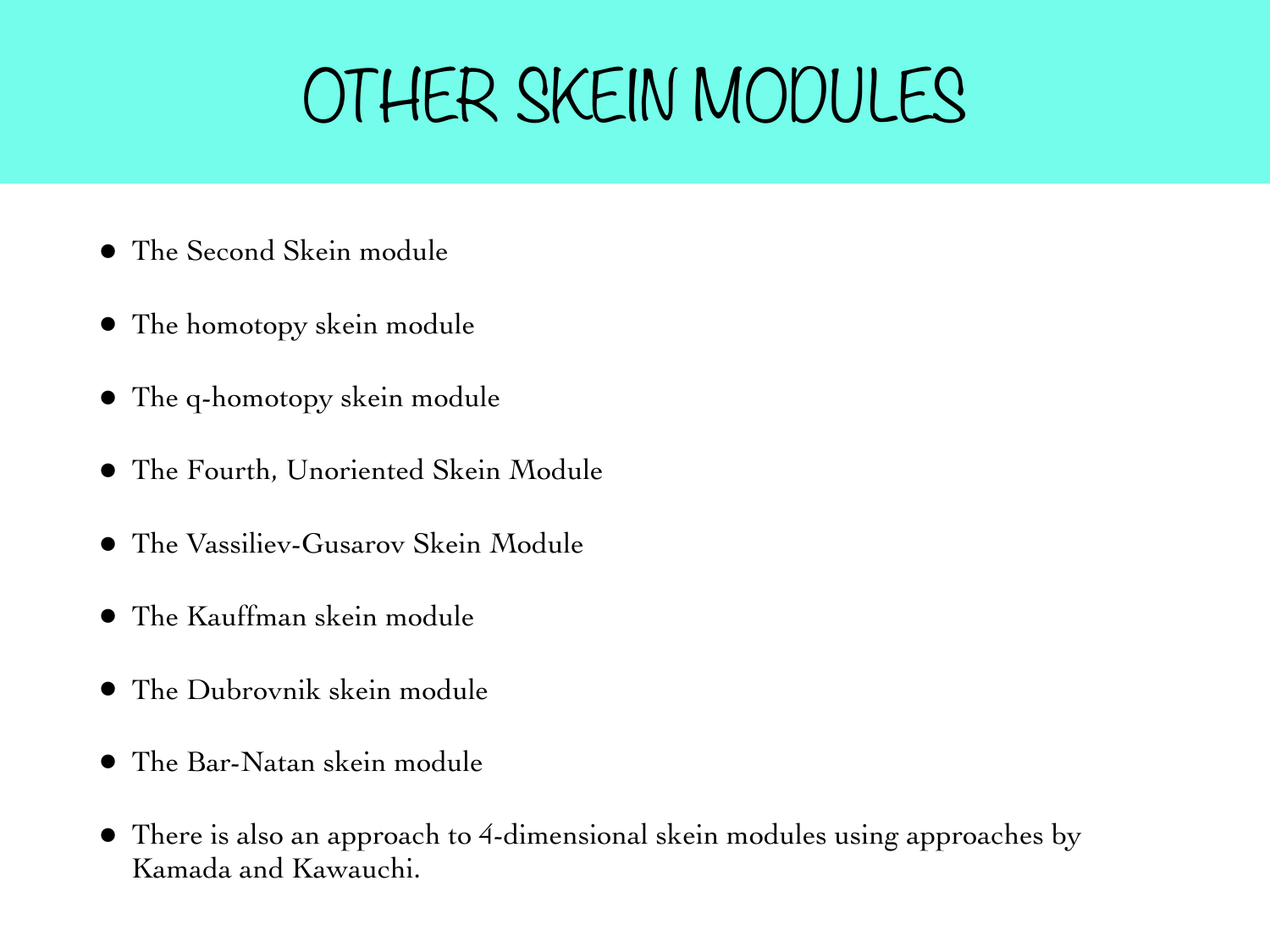## The Kauffman Bracket Skein Module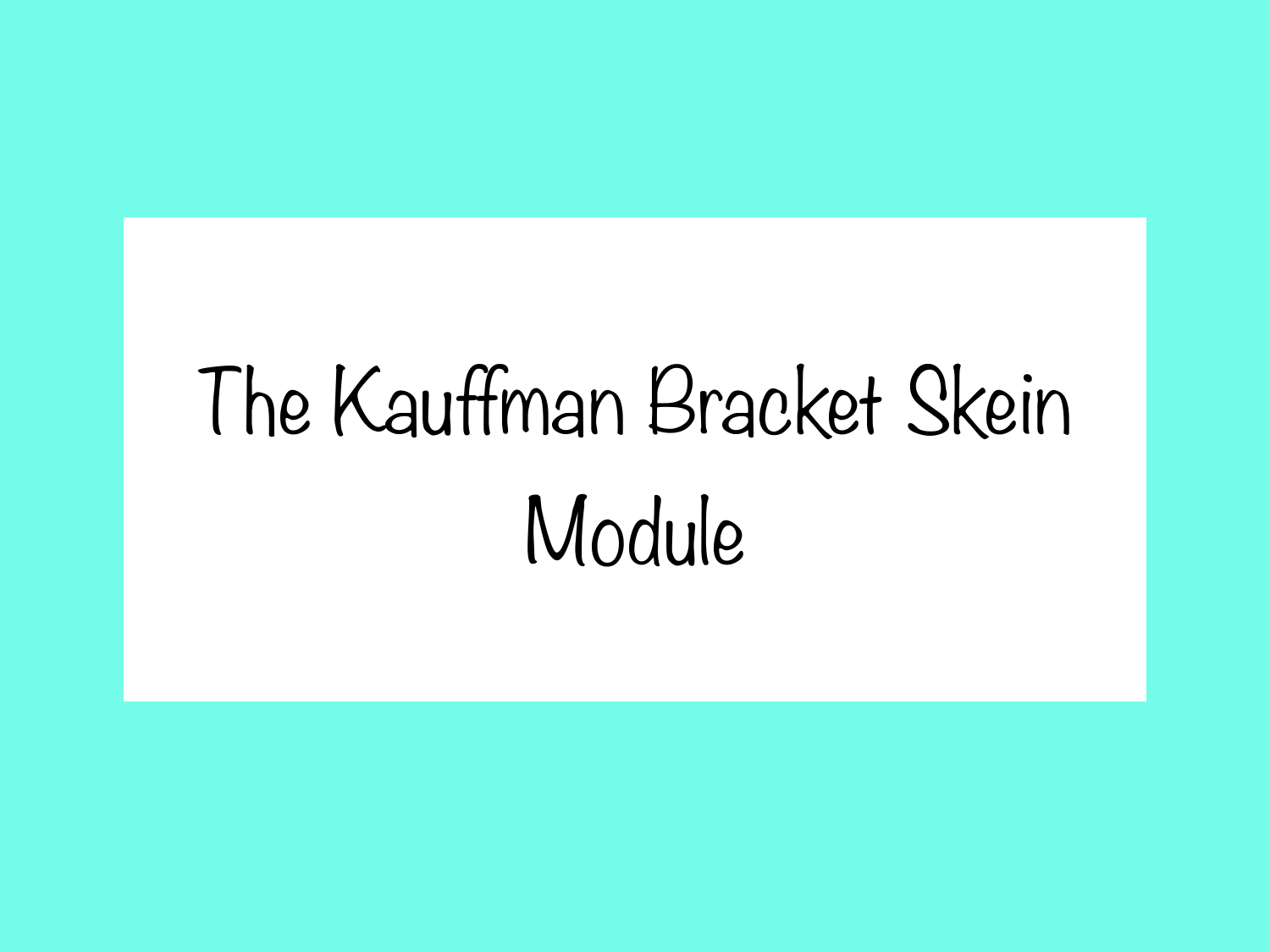Let A be an invertible element in R, and  $S_{2,\infty}^{sub}$  be the submodule of  $R\mathcal{L}^{fr}$ generated by:



 $L \sqcup \bigcirc + (A^2 + A^{-2})L$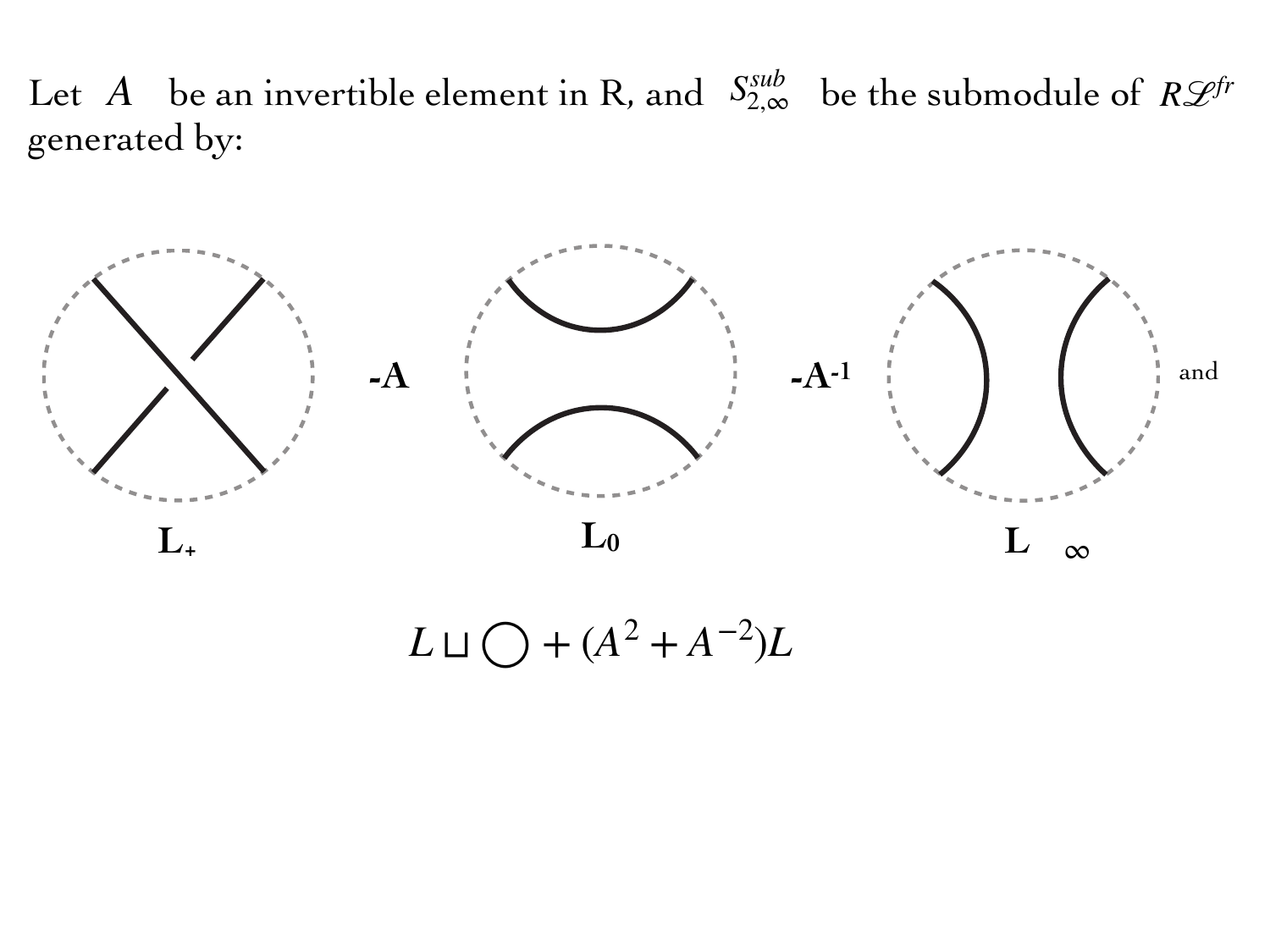Let A be an invertible element in R, and  $S_{2,\infty}^{sub}$  be the submodule of  $R\mathcal{L}^{fr}$ generated by:

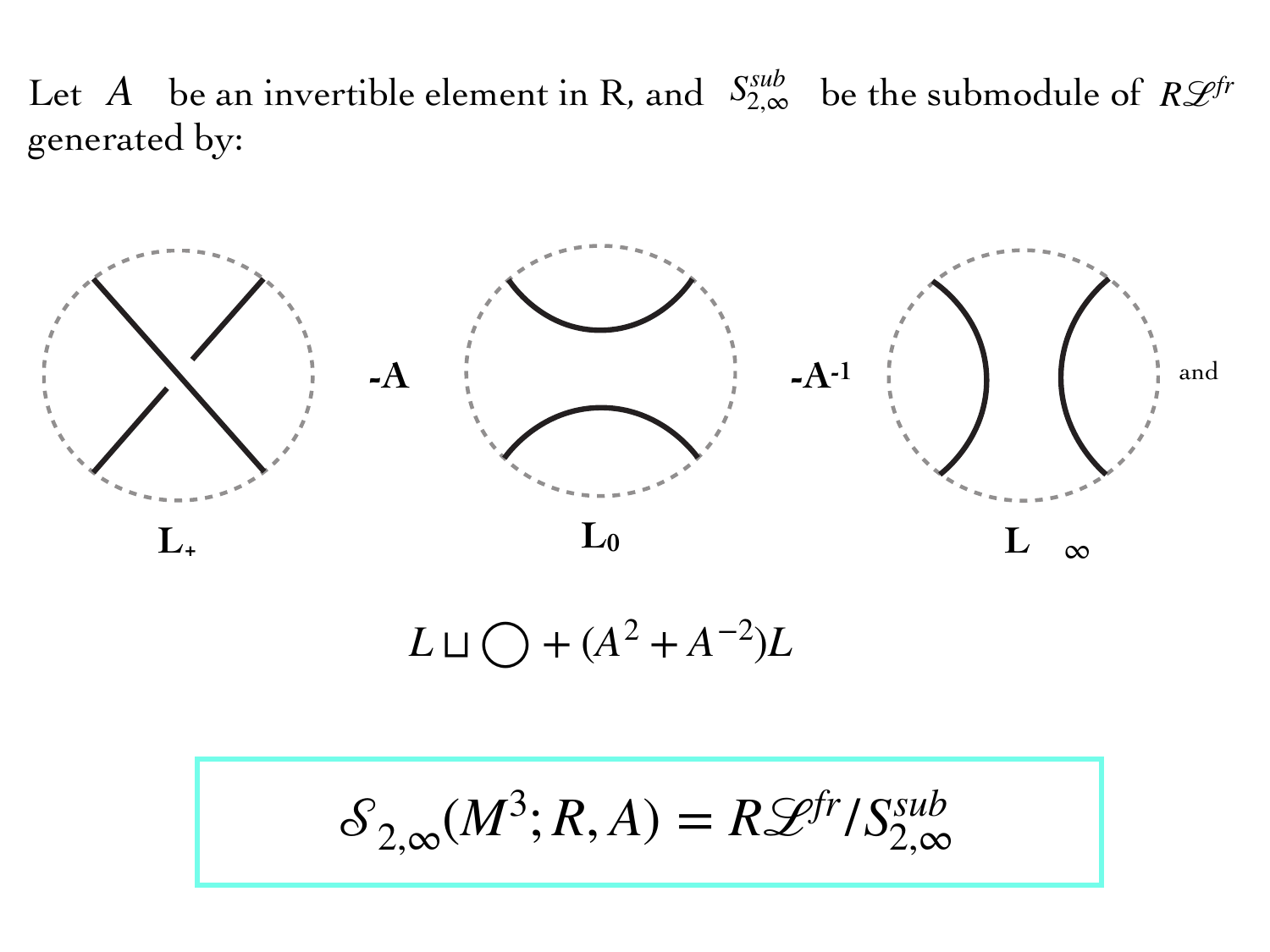

For simplicity we use the notation when  $S_{2,\infty}(M^3)$  when  $R = \mathbb{Z}[A^{\pm 1}]$ .  $\bullet$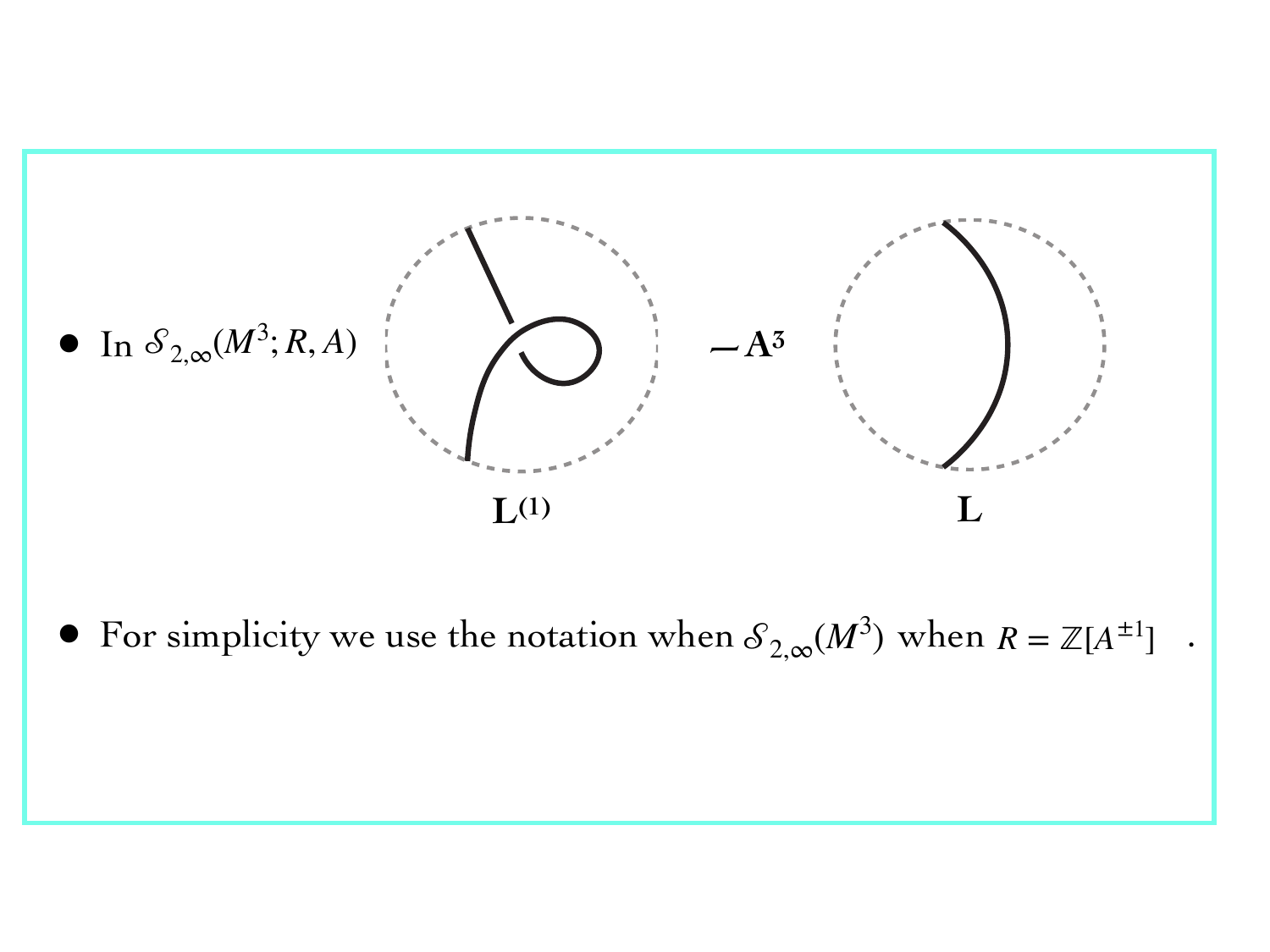



 $= Ax^{2} + (-A - A^{-3}) \cdot \emptyset$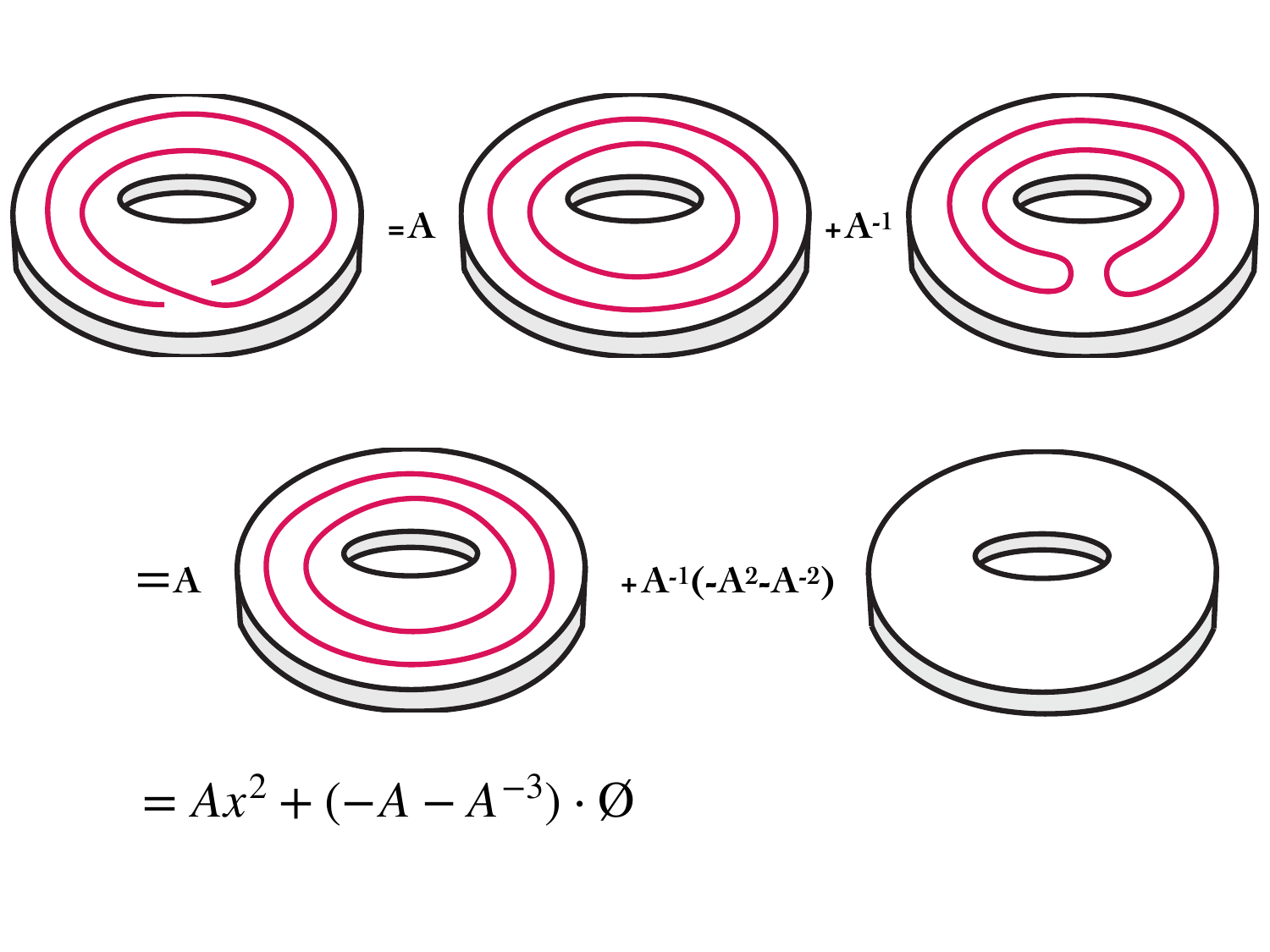# Properties of Kauffman Bracket Skein Modules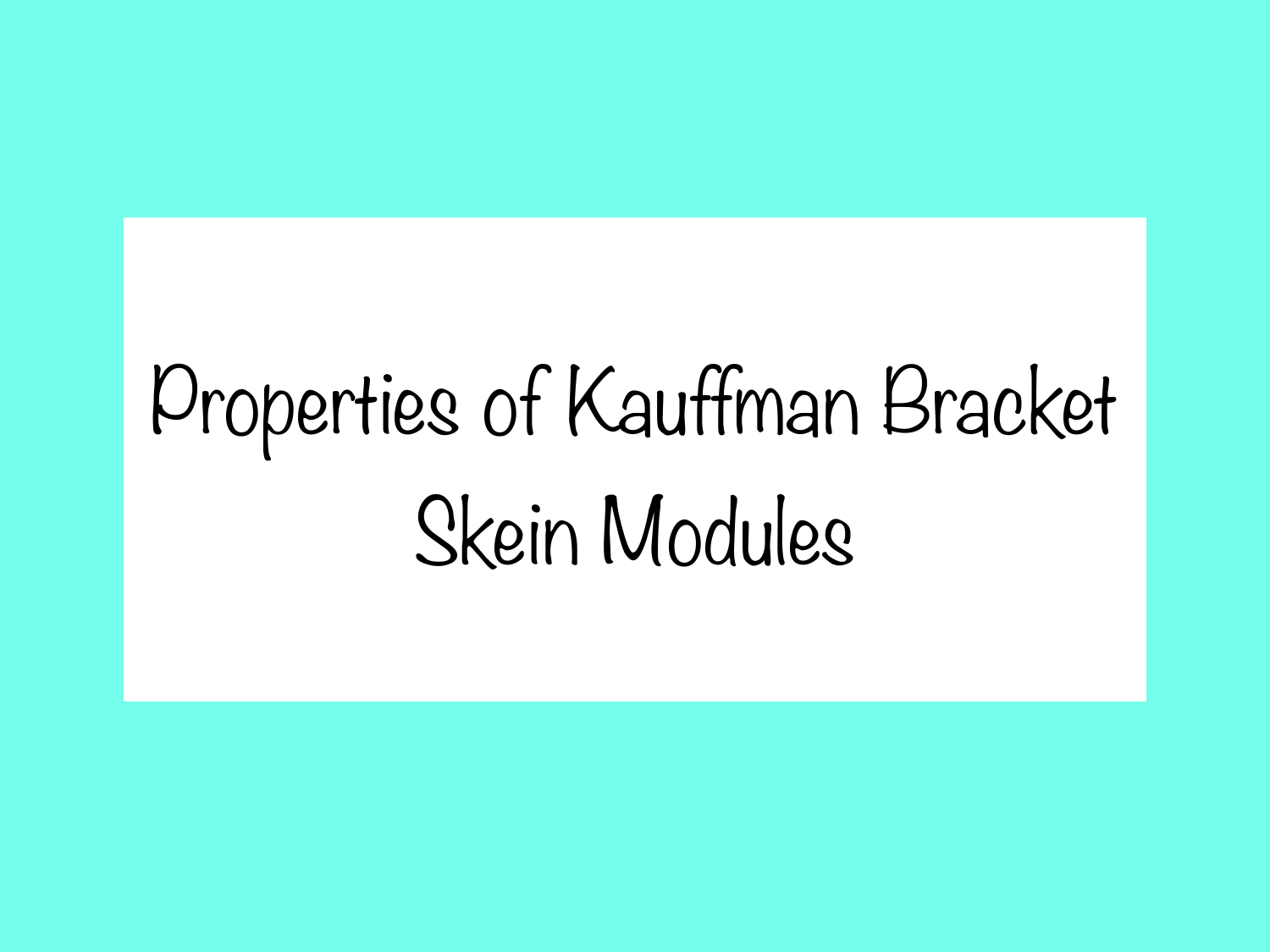• An orientation preserving embedding of 3-manifolds yields a homomorphism of their KBSMs.

• If  $N^3$  *N*<sup>3</sup> is obtained from  $M^3$  by adding a 3-handle to  $M^3$ , then the associated embedding yields an isomorphism of the KBSMs of  $M^3$ and  $N^3$ .

• Let  $(M^3, \partial M^3)$  be a 3-manifold and let  $\gamma$  be a simple closed curve on  $\partial M^3$ . Let  $N^3$  be the 3-manifold obtained from  $M^3$  by adding a 2-handle along *Y*. Then the associated embedding yields an epimorpshim of the KBSMs of  $M^3$  and  $N^3$ . Furthermore, the kernel of epimorphism is generated by the relations yielded by 2-handle sliding.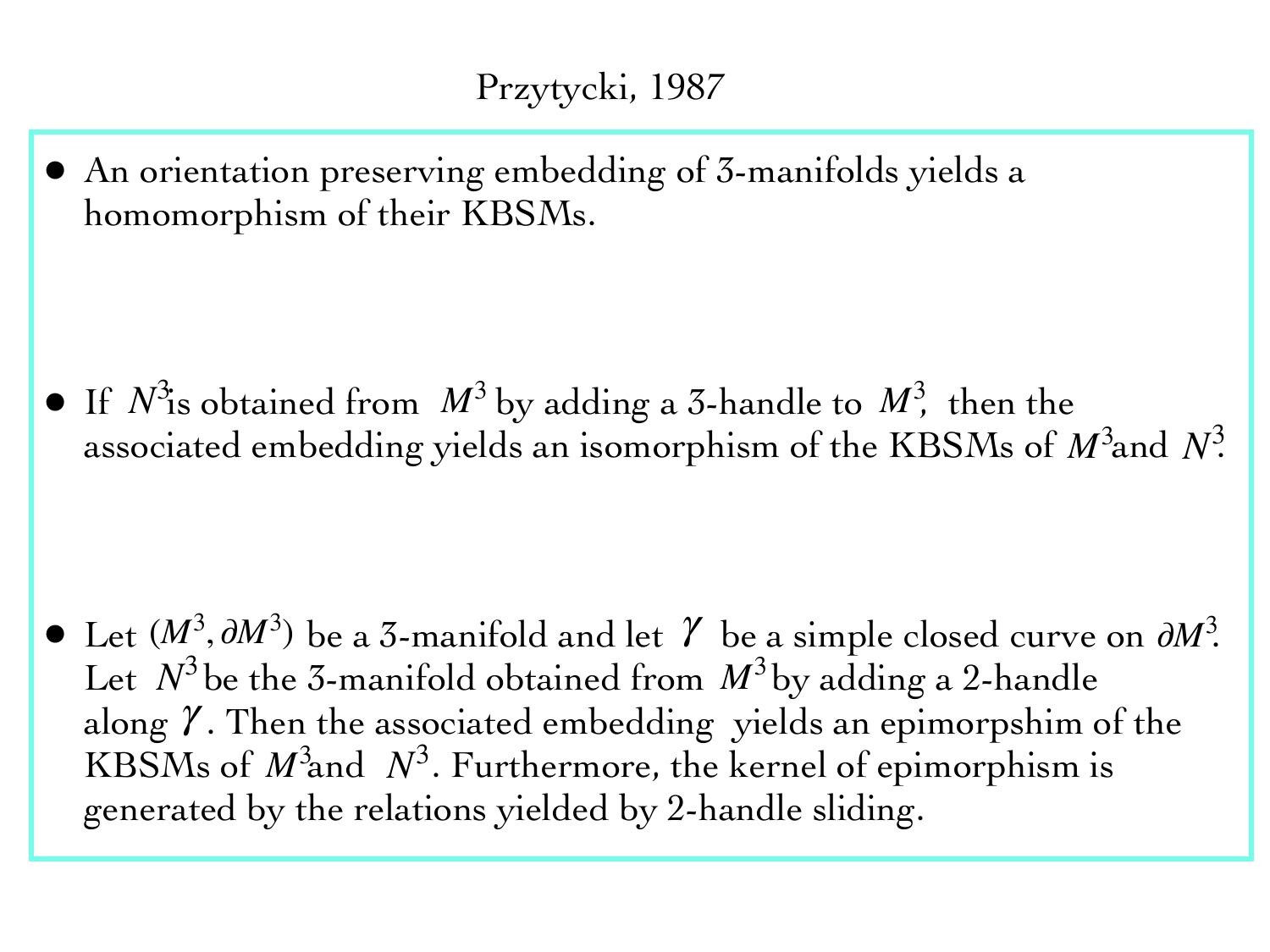•  $S_{2,\infty}(M_1 \sqcup M_2; R, A) = S_{2,\infty}(M_1; R, A) \otimes S_{2,\infty}(M_2; R, A)$ 

• Let R and R' be commutative rings with unity and  $r : R \longrightarrow R'$ be a homomorphism. Then the identity map on  $\ L^{fr}$  induces the following isomorphism of  $R'$  (and  $R$ ) modules:

$$
\overline{r}: \mathcal{S}_{2,\infty}(M^3; R, A) \otimes_R R' \longrightarrow \mathcal{S}_{2,\infty}(M^3; R', r(A)).
$$

Theorem(Przytycki, 2000): If  $M^3$ ,  $N^3$  are compact and  $R = \mathbb{Q}(A)$ , then  $S_{2,\infty}(M^3 \# N^3; R, A) = S_{2,\infty}(M^3; R, A) \otimes S_{2,\infty}(N^3; R, A)$ .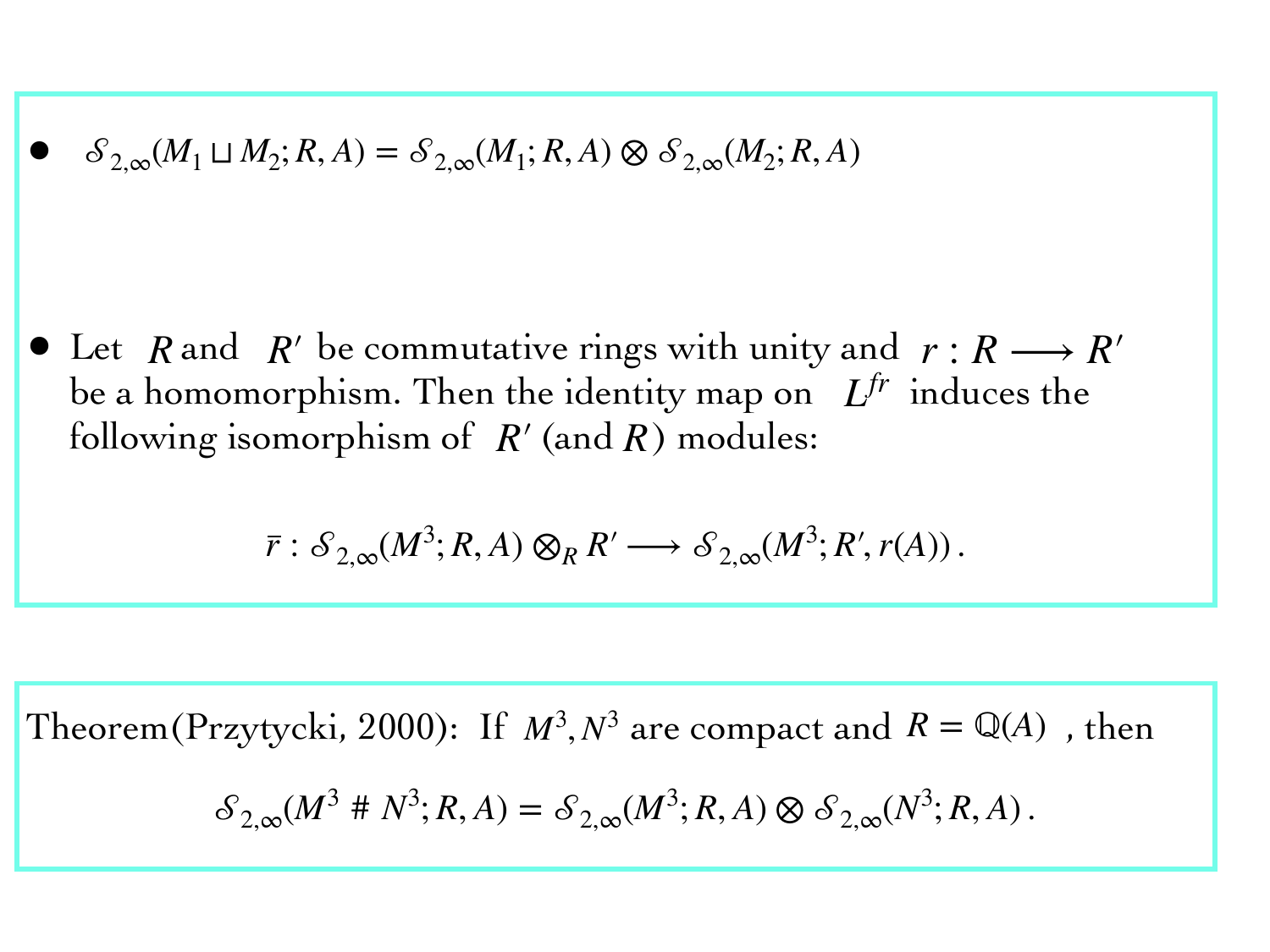## Examples of Kauffman Bracket Skein Modules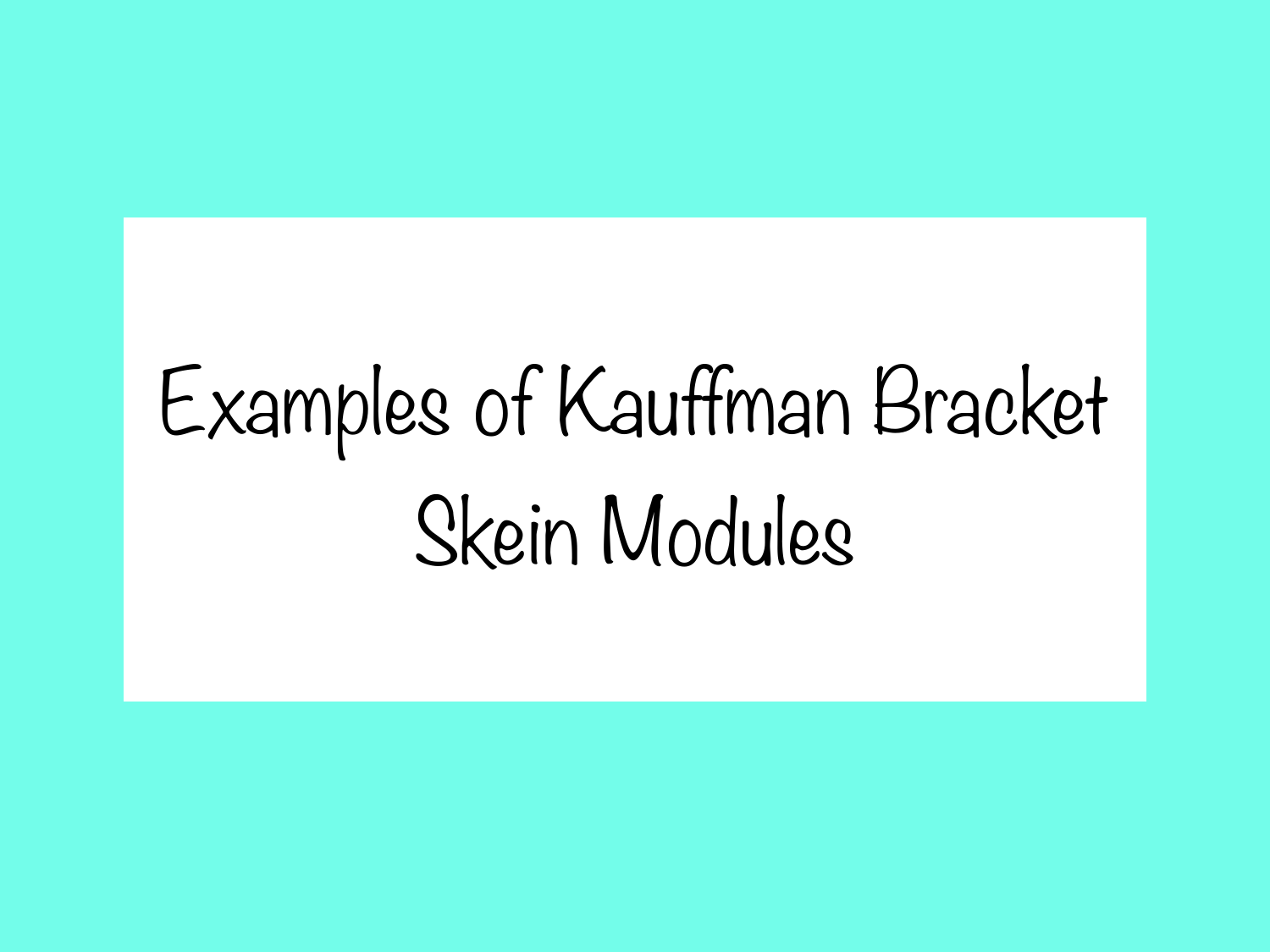•  $S_{2,\infty}(S^3) = \mathbb{Z}[A^{\pm 1}]\emptyset$ .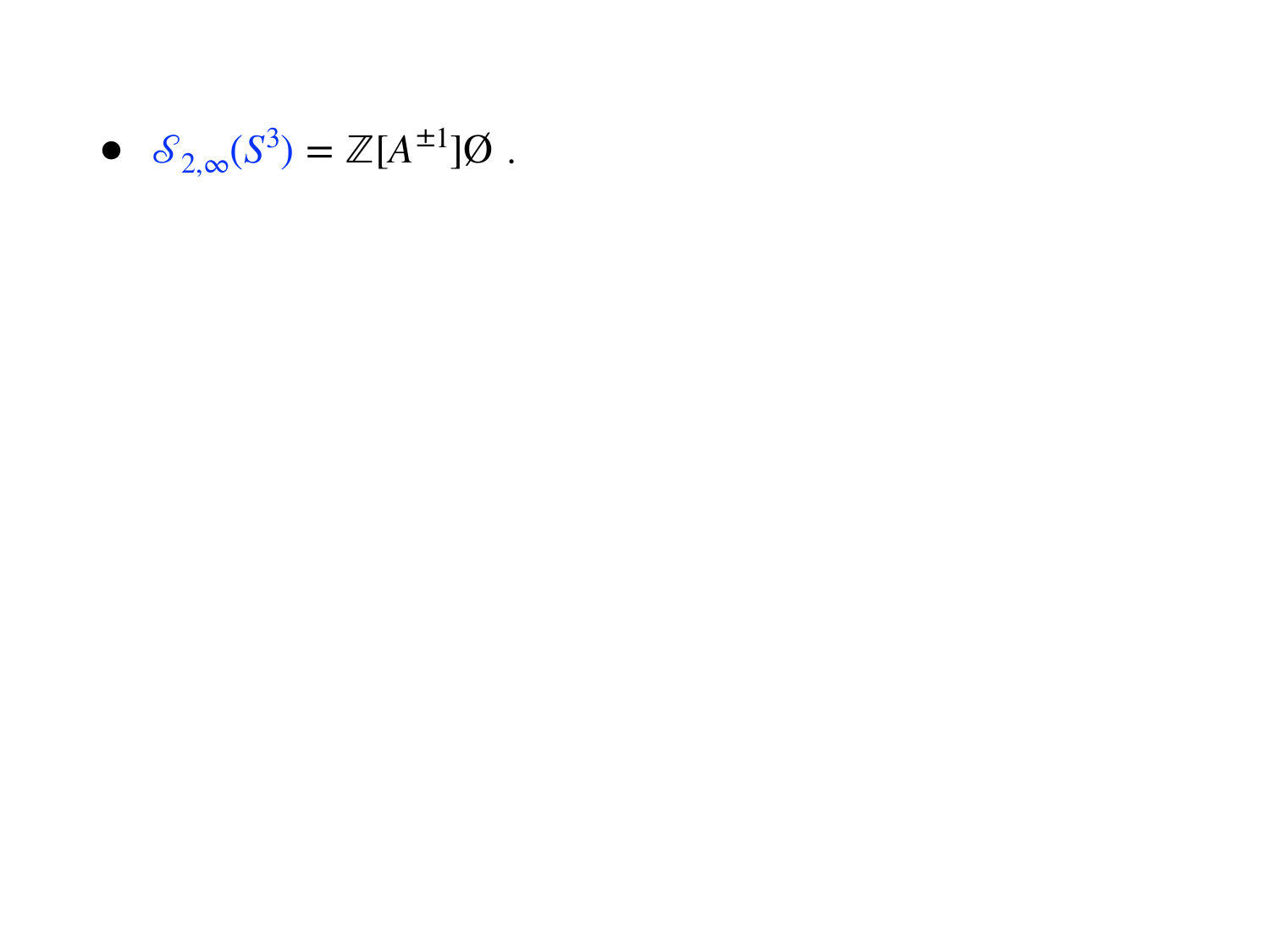- $S_{2,\infty}(S^3) = \mathbb{Z}[A^{\pm 1}]\emptyset$ .
- (Przytycki, 1987):  $\mathcal{S}_{2,\infty}(F \times [0,1])$  is a free module generated by the empty link  $\emptyset$  and links in  $F$  which have no trivial components.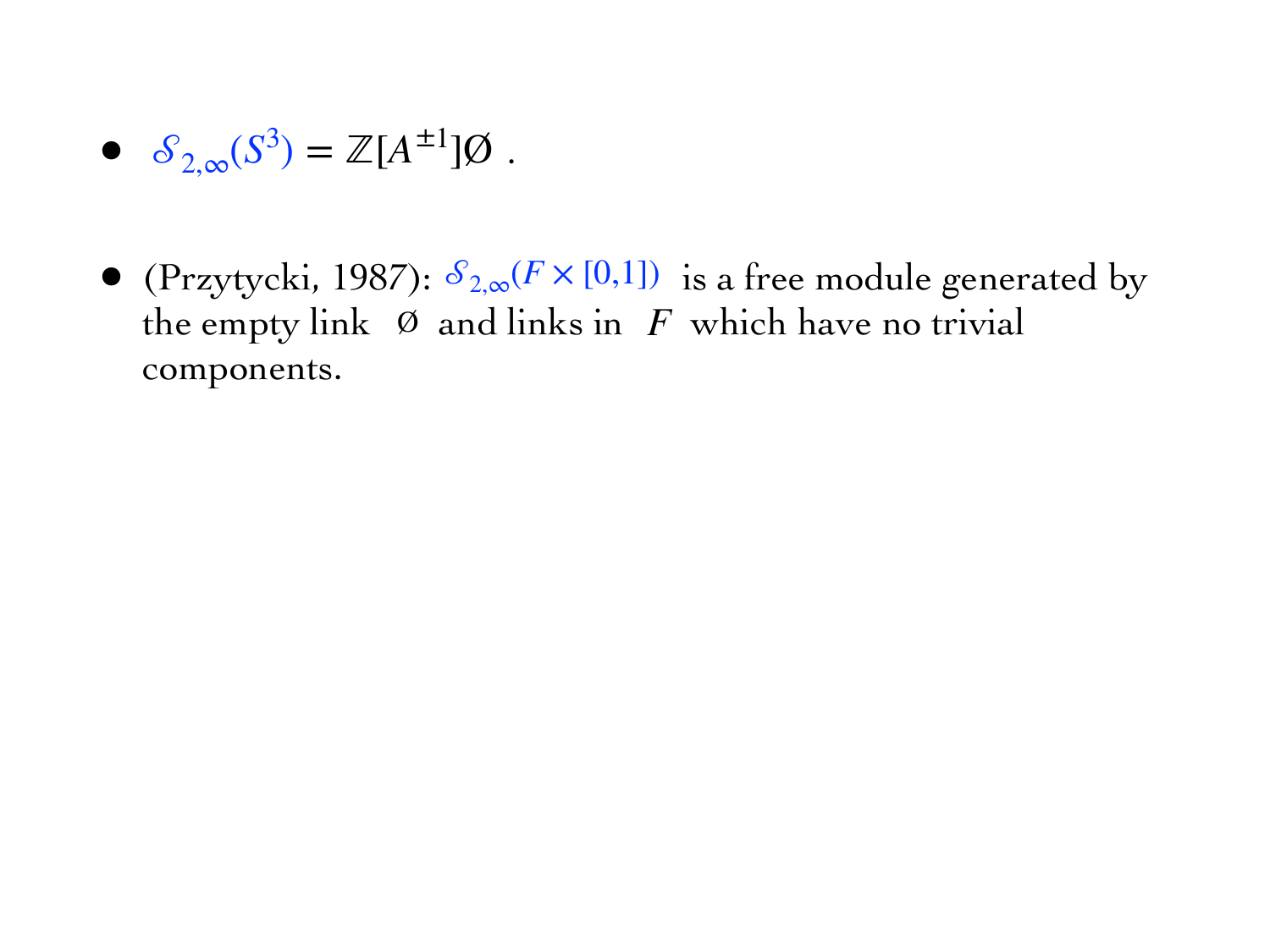•  $S_{2,\infty}(S^3) = \mathbb{Z}[A^{\pm 1}]\emptyset$ .

- (Przytycki, 1987):  $\mathcal{S}_{2,\infty}(F \times [0,1])$  is a free module generated by the empty link  $\emptyset$  and links in  $F$  which have no trivial components.
- (Hoste Przytycki, 1989): For  $p \ge 1$ ,  $\mathcal{S}_{2,\infty}(L(p,q))$  is a free  $\mathbb{Z}[A^{\pm 1}]$ -module and it has  $\lfloor p/2 \rfloor + 1$  free generators.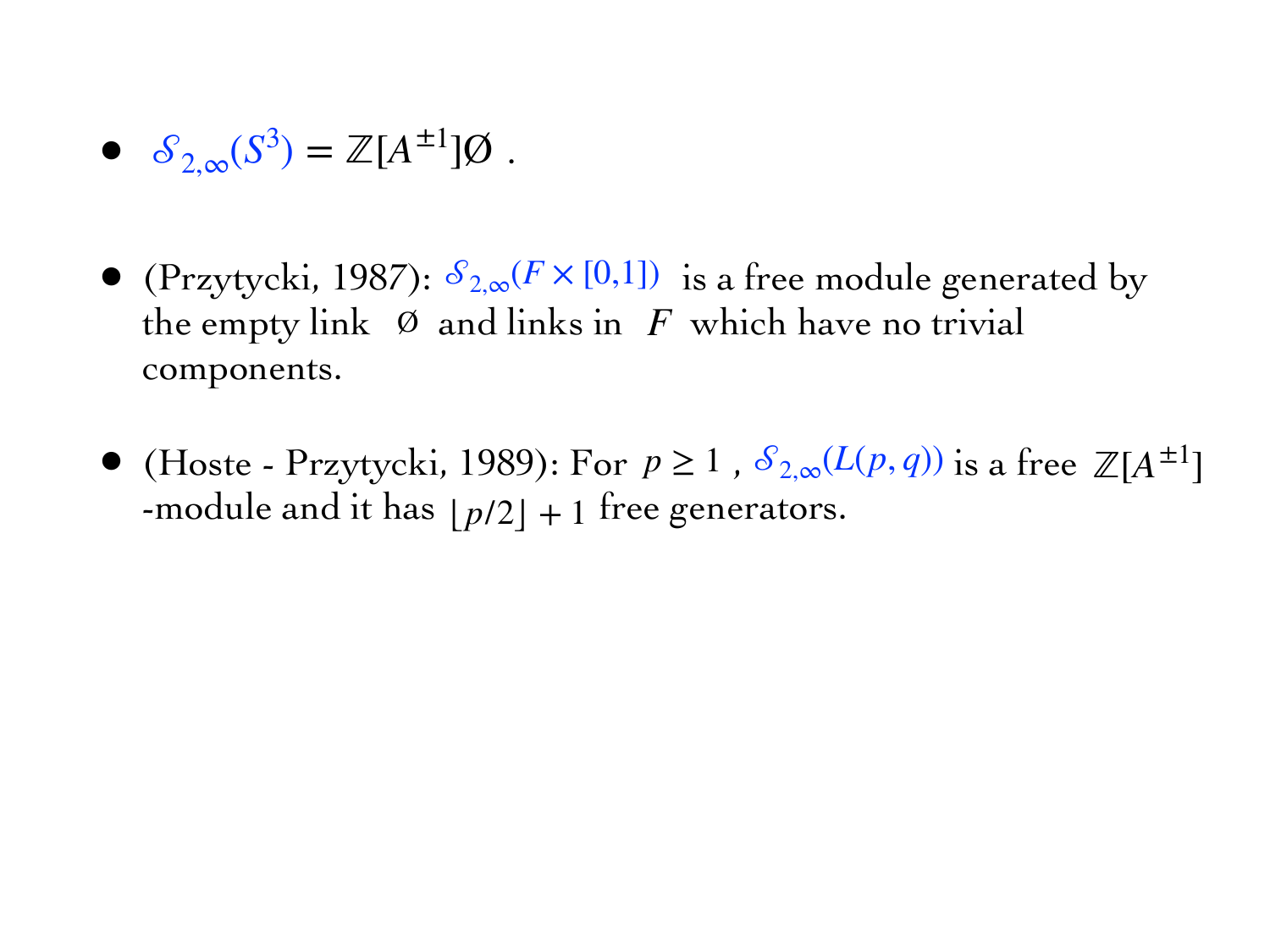• 
$$
\mathcal{S}_{2,\infty}(S^3) = \mathbb{Z}[A^{\pm 1}]\emptyset
$$
.

- (Przytycki, 1987):  $\mathcal{S}_{2,\infty}(F \times [0,1])$  is a free module generated by the empty link  $\emptyset$  and links in  $F$  which have no trivial components.
- (Hoste Przytycki, 1989): For  $p \ge 1$ ,  $\mathcal{S}_{2,\infty}(L(p,q))$  is a free  $\mathbb{Z}[A^{\pm 1}]$ -module and it has  $\lfloor p/2 \rfloor + 1$  free generators.
- (Hoste Przytycki, 1990):  $S_{2,\infty}(S^1 \times S^2)$  is an infinitely generated module.

$$
\mathcal{S}_{2,\infty}(S^1\times S^2))=\mathbb{Z}[A^{\pm 1}]\oplus\bigoplus_{i=1}^{\infty}\frac{\mathbb{Z}[A^{\pm 1}]}{1-A^{2i+4}}\,.
$$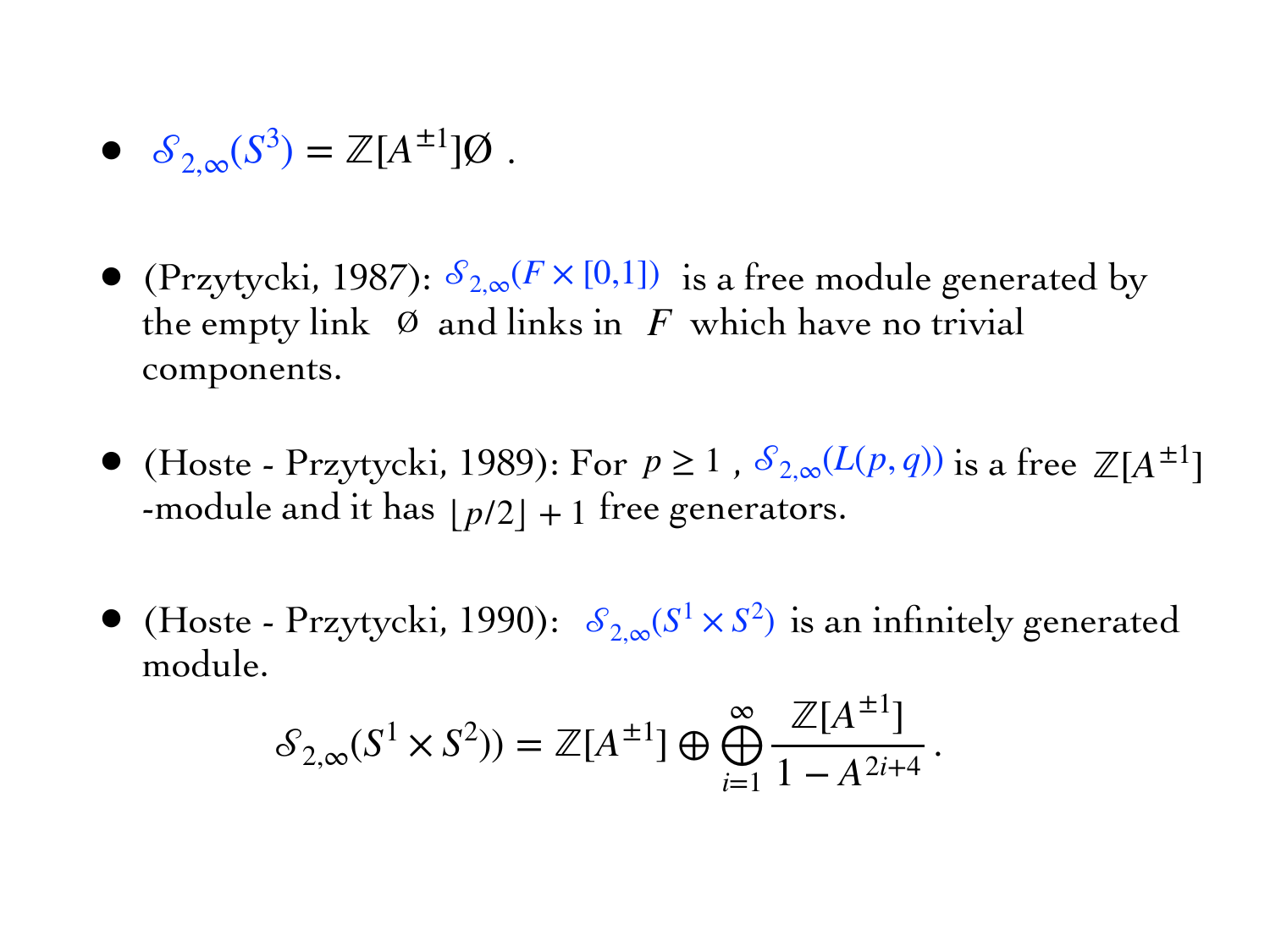• (Hoste - Przytycki, 1992):  $\mathcal{S}_{2,\infty}(W)$  is infinitely generated, torsion free, but not free, where W represents the classical Whitehead manifold.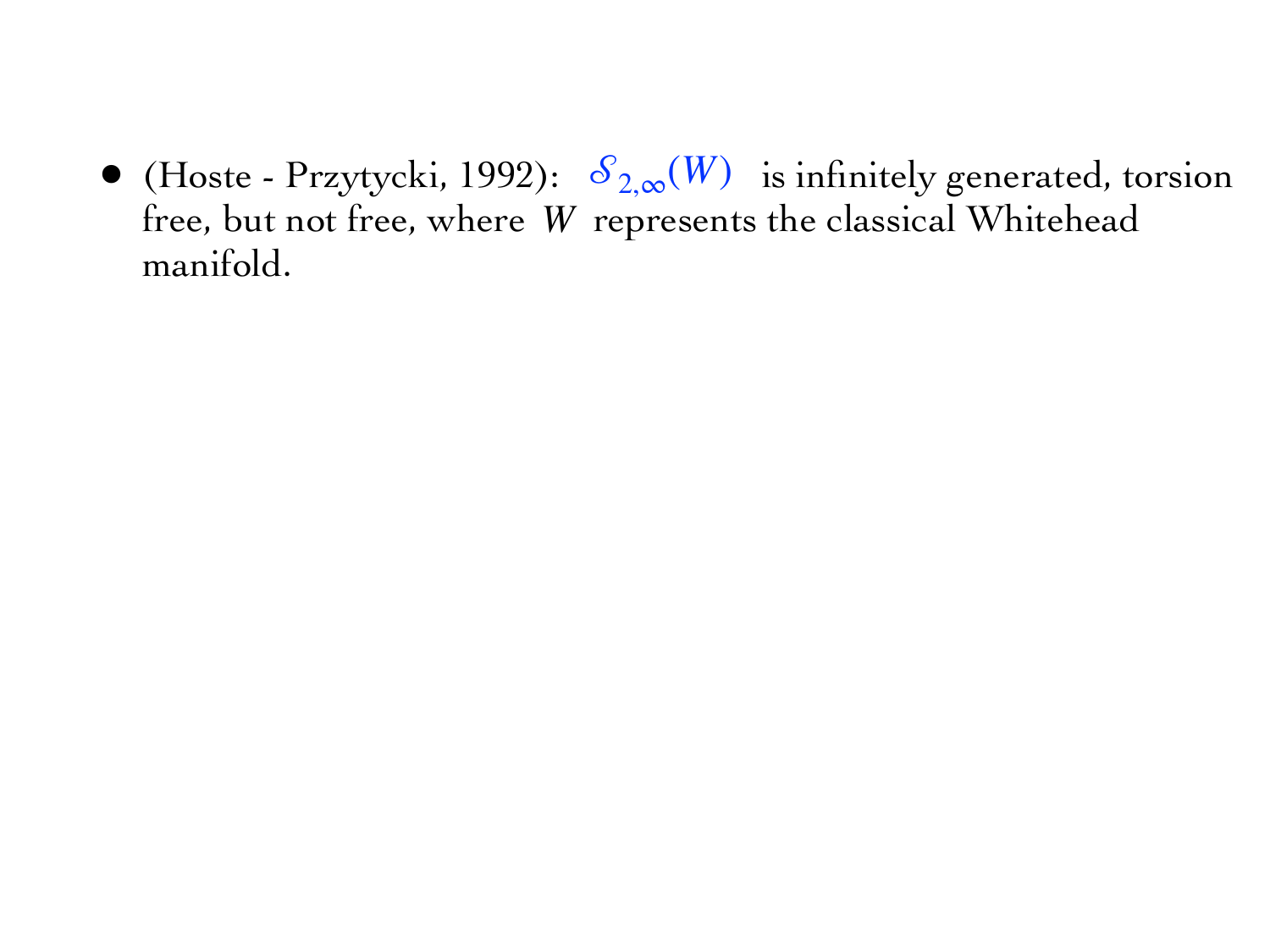- (Hoste Przytycki, 1992):  $\mathcal{S}_{2,\infty}(W)$  is infinitely generated, torsion free, but not free, where W represents the classical Whitehead manifold.
- (Lé, 2006): Computed the KBSMs of the exteriors of 2-bridge knots. Special cases of the exteriors of 2-bridge knots had been computed earlier by Bullock and Lofaro.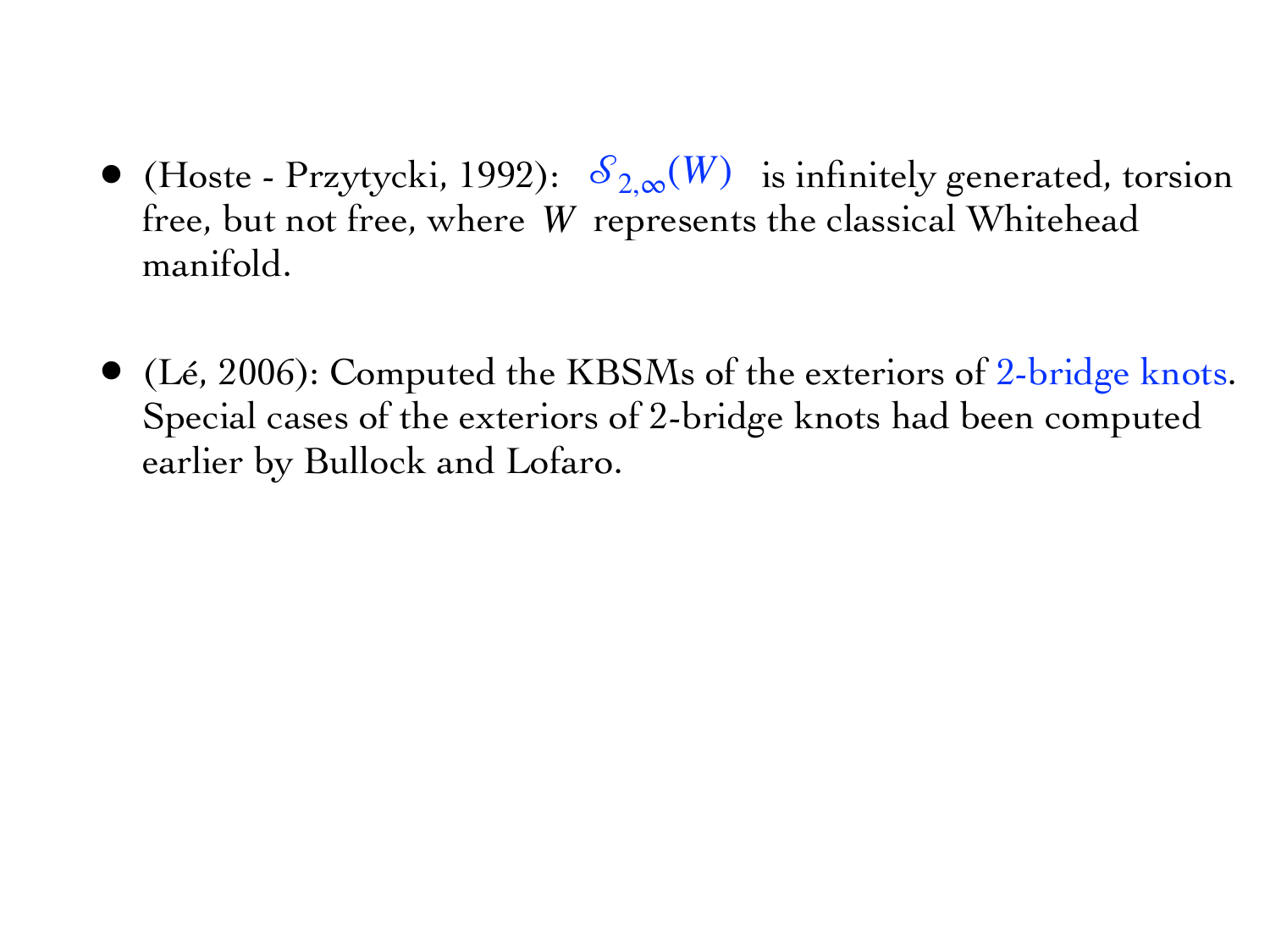- (Hoste Przytycki, 1992):  $\mathcal{S}_{2,\infty}(W)$  is infinitely generated, torsion free, but not free, where W represents the classical Whitehead manifold.
- (Lé, 2006): Computed the KBSMs of the exteriors of 2-bridge knots. Special cases of the exteriors of 2-bridge knots had been computed earlier by Bullock and Lofaro.
- (Gilmer, 2007): The KBSM of the quaternionic manifold is a finitely generated R-module, where R is the ring  $\mathbb{Z}[A^{\pm 1}]$  localized by inverting all the cyclotomic polynomials. The basis consists of five elements.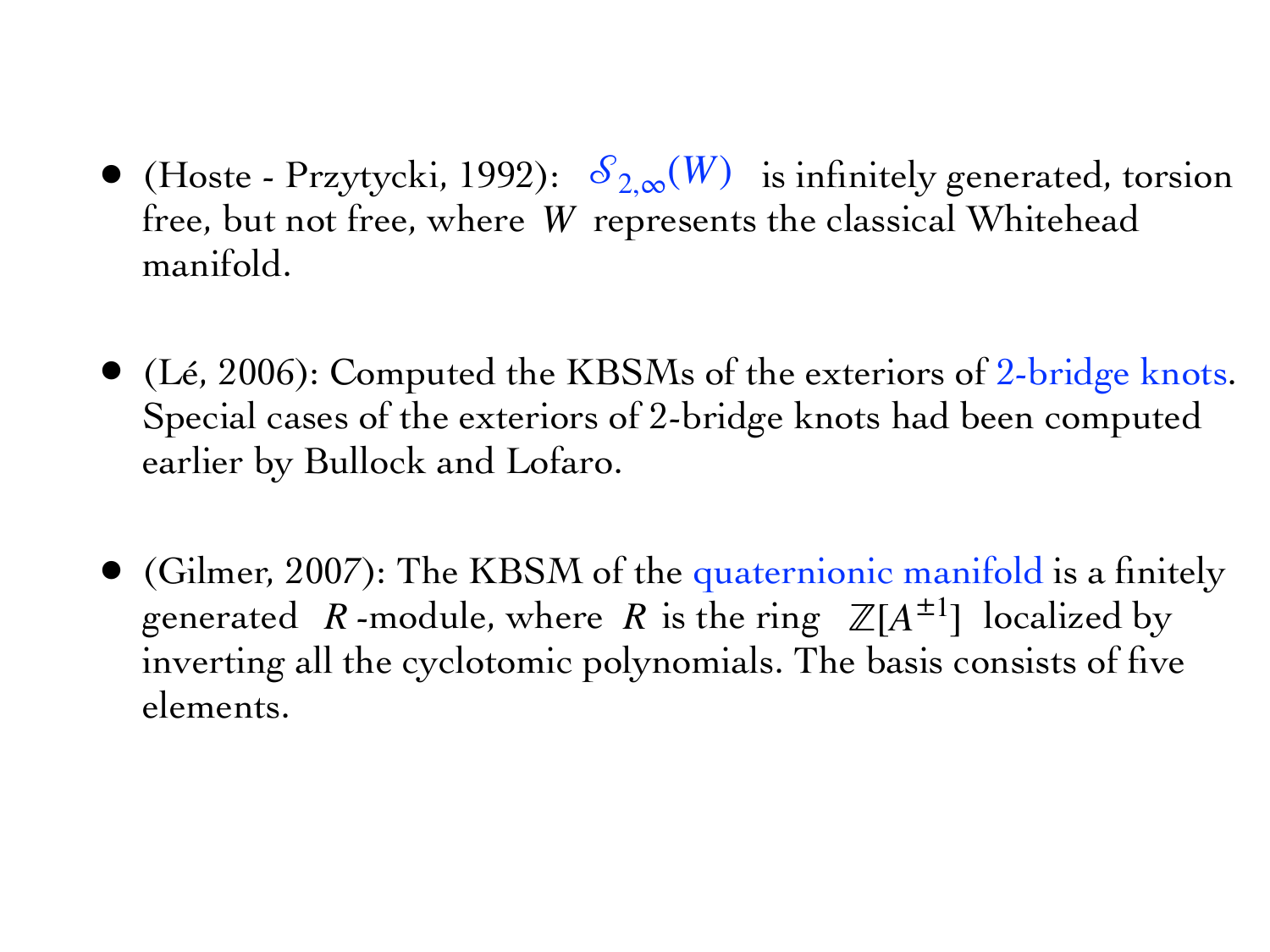• (Dabkowski-Mroczkowski, 2009):  $S_{2,\infty}(F_{0,3} \times S^1)$  is an infinitely generated free  $\mathbb{Z}[A^{\pm 1}]$  -module.  $S_{2,\infty}(F_{0,3}\times S^1)$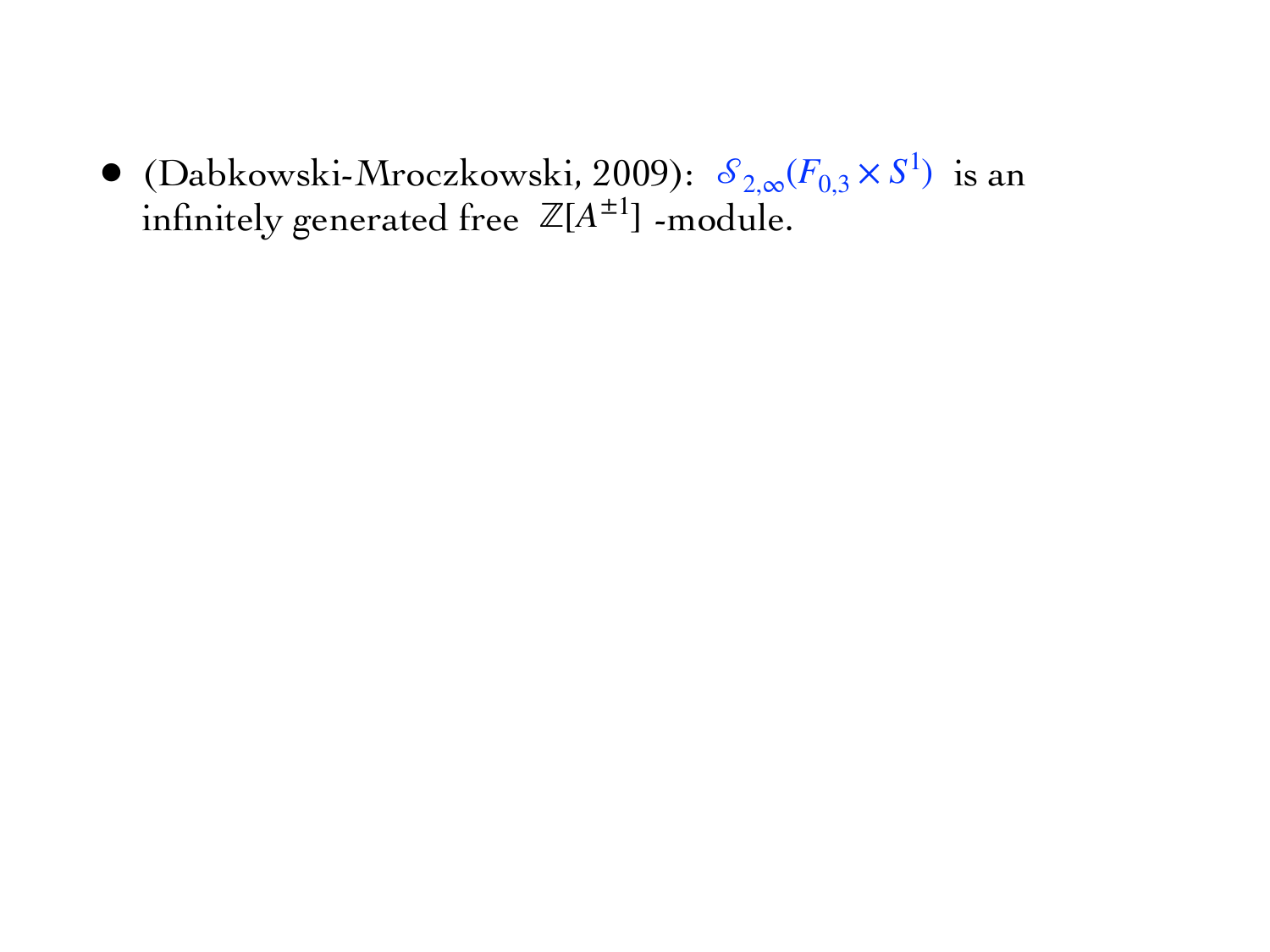- (Dabkowski-Mroczkowski, 2009):  $S_{2,\infty}(F_{0,3} \times S^1)$  is an infinitely generated free  $\mathbb{Z}[A^{\pm 1}]$  -module.
- (Carrega, 2016):  $S_{2,\infty}(T^3; \mathbb{Q}(A), A)$  is a finitely generated  $\mathbb{Q}(A)$ -module with 9 generators. In 2018, Gilmer showed that these generators are linearly independent.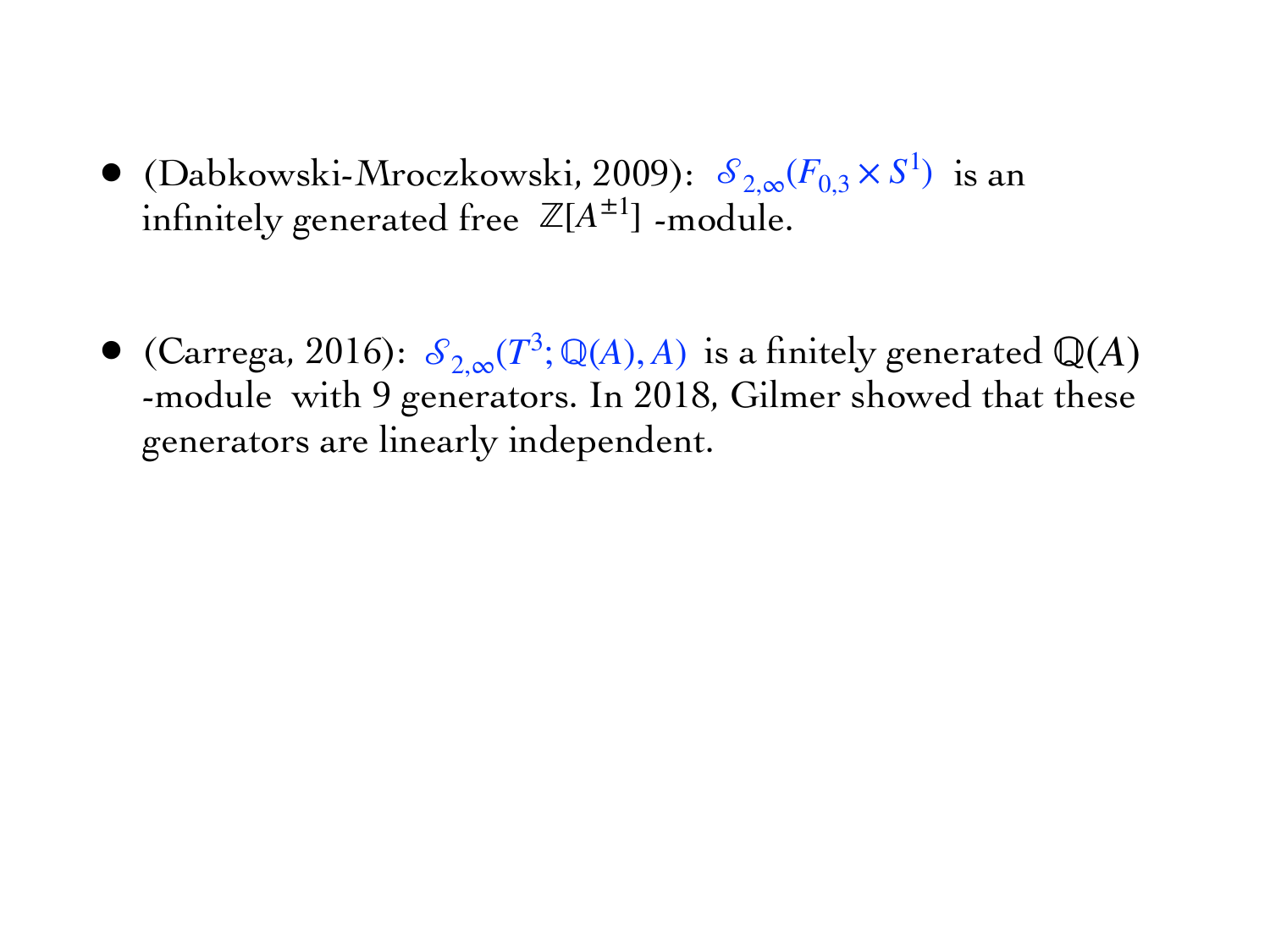- (Dabkowski-Mroczkowski, 2009):  $S_{2,\infty}(F_{0,3} \times S^1)$  is an infinitely generated free  $\mathbb{Z}[A^{\pm 1}]$  -module.
- (Carrega, 2016):  $S_{2,\infty}(T^3; \mathbb{Q}(A), A)$  is a finitely generated  $\mathbb{Q}(A)$ -module with 9 generators. In 2018, Gilmer showed that these generators are linearly independent.
- (Detcherry-Wolff, 2019): For any compact closed oriented surface  $\overrightarrow{F}$  of genus  $g \geq 2$ ,  $\mathcal{S}_{2,\infty}(\overrightarrow{F} \times S^1; \mathbb{Q}(A), A)$  is a finite dimensional  $\mathbb{Q}(A)$  -module with dimension  $2^{2g+1}$  +  $2g + 1$ . Earlier, in 2018, Gilmer and Masbaum had shown that the dimension of this skein module is at least  $2^{2g+1}$  +  $2g + 1$ .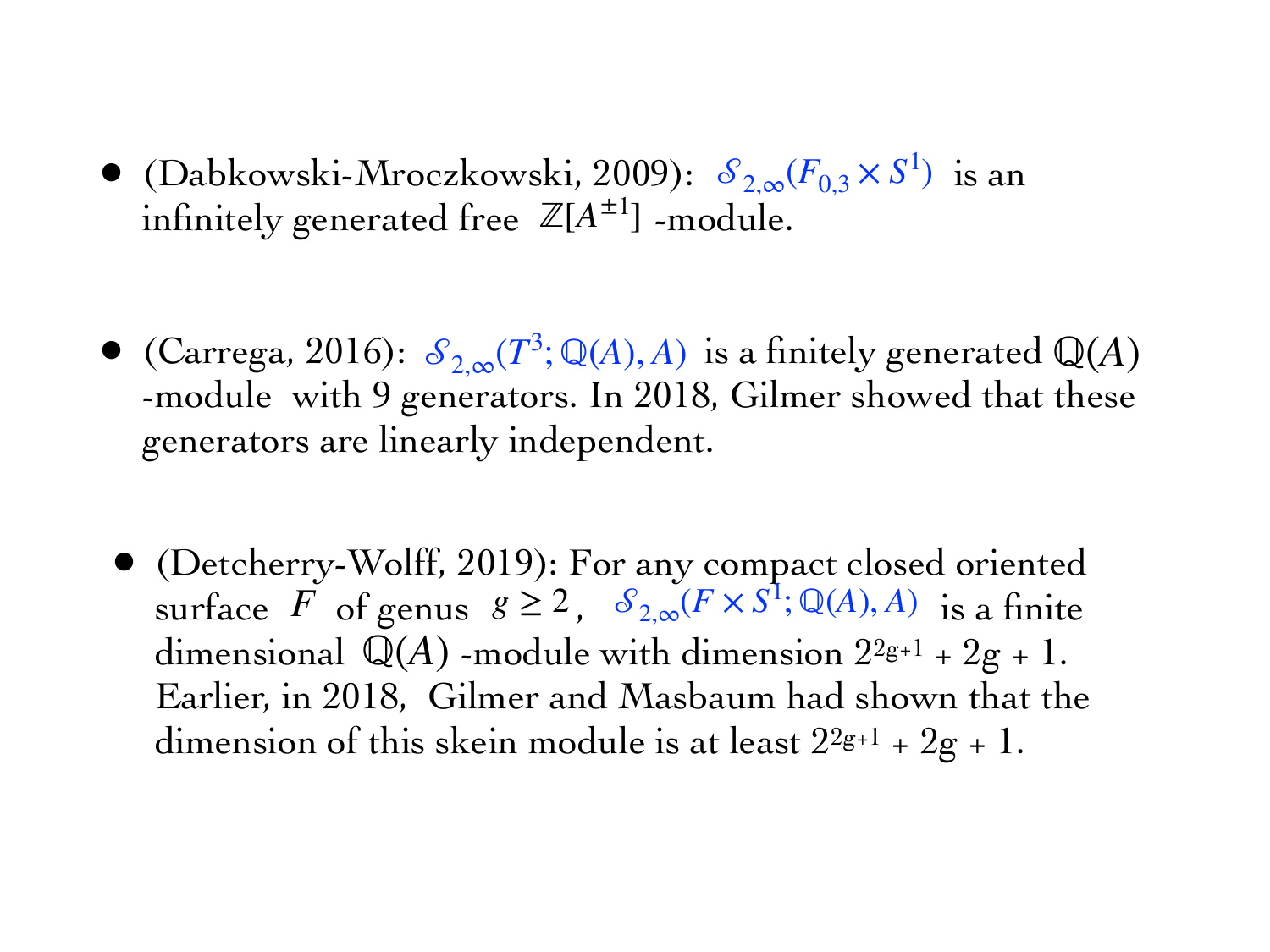## Witten's Conjecture 2014/2015?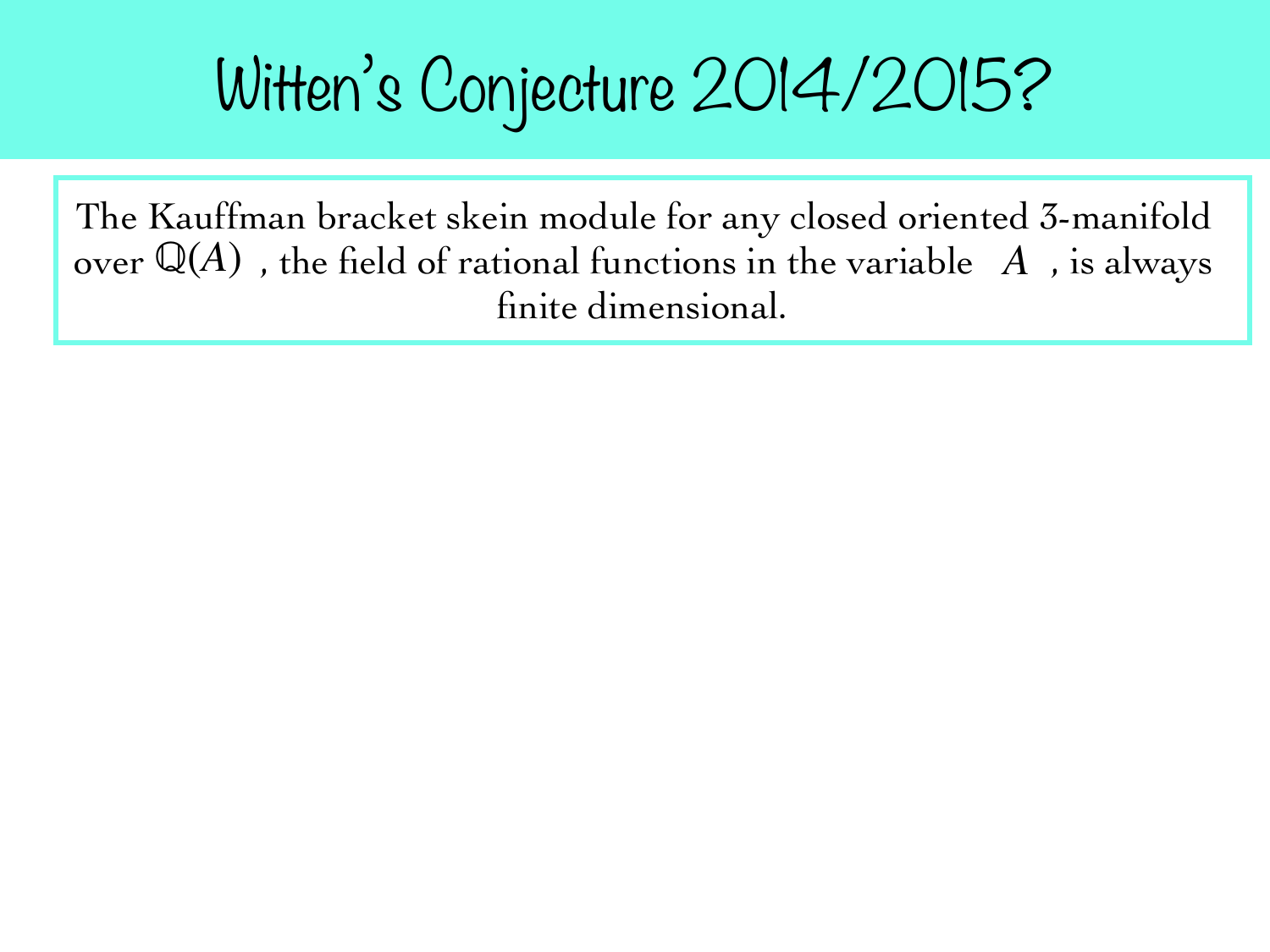The Kauffman bracket skein module for any closed oriented 3-manifold over  $\mathbb{Q}(A)$  , the field of rational functions in the variable  $|A|$  , is always finite dimensional.

This conjecture has never been mentioned in any published work by Witten himself.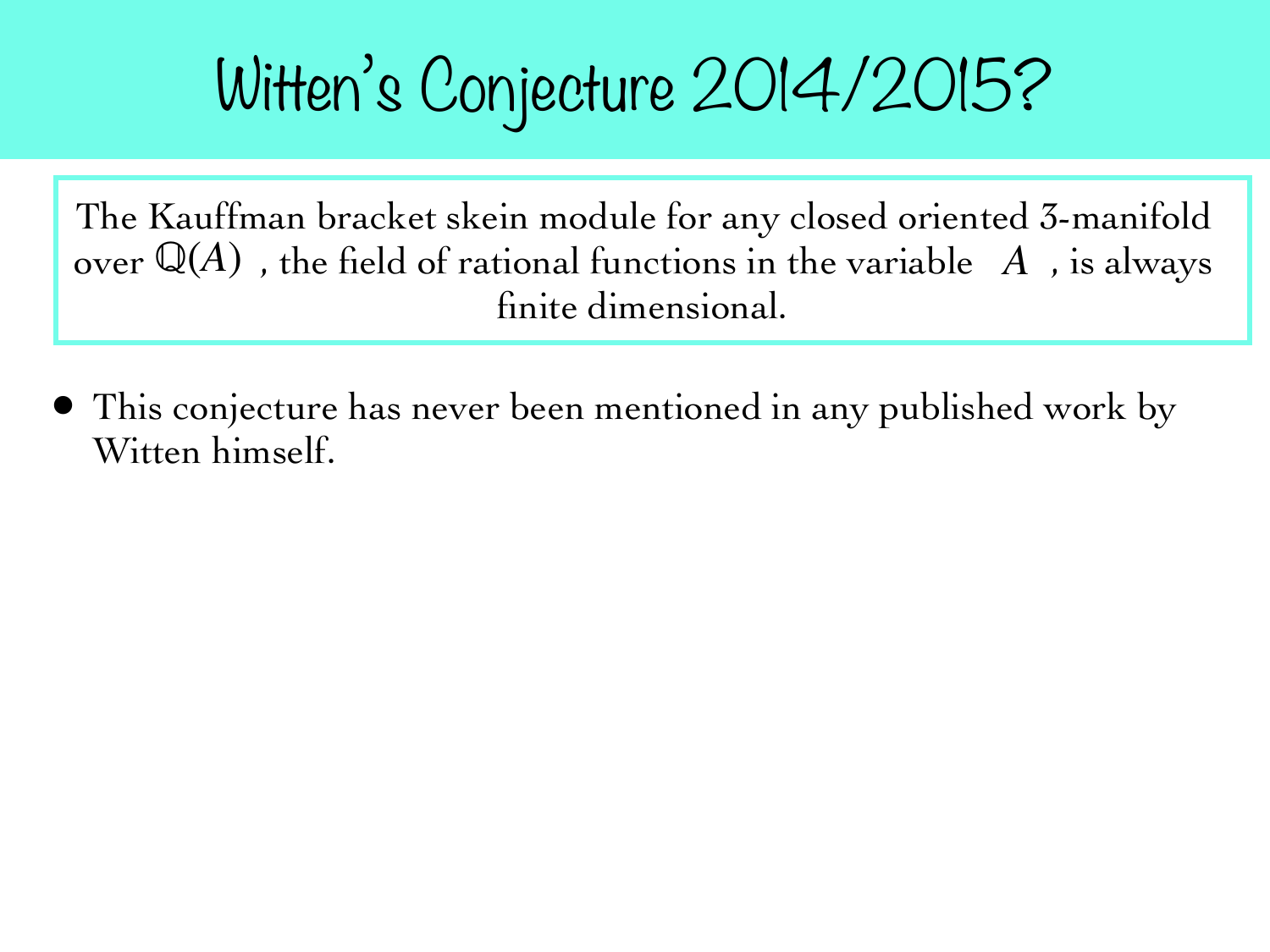- This conjecture has never been mentioned in any published work by Witten himself.
- The first written documentation of this conjecture was in a paper by Carrega (2016).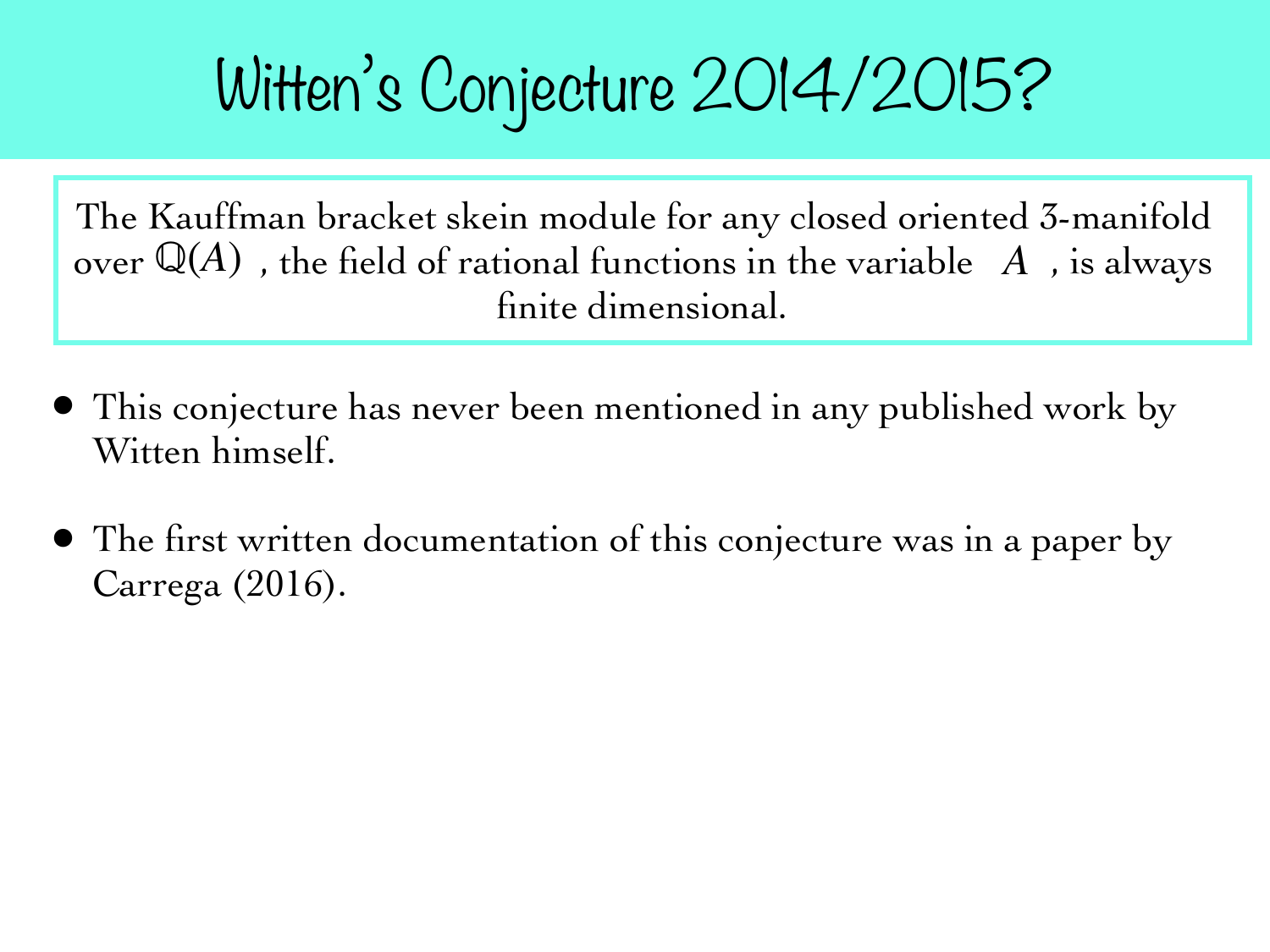- This conjecture has never been mentioned in any published work by Witten himself.
- The first written documentation of this conjecture was in a paper by Carrega (2016).
- Gunningham, Jordan and Safronov resolved this conjecture in August 2019 and proved that it is true.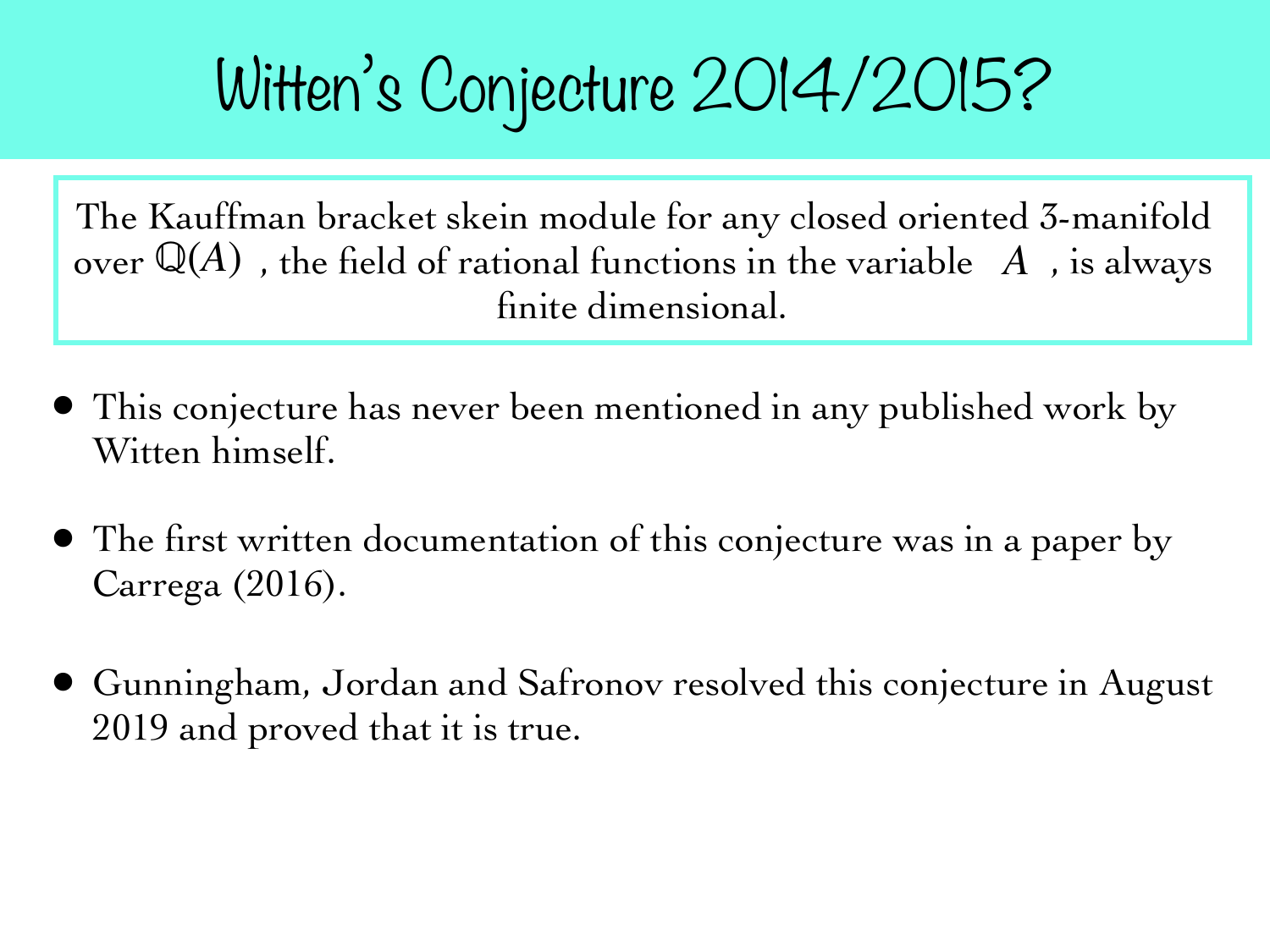- This conjecture has never been mentioned in any published work by Witten himself.
- The first written documentation of this conjecture was in a paper by Carrega (2016).
- Gunningham, Jordan and Safronov resolved this conjecture in August 2019 and proved that it is true.
- The conjecture does not hold when  $R = \mathbb{Z}[A^{\pm 1}]$ .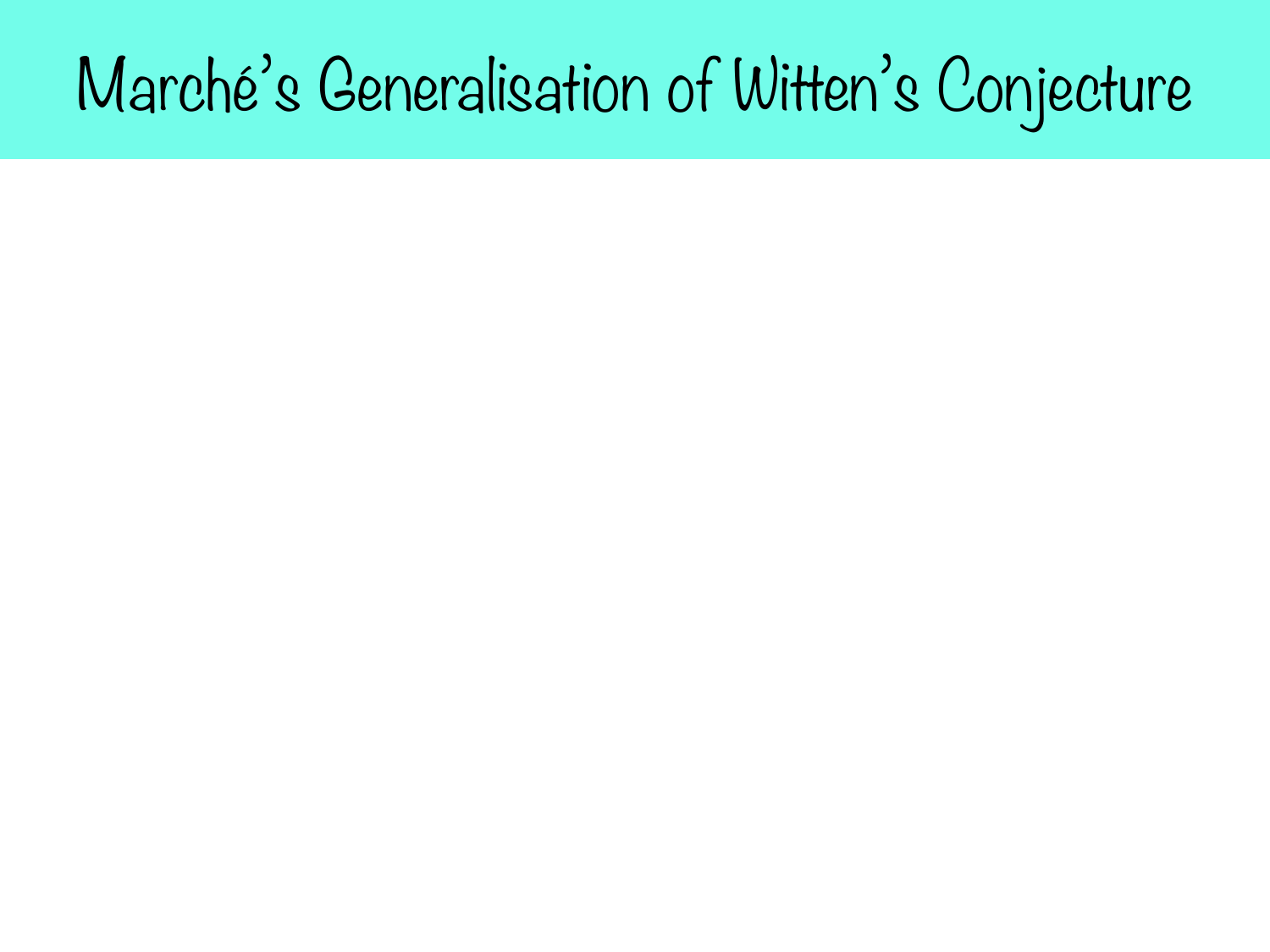Consider closed, compact  $M^3$ . Then there exists an integer  $d \ge 0$  and finitely generated  $\mathbb{Z}[A^{\pm 1}]$  -modules  $N_k$  so that

$$
\mathcal{S}_{2,\infty}(M^3) = (\mathbb{Z}[A^{\pm 1}])^d \oplus \bigoplus_{k \ge 1} N_k,
$$

where  $N_k$  is a  $(A^k - A^{-k})$  -torsion module for each  $k$  .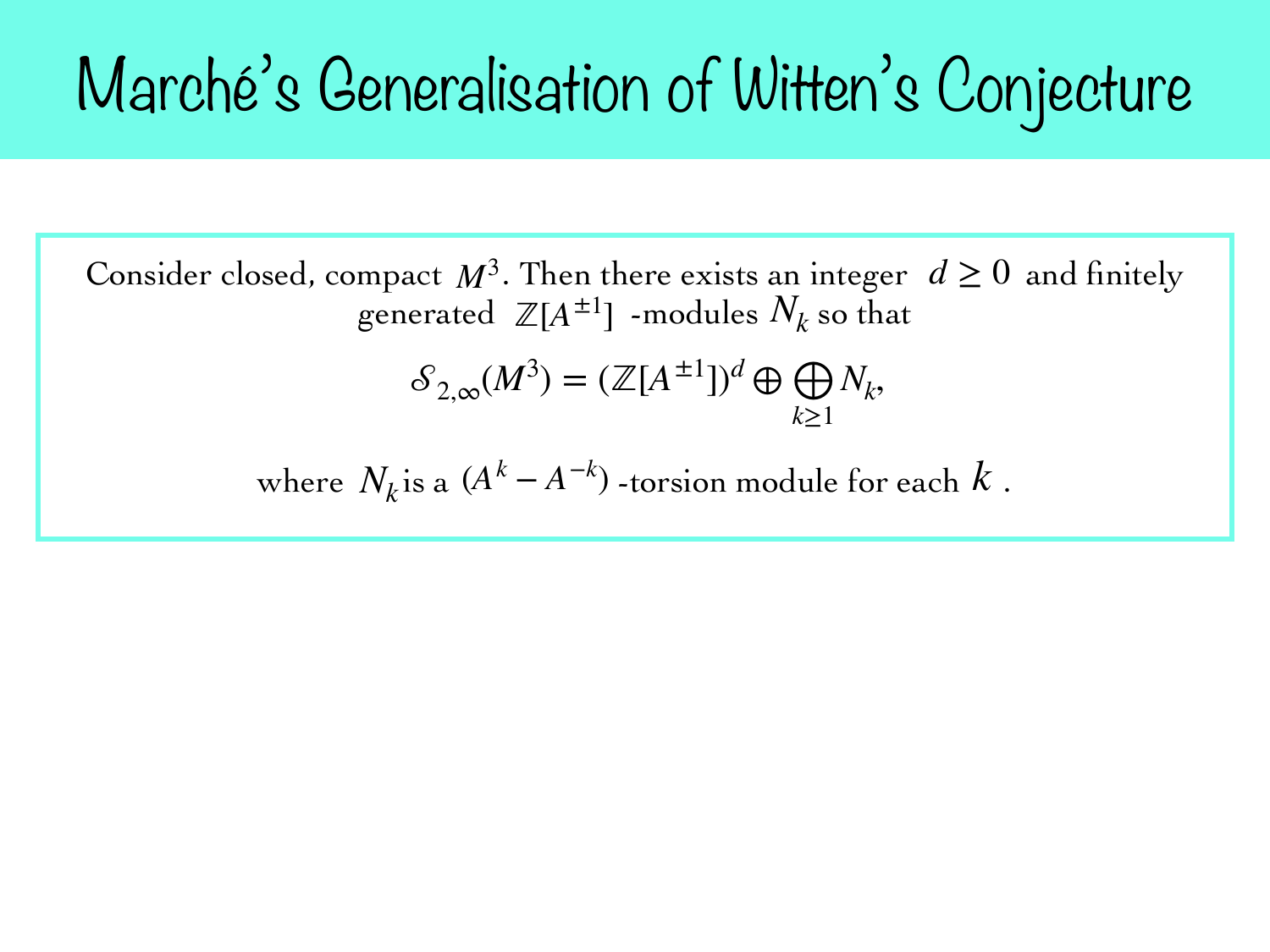Consider closed, compact  $M^3$ . Then there exists an integer  $d \ge 0$  and finitely generated  $\mathbb{Z}[A^{\pm 1}]$  -modules  $N_k$  so that

$$
\mathcal{S}_{2,\infty}(M^3) = (\mathbb{Z}[A^{\pm 1}])^d \oplus \bigoplus_{k \ge 1} N_k,
$$

where  $N_k$  is a  $(A^k - A^{-k})$  -torsion module for each  $k$  .

• A byproduct of the proof by Detcherry and Wolff is that torsion elements of  $S_{2,\infty}(F \times S^1; \mathbb{Z}[A^{\pm 1}], A)$  are always of  $(A^k - A^{-k})$  -torsion for some  $k \geq 1$ .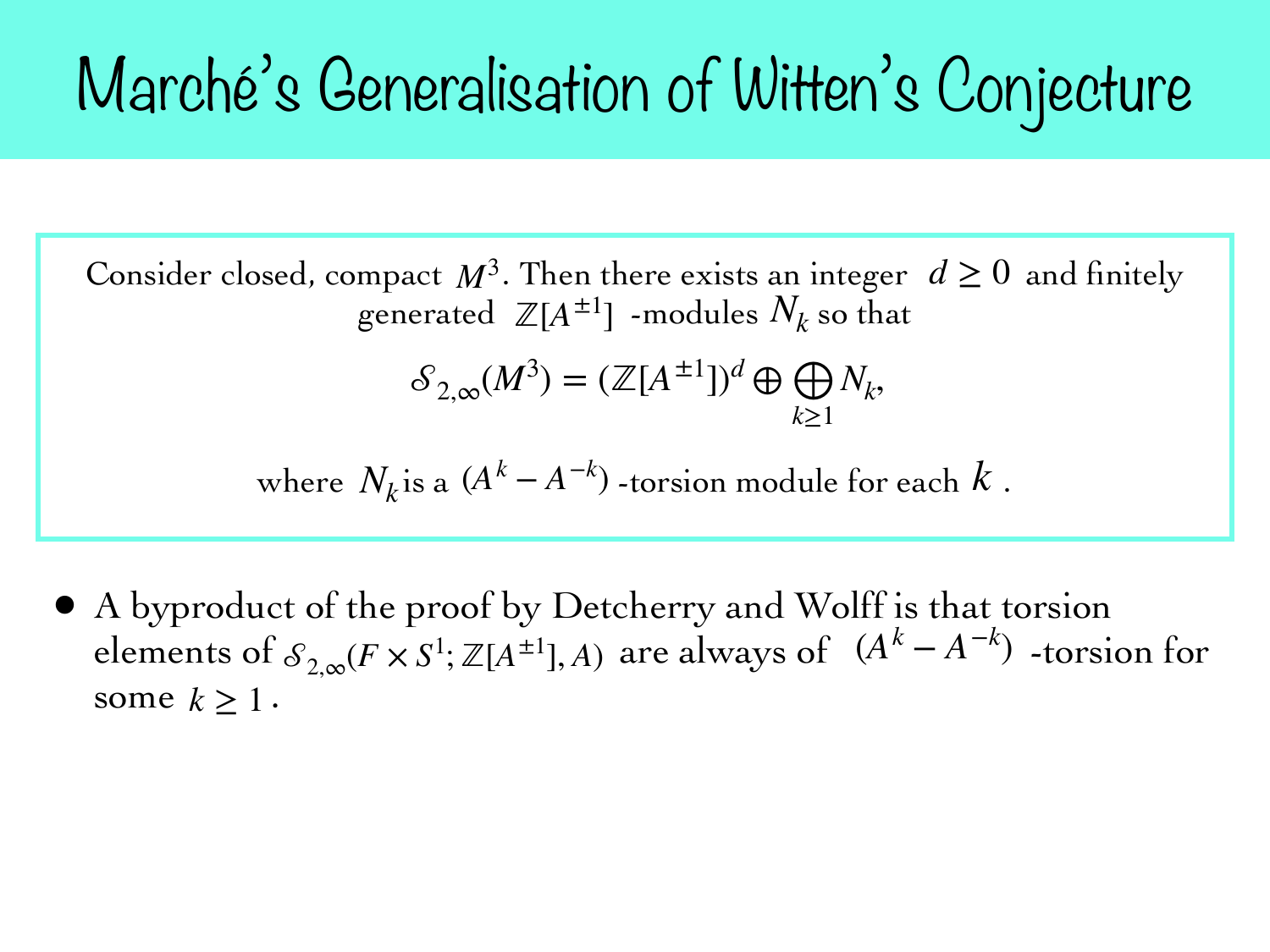Consider closed, compact  $M^3$ . Then there exists an integer  $d \ge 0$  and finitely generated  $\mathbb{Z}[A^{\pm 1}]$  -modules  $N_k$  so that

$$
\mathcal{S}_{2,\infty}(M^3) = (\mathbb{Z}[A^{\pm 1}])^d \oplus \bigoplus_{k \ge 1} N_k,
$$

where  $N_k$  is a  $(A^k - A^{-k})$  -torsion module for each  $k$  .

- A byproduct of the proof by Detcherry and Wolff is that torsion elements of  $S_{2,\infty}(F \times S^1; \mathbb{Z}[A^{\pm 1}], A)$  are always of  $(A^k - A^{-k})$  -torsion for some  $k \geq 1$ .
- The conjecture is also true for  $S_{2,\infty}(S^1 \times S^2)$ .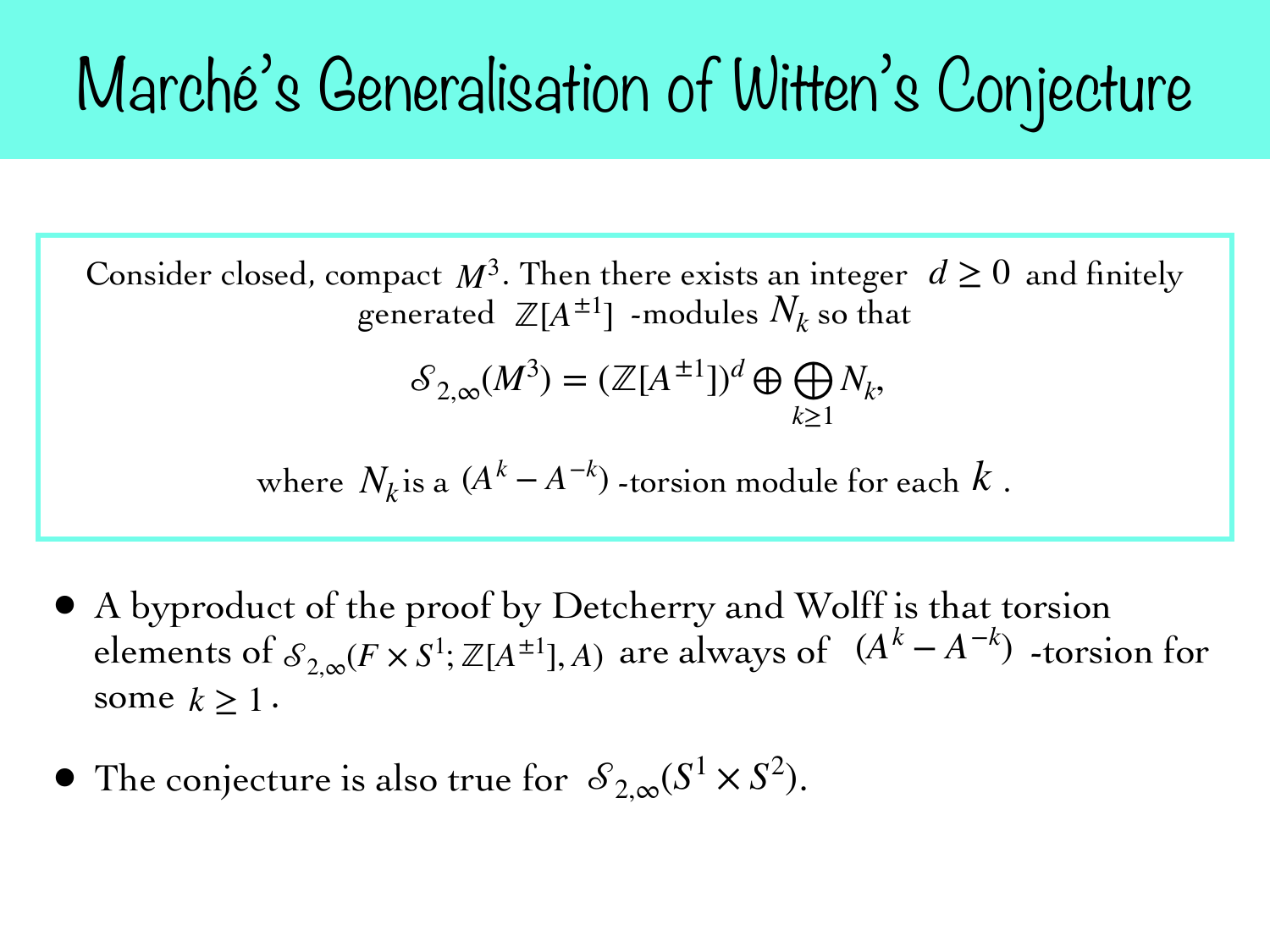- (B., 2020): This conjecture is not true.
- $S_{2,\infty}(\mathbb{R}P^3 \# \mathbb{R}P^3)$  is a counterexample.
- (Mroczkowski, 2011): Unlike  $S_{2,\infty}(S^1 \times S^2)$ , this skein module does not split as a sum of cyclic modules.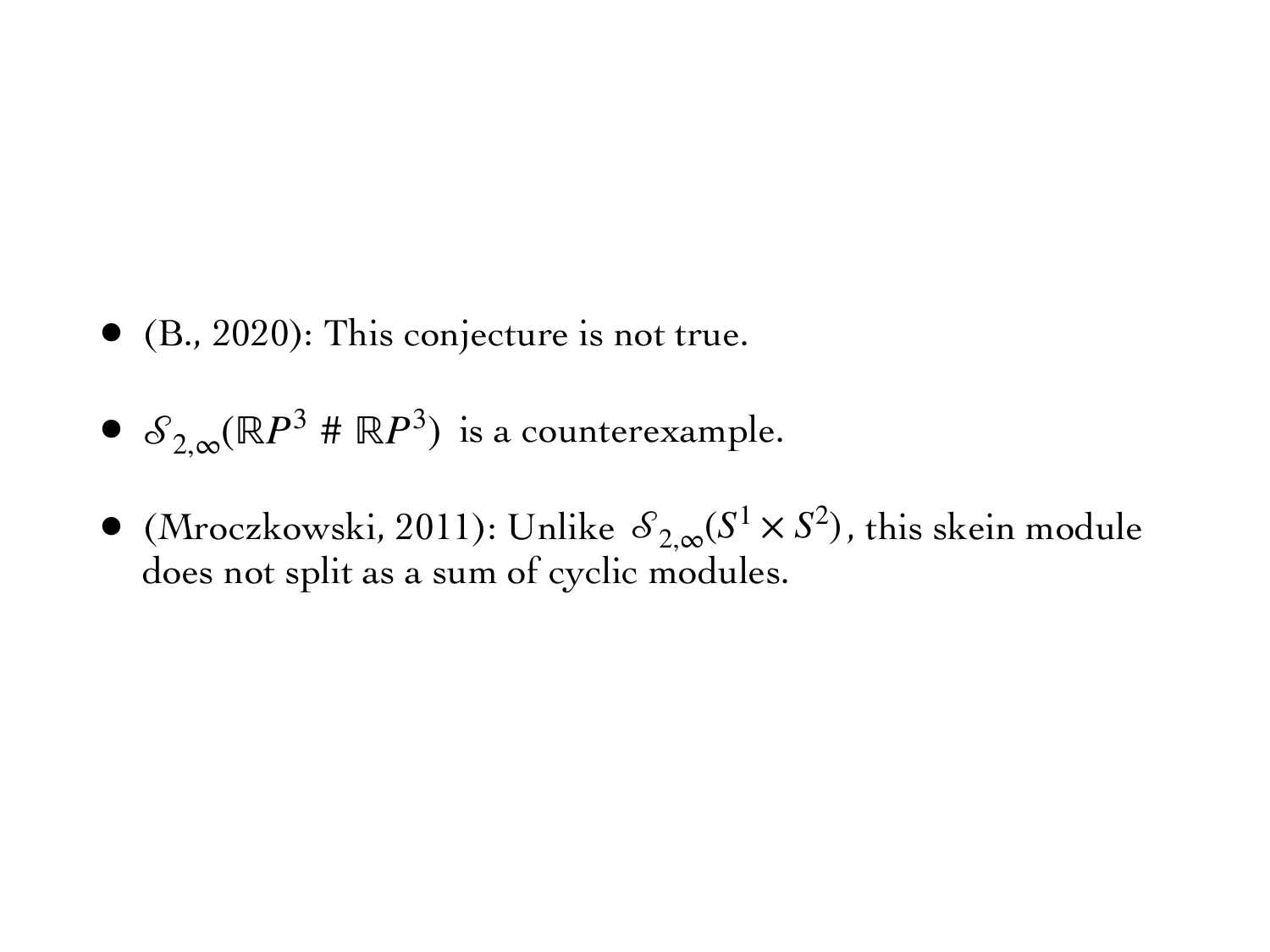### The KBSM of the Connected Sums of Handlebodies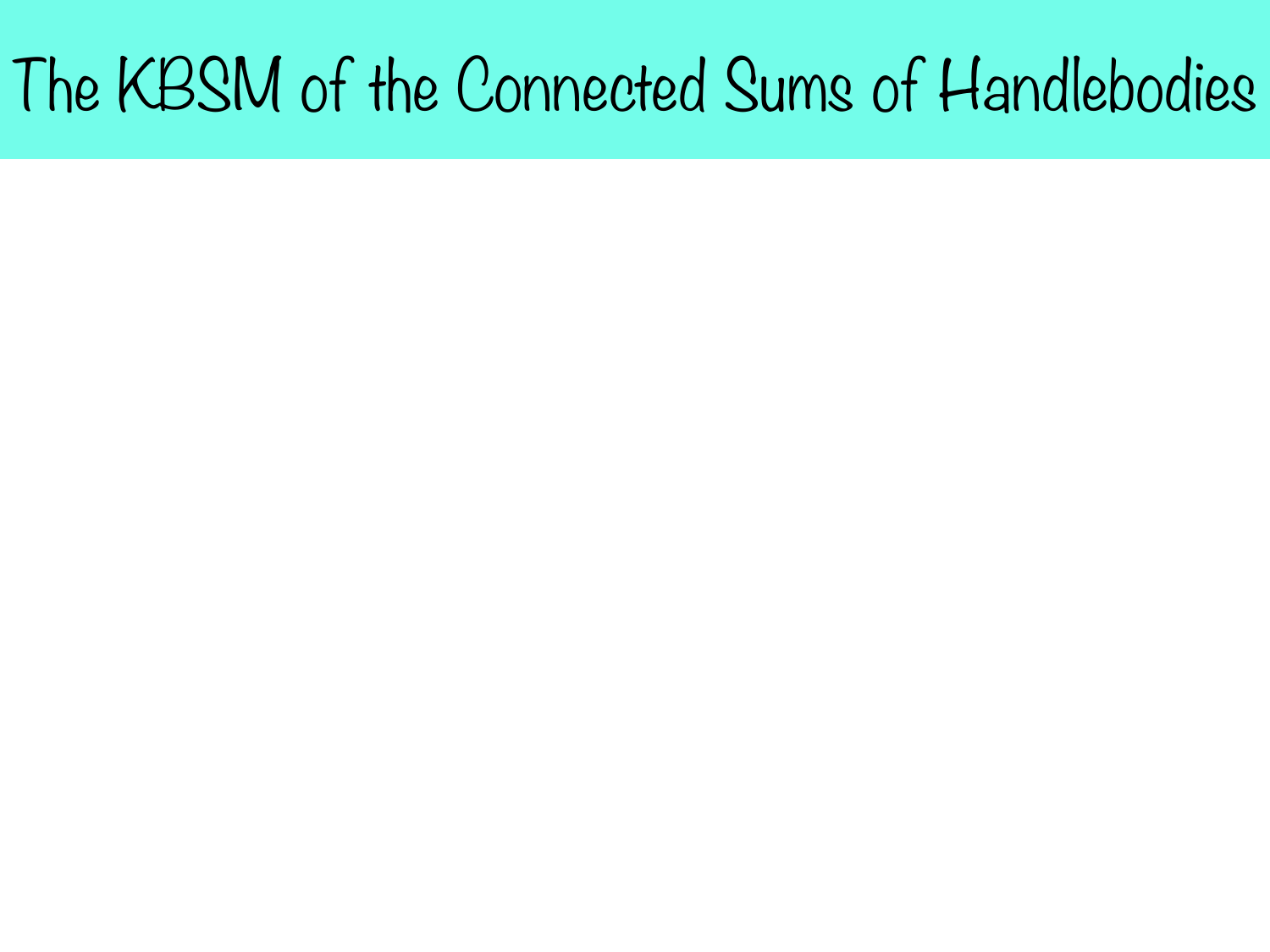#### The KBSM of the Connected Sums of Handlebodies

Theorem (Przytycki, 2000)

Let  $F_{0,n+1}$  be a disc with *n* holes so that  $H_n = F_{0,n+1} \times I$ . Then,

 $S_{2,\infty}(H_n \# H_m) = S_{2,\infty}(H_{n+m})/S$ ,

where  $\mathscr F$  is the ideal generated by expressions  $z_k - A^6 u(z_k)$ , for any even  $k \geq 2$  , and  $z_k$  are links without contractible components and with geometric intersection number  $k$  with a disc  $D$ separating  $H_n$  and  $H_m$ .

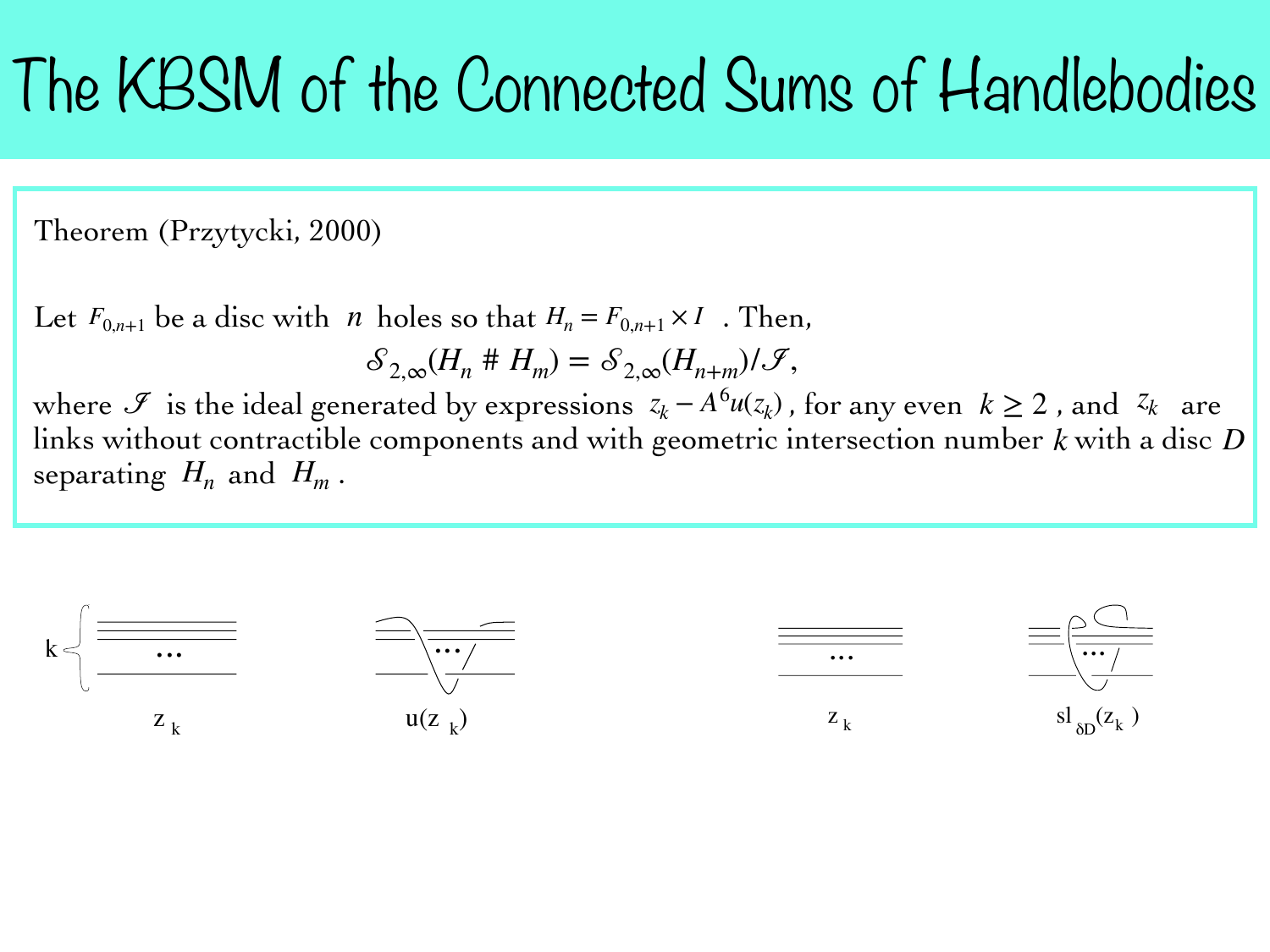(B. - Przytycki, 2020): This theorem is incorrect. The counterexample is given by  $H_n \# H_m$ ,  $n \geq 2, m \geq 1$  and we showed that the ideal  $\mathscr F$  should be replaced by a strictly bigger ideal to obtain the equality stated in the theorem.



Curve system in  $H_2$ # $H_1$  leading to the counterexample

• The case for  $H_1$ # $H_1$  is work in progress.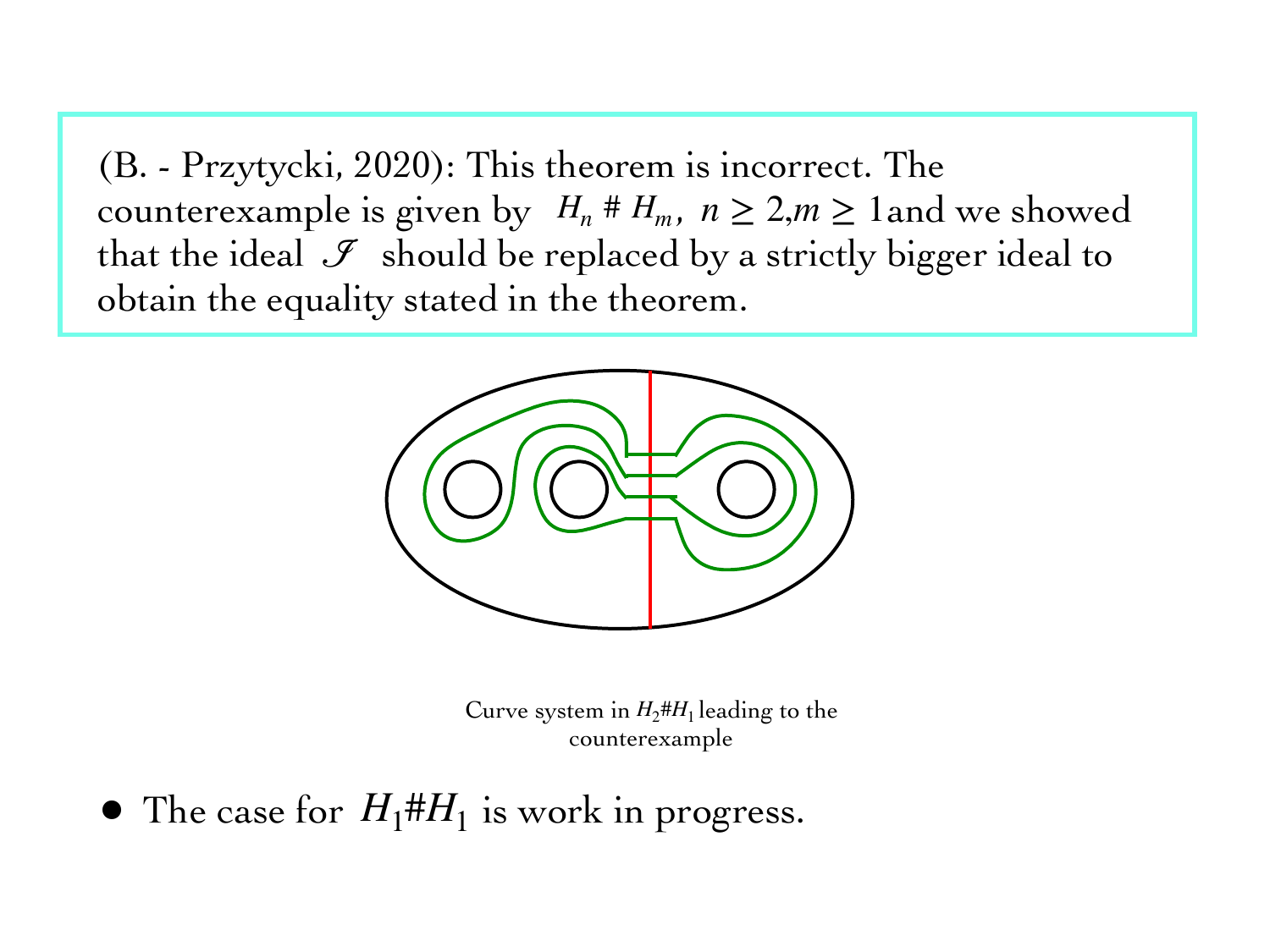# The Kauffman Bracket Skein Algebra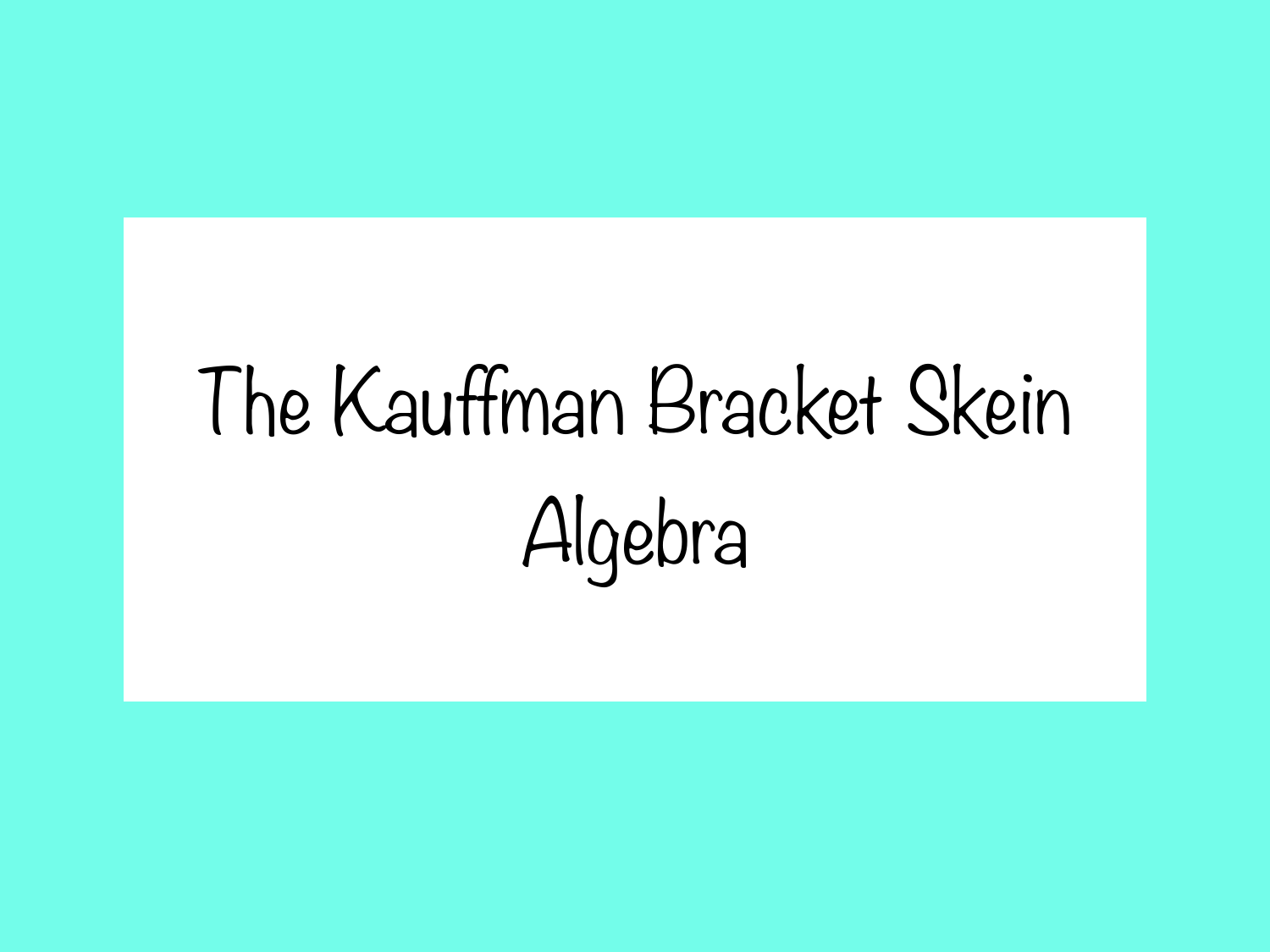- The KBSM of surface I-bundles can be enriched with an algebra structure.
- The empty link serves as the multiplicative identity.

• 
$$
L_1 \cdot L_2 := \text{place } L_1 \text{ over } L_2 \text{ that is, } L_1 \subset F \times (\frac{1}{2}, 1) \text{ and } L_2 \subset F \times (0, \frac{1}{2})
$$

- We denote this algebra as  $S^A(F \times I; R, A)$ . For brevity, we use the notation  $S^A(F \times I)$  when  $R = \mathbb{Z}[A^{\pm 1}]$ .
- This can be generalised to some unoriented surfaces and we can work with the twisted I-bundles over those surfaces.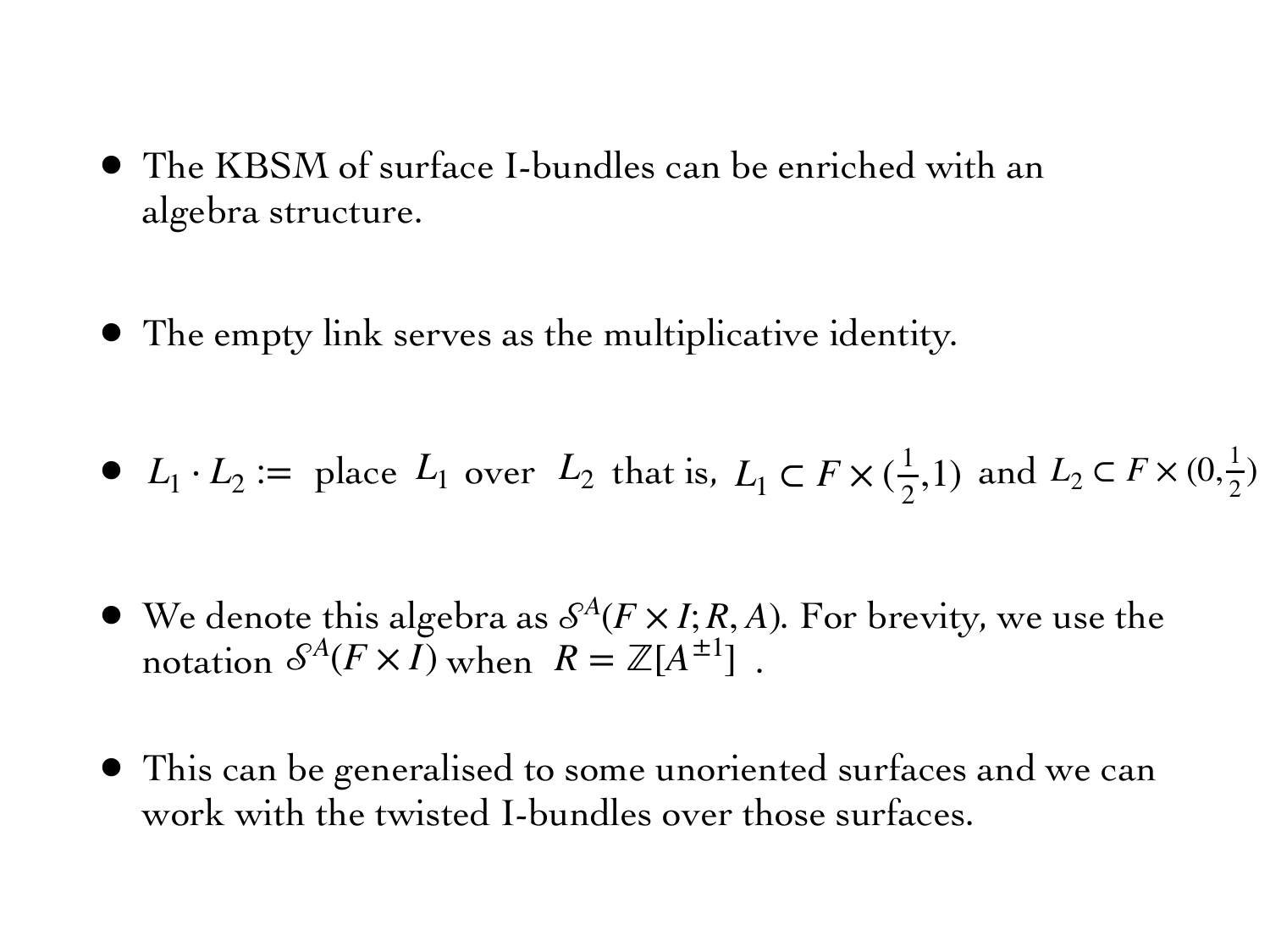

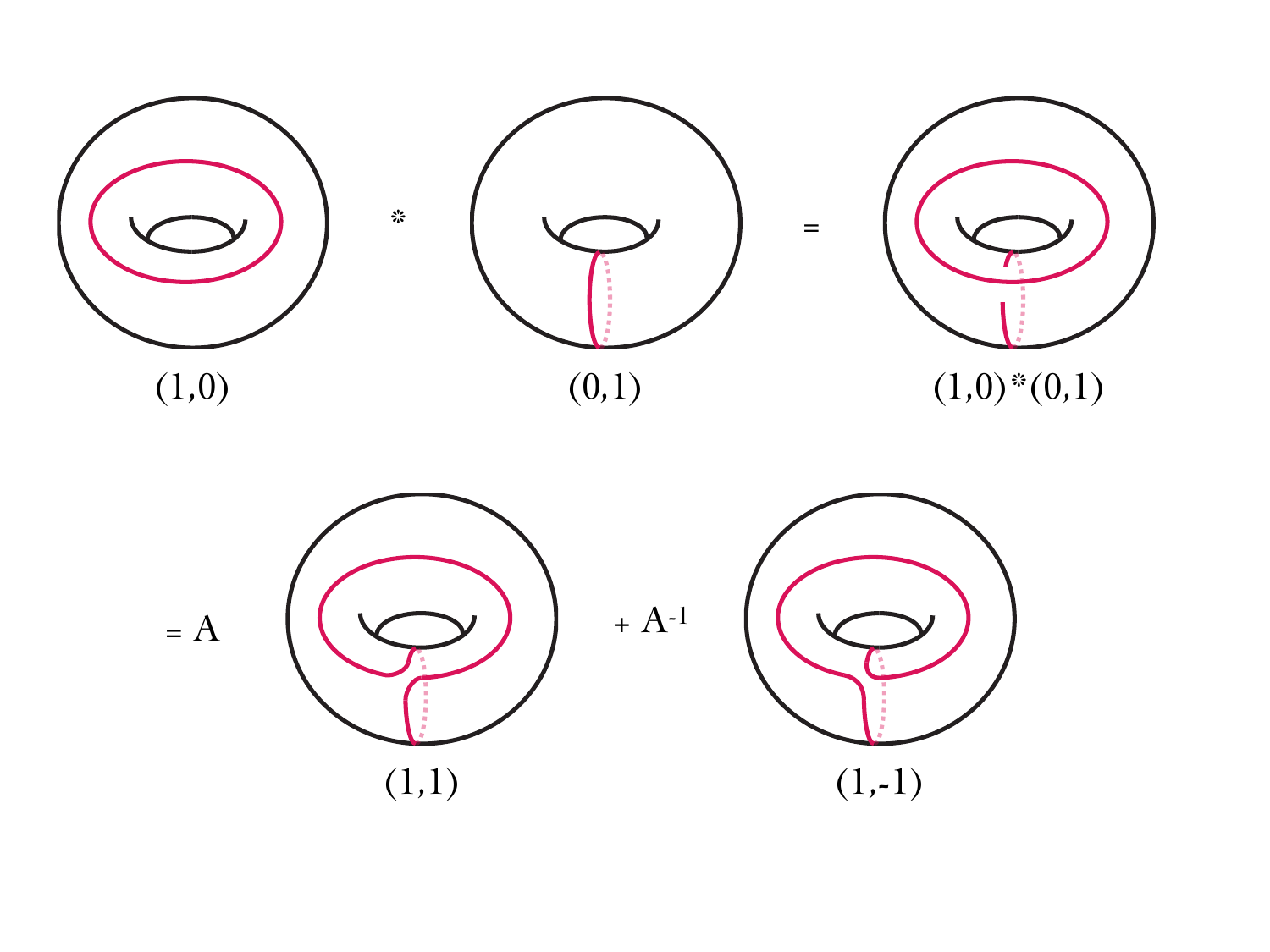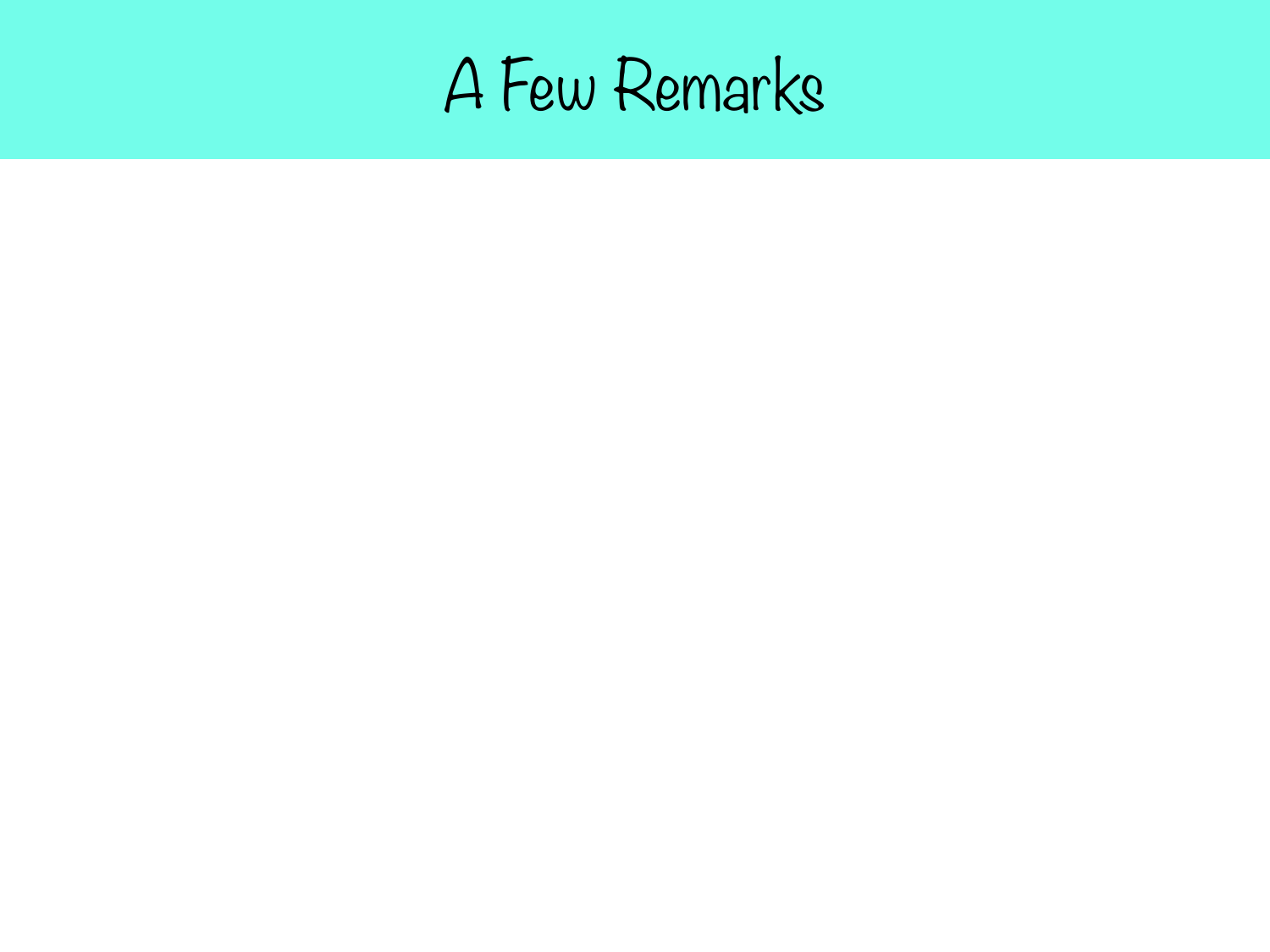#### A Few Remarks

• If  $A = \pm 1$  then for any  $M^3$ ,  $S_{2,\infty}(M^3; R, \pm 1)$  is an  $R$  -algebra. This multiplication is commutative, associative and has  $\emptyset$  as the identity.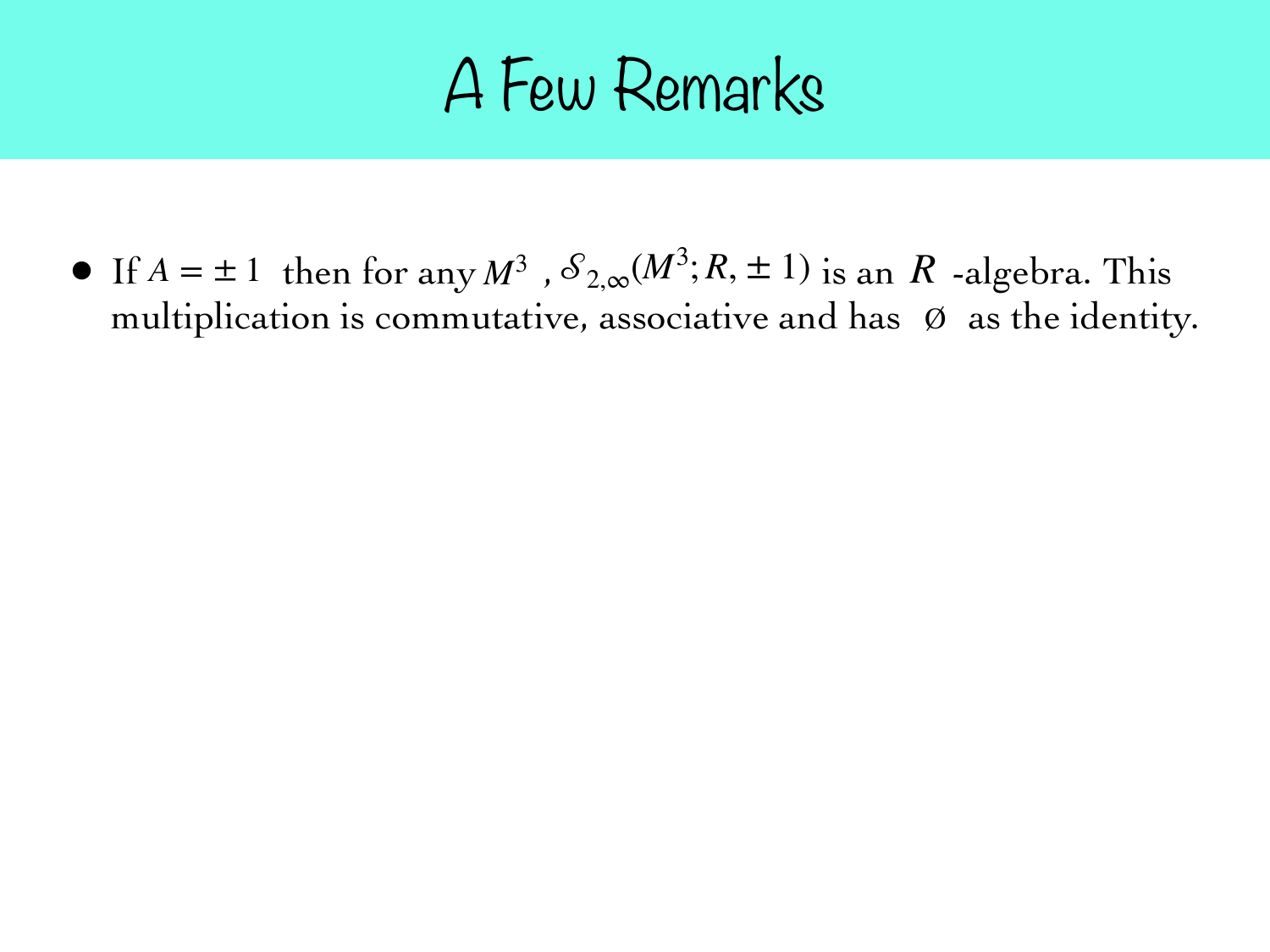#### A Few Remarks

- If  $A = \pm 1$  then for any  $M^3$ ,  $S_{2,\infty}(M^3; R, \pm 1)$  is an  $R$  -algebra. This multiplication is commutative, associative and has  $\emptyset$  as the identity.
- $\bullet$  The embedding  $i: F \hookrightarrow F'$  of oriented surfaces induces a homomorphism of skein algebras  $i_*: \mathcal{S}^A(F \times I; R, A) \longrightarrow \mathcal{S}^A(F' \times I; R, A)$ .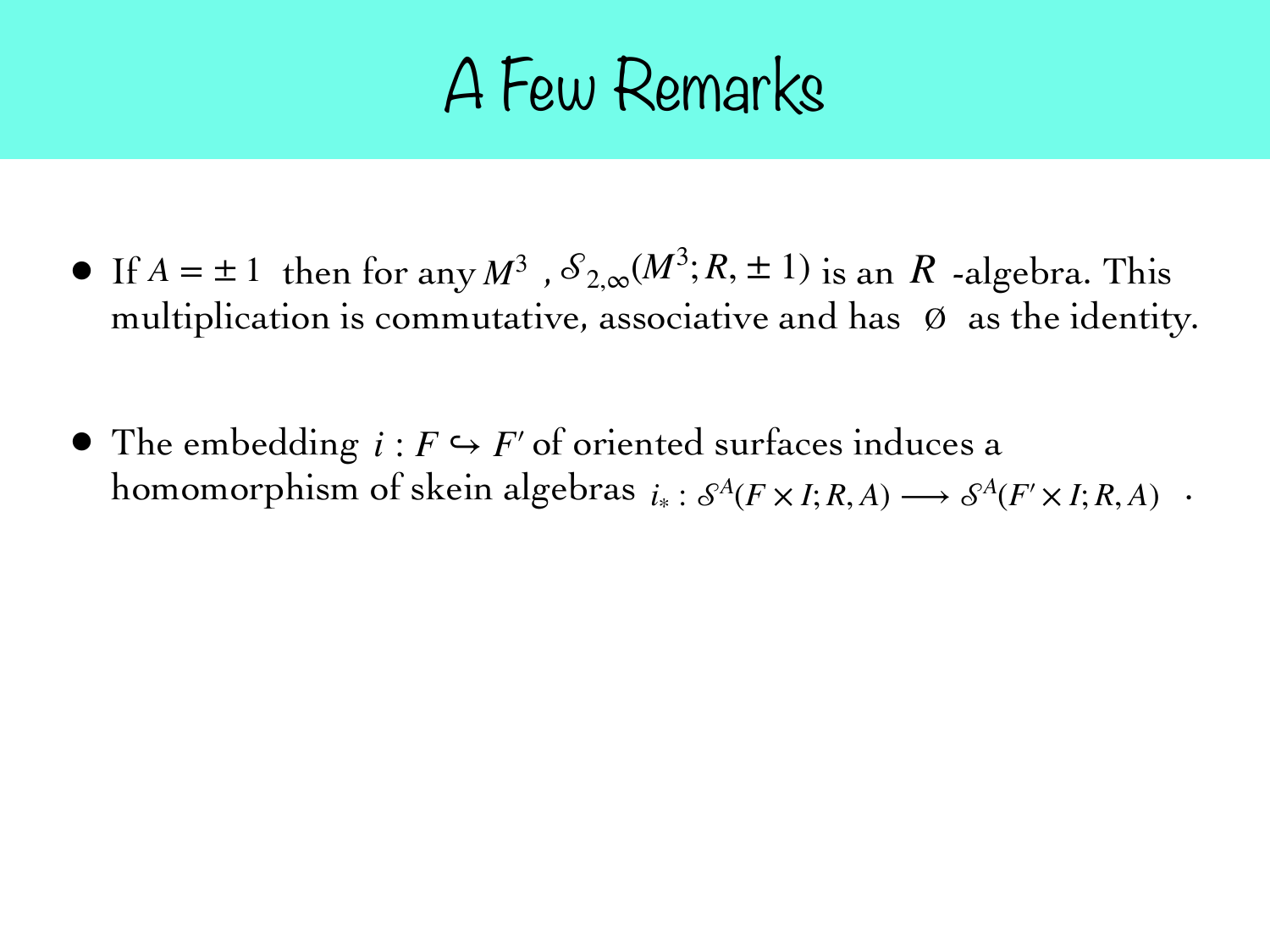#### A Few Remarks

- If  $A = \pm 1$  then for any  $M^3$ ,  $S_{2,\infty}(M^3; R, \pm 1)$  is an  $R$  -algebra. This multiplication is commutative, associative and has  $\emptyset$  as the identity.
- $\bullet$  The embedding  $i: F \hookrightarrow F'$  of oriented surfaces induces a homomorphism of skein algebras  $i_*: \mathcal{S}^A(F \times I; R, A) \longrightarrow \mathcal{S}^A(F' \times I; R, A)$ .
- It is possible that the I-bundles over two non-homeomorphic surfaces  $F_1$  and  $F_2$  are homeomorphic, e.g. the once punctured torus and the pair of pants.

In this case,  $S_{2,\infty}(F_1 \times I; R, A) \cong S_{2,\infty}(F_2 \times I; R, A)$ , but  $S^{A}(F_{1} \times I; R, A) \not\cong S^{A}(F_{2} \times I; R, A)$ .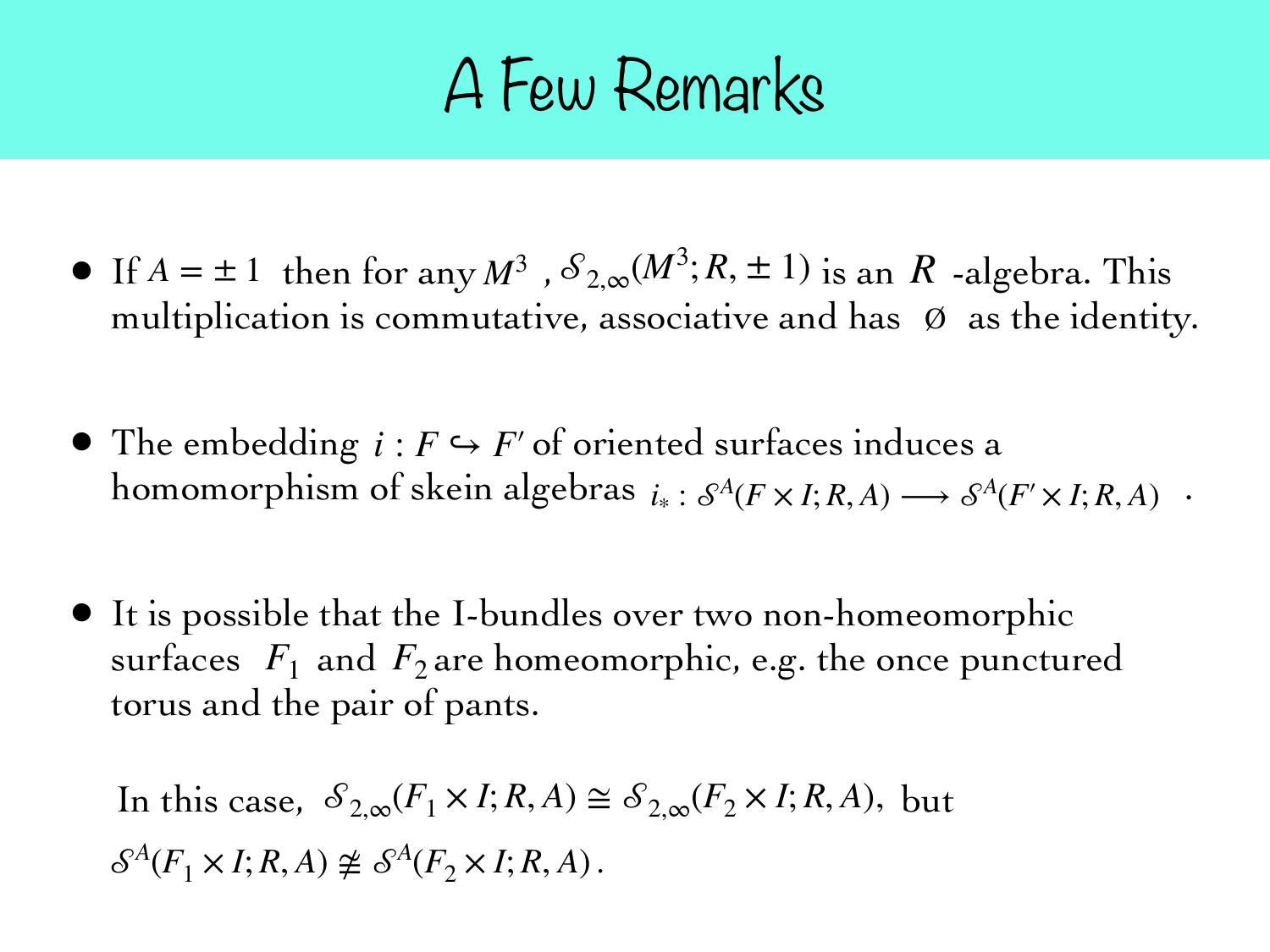# Examples of Kauffman Bracket Skein Algebras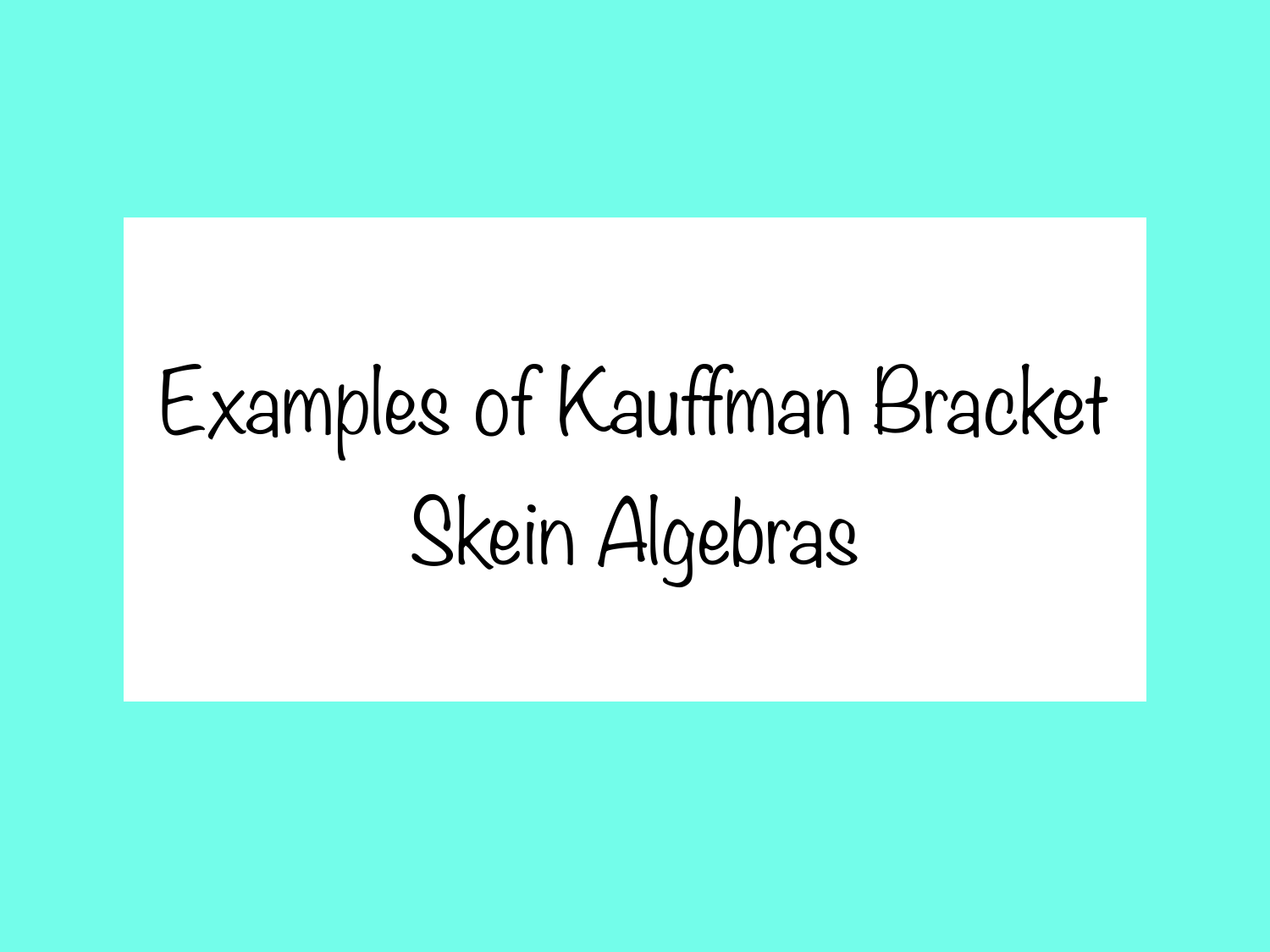- $S^A(S^2 \times I) \cong S^A(F_{0,1} \times I) \cong \mathbb{Z}[A^{\pm 1}].$
- $S^{A}(F_{0,2} \times I) \cong \mathbb{Z}[A^{\pm 1}][x].$
- $S^{A}(F_{0,3} \times I) \cong \mathbb{Z}[A^{\pm 1}][x, y, z].$

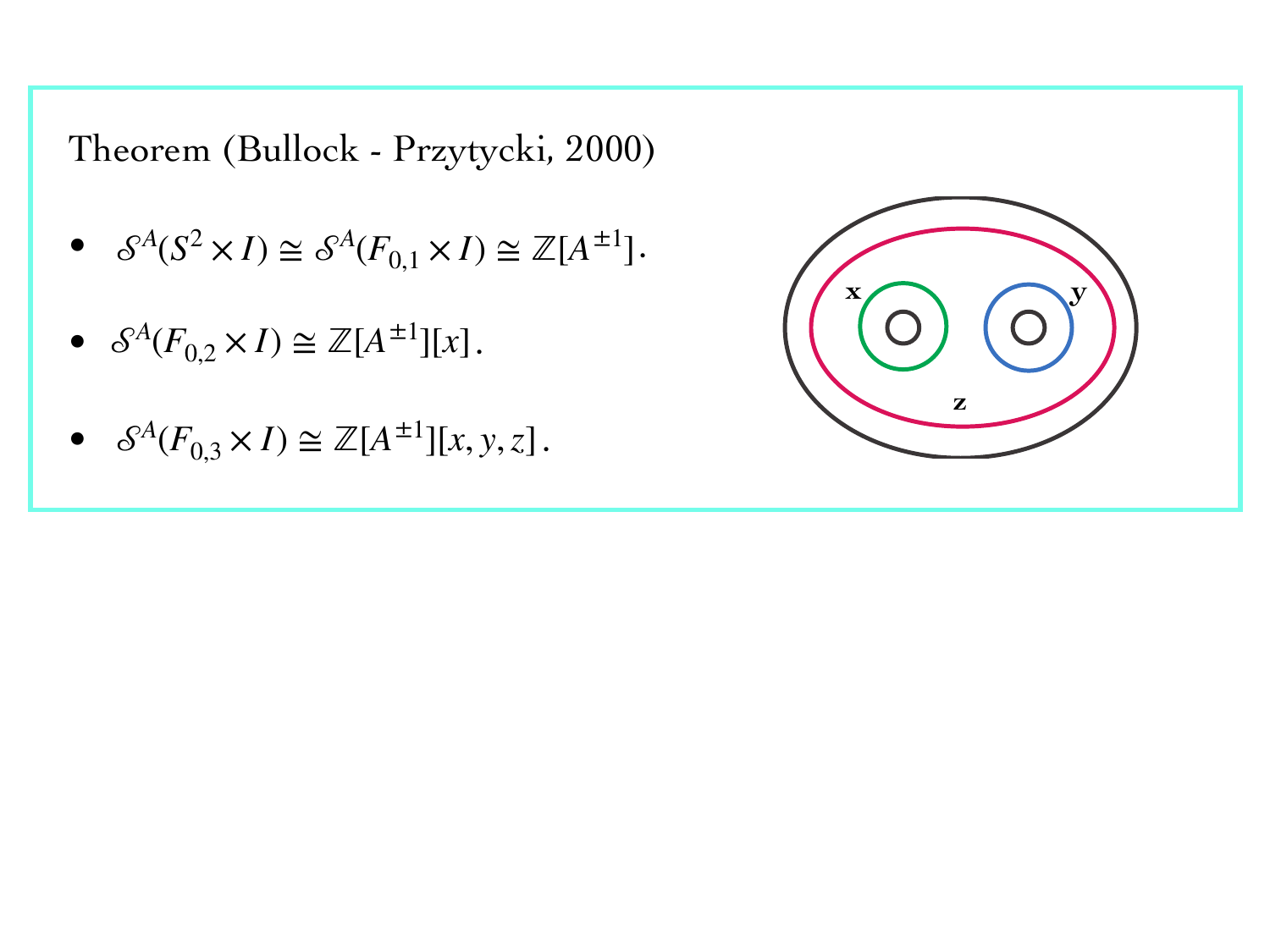- $S^A(S^2 \times I) \cong S^A(F_{0,1} \times I) \cong \mathbb{Z}[A^{\pm 1}].$
- $S^{A}(F_{0,2} \times I) \cong \mathbb{Z}[A^{\pm 1}][x].$
- $S^{A}(F_{0,3} \times I) \cong \mathbb{Z}[A^{\pm 1}][x, y, z].$



• Chebyshev polynomials of the 2<sup>nd</sup> kind  $S_i(x)$  form a basis for  $S^A(F_{0,2} \times I)$ . *Thread* links in the annulus with the polynomials, that is, replace each component of the link with  $S_i(x)$ .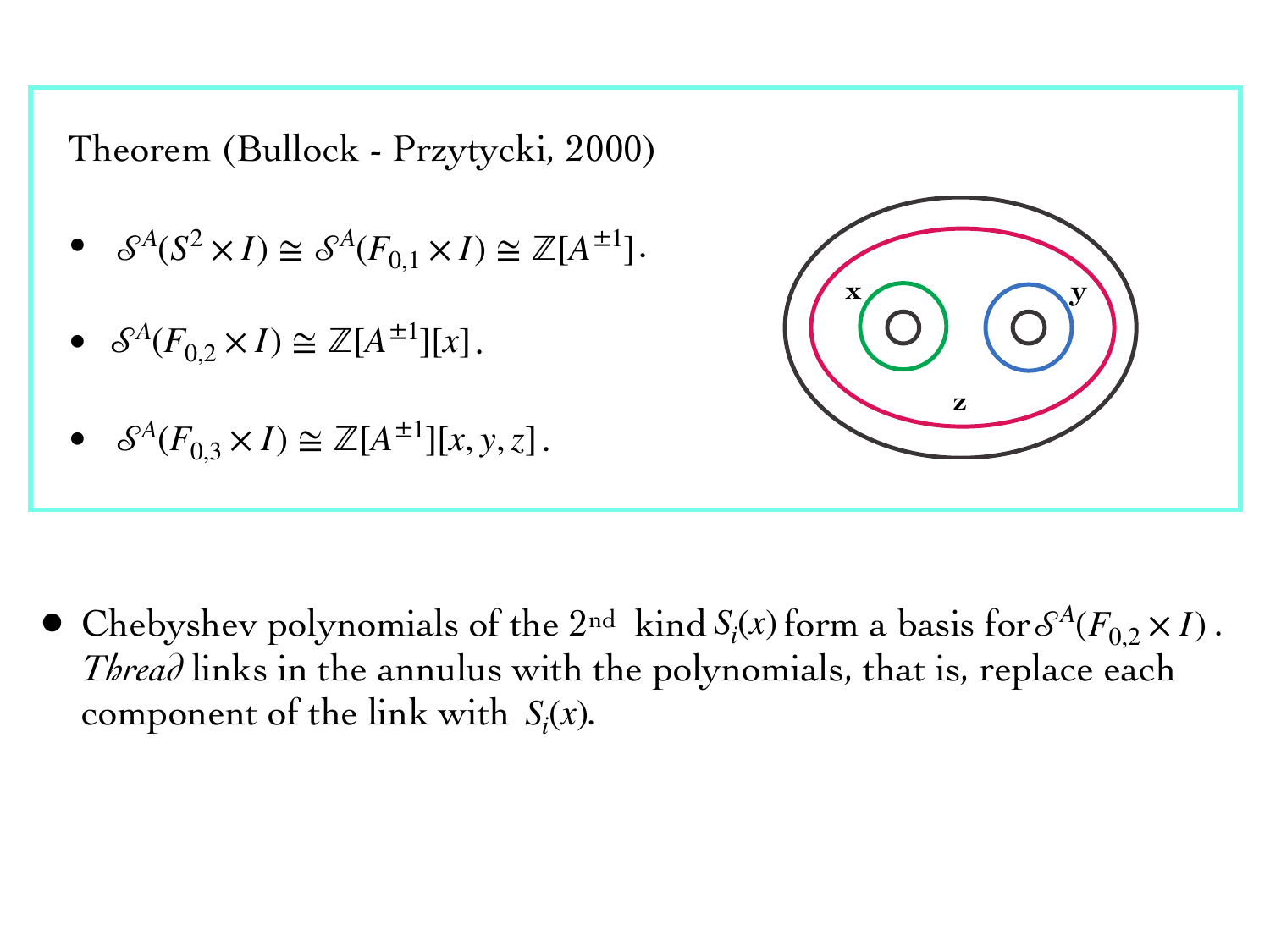- $S^A(S^2 \times I) \cong S^A(F_{0,1} \times I) \cong \mathbb{Z}[A^{\pm 1}].$
- $S^{A}(F_{0,2} \times I) \cong \mathbb{Z}[A^{\pm 1}][x].$
- $S^{A}(F_{0,3} \times I) \cong \mathbb{Z}[A^{\pm 1}][x, y, z].$



- Chebyshev polynomials of the 2<sup>nd</sup> kind  $S_i(x)$  form a basis for  $S^A(F_{0,2} \times I)$ . *Thread* links in the annulus with the polynomials, that is, replace each component of the link with  $S_i(x)$ .
- $S^{A}(F_{g,h} \times I)$  is commutative when  $g = 0$  and  $b \leq 3$ .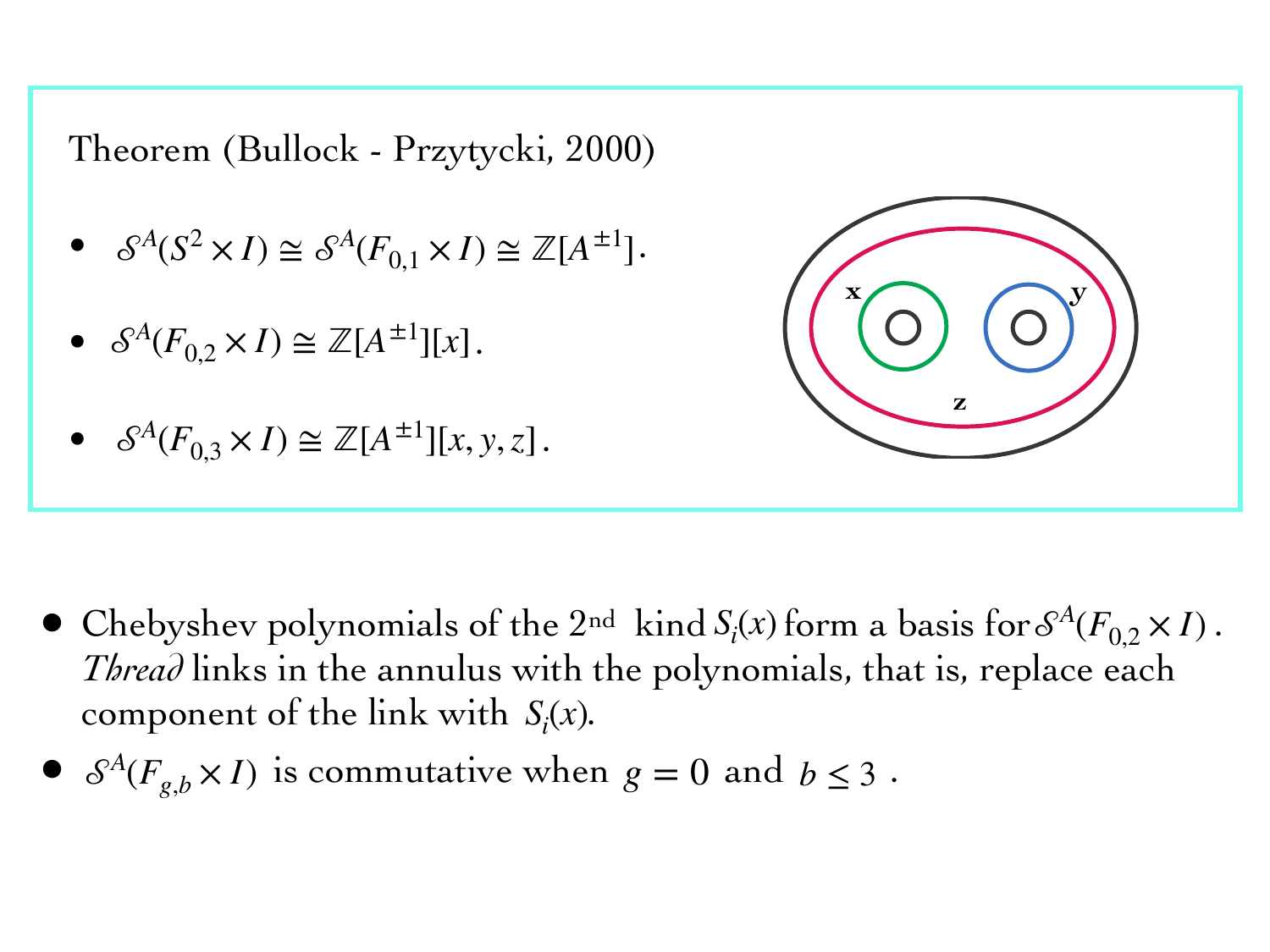- $S^A(S^2 \times I) \cong S^A(F_{0,1} \times I) \cong \mathbb{Z}[A^{\pm 1}].$
- $S^{A}(F_{0,2} \times I) \cong \mathbb{Z}[A^{\pm 1}][x].$
- $S^{A}(F_{0,3} \times I) \cong \mathbb{Z}[A^{\pm 1}][x, y, z].$



- Chebyshev polynomials of the 2<sup>nd</sup> kind  $S_i(x)$  form a basis for  $S^A(F_{0,2} \times I)$ . *Thread* links in the annulus with the polynomials, that is, replace each component of the link with  $S_i(x)$ .
- $S^A(F_{g,b} \times I)$  is commutative when  $g = 0$  and  $b \leq 3$ .
- $S^{A}(F_{g,b} \times I)$  is commutative when  $A = \pm 1$ .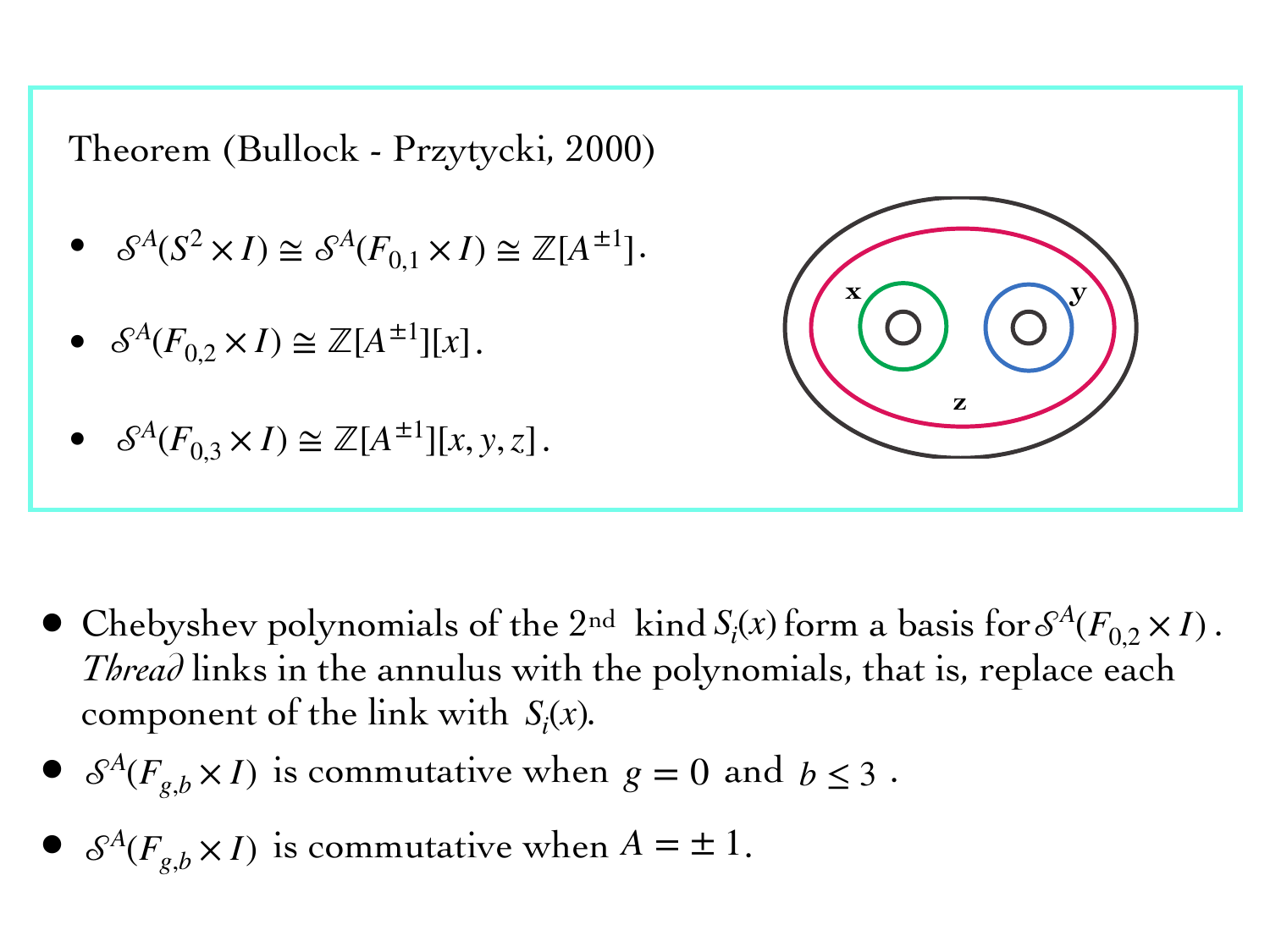• 
$$
S^A(F_{1,1} \times I) \cong \frac{\mathbb{Z}[A^{\pm 1}]\{(1,0), (0,1), (1,1)\}}{equations 1,2, and 3}
$$
.  
\n•  $S^A(F_{1,0} \times I) \cong \frac{\mathbb{Z}[A^{\pm 1}]\{(1,0), (0,1), (1,1)\}}{equations 1,2,3, and 4}$ .

 $\text{Equation 1:} \quad A[(1,0)*(0,1)] - A^{-1}[(0,1)*(1,0)] = (A^2 - A^{-2})(1,1)$  $\text{Equation 2:} \quad A[(0,1)*(1,1)] - A^{-1}[(1,1)*(0,1)] = (A^2 - A^{-2})(1,0)$ Equation 3:  $A[(1,1)*(1,0)] - A^{-1}[(1,0)*(1,1)] = (A^2 - A^{-2})(0,1)$ Equation 4:  $A^2[(1,1)^2 + (1,0)^2] + A^{-2}(0,1)^2 - 2(A^2 + A^{-2}) - A((1,0)^* (0,1)^* (1,1)) = 0$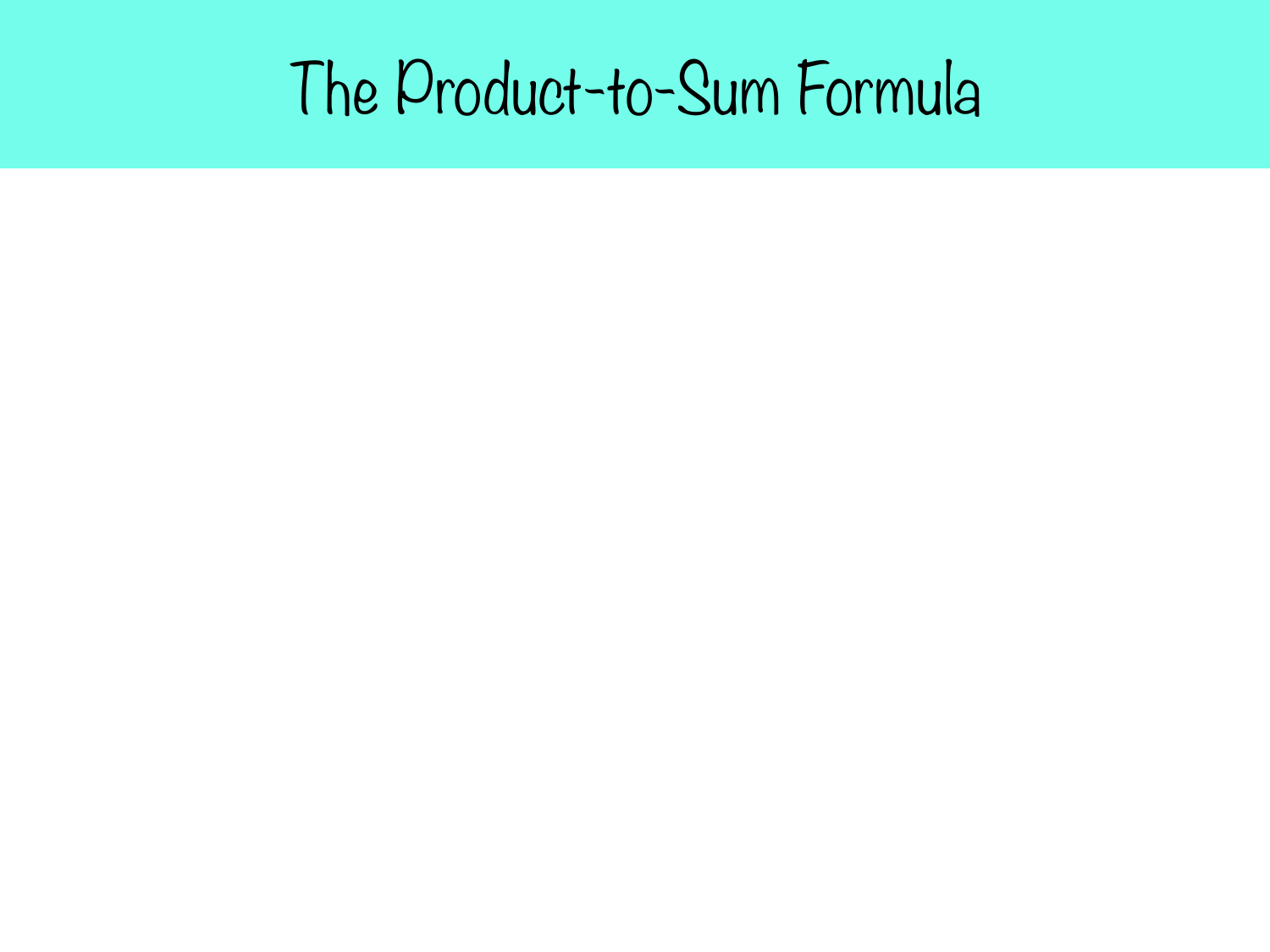•In 2000 Frohman and Gelca gave an elegant product-to-sum formula for multiplying curves in  $S^A(T^2 \times I)$ .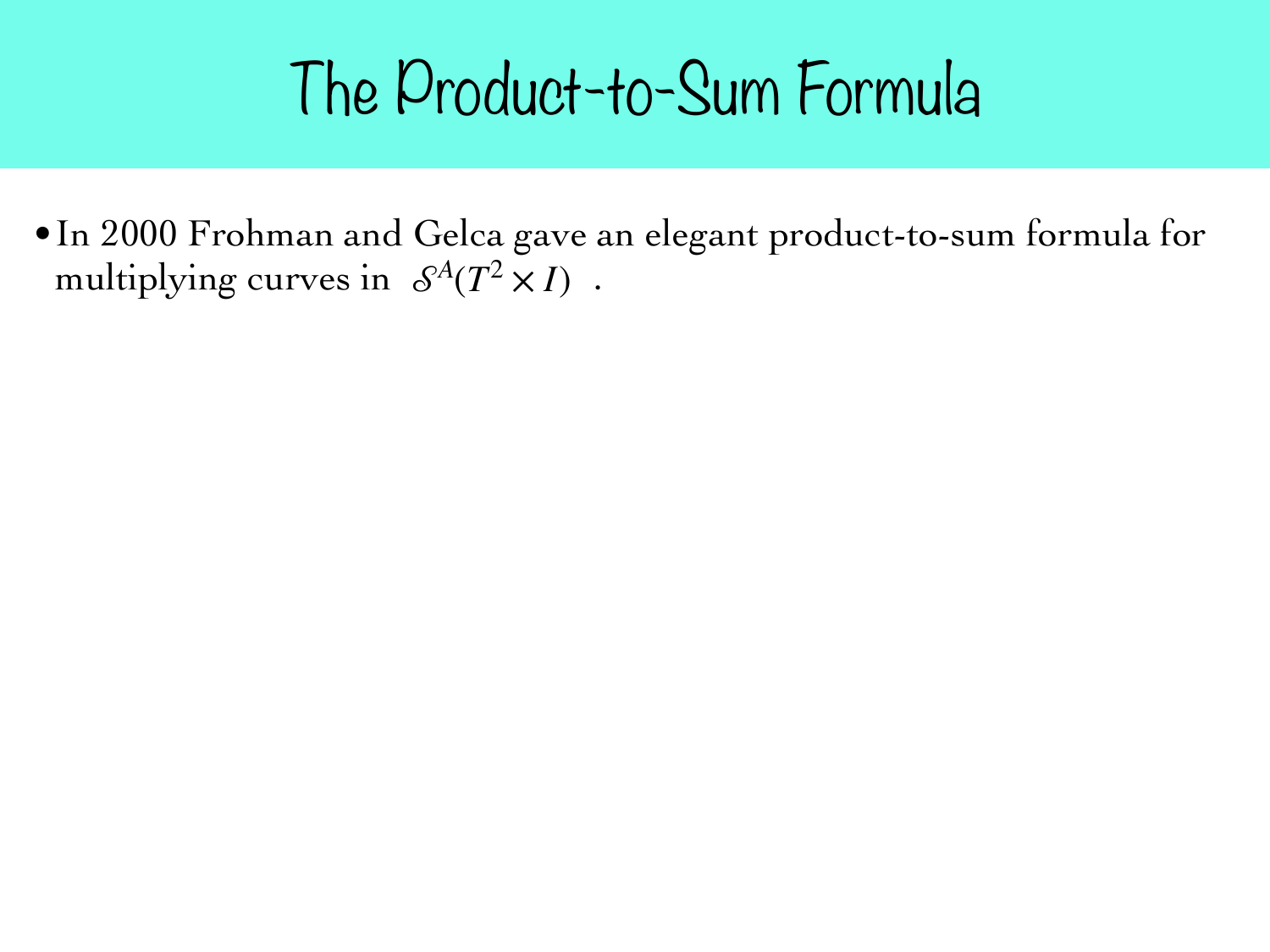- •In 2000 Frohman and Gelca gave an elegant product-to-sum formula for multiplying curves in  $S^A(T^2 \times I)$ .
- •Chebyshev polynomials of the first kind:

$$
T_0(x) = 2
$$
,  $T_1(x) = x$ ,  $T_{n+1}(x) = xT_n(x) - T_{n-1}(x)$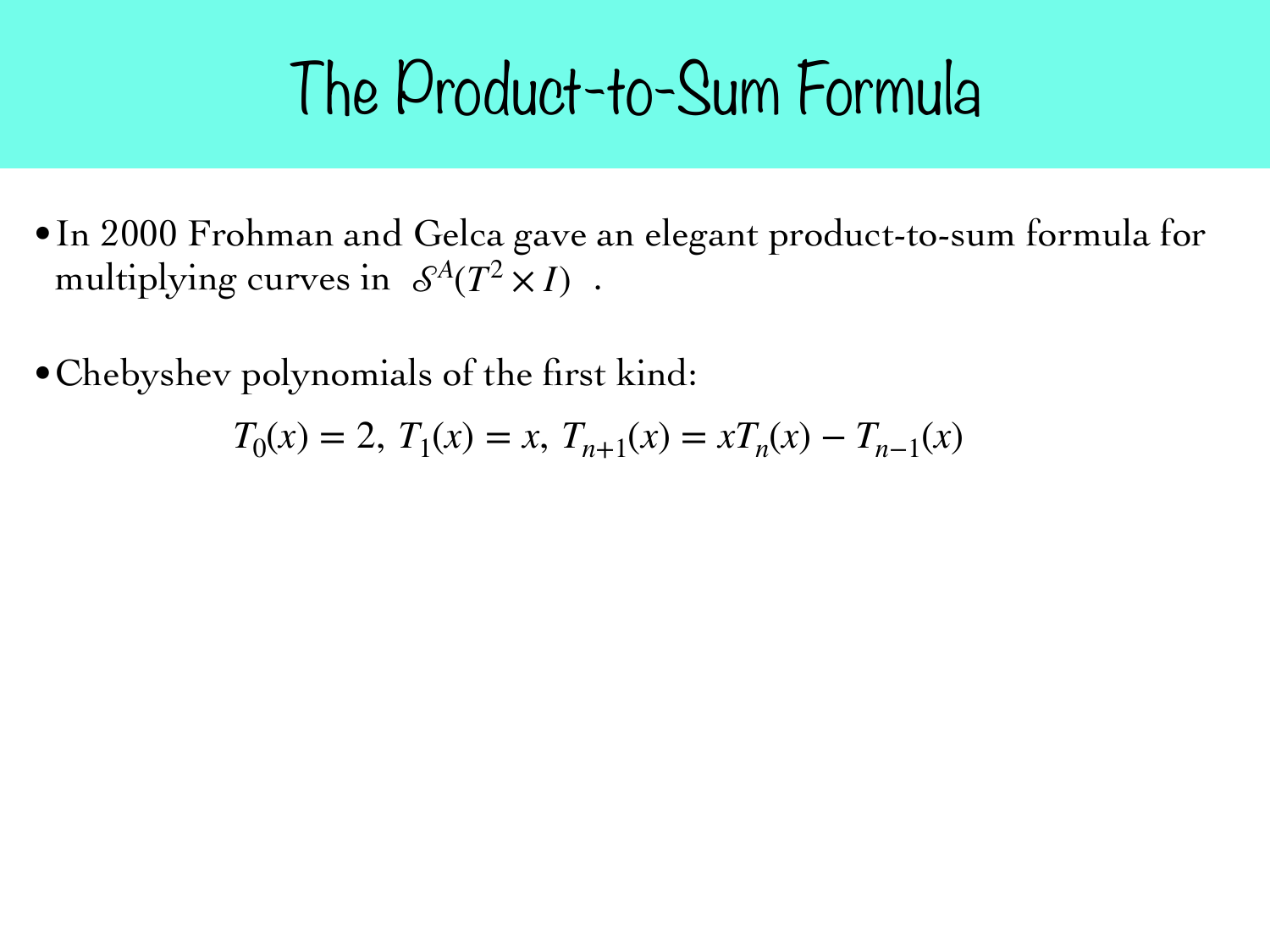- In 2000 Frohman and Gelca gave an elegant product-to-sum formula for multiplying curves in  $S^A(T^2 \times I)$ .
- •Chebyshev polynomials of the first kind:

$$
T_0(x) = 2
$$
,  $T_1(x) = x$ ,  $T_{n+1}(x) = xT_n(x) - T_{n-1}(x)$ 

• If  $gcd(p, q) = 1$ , let  $(p, q)$  denote the  $(p, q)$  torus curve. If  $gcd(p, q) = d$ , define:  $(p, q)_T = T_d$ *p d* , *q d* )

Example:  $(8,2)_T = T_2((4,1)) = (4,1)^2 - 2 \cdot \emptyset$ .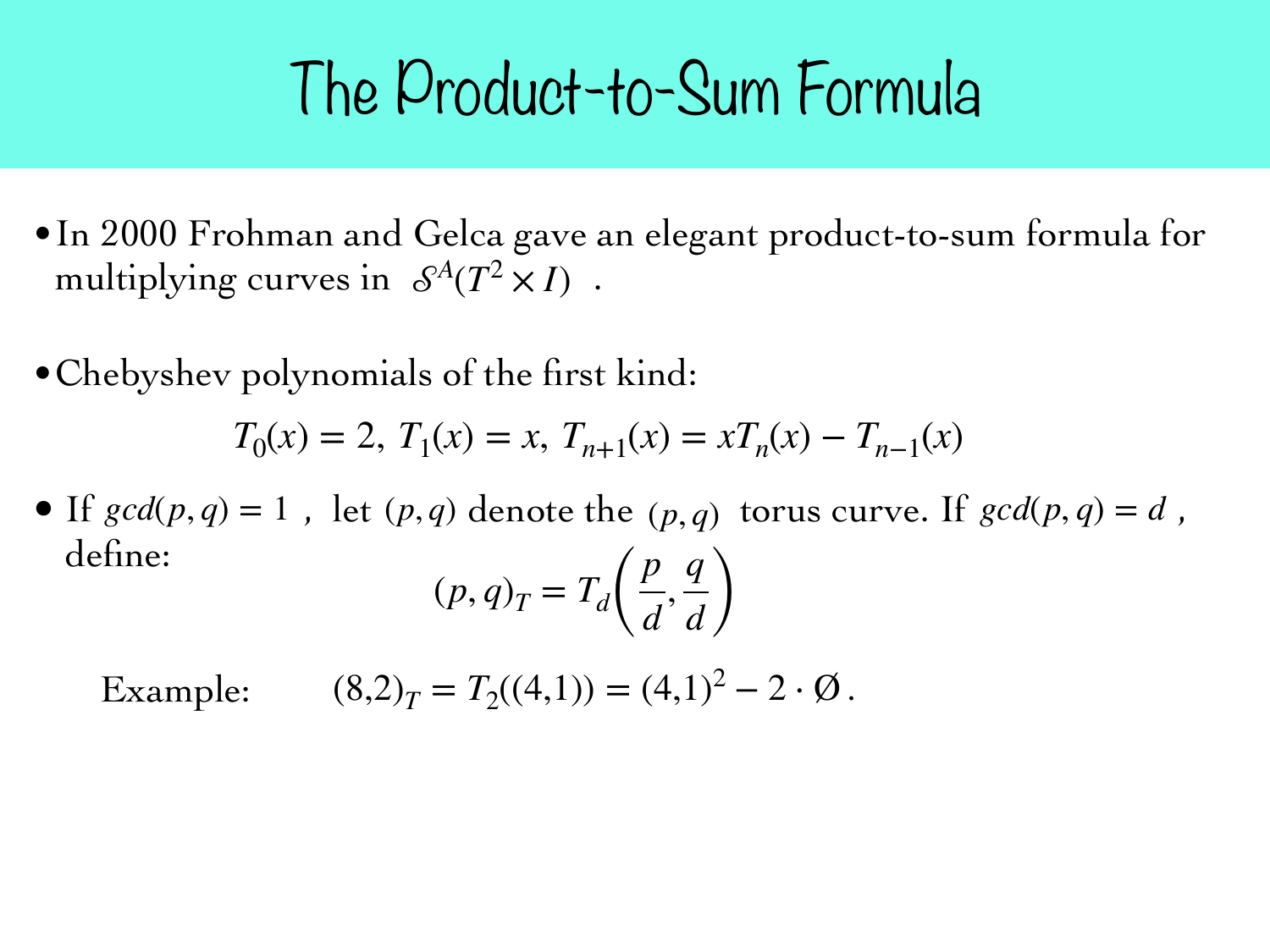- In 2000 Frohman and Gelca gave an elegant product-to-sum formula for multiplying curves in  $S^A(T^2 \times I)$ .
- •Chebyshev polynomials of the first kind:

$$
T_0(x) = 2
$$
,  $T_1(x) = x$ ,  $T_{n+1}(x) = xT_n(x) - T_{n-1}(x)$ 

• If  $gcd(p, q) = 1$ , let  $(p, q)$  denote the  $(p, q)$  torus curve. If  $gcd(p, q) = d$ , define:  $(p, q)_T = T_d$ *p d* , *q d* )

Example:  $(8,2)_T = T_2((4,1)) = (4,1)^2 - 2 \cdot \emptyset$ .

Theorem (Frohman - Gelca, 2000)

$$
(p,q)_T * (r,s)_T = t^{ps-qr}(p+q,r+s)_T + t^{-(ps-qr)}(p-q,r-s)_T.
$$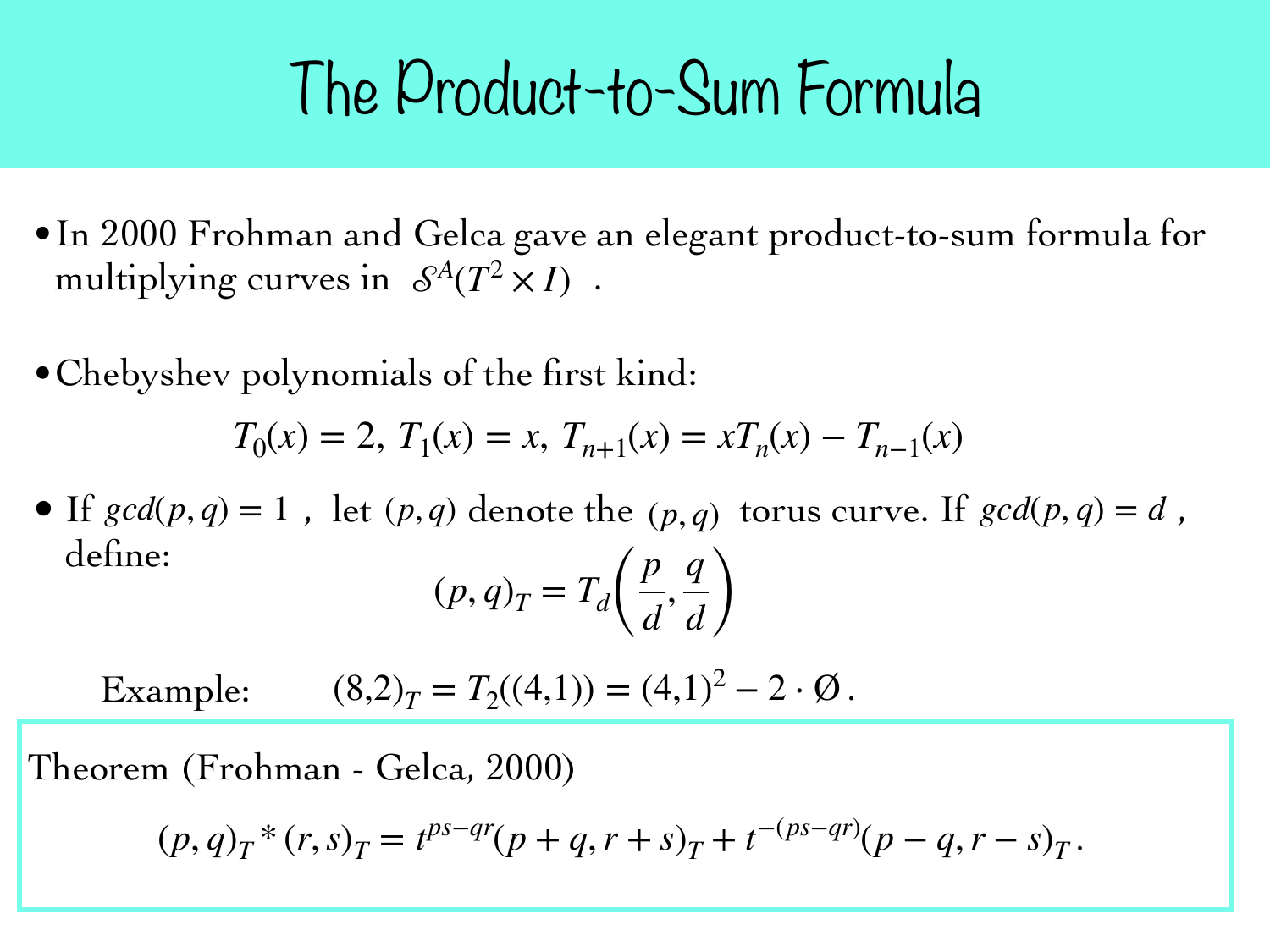#### The KBSA of the Four-Punctured Sphere

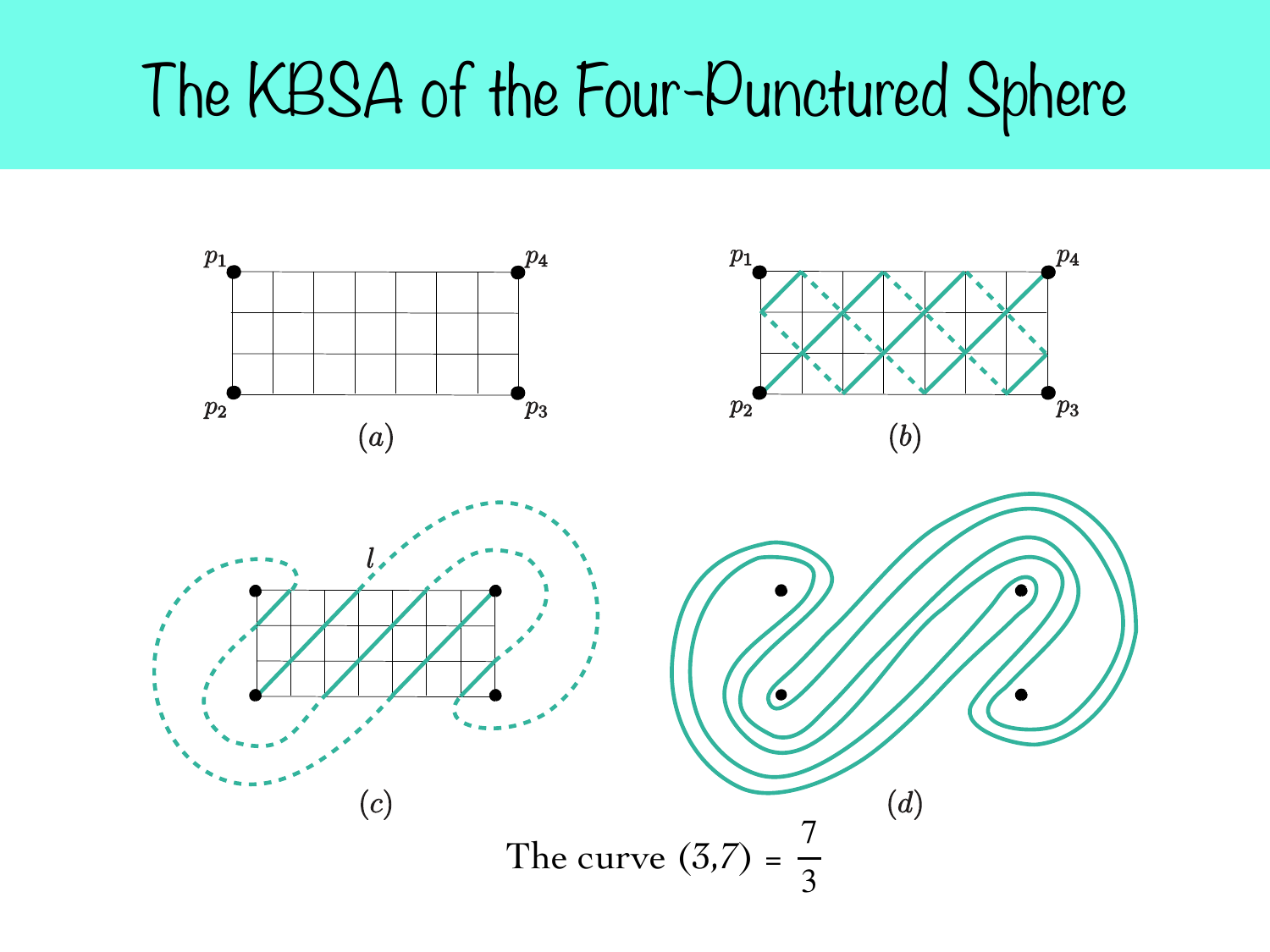- (Bullock Przytycki, 2000):  $S^A(F_{0,4} \times I)$  is generated by a<sub>1</sub>, a<sub>2</sub>, a<sub>3</sub>, a<sub>4</sub>,  $(1,0)$ ,  $(0,1)$ , and  $(1,1)$ .
- In 2018 B., Mukherjee, Przytycki, Silvero and Wang provided an algorithm to compute the product of any two elements in the skein algebra, and give explicit formulas for some infinite families of curves. The algorithm is based on the action of the generators of the mapping class group of  $F_{0,4}$  on the basis elements of  $S^A(F_{0,4} \times I)$  and uses an adapted version of the Euclidean algorithm.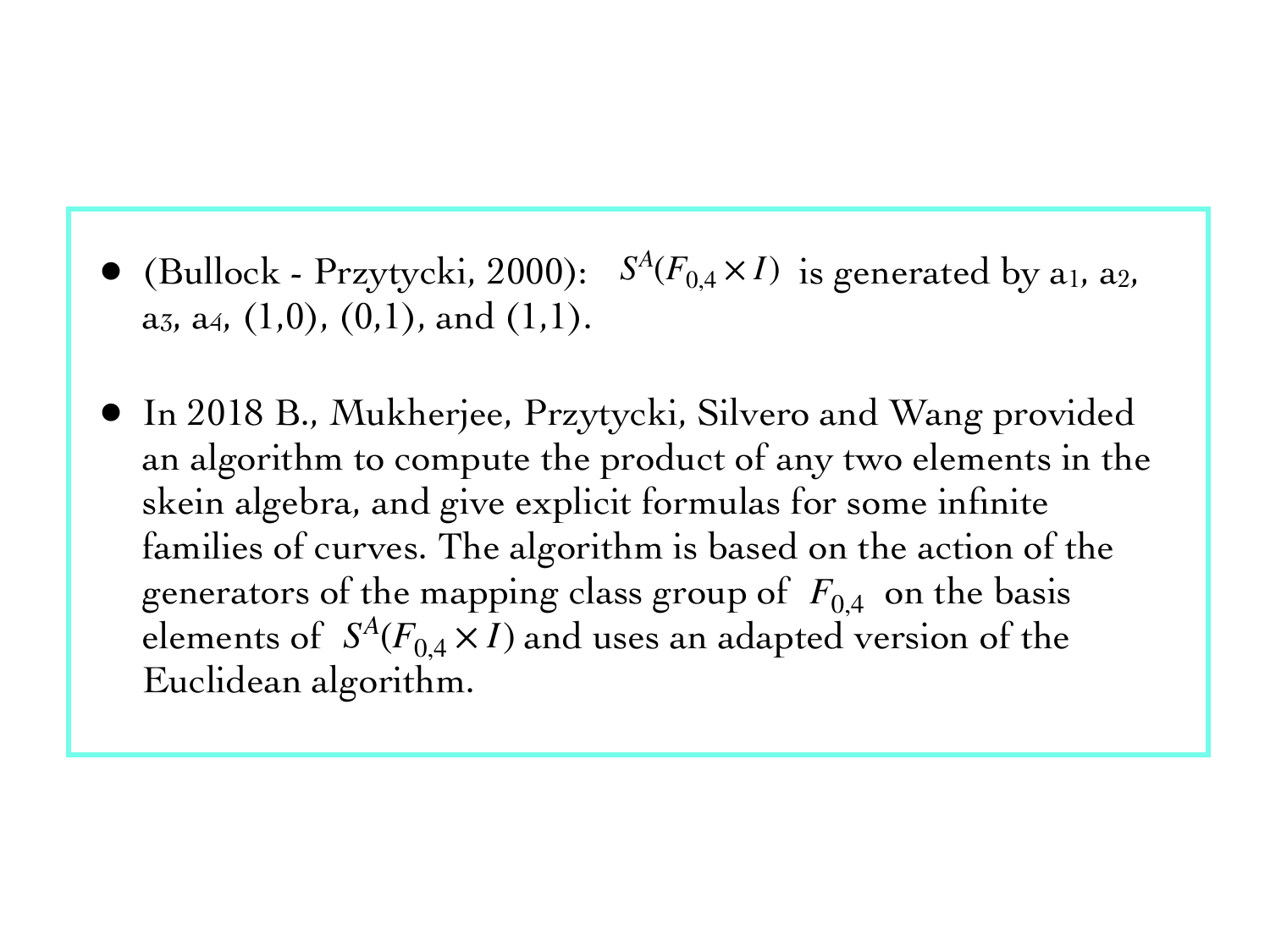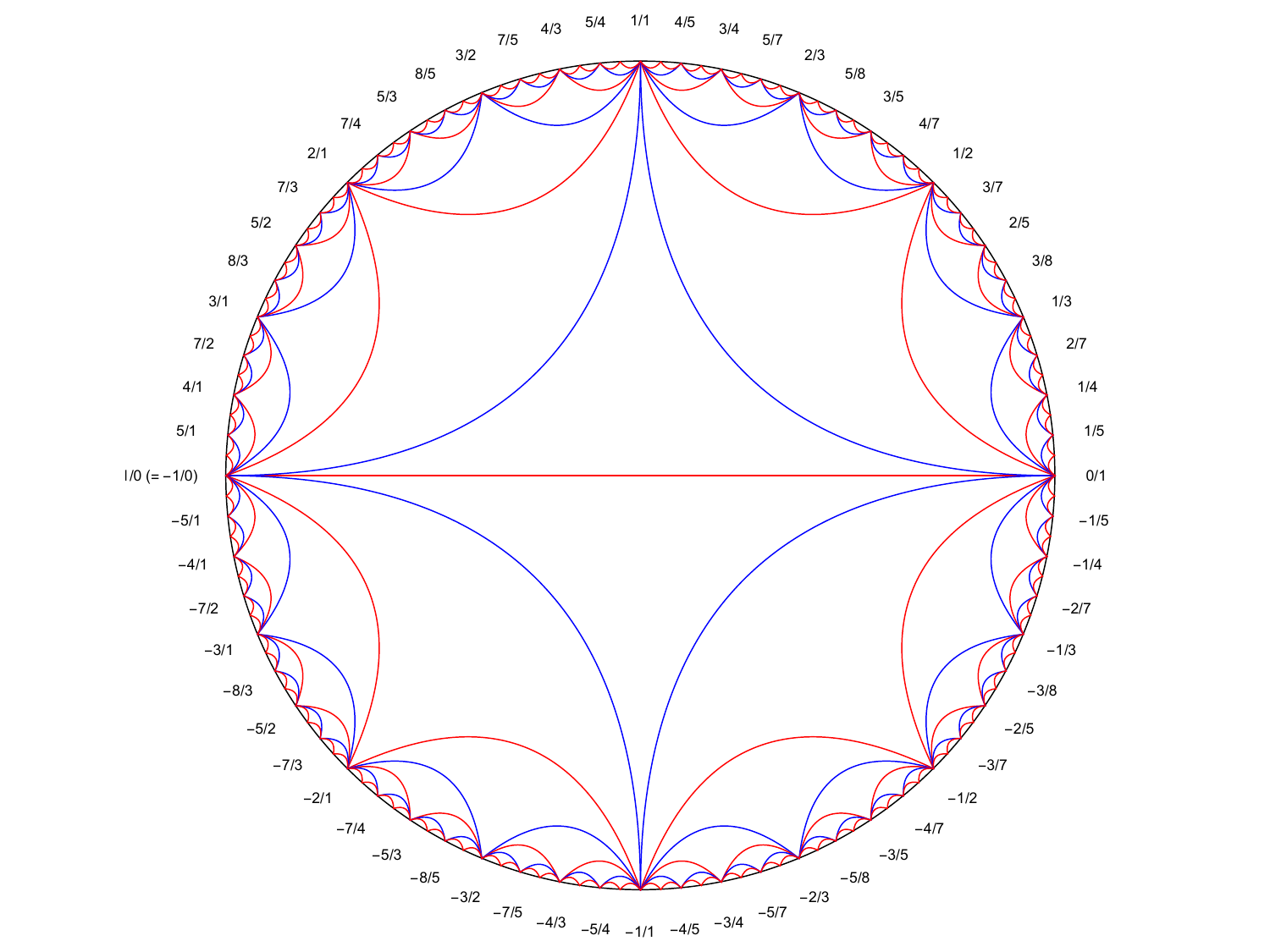## The Positivity Conjecture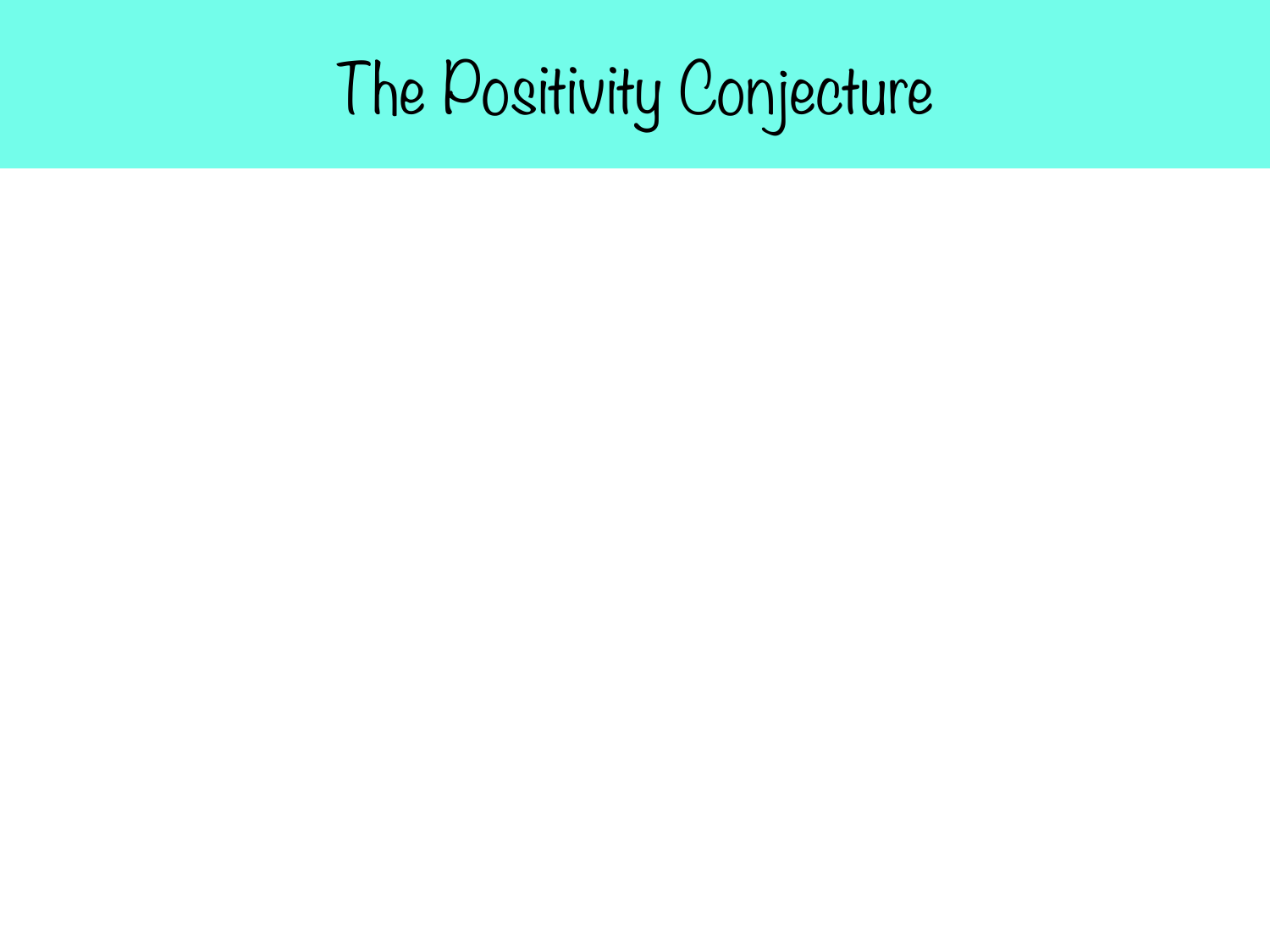# The Positivity Conjecture

• A basis  $\mathcal{B}$  for  $S^A(F \times I)$  over  $\mathbb{Z}[A^{\pm 1}]$  is positive if the structure constants for multiplication lie in  $\mathbb{Z}_{\geq 0}[A^{\pm 1}]$ , that is, for any  $x_i$  and  $x_j$  in  $\mathscr{B}$ their product  $x_i \cdot x_j = \sum a_k x_k$ , where  $a_k \in \mathbb{Z}_{\geq 0}[A^{\pm 1}]$  and  $x_k \in \mathcal{B}$ . *k*  $a_k^{\phantom{\dagger}} x_k^{\phantom{\dagger}}$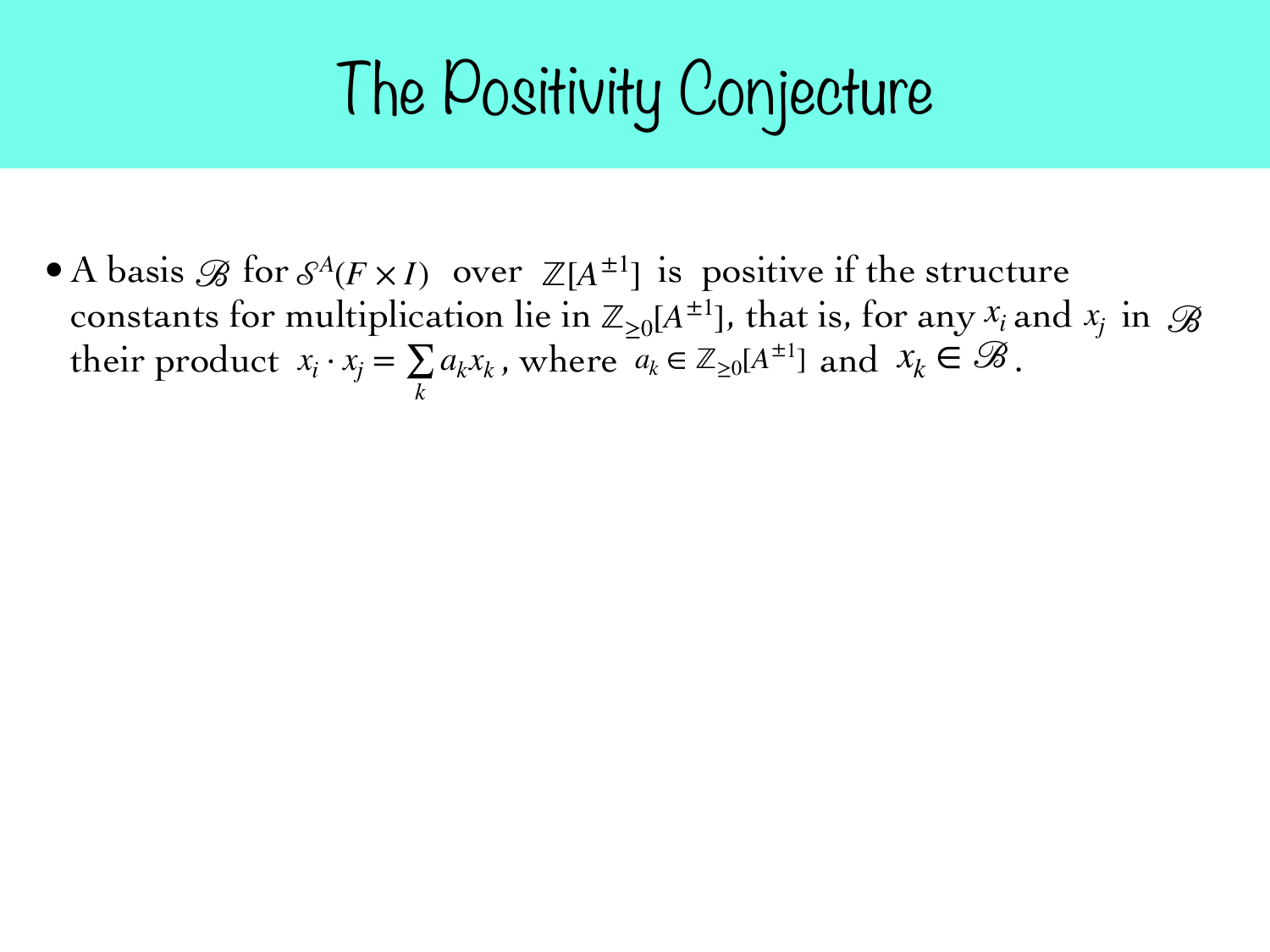## The Positivity Conjecture

- A basis  $\mathcal{B}$  for  $S^A(F \times I)$  over  $\mathbb{Z}[A^{\pm 1}]$  is positive if the structure constants for multiplication lie in  $\mathbb{Z}_{\geq 0}[A^{\pm 1}]$ , that is, for any  $x_i$  and  $x_j$  in  $\mathscr{B}$ their product  $x_i \cdot x_j = \sum a_k x_k$ , where  $a_k \in \mathbb{Z}_{\geq 0}[A^{\pm 1}]$  and  $x_k \in \mathcal{B}$ . *k*  $a_k^{\phantom{\dagger}} x_k^{\phantom{\dagger}}$
- Which bases of the KBSA of surface I-bundles are positive?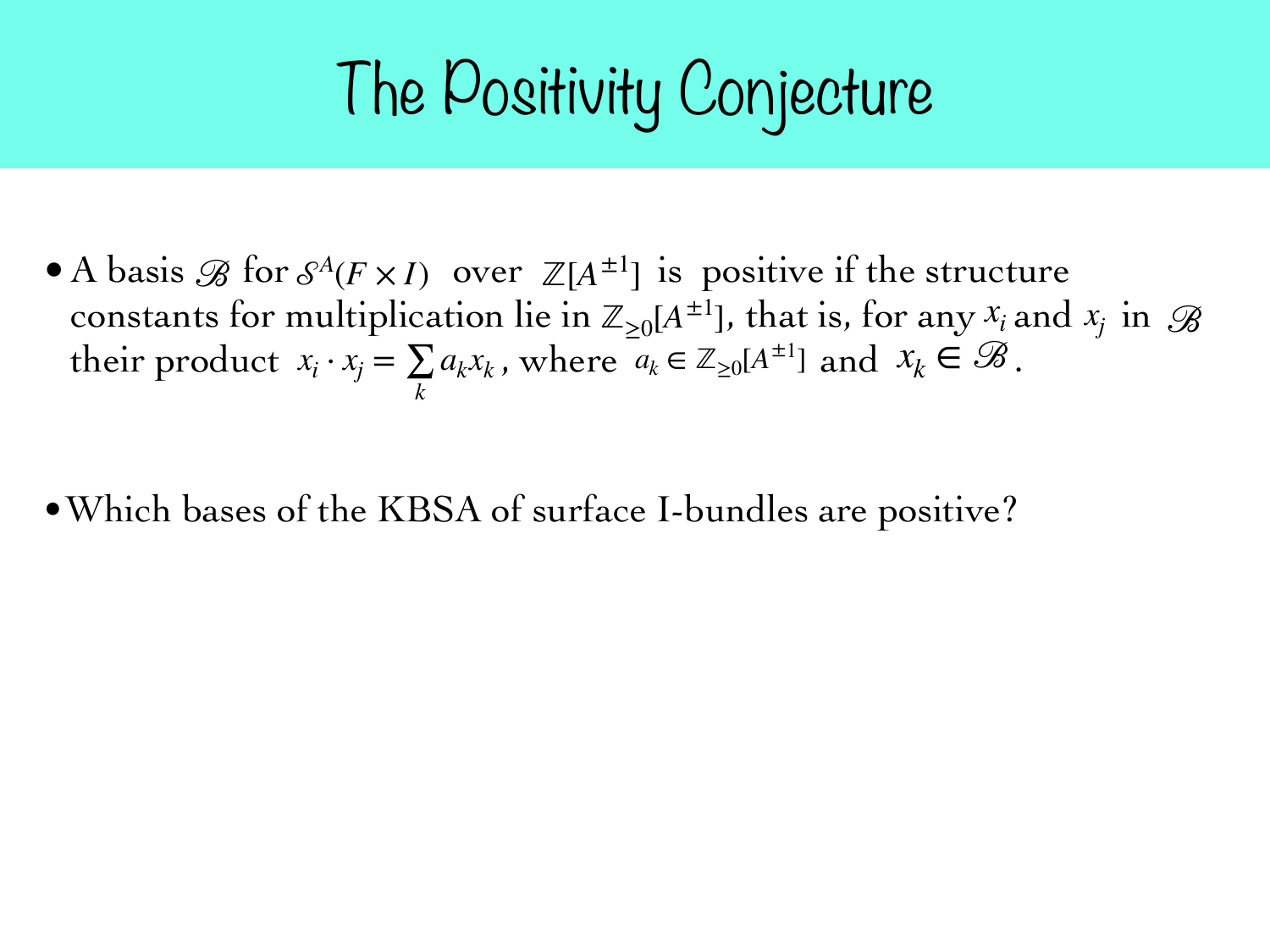## The Positivity Conjecture

- A basis  $\mathcal{B}$  for  $S^A(F \times I)$  over  $\mathbb{Z}[A^{\pm 1}]$  is positive if the structure constants for multiplication lie in  $\mathbb{Z}_{\geq 0}[A^{\pm 1}]$ , that is, for any  $x_i$  and  $x_j$  in  $\mathscr{B}$ their product  $x_i \cdot x_j = \sum a_k x_k$ , where  $a_k \in \mathbb{Z}_{\geq 0}[A^{\pm 1}]$  and  $x_k \in \mathcal{B}$ . *k*  $a_k^{\phantom{\dagger}} x_k^{\phantom{\dagger}}$
- Which bases of the KBSA of surface I-bundles are positive?
- This question was first posed by Fock and Goncharov in 2006 while working on cluster algebras.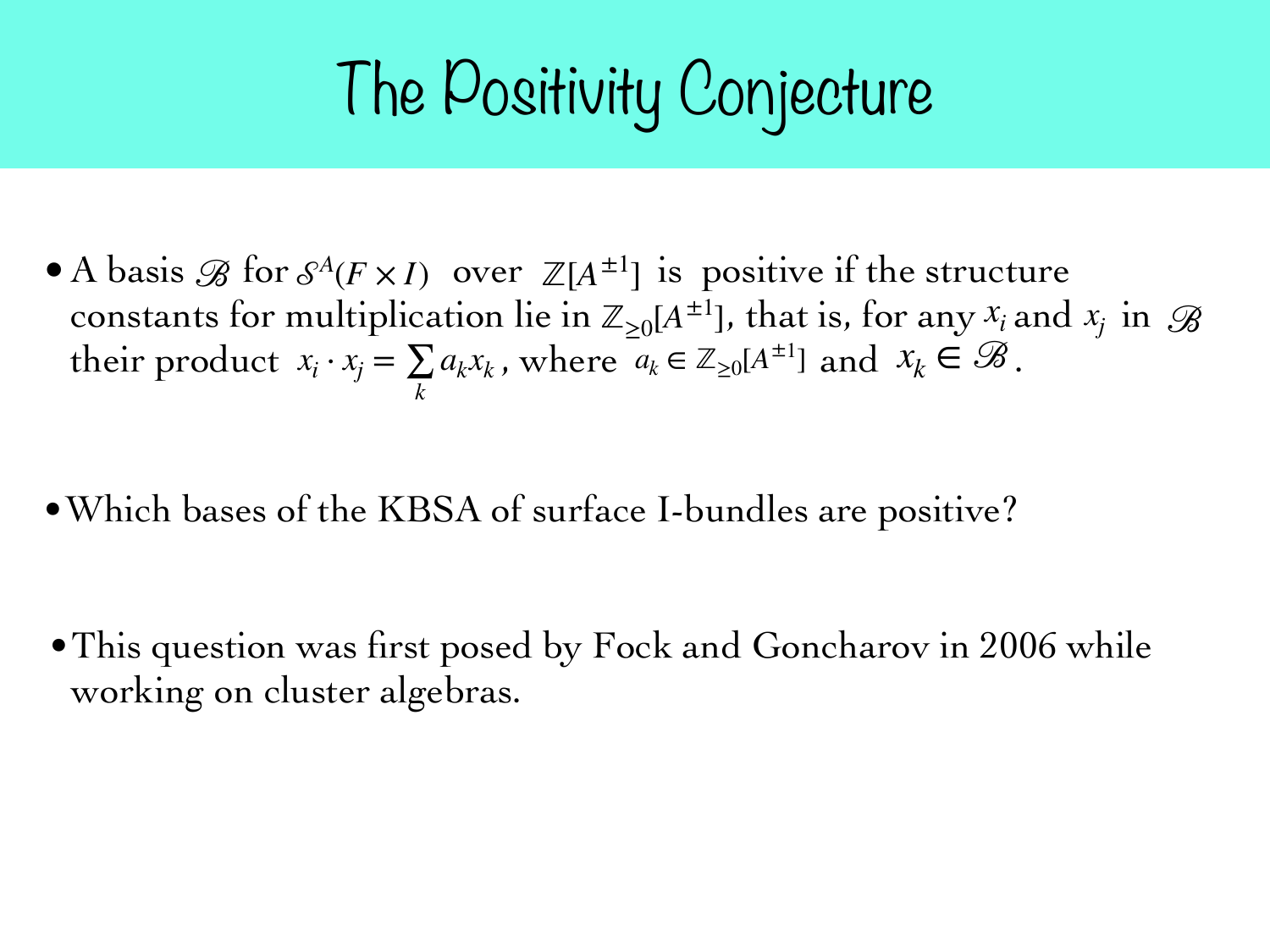Theorem (Thurston, 2015)

Consider the Chebyshev polynomial  $\hat{T}_n$  normalised so that the initial conditions are  $\hat{T}_0(x) = 1$ ,  $\hat{T}_1(x) = x$ ,  $\hat{T}_2(x) = x^2 - 2$ . If  $R = \mathbb{Z}$ and  $A = 1$ , then  $(\hat{T}_n)$  is positive on any surface. ̂ ̂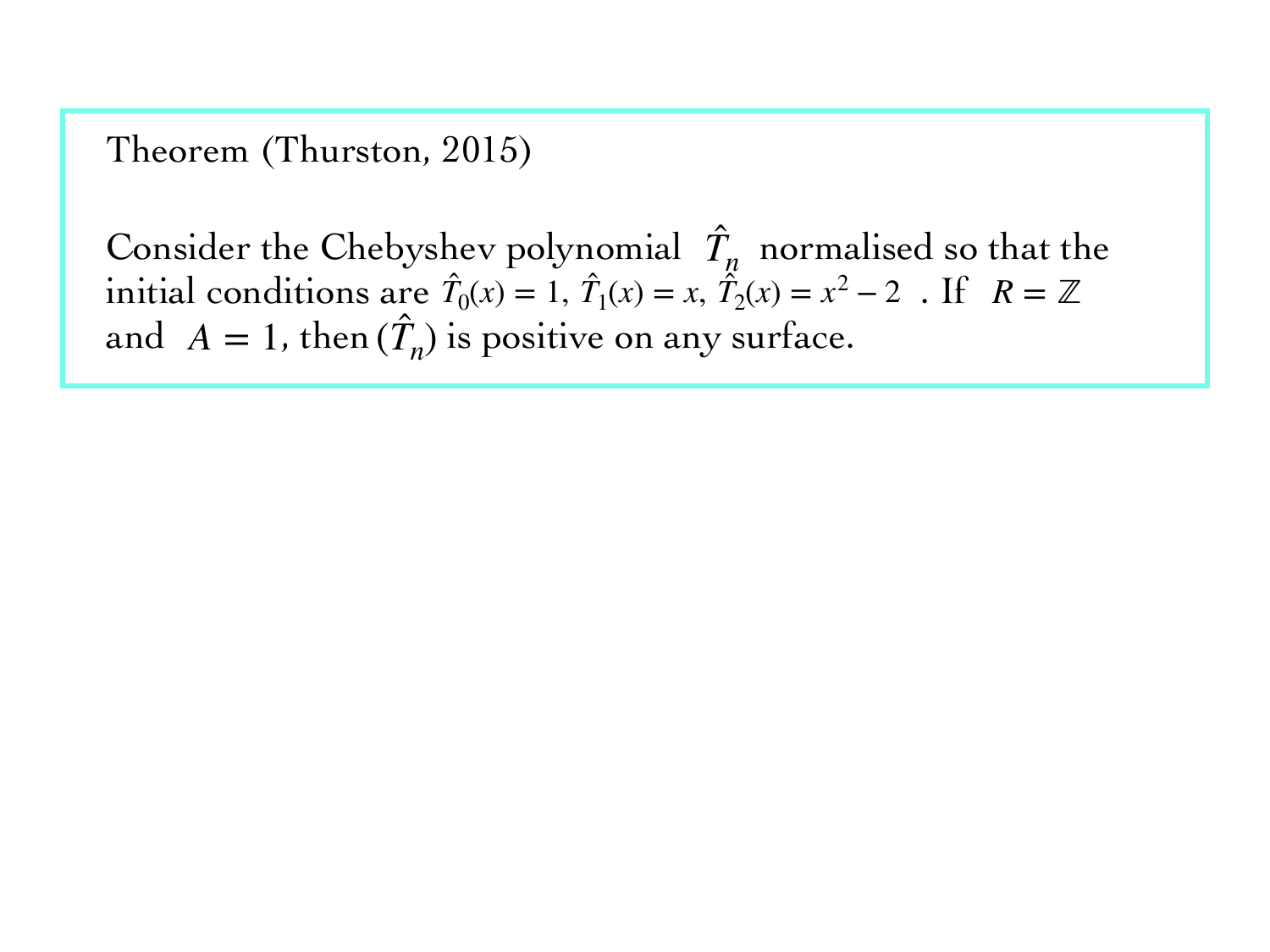Theorem (Thurston, 2015)

Consider the Chebyshev polynomial  $\hat{T}_n$  normalised so that the initial conditions are  $\hat{T}_0(x) = 1$ ,  $\hat{T}_1(x) = x$ ,  $\hat{T}_2(x) = x^2 - 2$ . If  $R = \mathbb{Z}$ and  $A = 1$ , then  $(\hat{T}_n)$  is positive on any surface. ̂ ̂

Conjecture (Thurston, 2015)

 $(\hat{T}_n)$  is positive when  $R = \mathbb{Z}[A^{\pm 1}]$ . ̂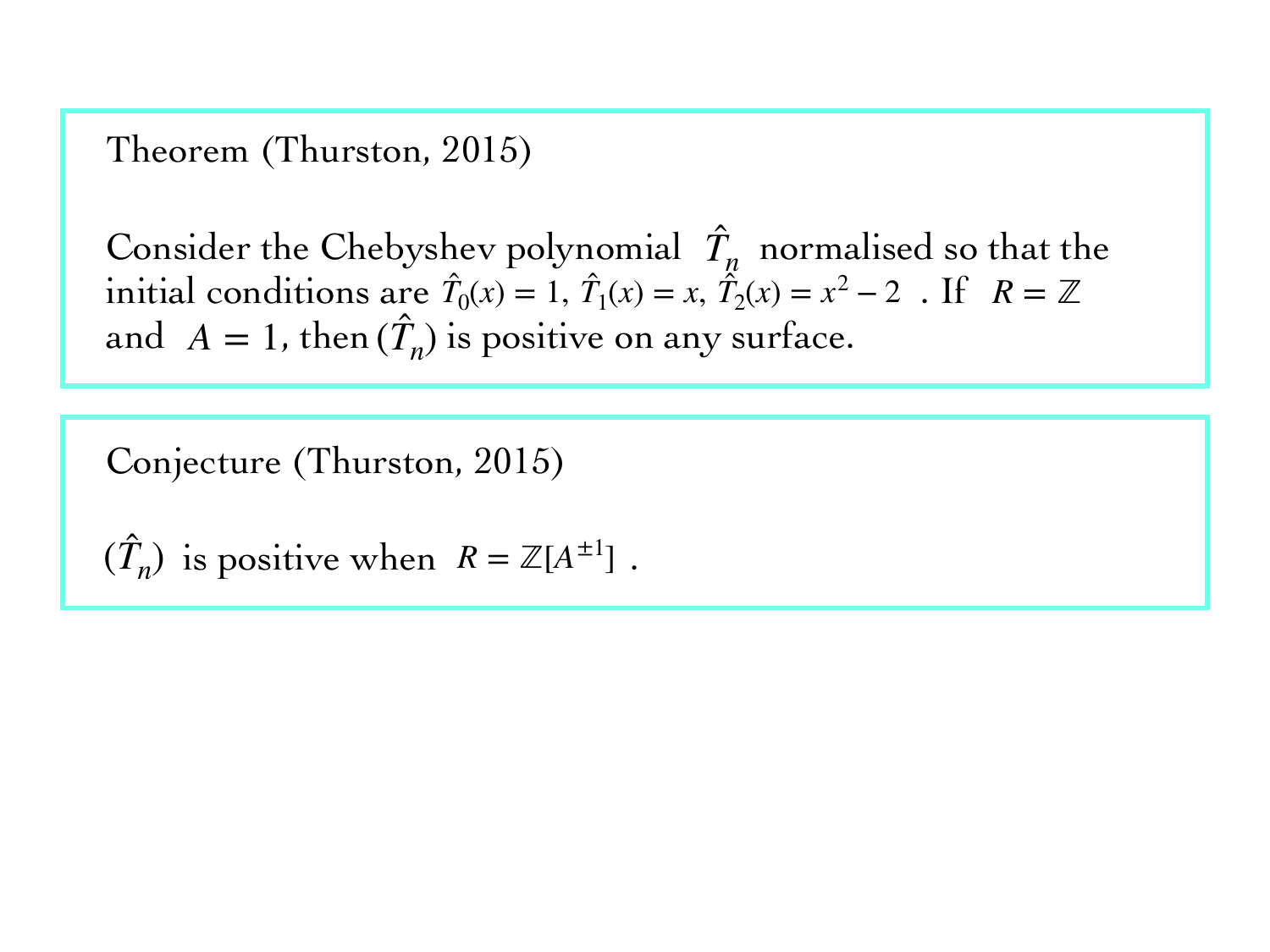Theorem (Thurston, 2015)

Consider the Chebyshev polynomial  $\hat{T}_n$  normalised so that the initial conditions are  $\hat{T}_0(x) = 1$ ,  $\hat{T}_1(x) = x$ ,  $\hat{T}_2(x) = x^2 - 2$ . If  $R = \mathbb{Z}$ and  $A = 1$ , then  $(\hat{T}_n)$  is positive on any surface. ̂ ̂

Conjecture (Thurston, 2015)

Ξ

 $(\hat{T}_n)$  is positive when  $R = \mathbb{Z}[A^{\pm 1}]$ . ̂

Theorem (Lé - Thurston - Yu, 2019)

Any positive basis  $(P_n)$  is bounded below by  $(\hat{T}_n)$  and above by  $(S_n)$ if the surface has at least 4 punctures or genus at least 1. ̂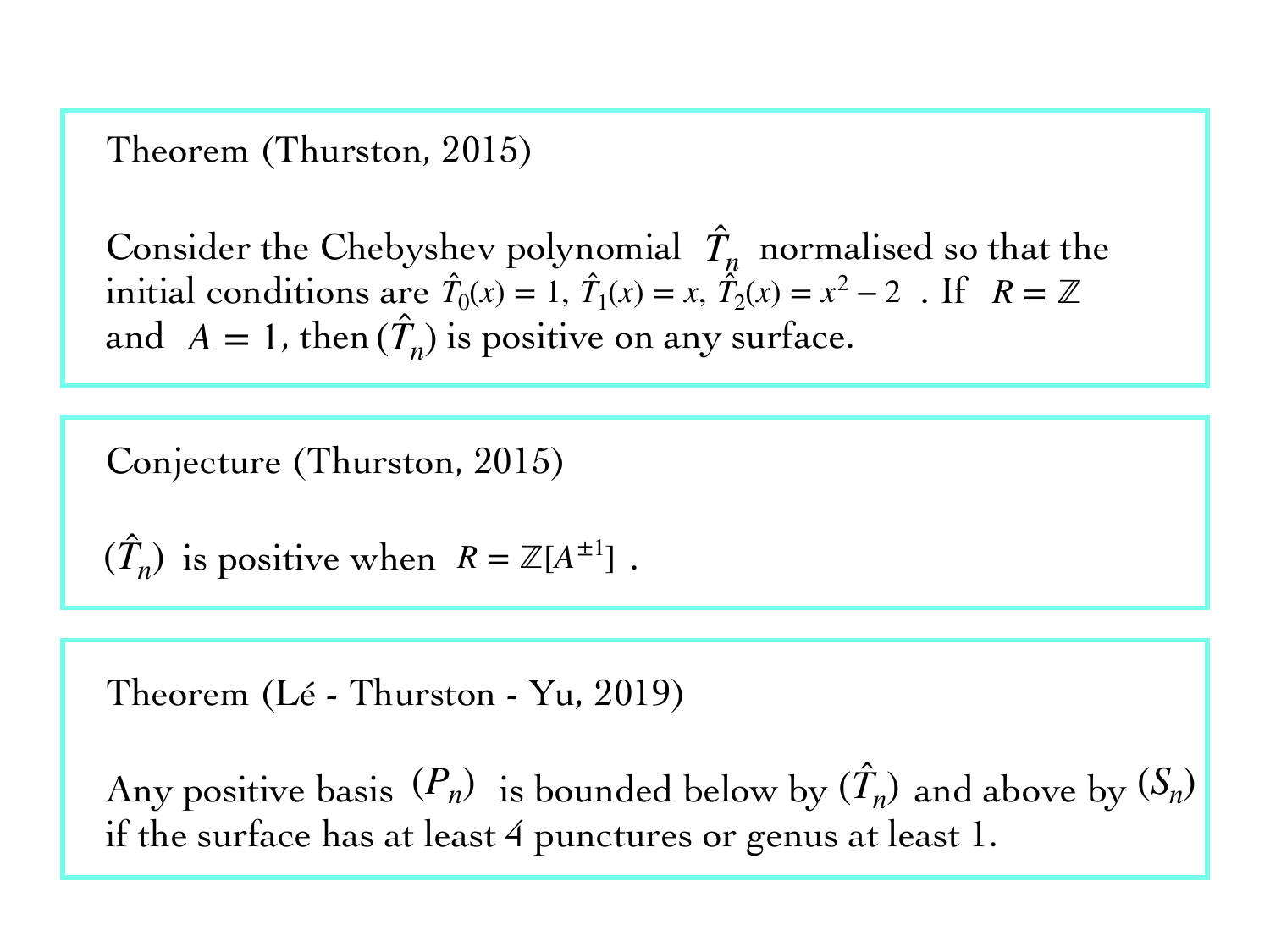#### Example of the KBSA of a Non-Oriented Surface

●  $S_{2,\infty}(L(2,1))$  has an algebra structure and,

$$
\mathcal{S}^A(L(2,1)) \cong \mathbb{Z}[A^{\pm 1}][\alpha]/\left(\alpha^2 - A^3 \frac{A^4 - A^{-4}}{A - A^{-1}}\right)
$$

where  $\alpha$  denotes an orientation reversing curve in  $\mathbb{R}P^2$ .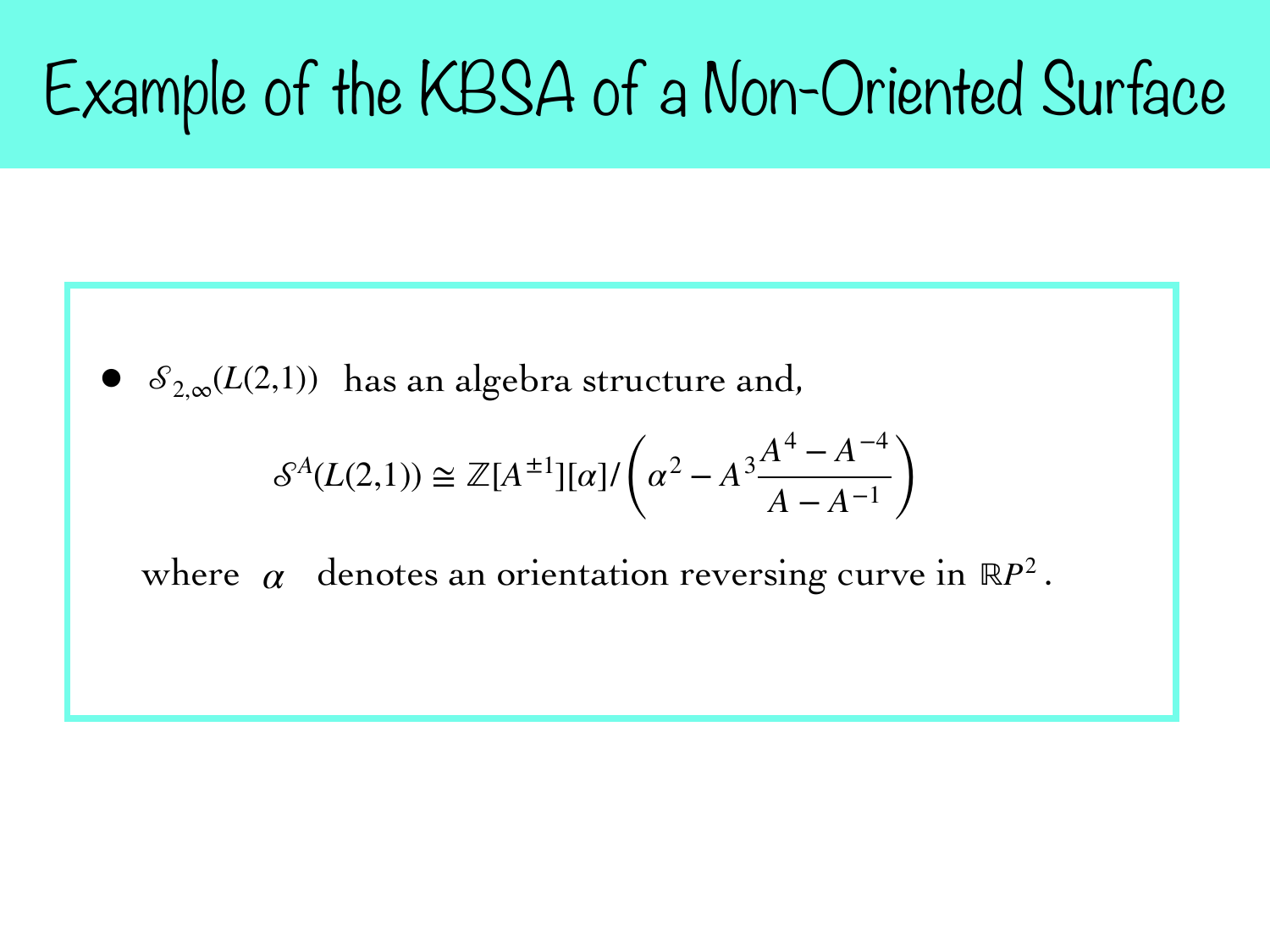# Properties of Kauffman Bracket Skein Algebras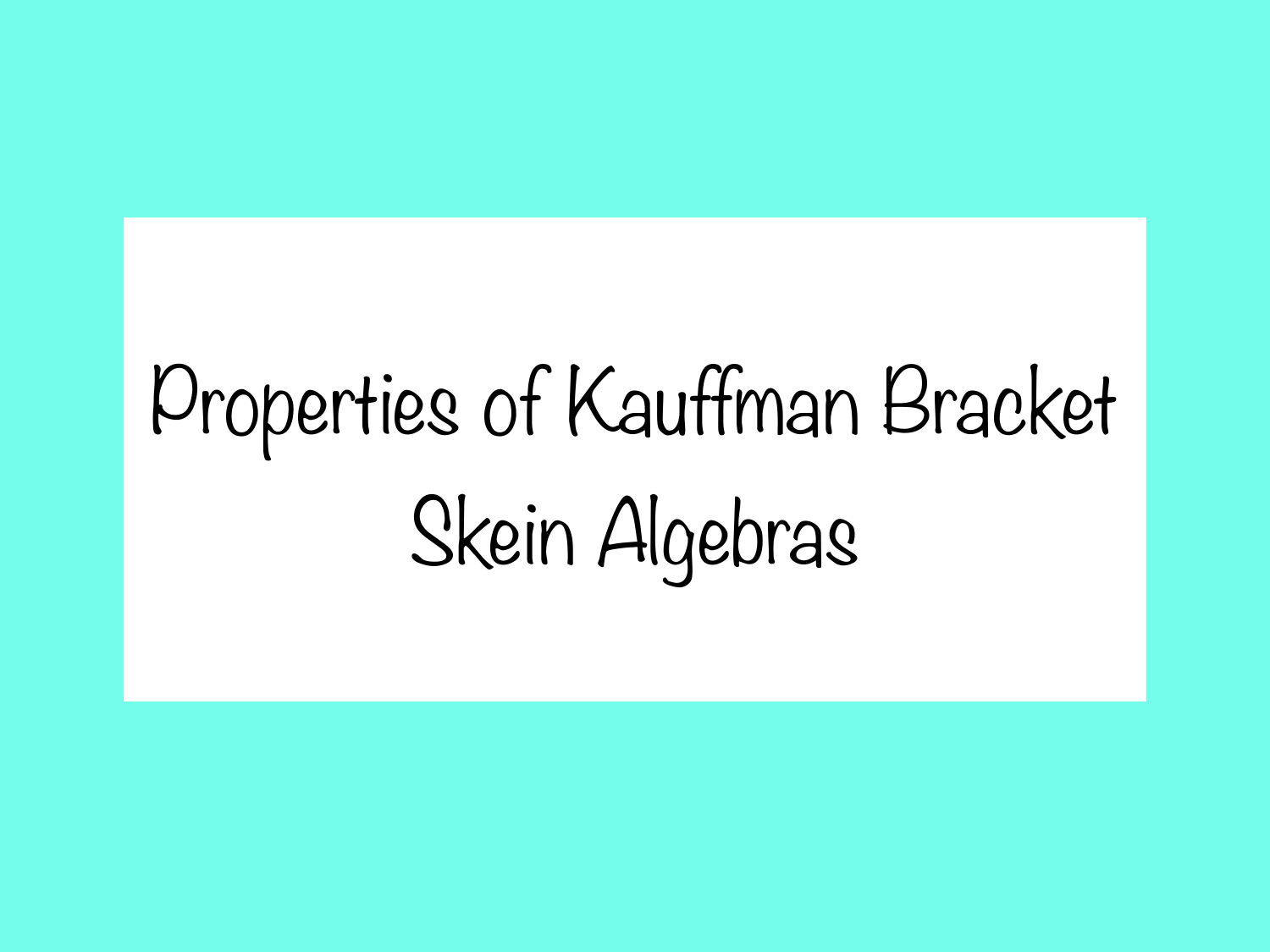Theorem (Bullock 1999, Przytycki - Sikora, 2000)

If *F* is a compact oriented surface, then  $S^A(F \times I)$  is finitely generated, and the minimal number of generators is  $2^{rank(H_1(F))} - 1$ .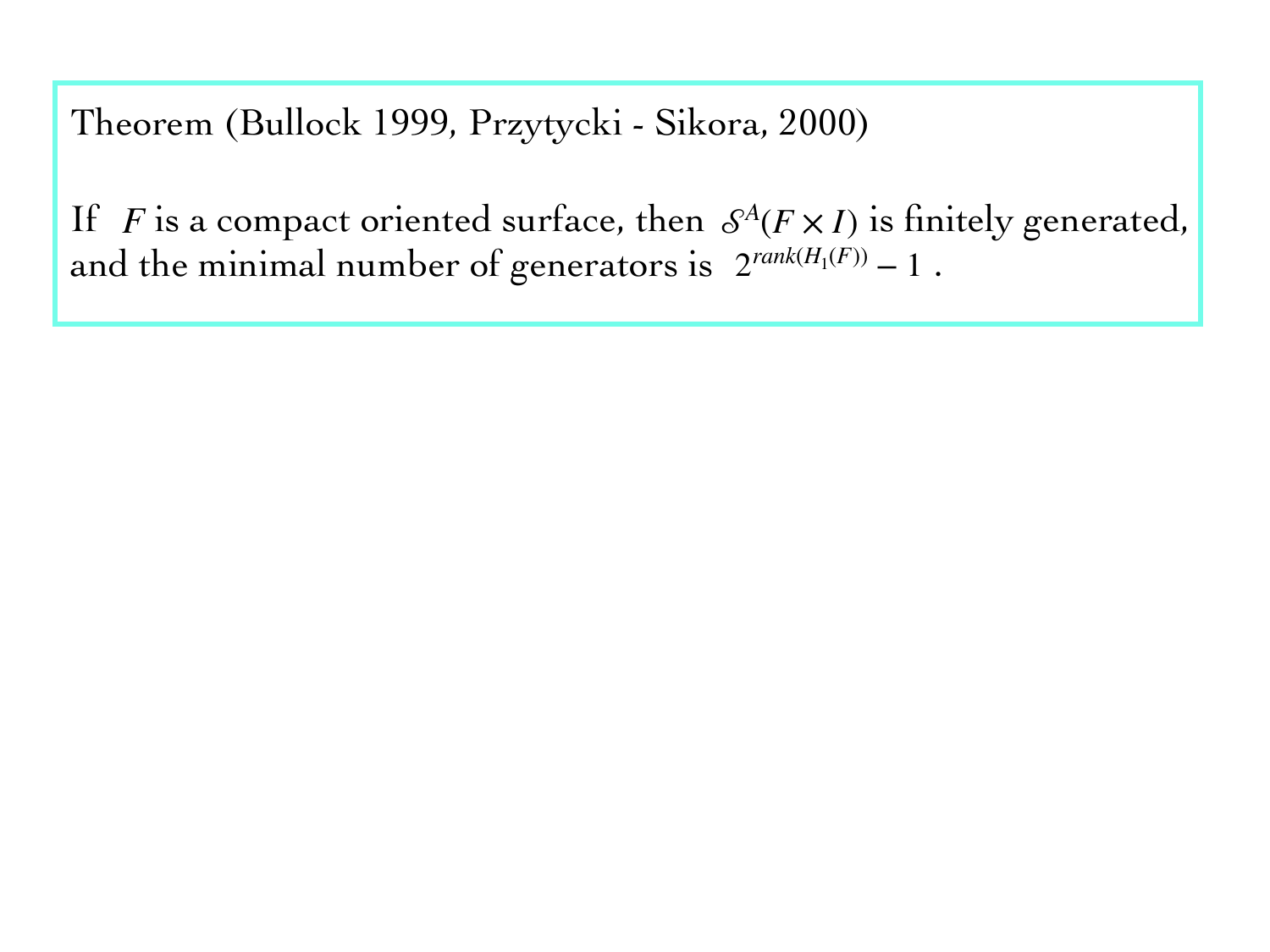Theorem (Bullock 1999, Przytycki - Sikora, 2000)

If *F* is a compact oriented surface, then  $S^A(F \times I)$  is finitely generated, and the minimal number of generators is  $2^{rank(H_1(F))} - 1$ .

Theorem (Przytycki - Sikora, 2019)

If *R* is an integral domain then  $S^A(F \times I; R, A)$  is Noetherian.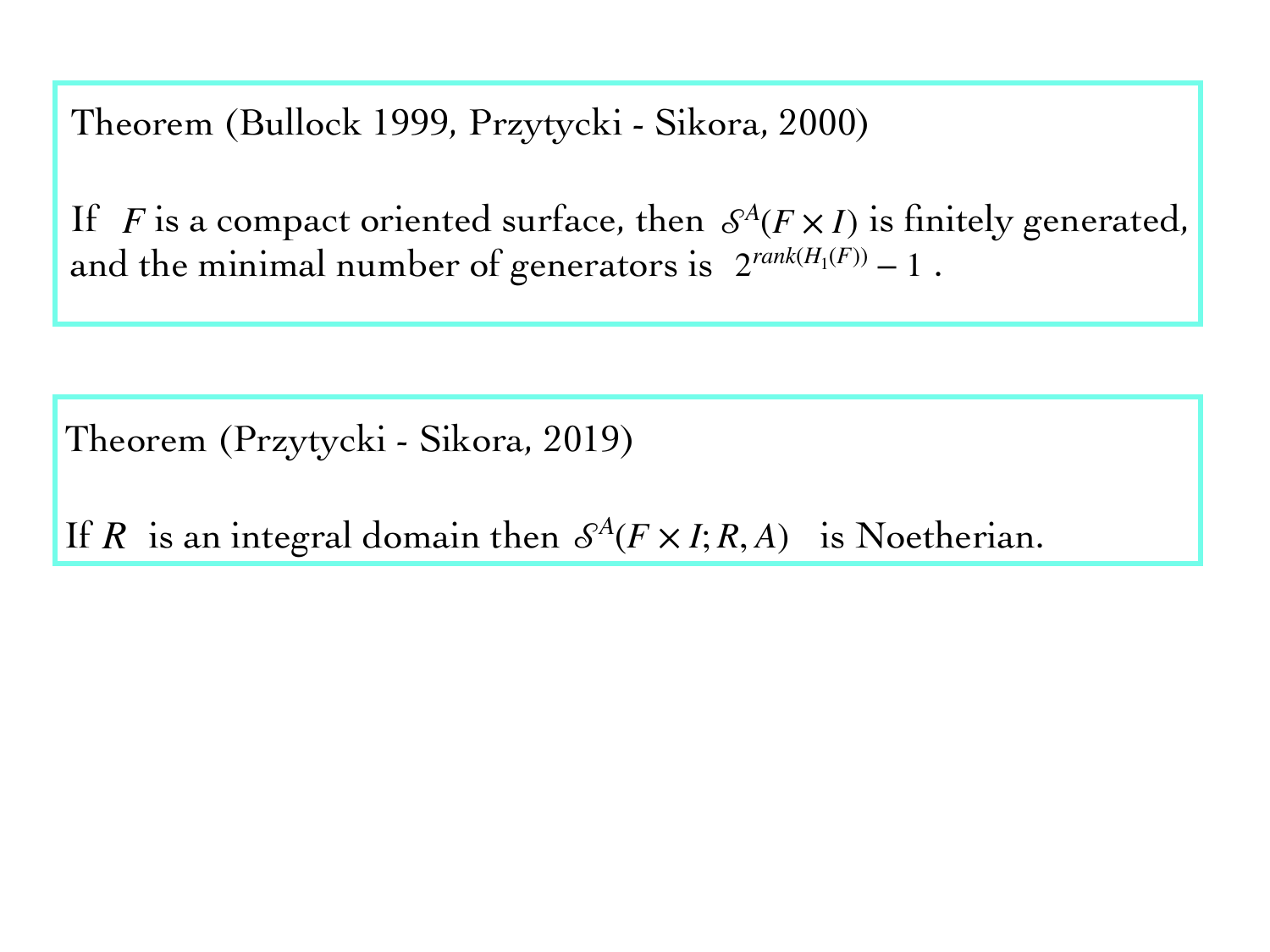Theorem (Bullock 1999, Przytycki - Sikora, 2000)

If *F* is a compact oriented surface, then  $S^A(F \times I)$  is finitely generated, and the minimal number of generators is  $2^{rank(H_1(F))} - 1$ .

Theorem (Przytycki - Sikora, 2019)

If R is an integral domain then  $S^A(F \times I; R, A)$  is Noetherian.

Theorem (Przytycki - Sikora, 2019)

 $S^{A}(F \times I; R, A)$  has no zero divisors, provided R has no zero divisors. This in turn implies that if  $R$  has no nilpotent elements then neither  $\cos^{A}(F \times I; \overline{R}, A)$ .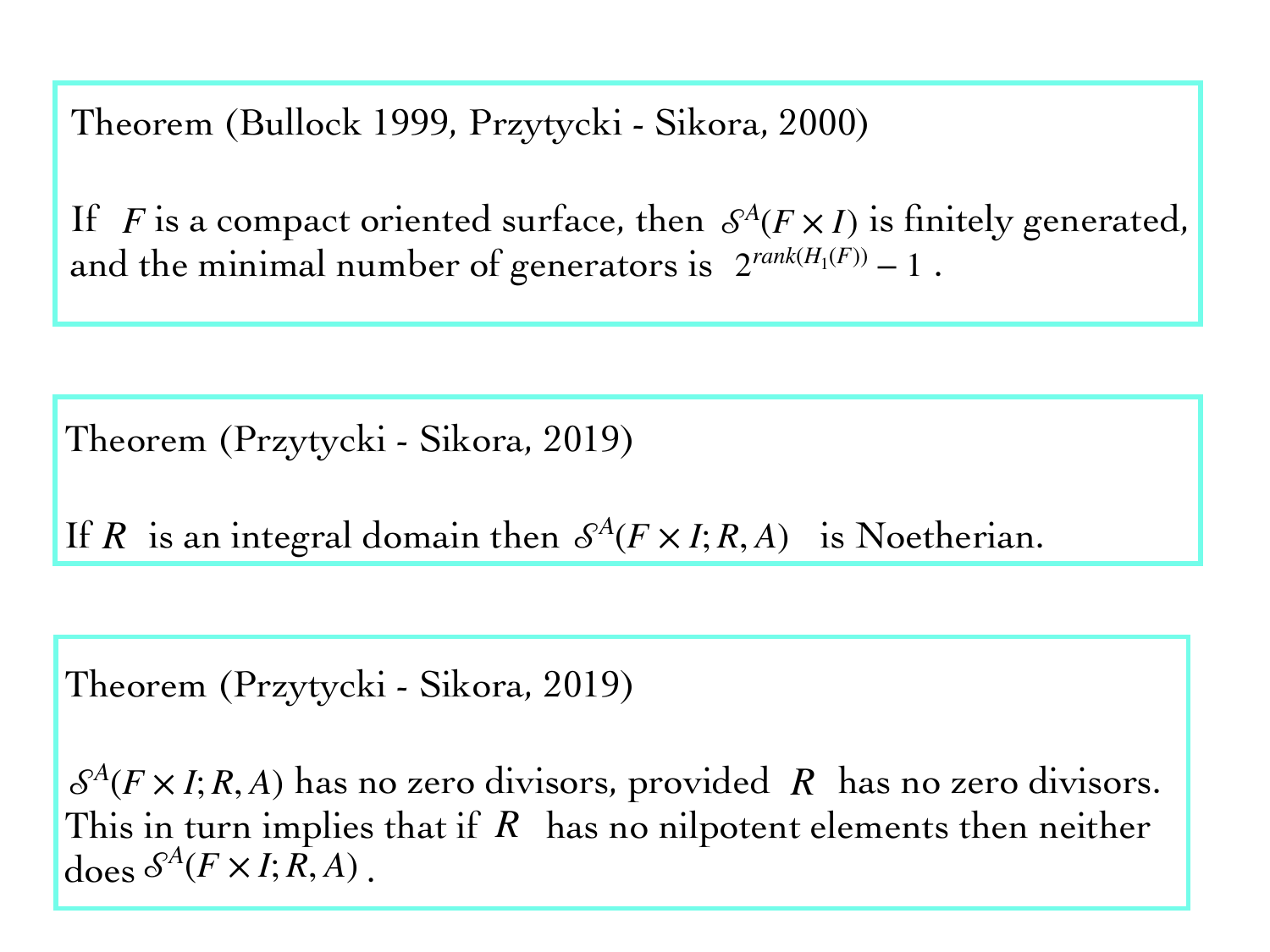Theorem (Przytycki - Sikora, 2019)

Let  $F$  be an unoriented surface with even negative Euler characteristic, then  $\mathcal{S}^A(F \times I; R, \pm 1)$  has no zero divisors, provided  $R$  has no zero divisors. This result does not hold when  $F$  is the Klein bottle.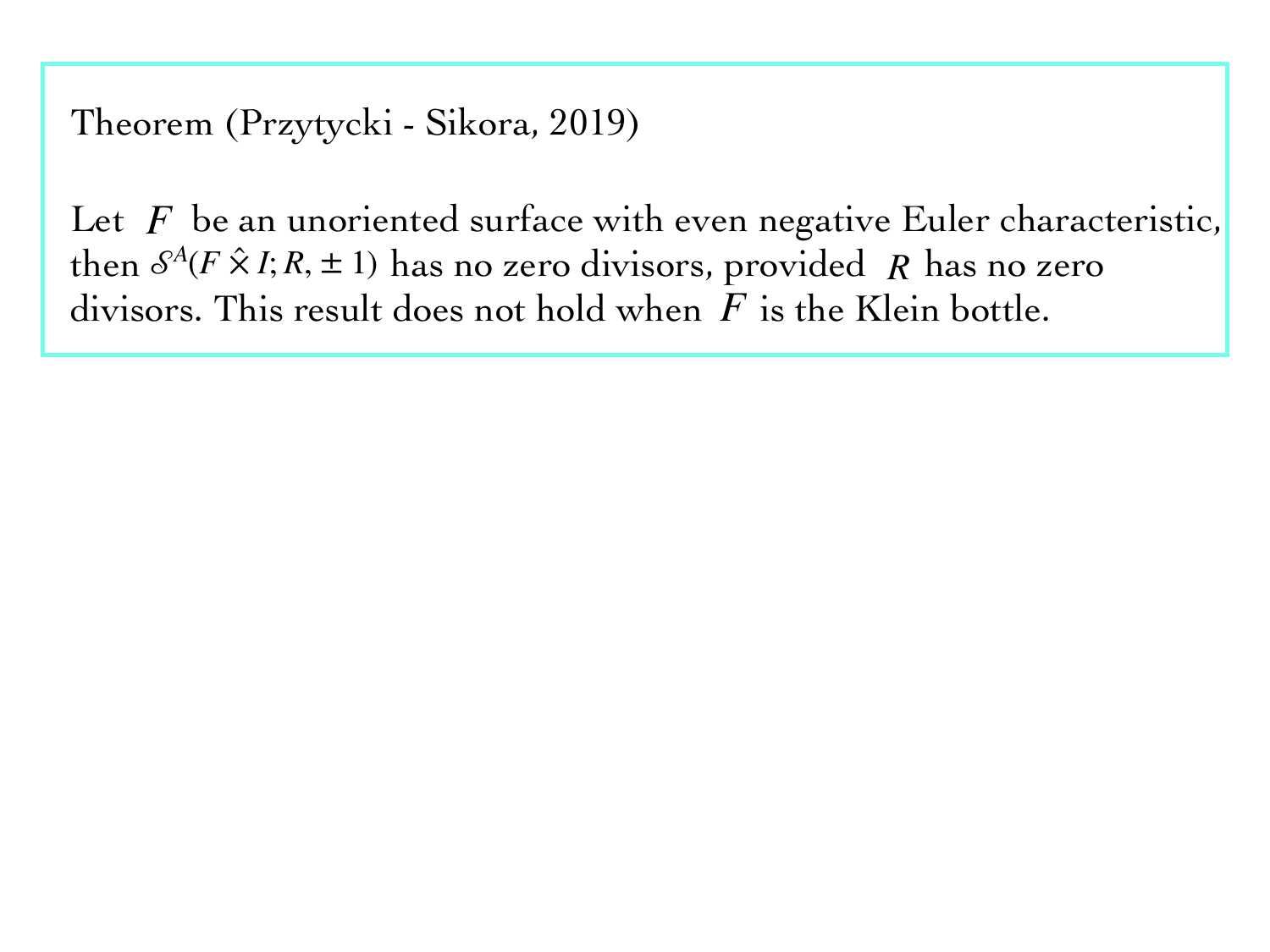Theorem (Przytycki - Sikora, 2019)

Let  $F$  be an unoriented surface with even negative Euler characteristic, then  $\mathcal{S}^A(F \times I; R, \pm 1)$  has no zero divisors, provided  $R$  has no zero divisors. This result does not hold when  $F$  is the Klein bottle.

Theorem (Przytycki - Sikora, 2019)

If  $A^{4n} - 1$  is not a zero divisor in R for any n > 0, then the centre of the KBSA  $S^A(F \times I; R, A)$  is a subalgebra generated by the boundary components of  $F$  .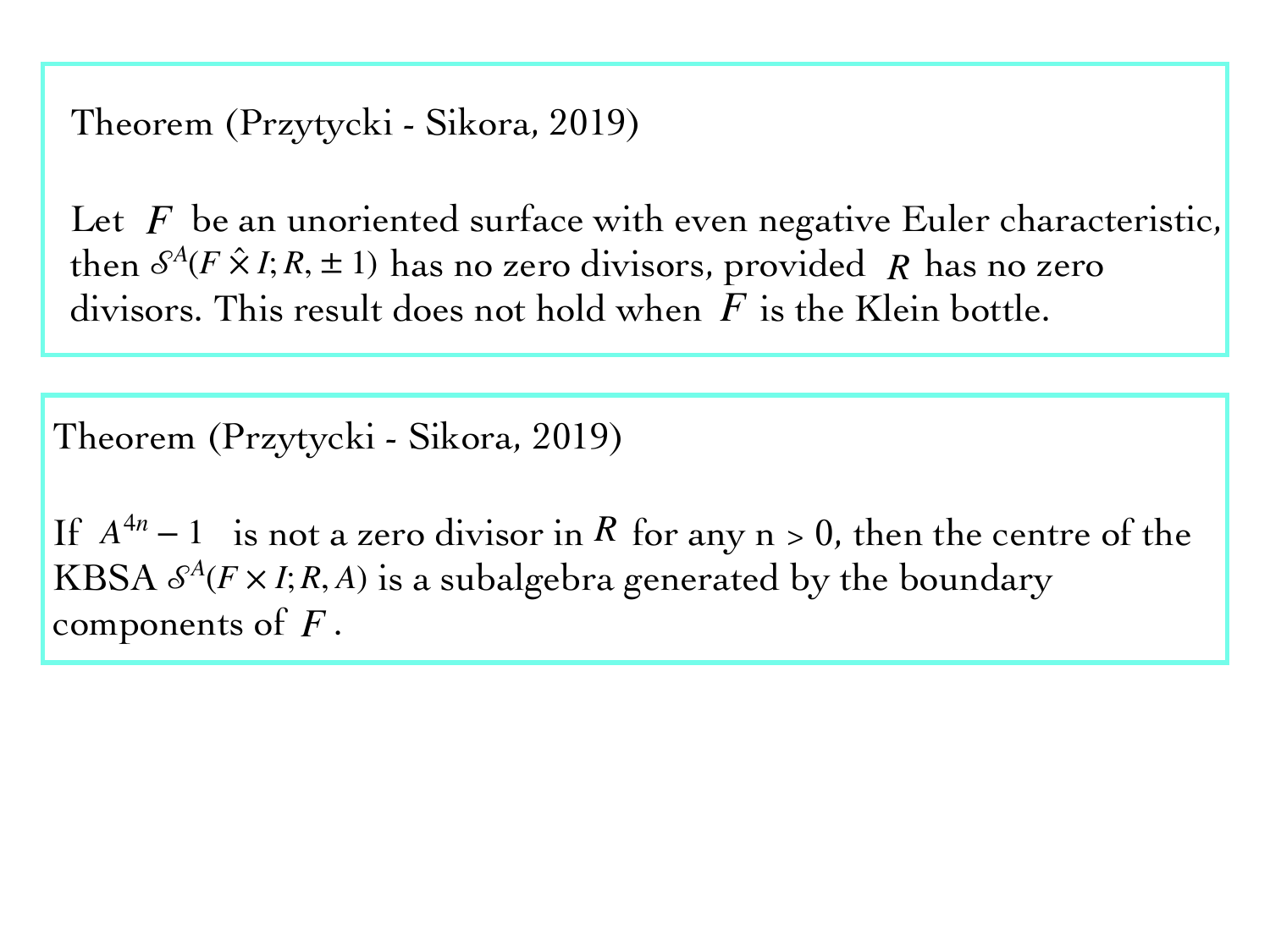Theorem (Przytycki - Sikora, 2019)

Let  $F$  be an unoriented surface with even negative Euler characteristic, then  $\mathcal{S}^A(F \times I; R, \pm 1)$  has no zero divisors, provided  $R$  has no zero divisors. This result does not hold when  $F$  is the Klein bottle.

Theorem (Przytycki - Sikora, 2019)

If  $A^{4n} - 1$  is not a zero divisor in R for any n > 0, then the centre of the KBSA  $S^A(F \times I; R, A)$  is a subalgebra generated by the boundary components of  $F$  .

Theorem (Frohman - Kania-Bartoszynska - Lé, 2019)

Let F be a finite type surface, then  $S^A(F \times I; \mathbb{C}, A)$  is finitely generated as a module over its centre.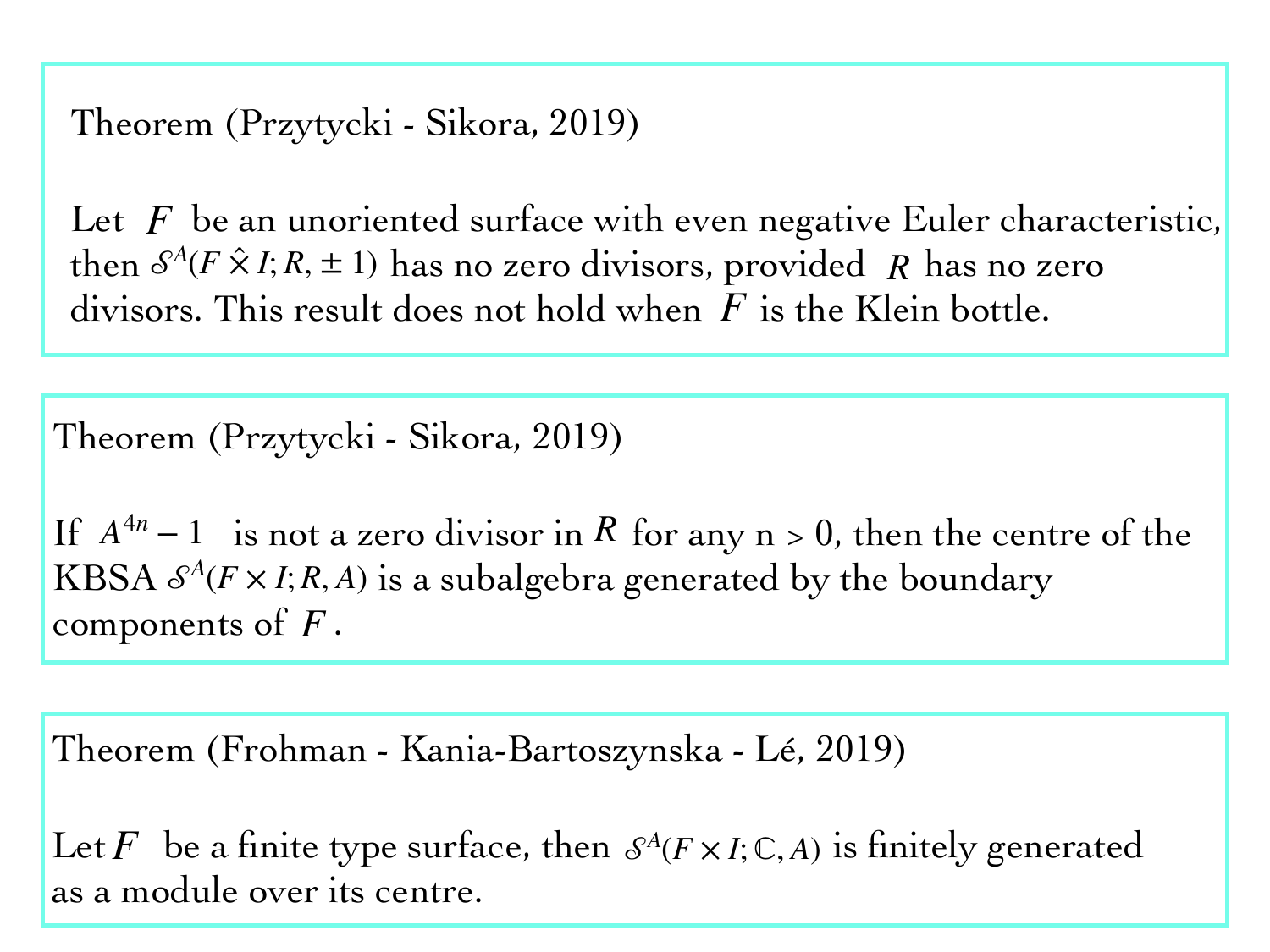# Connection to the *SL*(2,ℂ)Variety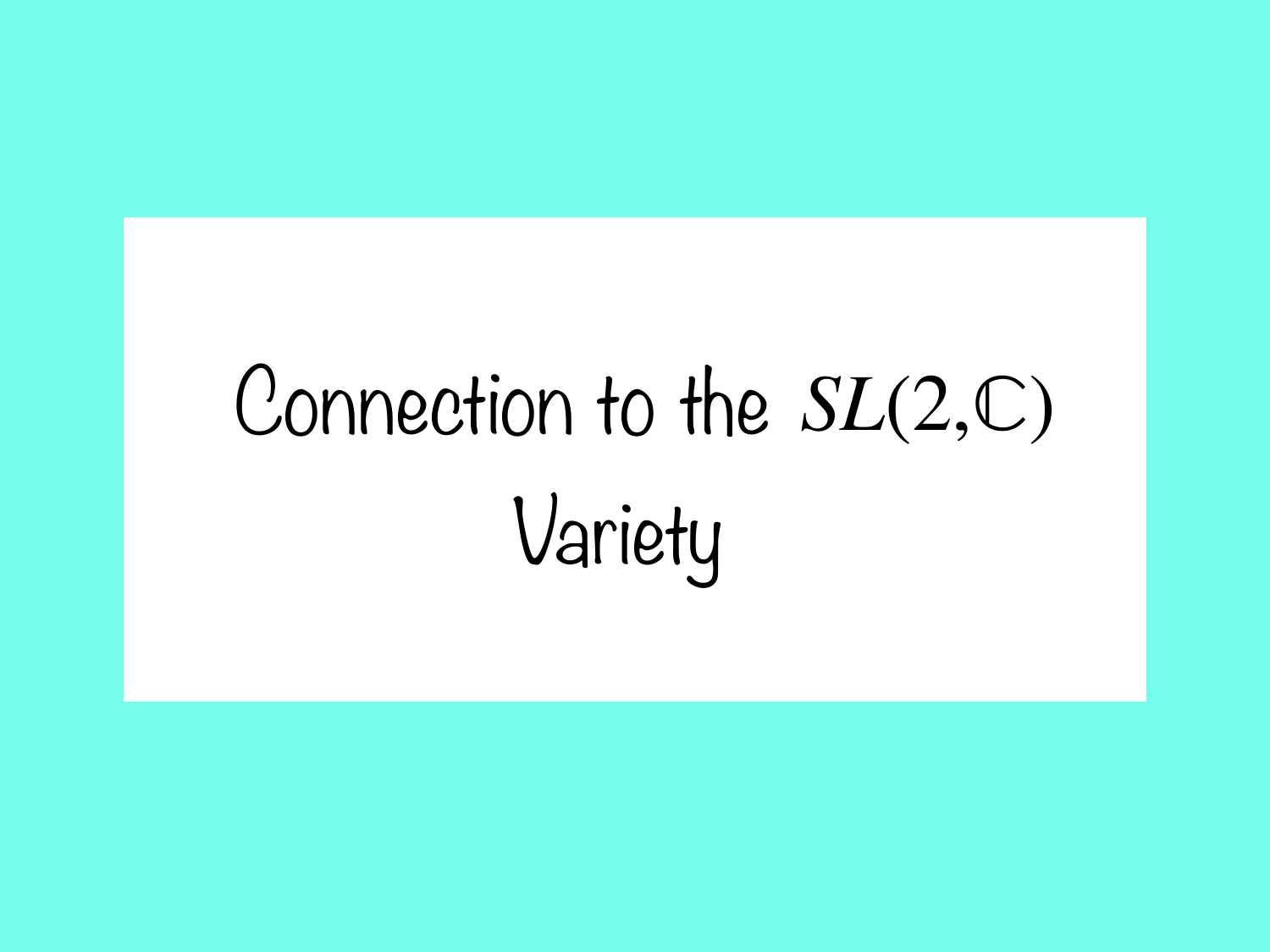- An *SL*(2, ℂ) representation of the fundamental group of  $M^3$  is a  $\homomorphism \rho : \pi_1(M^3) \longrightarrow SL(2, \mathbb{C})$ . The character of a representation is the composition  $\chi_{\rho} = trace \circ \rho$ .
- A closed algebraic set  $X$  in  $\mathbb{C}^m$  is the common zero set of an ideal of polynomials in  $\mathbb{C}[\gamma_1, \ldots, \gamma_m]$ . The elements of  $\mathbb{C}[\gamma_1, \ldots, \gamma_m]$  are polynomial functions on  $X$ , and the functions  $\gamma_i$  are coordinates on X. The quotient of  $\mathbb{C}[\gamma_1, \ldots, \gamma_m]$  by the ideal of polynomials vanishing on  $X$  is called the coordinate ring of  $X$  .
- Denote the set of all characters by  $X(M^3)$ . For each  $\gamma \in \pi_1(M^3)$ consider the function  $t_\gamma : X(M^3) \longrightarrow \mathbb{C}$  given by  $\chi_\rho \longmapsto \chi_\rho(\gamma)$ .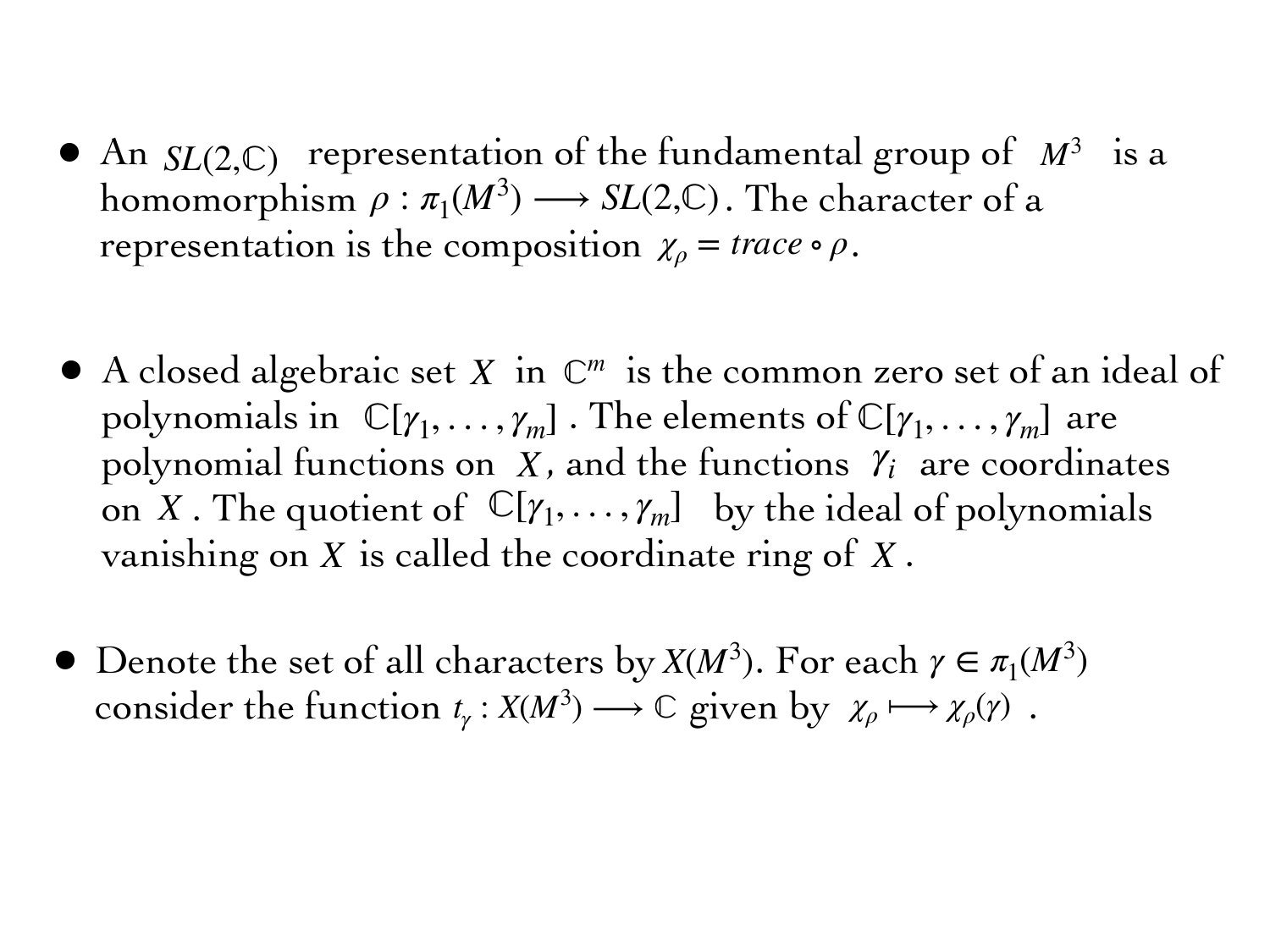Theorem (Culler - Shalen, 1983)

There exists a finite set of elements  $\{\gamma_1, \ldots, \gamma_m\}$  in  $\pi_1(M^3)$  such that every  $t_{\gamma}$  is an element of the polynomial ring  $\mathbb{C}[t_{\gamma_1},...,t_{\gamma_m}]$ .

Theorem (Culler - Shalen, 1983)

If every  $t_{\gamma}$  is an element of  $\mathbb{C}[t_{\gamma_1},...,t_{\gamma_m}]$ , then  $X(M^3)$  is a closed algebraic subset of  $\mathbb{C}^m$ .

Denote the coordinate ring of  $X(M^3)$  by  $\mathcal{R}(M^3)$ . Then  $\mathcal{R}(M^3)$  lies in  $\mathbb{C}^{X(M^3)}$ , the algebra of functions from  $X(M^3)$  to  $\mathbb C$ .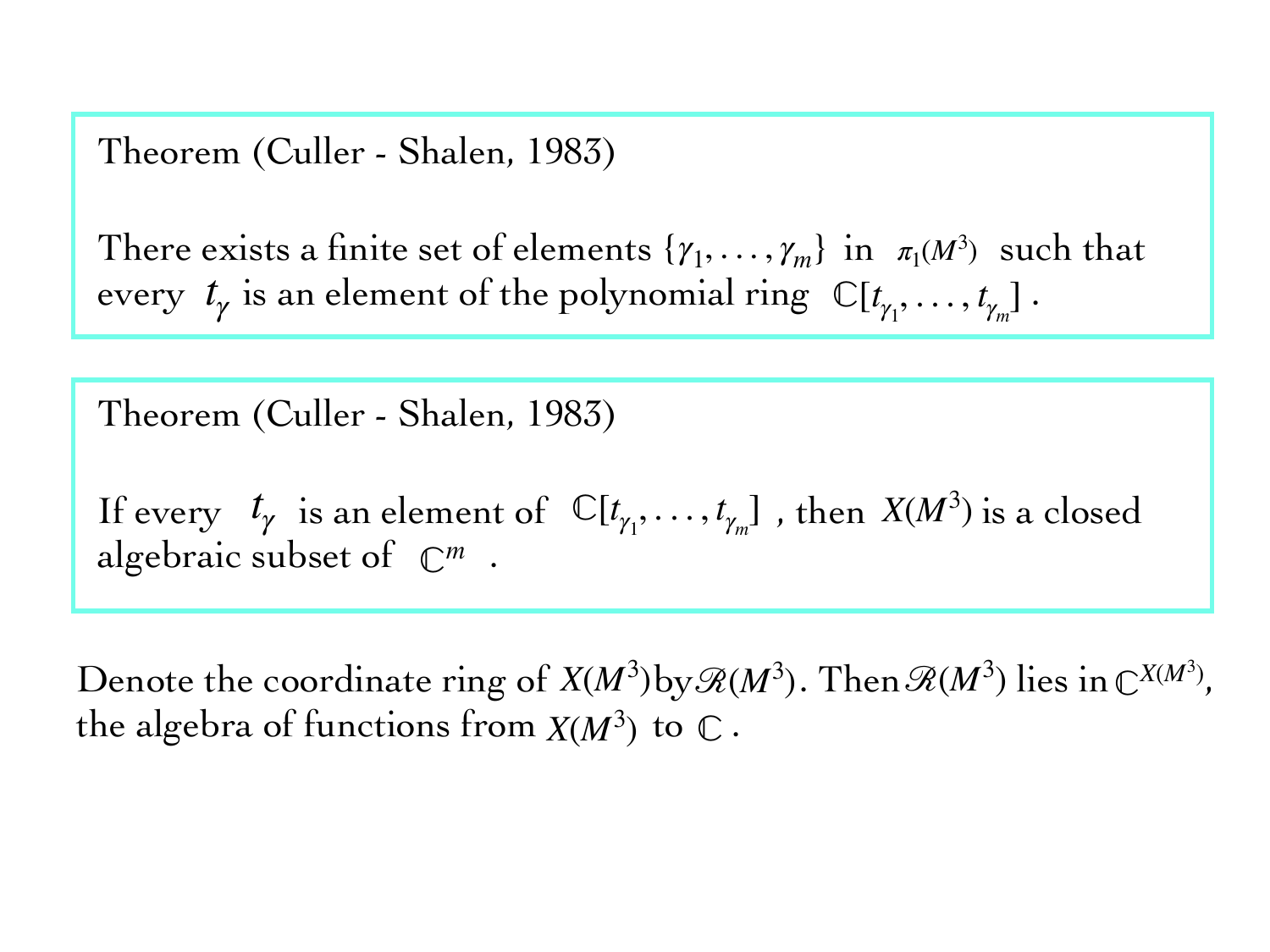Theorem (Bullock, 1997)

Let  $\widetilde{\phi}: \mathbb{C}\mathscr{L}^{\mathfrak{f}r} \longrightarrow \mathbb{C}^{X(M)}$  be the linear map which sends each knot to the negative of its naturally induced function and each link to the product of the images of its components. Then  $\widetilde{\phi}$  descends to a well defined map of algebras  $\phi: \mathcal{S}^A(M^3; \mathbb{C}, -1) \longrightarrow \mathbb{C}^{X(M^3)}$ . The image of this map is the coordinate ring  $\mathcal{R}(M^3)$  of  $X(M^3)$  and its kernel is the ideal consisting of nilpotent elements of  $S^A(M^3; \mathbb{C}, -1)$ .